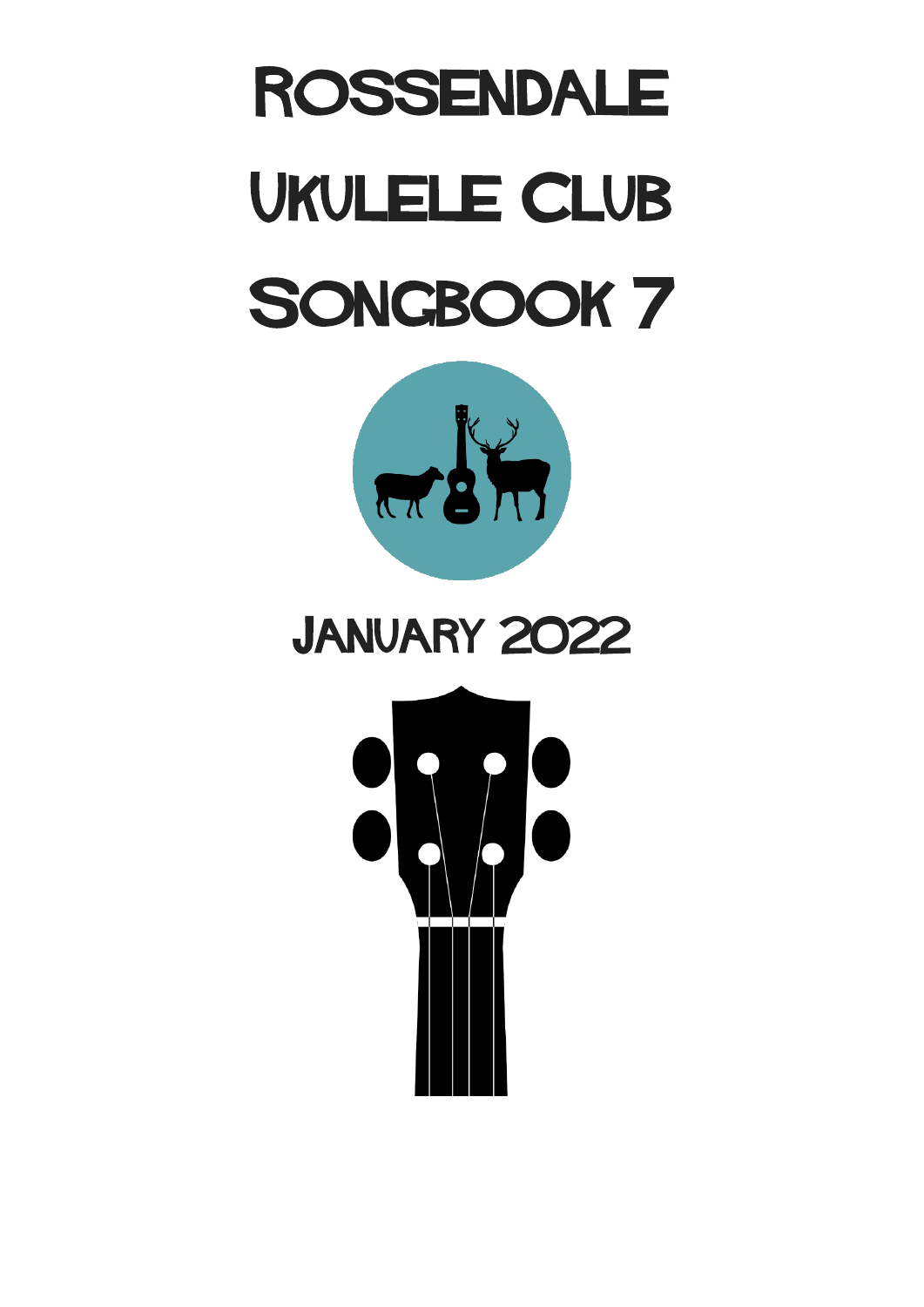# **CONTENTS**

<span id="page-1-0"></span>

| 4                       | $9$ to 5                                  | <b>Dolly Parton</b>        |
|-------------------------|-------------------------------------------|----------------------------|
| 5                       | A Hard Day's Night                        | The Beatles                |
| 6                       | <b>Across the Universe</b>                | John Lennon/David Bowie    |
| $\overline{\mathbf{z}}$ | All Right Now                             | Free                       |
| 8                       | Alright                                   | Supergrass                 |
| 9                       | Angels                                    | Robbie Williams            |
| 10                      | <b>Big Yellow Taxi</b>                    | Joni Mitchell              |
| 11                      | <b>Blitzkrieg Bop</b>                     | The Ramones                |
| 12                      | <b>Breakfast in America</b>               | Supertramp                 |
| 13                      | <b>Burning Love</b>                       | <b>Elvis Presley</b>       |
| 14                      | Complicated                               | Avril Lavigne              |
| 15                      | Dancing in the Dark                       | <b>Bruce Springsteen</b>   |
| 16                      | (Sittin' on the) Dock of the Bay          | <b>Otis Redding</b>        |
| 17                      | Don't Speak                               | No Doubt                   |
| 18                      | Don't Dream It's Over                     | <b>Crowded House</b>       |
| 19                      | End of the Line                           | <b>Travelling Wilburys</b> |
| 20                      | <b>Eternal Flame</b>                      | The Bangles                |
| 21                      | Everybody's Talkin                        | Harry Nilsson              |
| 22                      | Everyday                                  | Slade                      |
| 23                      | Forty Shades of Green                     | Johnny Cash                |
| 24                      | Friday I'm in Love                        | The Cure                   |
| 25                      | <b>Gypsies, Tramps And Thieves</b>        | Cher                       |
| 26                      | Harvest Moon                              | Neil Young                 |
| 27                      | Hey Hey Hey My My                         | Neil Young & Crazyhorse    |
| 28                      | House of Gold                             | <b>Twenty One Pilots</b>   |
| 29                      | How Long                                  | Ace                        |
| 30                      | I Guess That's Why They Call It The Blues | Elton John                 |
| 31                      | I Hear You Knocking                       | Dave Edmunds               |
| 32                      | I Heard It Through The Grapevine          | Marvin Gaye                |
| 34                      | I Still Miss Someone                      | Johnny Cash                |
| 35                      | I Wish I Could Shimmy Like My Sister      | Kate Armand Piron          |
| 36                      | I'll Be Your Baby Tonight                 | Robert Palmer              |
| 37                      | I'm On My Way                             | The Proclaimers            |
| 38                      | I'm Like A Bird                           | Nelly Furtado              |
| 39                      | Israelites                                | Desmond Dekker & the Aces  |
| 40                      | It Must Be Love                           | Labi Siffre                |
| 41                      | It Never Rains In Southern California     | Albert Hammond             |
| 42                      | Jollity Farm                              | Bonzo Dog Doo Dah Band     |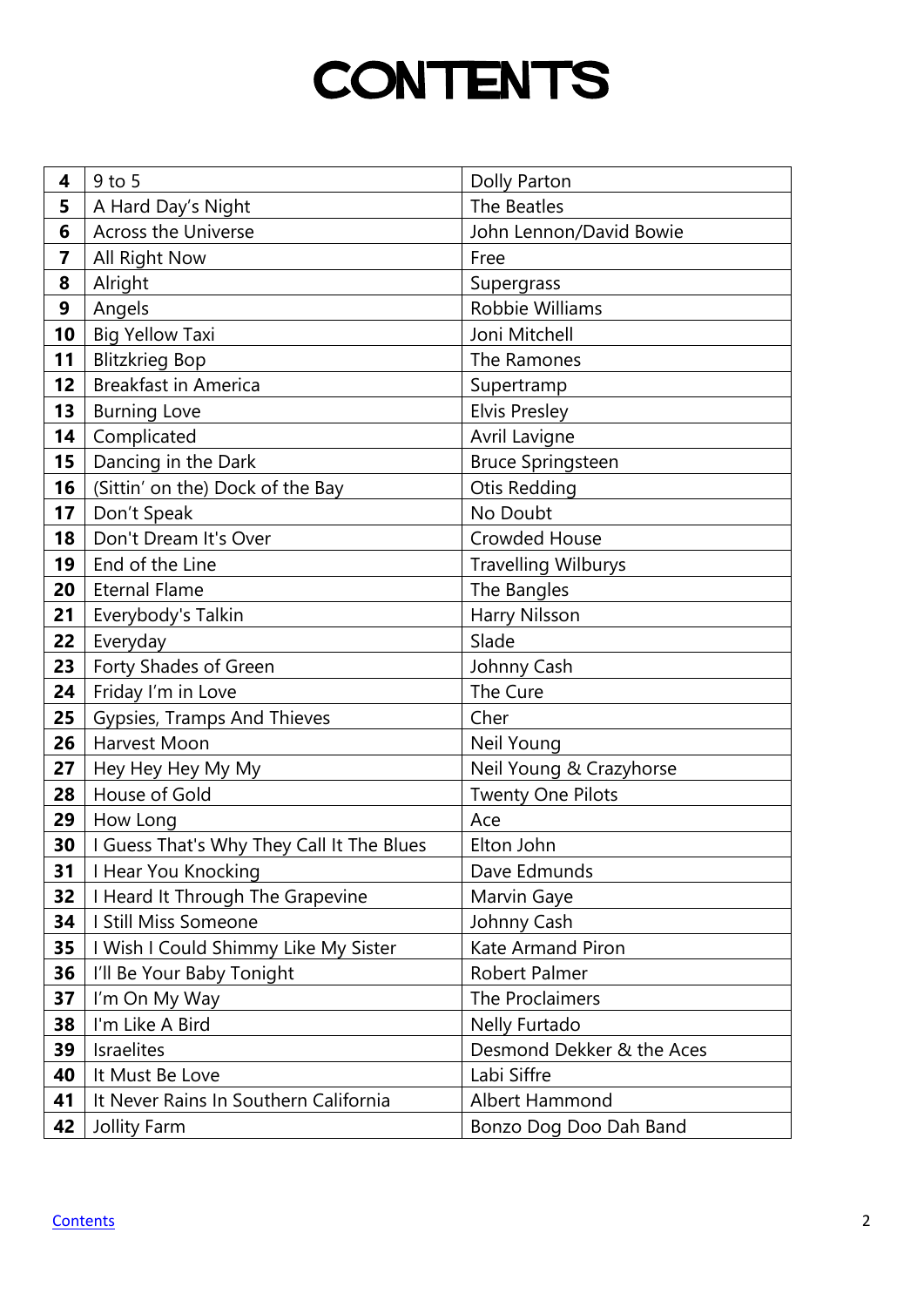| 43 | Killing Me Softly With His Song        | Roberta Flack                 |
|----|----------------------------------------|-------------------------------|
| 44 | <b>Kiss From A Rose</b>                | Seal                          |
| 45 | Kiss Me                                | Sixpence None the Richer      |
| 46 | Letter From America                    | The Proclaimers               |
| 47 | Light My Fire                          | The Doors                     |
| 48 | Losing My Religion                     | <b>REM</b>                    |
| 50 | Maggie May                             | <b>Rod Stewart</b>            |
| 51 | Maggie May                             | Traditional (Liverpool)       |
| 52 | Malt & Barley Blues                    | <b>McGuinness Flint</b>       |
| 53 | Peaceful Easy Feeling                  | Eagles                        |
| 54 | Penny Arcade                           | Roy Orbison                   |
| 55 | River Deep Mountain High               | Ike & Tina Turner             |
| 56 | Rose Garden                            | Lynn Anderson                 |
| 57 | Runaway                                | Del Shannon                   |
| 58 | Somewhere Only We Know                 | Keane                         |
| 59 | Summer In The City                     | The Lovin' Spoonful           |
| 60 | <b>Sunday Morning</b>                  | Velvet Underground            |
| 61 | <b>Thank You</b>                       | Dido                          |
| 62 | The Free Electric Band                 | <b>Albert Hammond</b>         |
| 63 | The Village Green Preservation Society | The Kinks                     |
| 64 | The Way You Make Me Feel               | Michael Jackson               |
| 65 | Titanium                               | David Guetta feat. Sia        |
| 66 | Tonight You Belong To Me               | Billy Rose & Lee David (1926) |
| 67 | Torn                                   | Natalie Imbruglia             |
| 68 | <b>True</b>                            | Spandau Ballet                |
| 69 | Up The Junction                        | Squeeze                       |
| 70 | <b>White Horses</b>                    | Jackie Lee                    |
| 71 | Whole Again                            | Atomic Kitten                 |
| 72 | Wonderwall                             | Oasis                         |
| 73 | Yellow                                 | Coldplay                      |
| 74 | You Make My Dreams                     | Daryl Hall & John Oates       |
| 75 | Your Song                              | Elton John                    |
| 76 | You're My Best Friend                  | Queen                         |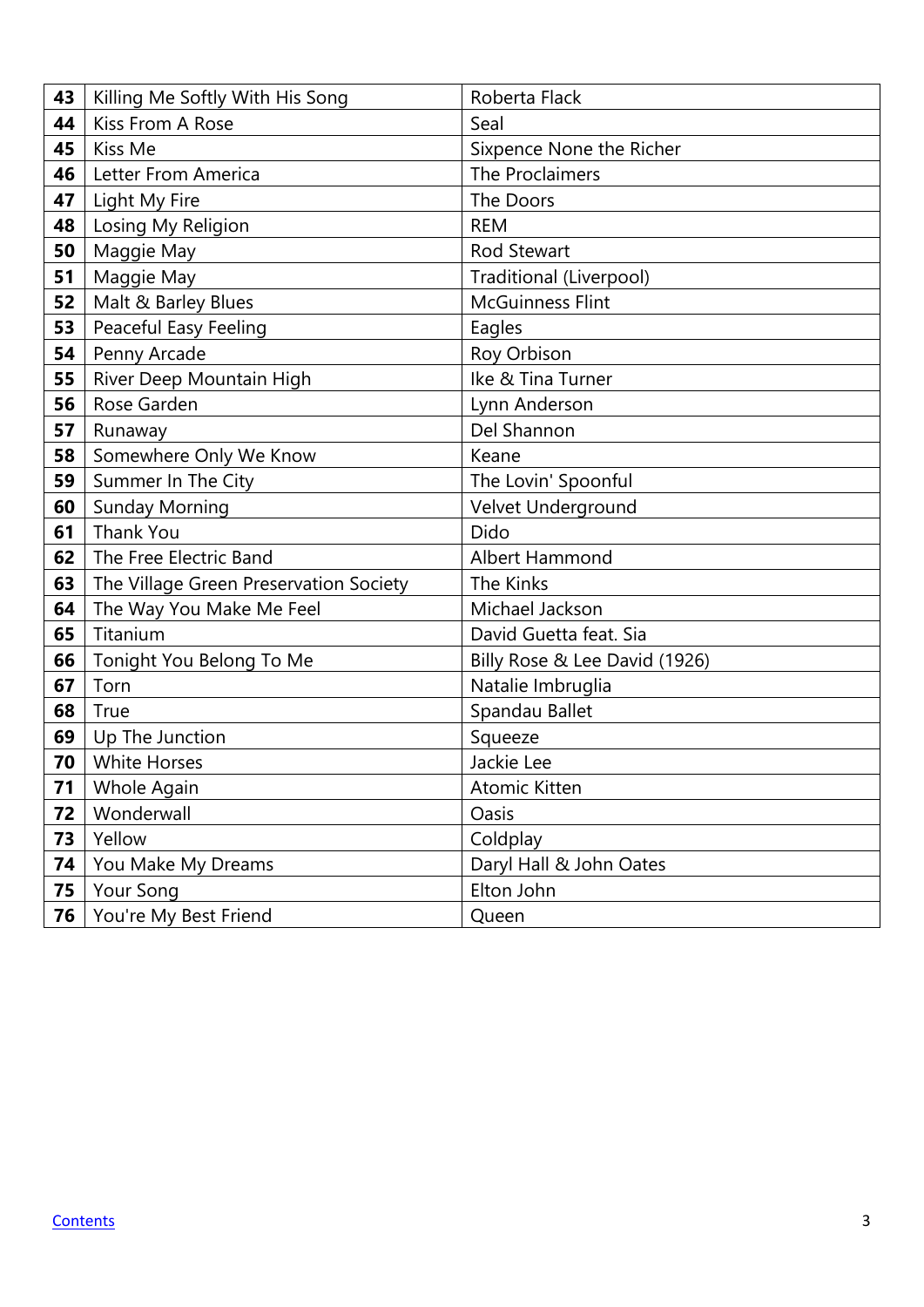### <span id="page-3-0"></span>9 to 5 – Dolly Parton

<https://www.youtube.com/watch?v=UbxUSsFXYo4>

#### **Intro: [D]/// [D]/// x 2 Bass: [A] 5-5-5-5-5-5-5-5 | 5-5-5-5-5-2-3-4**

**[D]** Tumble out of bed and I stumble to the kitchen **[G]** Pour myself a cup of ambition And **[D]** yawn and stretch and try to come to **[A]** life **[D]** Jump in the shower and the blood starts pumping **[G]** Out on the street the traffic starts jumping With **[D]** folks like me on the **[A]** job from 9 to **[D]** 5 **[\*]**

Working **[G]** 9 to 5, what a way to make a living Barely **[D]** getting by, it's all taking and no giving They just **[G]** use your mind, and they never give you credit It's e-**[E]**-nough to drive you, **[A]** crazy if you let it

**[G]** 9 to 5, for service and devotion

You would **[D]** think that I, would deserve a fair promotion Want to **[G]** move ahead, but the boss won't seem to let me I **[E]** swear sometimes that man is**, [A]** out to get me

### **[D]/// [D]///**

They **[D]** let you dream, just to watch 'em shatter You're **[G]** just a step on the boss man's ladder But **[D]** you've got dreams he'll never take a-**[A]**-way

You're **[D]** in the same boat with a lot of your friends **[G]** Waiting for the day your ship'll come in The **[D]** tides gonna turn and it's **[A]** all gonna roll your **[D]** way **[\*]**

Working **[G]** 9 to 5, what a way to make a living Barely **[D]** getting by, it's all taking and no giving They just **[G]** use your mind, and they never give you credit It's e**[E]**nough to drive you, **[A]** crazy if you let it

**[G]** 9 to 5, yeah they've got you where they want you There's a **[D]** better life, and you think about it don't you It's a **[G]** rich man's game, no matter what they call it And you **[E]** spend your life, putting **[A]** money in his wallet **[A] [D\*]**

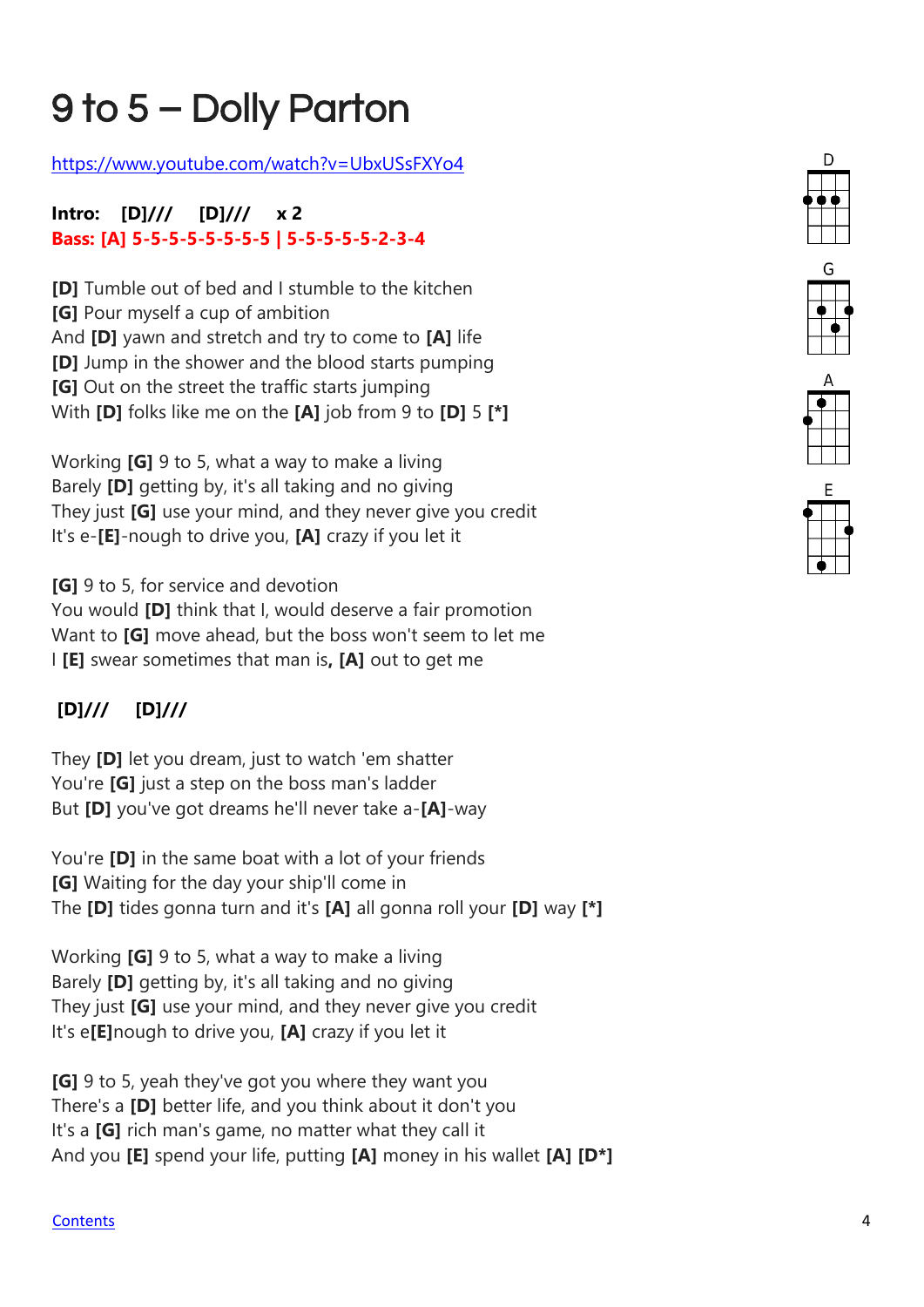# <span id="page-4-0"></span>A Hard Day's Night - The Beatles

<https://www.youtube.com/watch?v=zx2TFk0vh1I>

### **Intro: [G7sus4\*] (let it ring)**

It's been a **[G]** hard **[C]** day's **[G]** night And I've been **[Bb]** working like a **[G]** dog It's been a **[G]** hard **[C]** day's **[G]** night I should be **[F]** sleeping like a **[G]** log But when I **[C]** get home to you I find the **[D7]** thing that you do will make me **[G]** feel **[C]** all **[G]** right

You know I **[G]** work **[C]** all **[G]** day to get you **[F]** money to buy you **[G]** things And it's **[G]** worth it just to **[C]** hear you **[G]** say You're gonna **[F]** give me every **[G]** thing So why on **[C]** earth should I moan, cause when I **[D7]** get you alone You know I **[G]** feel **[C]** O **[G]** K

**[G]** When I'm **[Bm]** home **[Em]** everything seems to be **[Bm]** right **[Bm]** When I'm **[G]** home **[Em]** feeling you holding me **[C]** tight, **[D7]** tight yeah

It's been a **[G]** hard **[C]** day's **[G]** night And I've been **[F]** working like a **[G]** dog It's been a **[G]** hard **[C]** day's **[G]** night I should be **[F]** sleeping like a **[G]** log But when I **[C]** get home to you I find the **[D7]** thing that you do will make me **[G]** feel **[C]** all **[G]** right

### **Instrumental/kazoo: [G] [C] [G] [F] [G] x2**

So why on **[C]** earth should I moan, cause when I **[D7]** get you alone You know I **[G]** feel **[C]** O **[G]** K

**[G]** When I'm **[Bm]** home **[Em]** everything seems to be **[Bm]** right **[Bm]** When I'm **[G]** home **[Em]** feeling you holding me **[C]** tight, **[D7]** tight yeah

It's been a **[G]** hard **[C]** day's **[G]** night And I've been **[F]** working like a **[G]** dog It's been a **[G]** hard **[C]** day's **[G]** night I should be **[F]** sleeping like a **[G]** log But when I **[C]** get home to you I find the **[D7]** thing that you do will make me **[G]** feel **[C]** all **[G]** right You know I **[G]** feel **[C]** all **[G]** right You know I **[G]** feel **[Bb]** all **[G\*]** right













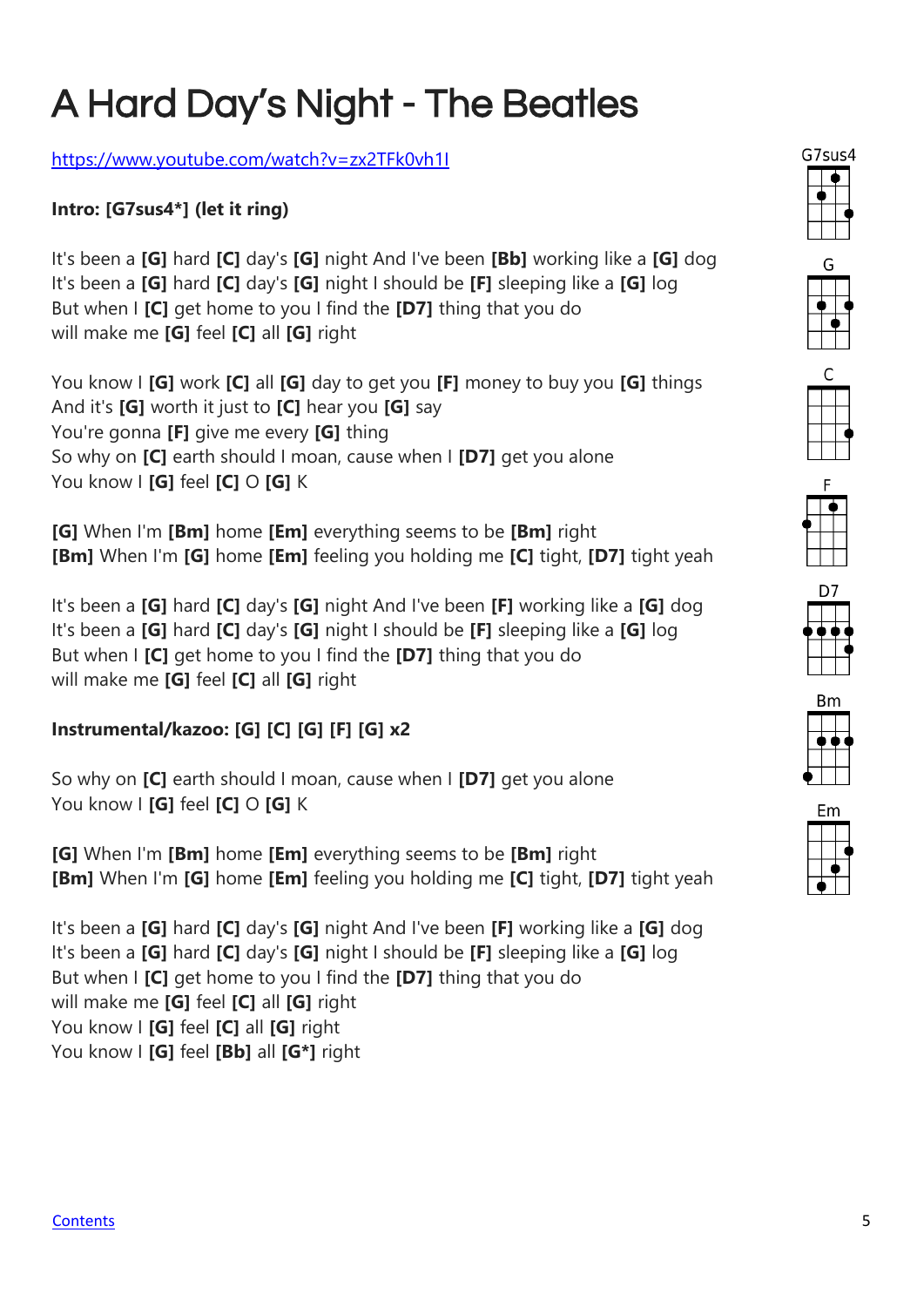### <span id="page-5-0"></span>Across the Universe - John Lennon/David **Bowie**

**Capo on 1 - Beatles:** <https://www.youtube.com/watch?v=90M60PzmxEE> **Capo on 2 - Bowie:** <https://www.youtube.com/watch?v=cgvTDCiX6Vw>

### **Intro: [C] [Am] [Em] [Em] [G] [G]**

**[C]** Words are flowing **[Am]** out like endless **[Em]** rain into a paper cup They **[Dm7]** slither while they pass they slip a-**[G]**-way across the **[G7]** universe **[C]** Pools of sorrow **[Am]** waves of joy are **[Em]** Drifting through my opened mind pos-**[Dm7]**sessing and ca-**[Fm]**-ressing me

**[C]** Jai guru de va **[G7]** om

**[G]** Nothing's gonna change my **[G7]** world

**[F]** Nothing's gonna change my **[C]** world

**[G]** Nothing's gonna change my **[G7]** world

**[F]** Nothing's gonna change my **[C]** world

**[C]** Images of **[Am]** broken light which **[Em]** dance before me Like a million **[Dm7]** eyes they call me on and on a-**[G]**-cross the univ-**[G7]**-erse **[C]** Thoughts meander [Am] like a restless **[Em]** wind inside a letter box they **[Dm7]** Tumble blindly as they make their **[G]** way across the univ-**[G7]**-erse

- **[C]** Jai guru de va **[G7]** om
- **[G]** Nothing's gonna change my **[G7]** world
- **[F]** Nothing's gonna change my **[C]** world
- **[G]** Nothing's gonna change my **[G7]** world
- **[F]** Nothing's gonna change my **[C]** world

**[C]** Sounds of laughter **[Am]** shades of earth are **[Em]** ringing Through my open ears in-**[Dm7]**-citing and in-**[Fm]**-viting me **[C]** Limitless un-**[Am]**-dying love which **[Em]** shines around me like a million **[Dm7]** Suns it calls me on and on a-**[G]**-cross the univ-**[G7]**-erse

- **[C]** Jai guru de va **[G7]** om
- **[G]** Nothing's gonna change my **[G7]** world
- **[F]** Nothing's gonna change my **[C]** world
- **[G]** Nothing's gonna change my **[G7]** world
- **[F]** Nothing's gonna change my **[C]** world

**[C]** Jai guru de va. **[C]** jai guru de va. **[C]** Jai guru de va. **[C]** jai guru de va **[C\*]**















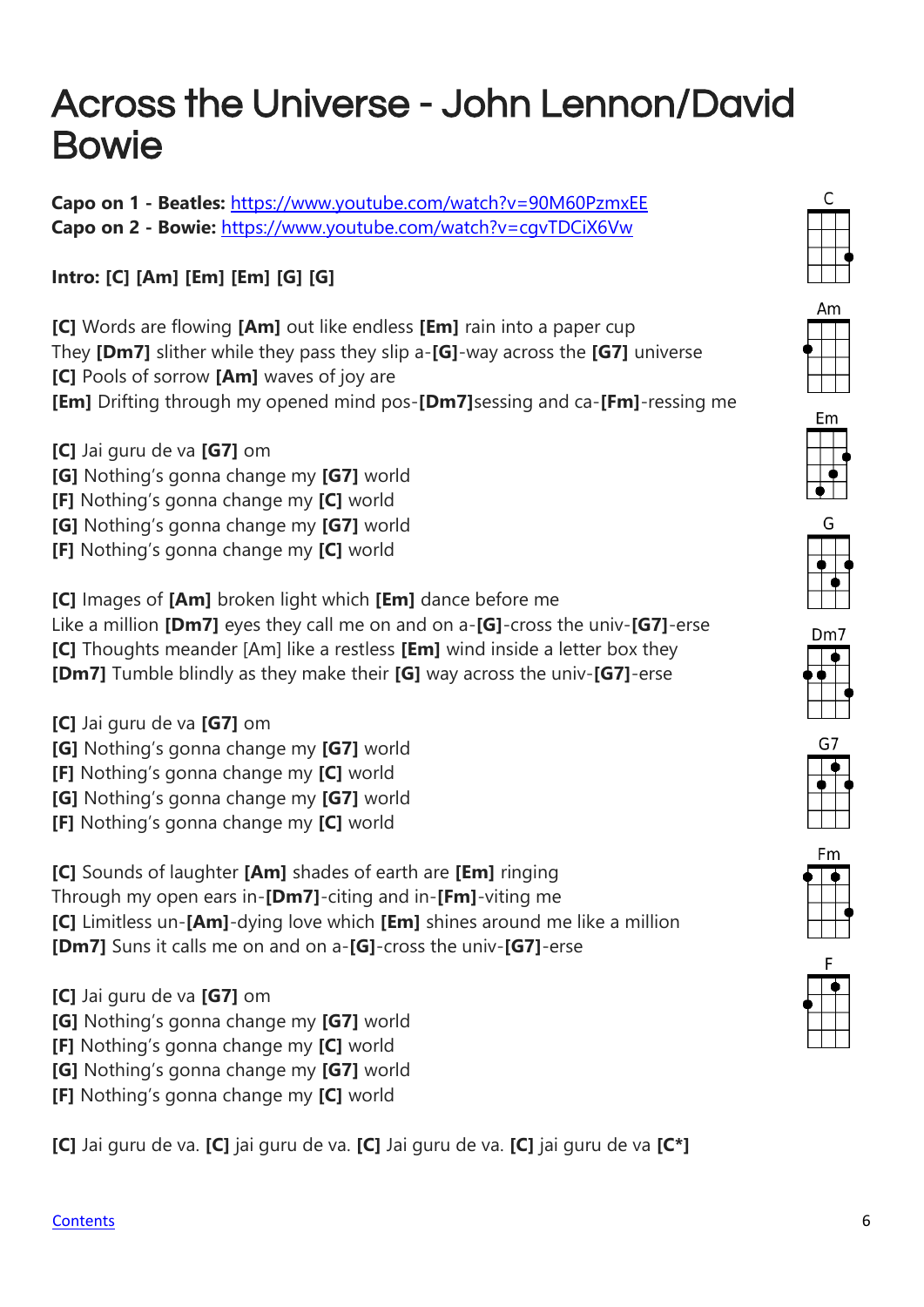### <span id="page-6-0"></span>All Right Now - Free

<https://www.youtube.com/watch?v=W2HuqqGASvw>

### **Intro: [A] [D] [A] [D] [A] x2**

There she **[A]** stood in **[D]** the **[A]** street **[D]** Smiling from her head to her **[A]** feet I said **[A]** hey, what **[D] is [A]** this Now baby maybe, **[D]** maybe she's in need of a **[A]** kiss

I said **[A]** hey, what's **[D]** your **[A]** name baby **[D]** Maybe we can see things the **[A]** same Now don't you **[A]** wait **[D] or [A]** hesitate Let's **[D]** move before they raise the parking **[A]** rate

**[A]** All right **[D]** now, baby it's **[G]** all **[D]** right **[A]** now **[A]** All right **[D]** now, baby it's **[G]** all **[D]** right **[A]** now

### **[A] [D] [A] [D] [A]**

I took her **[A]** home to **[D]** my **[A]** place **[D]** Watching every move on her **[A]** face She said **[A]** look, **[D]** what's your **[A]** game baby **[D]** Are you tryin' to put me in **[A]** shame

I said **[A]** slow **[D]** don't go so **[A]** fast **[D]** Don't you think that love will **[A]** last She said **[A]** love, **[D]** Lord a**[A]**bove **[D]** Now you're tryin' to trick me in **[A]** love

**[A]** All right **[D]** now, baby it's **[G]** all **[D]** right **[A]** now **[A]** All right **[D]** now, baby it's **[G]** all **[D]** right **[A]** now

#### **Bass Riff: [A]/// [D]/ [G]/ x 4 ending on [E]**

**[A]** All right **[D]** now, baby it's **[G]** all **[D]** right **[A]** now **[A]** All right **[D]** now, baby it's **[G]** all **[D]** right **[A]** now **[A]** All right **[D]** now, baby it's **[G]** all **[D]** right **[A]** now **[A]** All right **[D]** now, baby it's **[G]** all **[D]** right **[A]** now

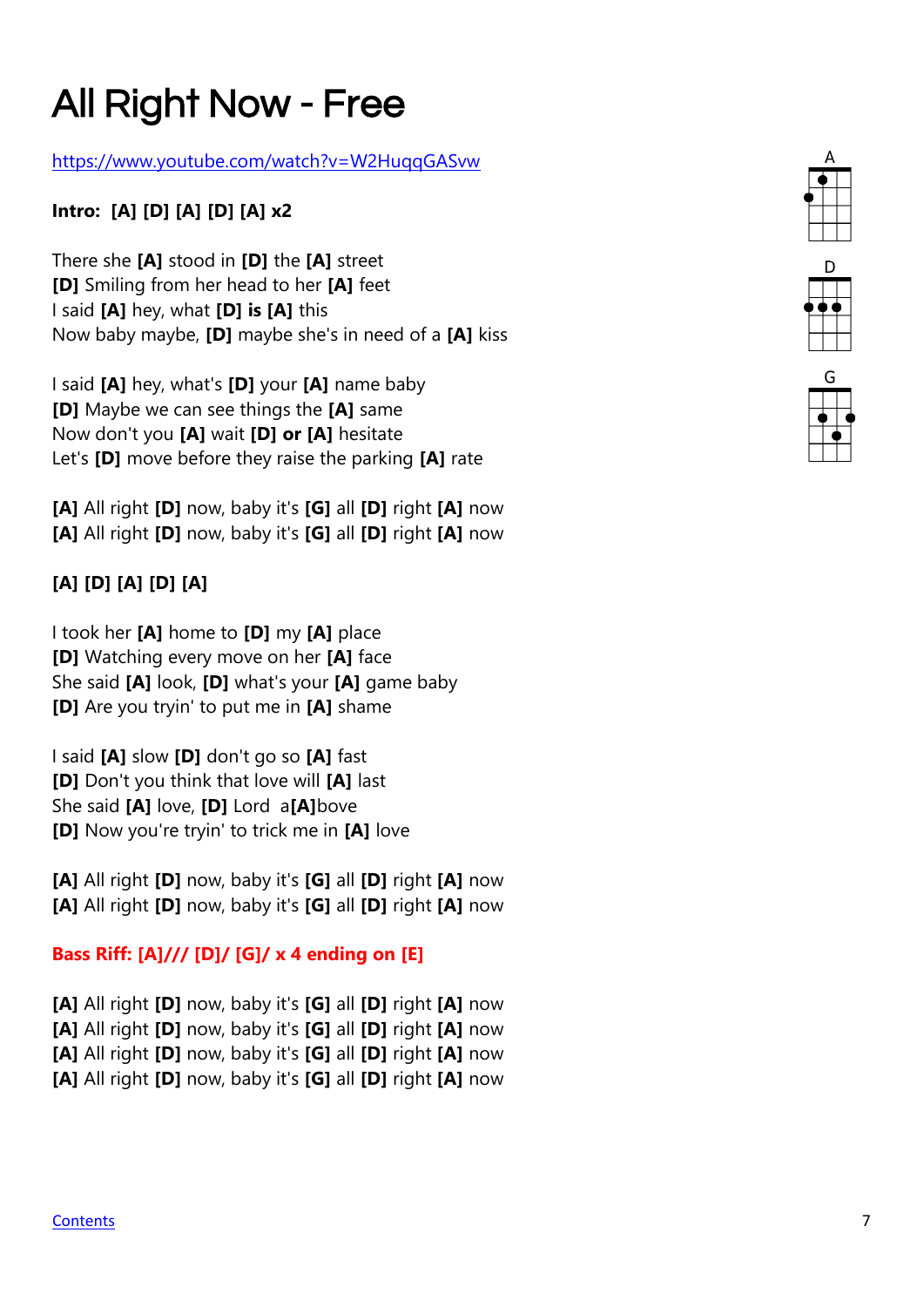### <span id="page-7-0"></span>Alright - Supergrass

<https://www.youtube.com/watch?v=qUE4oDunYkc>

**Intro: Ukulele: D-D-D-D-D-D-D-D Bass: D-D-D-A-A-A-B-B**

We are **[D]** young, we run green. Keep our teeth, nice and clean See our **[Em7]** friends, see the sights. Feel al**[D]**right We wake **[D]** up, we go out. Smoke a fag, put it out See our **[Em7]** friends, see the sights. Feel al**[D]**right

**[F#m]** Are we like you? I **[F]** can't be su-u-ure Of the **[Em]** scene, as she turns. We are **[A]** strange, in our worlds

But we are **[D]** young, we get by. Can't go mad, ain't got time Sleep a**[Em7]**round, if we like. But we're al**[D]**right Got some **[D]** cash, bought some wheels. Took it out, 'cross the fields Lost con**[Em7]**trol, hit a wall. But we're al**[D]**right

**[F#m]** Are we like you? I **[F]** can't be su-u-ure Of the **[Em]** scene, as she turns. We are **[A]** strange, in our worlds

We are **[D]** young, we run green. Keep our teeth, nice and clean See our **[Em7]** friends, see the sights. Feel al**[D]**right

**Kazoo solo: [G] [Dm] [G] [Dm] [Em] [A] [D] [D] [Em7] [D]**

**[F#m]** Are we like you? I **[F]** can't be su-u-ure Of the **[Em]** scene, as she turns. We are **[A]** strange, in our worlds

We are **[D]** young, we run green. Keep our teeth, nice and clean See our **[Em7]** friends, see the sights. Feel al**[D]**right

### **Kazoo: [D] [D] [Em7] [D] [D\*]**









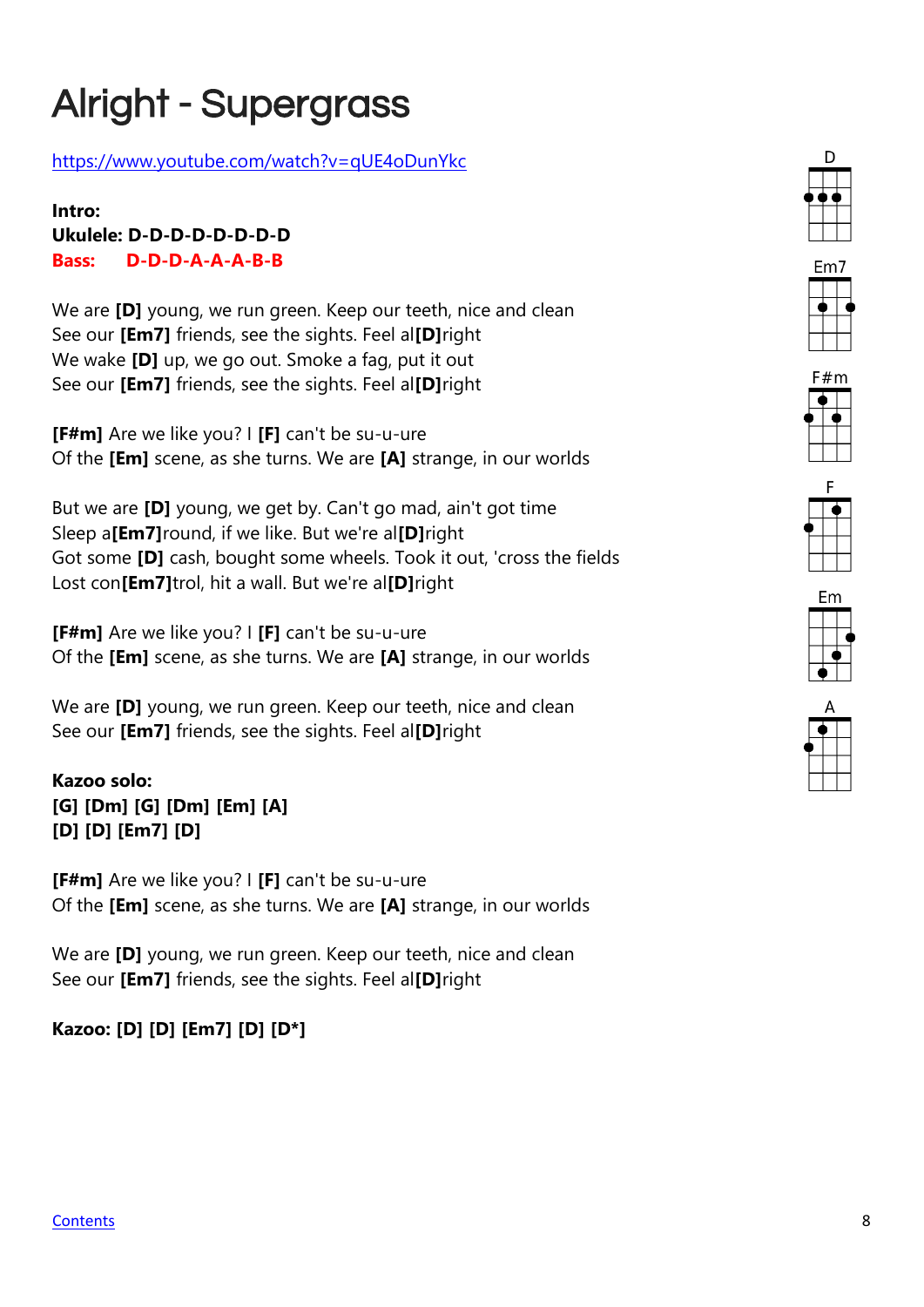## <span id="page-8-0"></span>Angels - Robbie Williams

#### <https://www.youtube.com/watch?v=luwAMFcc2f8>

**[E]** I sit and wait Does an angel contemplate my **[A]** fate **[B]** And do they **[E]** know The places where we go When we´re **[A]** grey and old **[B]**

´Cos I´ve been **[Gbm]** told That salva**[A]**tion lets their wings **[Dbm7]** unfold **[A]** So when I'm **[D]** lying in my bed Thoughts **[A]** running through my head And I **[E]** feel that love is dead **[D]** I'm loving **[A]** angels in**[E]**stead

#### **Chorus:**

*And [E] through it [B] all she offers me protec[Dbm]tion A lot of love and [A] affection Whether I'm right or [E] wrong And down the water[B]fall Wherever it may take [Dbm] me I know that life won't [A] break me When I come to call [E] she wont for[Gbm]sake me [D] I'm loving [A] angels in[E]stead* 

**[E]** When I'm feeling weak And my pain walks down a one **[A]** way street **[B] [E]** I look above And I know I'll always be **[A]** blessed with love **[B] [A]** And as the **[D]** feeling grows She **[A]** breathes flesh to my bones **[A]** And when love is dead **[D]** I'm loving **[A]** angels in**[E]**stead

#### **Chorus**

**Interlude x 4 -: [Bm] [A] [E] [E]**

#### **Chorus**





E







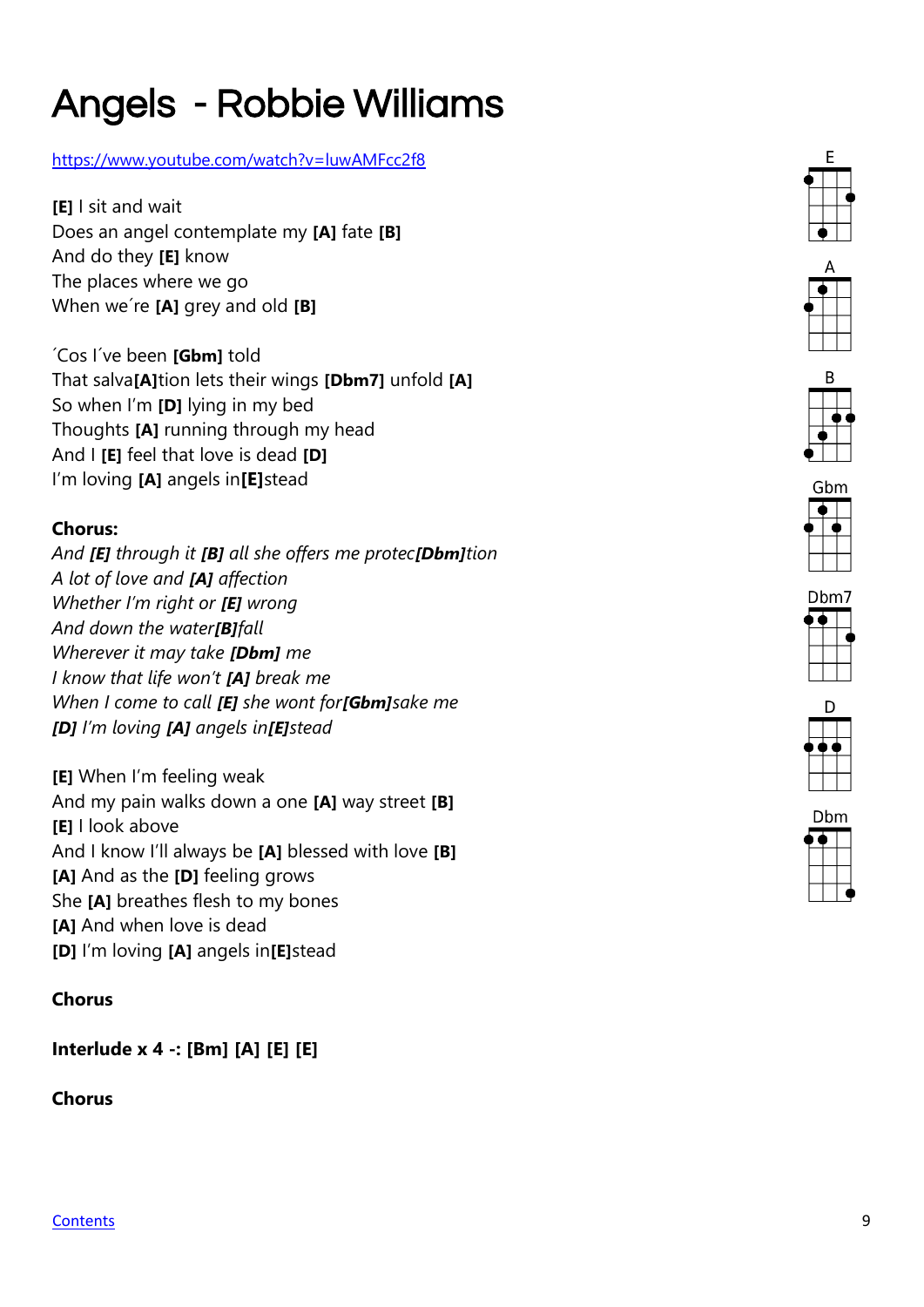## <span id="page-9-0"></span>Big Yellow Taxi - Joni Mitchell

#### **Capo on 2 to play along to original** <https://www.youtube.com/watch?v=2595abcvh2M>

#### **Intro: [G] [A] [D] [D] (optional D riff: based on G-string notes 2454 , up to x4)**

They **[G]** paved paradise ... put up a parking **[D]** lot With a **[G]** pink hotel ... a **[A]** boutique ... and a **[D]** swinging hot spot

**(gentle) [D]** Don't it always **[F#m]** seem to go That you **[G]** don't know what you've got till it's **[D]** gone **(normal)** They **[G]** paved paradise, **[A]** put up a parking **[D]** lot (Shoo ba-ba ba-ba, shoo ba-ba ba-ba)

They **[G]** took all the trees ... put 'em in a tree mu**[D]**seum And then they **[G]** charged the people ... a **[A]** dollar and a half just to **[D]** see 'em

**(gentle) [D]** Don't it always **[F#m]** seem to go That you **[G]** don't know what you've got till it's **[D]** gone **(normal)** They **[G]** paved paradise, **[A]** put up a parking **[D]** lot (Shoo ba-ba ba-ba, shoo ba-ba ba-ba)

**[G]** Hey farmer, farmer ... put away your DD**[D]**T now Give me **[G]** spots on my apples ... but **[A]** leave me the birds and the **[D]** bees, please

**(gentle) [D]** Don't it always **[F#m]** seem to go That you **[G]** don't know what you've got till it's **[D]** gone **(normal)** They **[G]** paved paradise, **[A]** put up a parking **[D]** lot (Shoo ba-ba ba-ba, shoo ba-ba ba-ba)

**[G]** Late last night ... I heard the screen door **[D]** slam And a **[G]** big yellow taxi ... **[A]** took away my old **[D]** man

**(gentle) [D]** Don't it always **[F#m]** seem to go That you **[G]** don't know what you've got till it's **[D]** gone **(normal)** They **[G]** paved paradise, **[A]** put up a parking **[D]** lot (Shoo ba-ba ba-ba) **(gentle)** I said **[D]** don't it always **[F#m]** seem to go That you **[G]** don't know what you've got till it's **[D\*]** gone

**(normal)** They **[G]** paved paradise, **[A]** put up a parking **[D]** lot (Shoo ba-ba ba-ba, shoo ba-ba ba-ba) They **[G]** paved paradise, **[A]** put up a parking **[D]** lot (Shoo ba-ba ba-ba, shoo ba-ba ba-ba) **[sing high pitched]** They **[G]** paved paradise **[sing low pitched]** and **[A]** put up a parking **[D\*]** lot







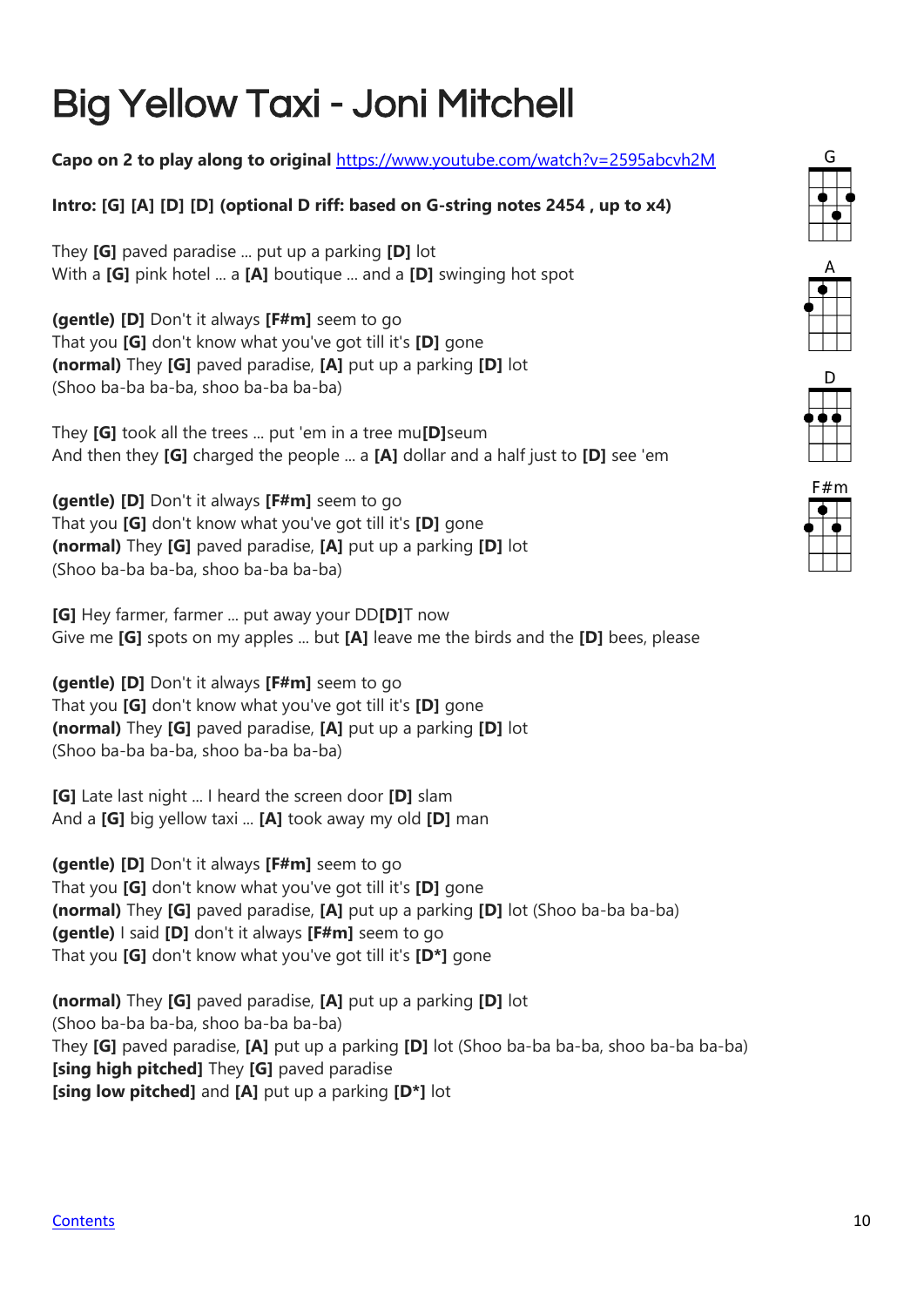### <span id="page-10-0"></span>Blitzkrieg Bop - The Ramones

<https://www.youtube.com/watch?v=iymtpePP8I8>

#### **Intro: [G] [C] [D] x3 [G] [C] [G] [\*] (tapping on uke, or strumming damped chords)**

Hey ho, let's go. Hey ho, let's go Hey ho, let's go. Hey ho, let's go!

**[G]** They're forming in a straight line **[C] [D] [G]** They're going through a tight wind **[C] [D]**

The **[G]** kids are losing their minds **[C] [D]** The Blitzkrieg **[G]** bop **[C] [G]**

**[G]** They're piling in the back seat **[C] [D] [G]** They're generating steam heat **[C] [D]** Pul-**[G]**-sating to the back beat **[C] [D]** The Blitzkrieg **[G]** bop **[C] [G]**

**[C]** Hey ho, let's go **[G]** Shoot 'em in the back now **[C] [G]**

**[C]** What they want? I don't know They're **[A]** all revved up and **[C]** ready to **[D]** go

**[G]** They're forming in a straight line **[C] [D] [G]** They're going through a tight wind **[C] [D]**

The **[G]** kids are losing their minds **[C] [D]** The Blitzkrieg **[G]** bop **[C] [G]**

**[G]** They're piling in the back seat **[C] [D] [G]** They're generating steam heat **[C] [D]** Pul-**[G]**-sating to the back beat **[C] [D]** The Blitzkrieg **[G]** bop **[C] [G]**

**[C]** Hey ho, let's go **[G]** Shoot 'em in the back now **[C] [G]**

**[C]** What they want? I don't know They're **[A]** all revved up and **[C]** ready to **[D]** go

**[G]** They're forming in a straight line **[C] [D] [G]** They're going through a tight wind **[C] [D]**

The **[G]** kids are losing their minds **[C] [D]** The Blitzkrieg **[G]** bop **[C] [G]**

**[G]** They're piling in the back seat **[C] [D] [G]** They're generating steam heat **[C] [D]** Pul-**[G]**-sating to the back beat **[C] [D]** The Blitzkrieg **[G]** bop **[C] [G] [\*]**

#### **(tapping on uke, or strumming damped chords)**

Hey ho, let's go. Hey ho, let's go Hey ho, let's go. Hey ho, let's go!

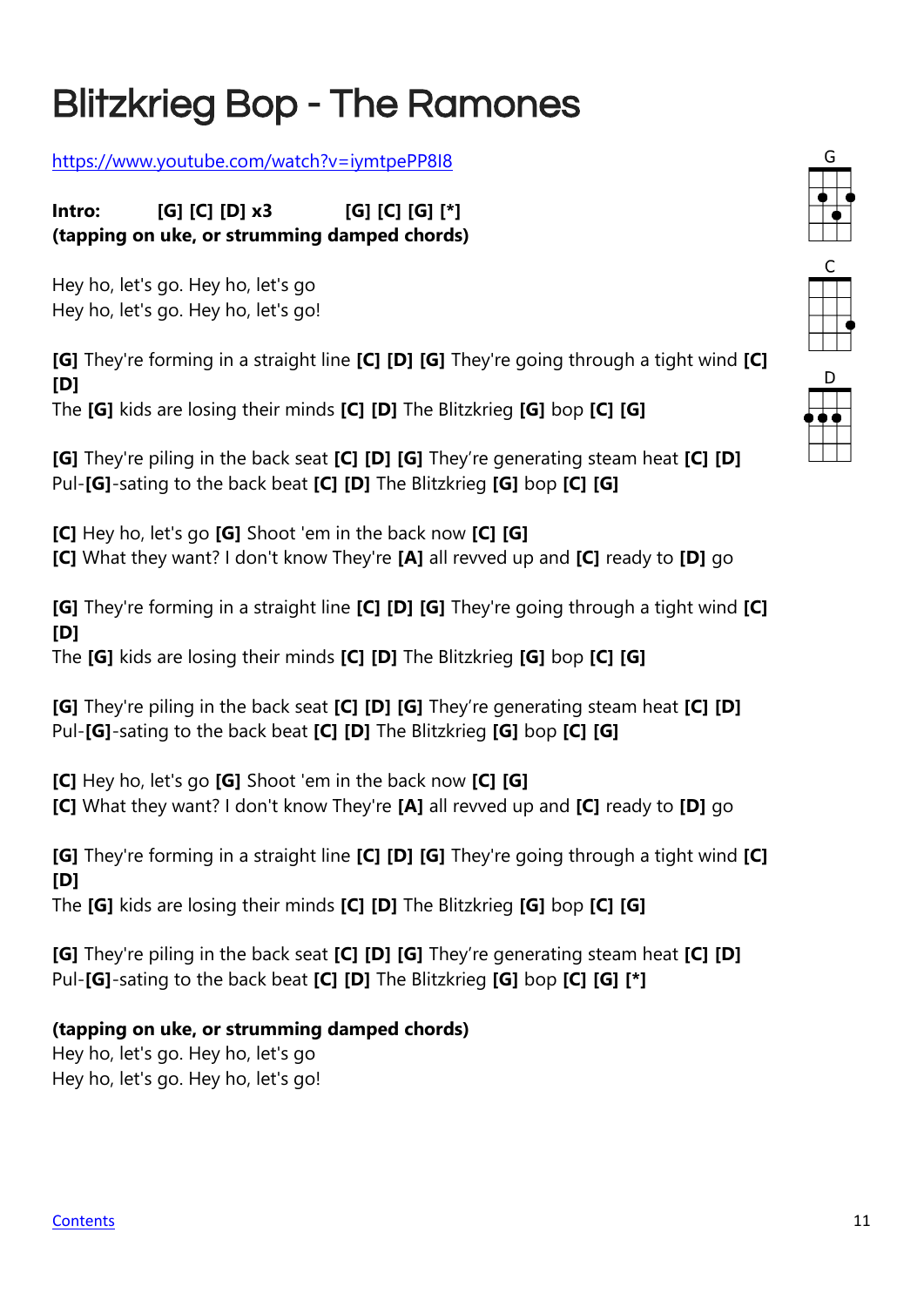### <span id="page-11-0"></span>Breakfast in America - Supertramp

**Capo on 3 to play along to original**  <https://www.youtube.com/watch?v=PZahtmWhH5g>

**Intro: [Am]**

**[Am]** Take a look at my **[G]** girlfriend, **[F]** she's the only one I got **[Am]** Not much of a **[G]** girlfriend, I **[F]** never seem to get a lot

**[E]** Take a jumbo **[E7]** across the water, **[Am]** like to see America **[E]** See the girls in **[E7]** California. I'm **[Dm]** hoping it's going to come **[G]** true But there's **[Dm]** not a lot I can **[G]** do

**[Am]** Could we have kippers for **[G]** breakfast? **[F]** Mummy dear, Mummy dear **[Am]** They got to have 'em in **[G]** Texas 'Cause **[F]** everyone's a millionaire

**[E]** I'm a winner**, [E7]** I'm a sinner, **[Am]** do you want my autograph **[E]** I'm a loser, **[E7]** what a joker. I'm **[Dm]** playing my jokes upon **[G]** you While there's **[Dm]** nothing better to **[G]** do .. hey!

**[E]** Ba ba da dum, ba ba, da-d' do **[Am]** da do da do, hey! **[E]** Ba ba da dum, ba ba, da-d' do **[Am]** da do da do La la **[F]** la .. la la **[Dm]** la, la **[G]** la, la la

**[Am]** Don't you look at my **[G]** girlfriend (girlfriend) 'Cause **[F]** she's the only one I got **[Am]** Not much of a **[G]** girlfriend (girlfriend) I **[F]** never seem to get a lot (what's she got? not a lot)

**[E]** Take a jumbo **[E7]** across the water, **[Am]** like to see America **[E]** See the girls in **[E7]** California. I'm **[Dm]** hoping it's going to come **[G]** true But there's **[Dm]** not a lot I can **[G]** do .. hey!

**[E]** Ba ba da dum, ba ba, da-d' do **[Am]** da do da do, hey! **[E]** Ba ba da dum, ba ba, da-d' do **[Am]** da do da do, hey!

Hey u-**[E]**-um, hey u-um, hey u-**[Am]**-um, hey u-um Hey u-**[E]**-um, hey u-um, hey u-**[Am]**-um, hey u-um La la **[F]** la .. la la **[Dm]** la, la **[G\*]** la, la la



Am





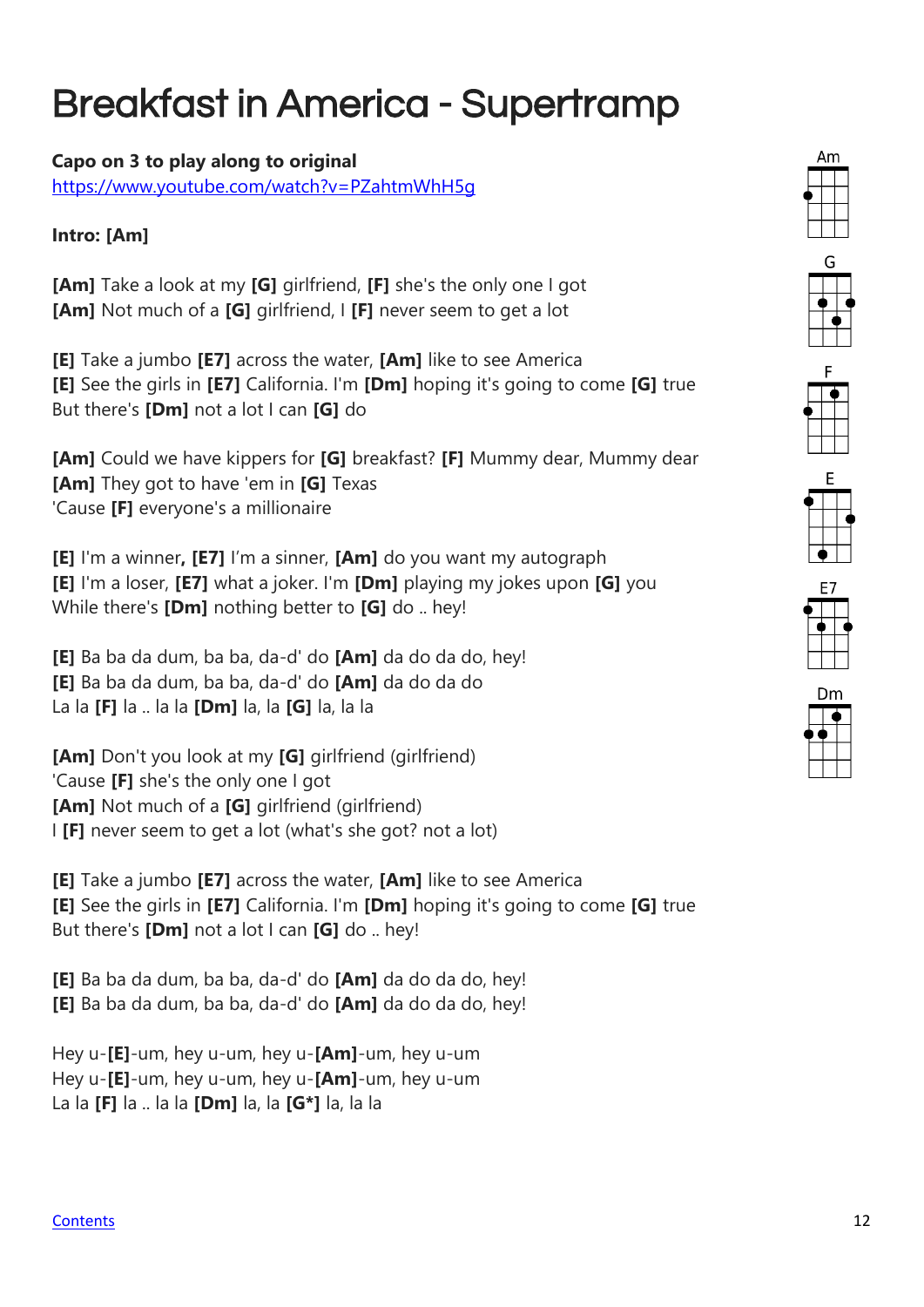### <span id="page-12-0"></span>Burning Love - Elvis Presley

<https://www.youtube.com/watch?v=zf2VYAtqRe0>

#### **Intro: [D]**

**[D]** Lord Almighty, I **[G]** feel my **[A]** temperature **[D]** rising **[D]** Higher and higher, **[G]** it's burning **[A]** through to my **[D]** soul **[D]** Girl, girl, girl, **[G]** you're gonna **[A]** set me on **[D]** fire **[D]** My brain is flaming, **[G]** I don't know **[A]** which way to **[D]** go

Your **[Bm]** kisses **[A]** lift me **[G]** higher Like the **[Bm]** sweet song **[A]** of a **[G]** choir You **[Bm]** light my **[A]** morning **[G]** sky With **[A]** burning **[D]** love

**[D]** Ooh, ooh, ooh, **[G]** I feel my **[A]** temperature **[D]** rising

**[D]** Help me I'm flaming, I **[G]** must be a **[A]** hundred and **[D]** nine

**[D]** Burning, burning, **[G]** burning and **[A]** nothing can **[D]** cool me

**[D]** I just might turn to **[G]** smoke, but **[A]** I feel **[D]** fine

Your **[Bm]** kisses **[A]** lift me **[G]** higher Like the **[Bm]** sweet song **[A]** of a **[G]** choir You **[Bm]** light my **[A]** morning **[G]** sky With **[A]** burning **[D]** love

**[D]** It's coming closer, the **[G]** flames are now **[A]** licking my **[D]** body

**[D]** Won't you help me, **[G]** I feel like I'm **[A]** slipping a-**[D]**-way

**[D]** It's hard to breathe, **[G]** my **[A]** chest is a-**[D]**-heaving

**[D]** Lord have mercy, I'm **[G]** burning a **[A]** hole where I **[D]** lay

Your **[Bm]** kisses **[A]** lift me **[G]** higher Like the **[Bm]** sweet song **[A]** of a **[G]** choir You **[Bm]** light my **[A]** morning **[G]** sky With **[A]** burning **[D]** love

**[G]** I'm just a **[D]** hunka hunka burning **[G]** love Just a **[D]** hunka hunka burning **[G]** love Just a **[D]** hunka hunka burning **[G]** love Just a **[D]** hunka hunka burning **[G]** love **[D\*]**





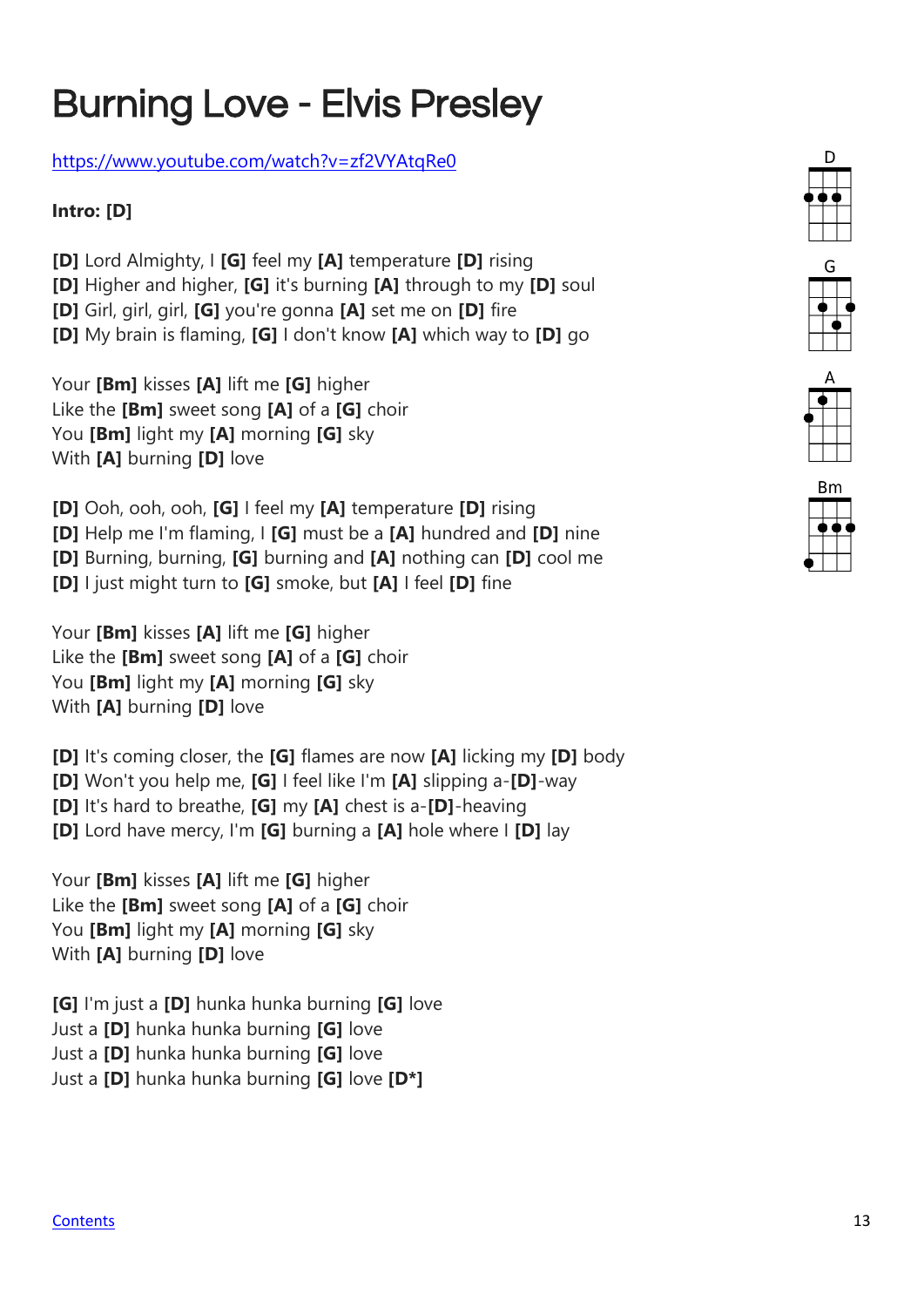### <span id="page-13-0"></span>Complicated - Avril Lavigne

<https://www.youtube.com/watch?v=5NPBIwQyPWE>

### **Intro: [Dm] [Bb] [F] [C] x2**

**[F]** Chill out, what you yellin' for. **[Dm]** Lay back, it's all been done before **[Bb]** And if, you could only **[C]** let it be, **[C7]** you will see **[F]** I like, you the way you are. **[Dm]** When we're drivin' in your car **[Bb]** And you're, talkin to me **[C]** one-on-one, **[C7]** but you become

**[Bb]** Somebody else, round everyone else You're **[Dm]** watchin' your back, like you can't relax You're **[Bb]** tryin' to be cool. You look like a fool to **[C\*]** me. Tell me!

**[Dm]** Why'd you have to go and make **[Bb]** things so compli**[F]**cated I **[C]** see the way you're **[Dm]** actin' like you're somebody **[Bb]** else Gets me frus**[F]**trated. **[C]** Life's like this you **[Dm]** You fall, and you **[Bb]** crawl, and you break, and You **[F]** take, what you get, and you **[C]** turn into **[Gm]** Honestly, you promise me I'm never gonna find you **[Bb]** fake it. No no **[F]** no

**[F]** You come over unannounced. **[Dm]** Dressed up like you're somethin' else **[Bb]** Where you, are and where it's **[C]** at you see, **[C7]** you're makin' me **[F]** Laugh out, when you strike a pose. **[Dm]** Take off, all your preppy clothes **[Bb]** You know, you're not foolin' **[C]** anyone, when **[C7]** you become

**[Bb]** Somebody else, round everyone else You're **[Dm]** watchin' your back, like you can't relax You're **[Bb]** tryin' to be cool. You look like a fool to **[C\*]** me. Tell me!

**[Dm]** Why'd you have to go and make **[Bb]** things so compli**[F]**cated I **[C]** see the way you're **[Dm]** actin' like you're somebody **[Bb]** else Gets me frus**[F]**trated. **[C]** Life's like this you **[Dm]** You fall, and you **[Bb]** crawl, and you break, and You **[F]** take, what you get, and you **[C]** turn into **[Gm]** Honestly, you promise me I'm never gonna find you **[Bb\*]** fake it.

No no **[F]** no, no no **[Dm]** no, no no **[Bb]** no, no no **[C]** no. **[F\*]**







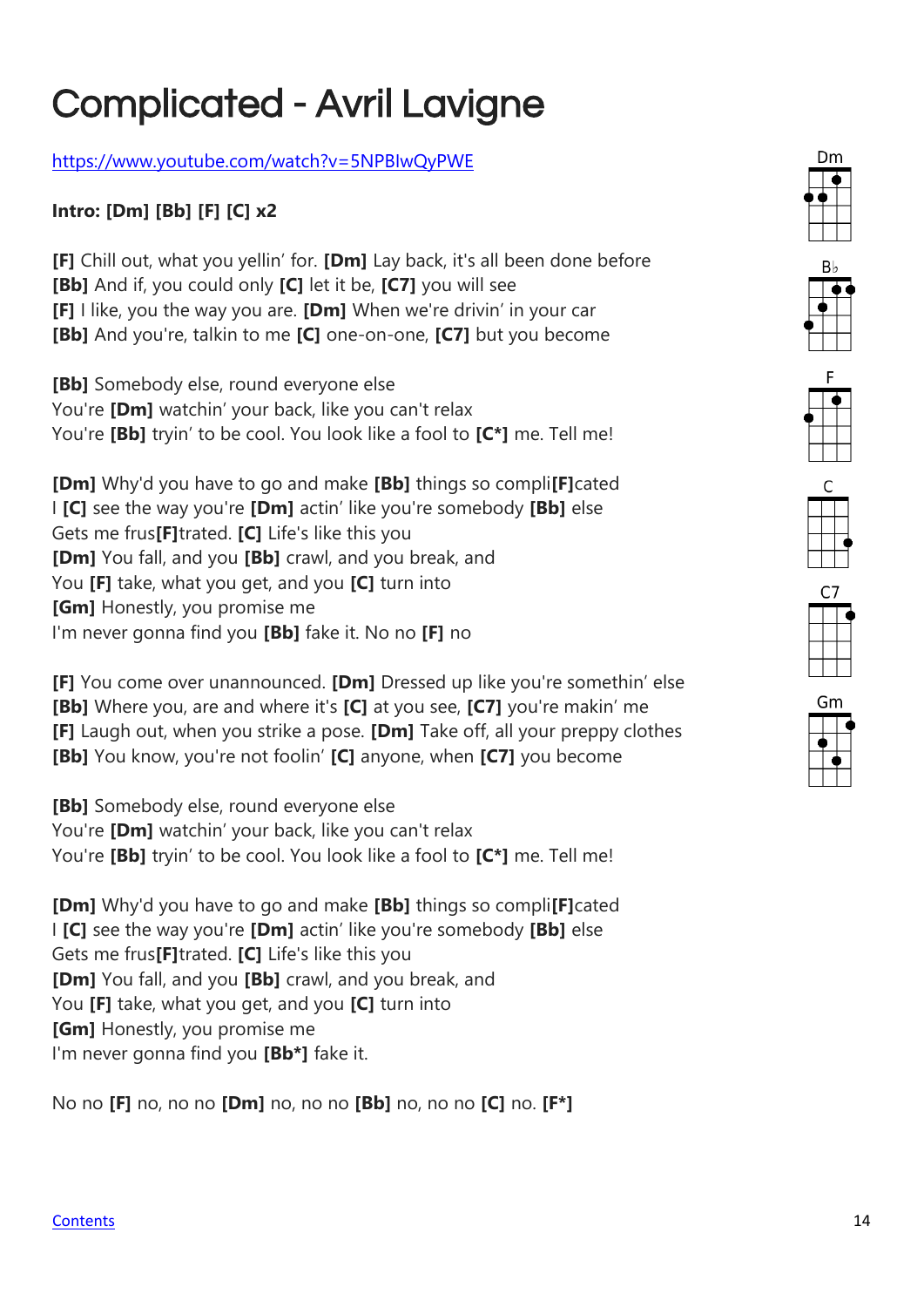### <span id="page-14-0"></span>Dancing in the Dark - Bruce Springsteen

<https://www.youtube.com/watch?v=129kuDCQtHs> **[G] [Em] [G] [Em]**

**[G]** I get up in the **[Em]** evening, and I **[G]** aint got **[Em]** nothing to **[G]** say I come home in the **[Em]** morning, **[G]** I go to bed **[Em]** feeling the same **[C]** way I ain't nothing but **[Am]** tired, **[C]** Man I'm just **[Am]** tired and bored with my **[G]** self Hey there **[Em]** baby, **[G]** I could **[Em]** use just a little **[D]** help

**[D]** You can't start a fire, you can't start a fire without a **[C]** spark This gun's for **[Am]** hire, **[C]** even if we're just **[Am]** dancing in the **[G]** dark **[Em]**

### **[G] [Em]**

**[G]** Messages keep getting **[Em]** clearer, **[G]** radio's on and I'm **[Em]** moving around the **[G]** place. I check my look in the **[Em]** mirror, **[G]** wanna change my **[Em]** clothes my hair my **[C]** face Man I ain't getting **[Am]** nowhere, **[C]** I'm just **[Am]** living in a dump like **[G]** this There's something happening **[Em]** somewhere, **[G]** baby **[Em]** I just know that there **[D]** is

**[D]** You can't start a fire, you can't start a fire without a **[C]** spark This gun's for **[Am]** hire, **[C]** even if we're just **[Am]** dancing in the **[G]** dark **[Em]**

#### **[G] [Em]**

**[Em]** You sit around getting **[G]** older.

**[C]** There's a joke here **[D]** somewhere and it's on **[Em]** me

I'll shake the world off my **[G]** shoulders. **[C]** Come on baby the **[D]** laughs on me

**[G]** Stay on the streets of **[Em]** this town, **[G]** and they'll be **[Em]** carving you up al **[G]** right

They say you gotta stay **[Em]** hungry, **[G]** Hey baby, I'm **[Em]** just about starving to **[C]** night

I'm dying for **[Am]** action, **[C]** sick of sitting round **[Am]** here trying to write this **[G]** book

I need a love re **[Em]**action, **[G]** Come on **[Em]** baby give me just one **[D]** look

**[D]** You can't start a fire, sitting round crying on a broken **[C]** heart This gun's for **[Am]** hire, **[C]** even if we're just **[Am]** dancing in the **[G]** dark

**[D]** You can't start a fire, worrying about your little world falling a **[C]** part This gun's for **[Am]** hire, **[C]** even if we're just **[Am]** dancing in the **[G]** dark **[Em] [G]** Even if we're just **[Em]** dancing in the **[G]** dark **[Em]** x 4







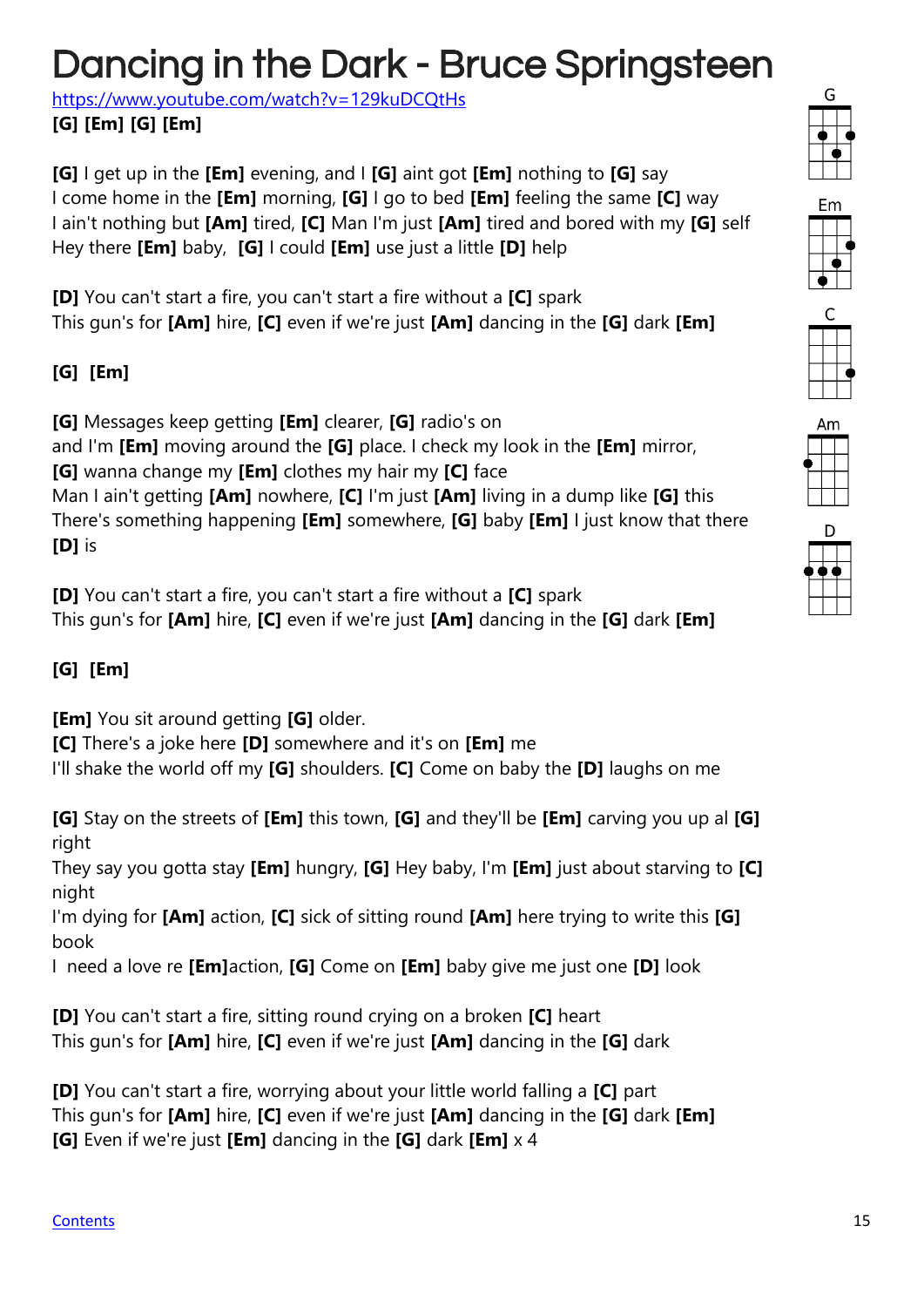# <span id="page-15-0"></span>(Sittin' on the) Dock of the Bay - Otis Redding

<https://www.youtube.com/watch?v=wyPKRcBTsFQ>

#### **Intro: [G] x4**

**[G]** Sittin' in the morning **[B7]** sun I'll be **[C]** sittin' when the evenin' **[A]** comes **[G]** Watching the ships roll **[B7]** in And I'll **[C]** watch 'em roll away a**[A]**gain

**[G]** Sitting on the dock of the **[E7]** bay Watching the **[G]** tide roll a**[E7]**way I'm just **[G]** sittin' on the dock of the **[A]** bay, wastin' **[G]** time **[E7]**

I **[G]** left my home in **[B7]** Georgia And I **[C]** headed for the 'Frisco **[A]** bay 'Cause **[G]** I got nothin to **[B7]** live for Look like **[C]** nothing's gonna come my **[A]** way

I'm just gonna **[G]** sit on the dock of the **[E7]** bay Watching the **[G]** tide roll a**[E7]**way I'm **[G]** sittin' on the dock of the **[A]** bay, wastin' **[G]** time **[E7]**

**[G]** Look **[D]** like **[C]** nothing's gonna change **[G]** Every-**[D]**-thing **[C]** seems to stay the same **[G]** I can't **[D]** do what **[C]** ten people **[G]** tell me to do **[F]** So I guess I'll re**[D]**main the same

**[G]** Sittin' here resting my **[B7]** bones And this **[C]** loneliness won't leave me **[A]** alone It's **[G]** two thousand miles I **[B7]** roamed Just to **[C]** make this dock my **[A]** home

Now, I'm just **[G]** sittin' on the dock of the **[E7]** bay Watching the **[G]** tide roll a**[E7]**way **[G]** Sittin' on the dock of the **[A]** bay, I'm wasting **[G]** time **[E7]**

#### **Kazoo/whistle the outro: [G] [G] [G] [E7] x2**

**[G\*]**



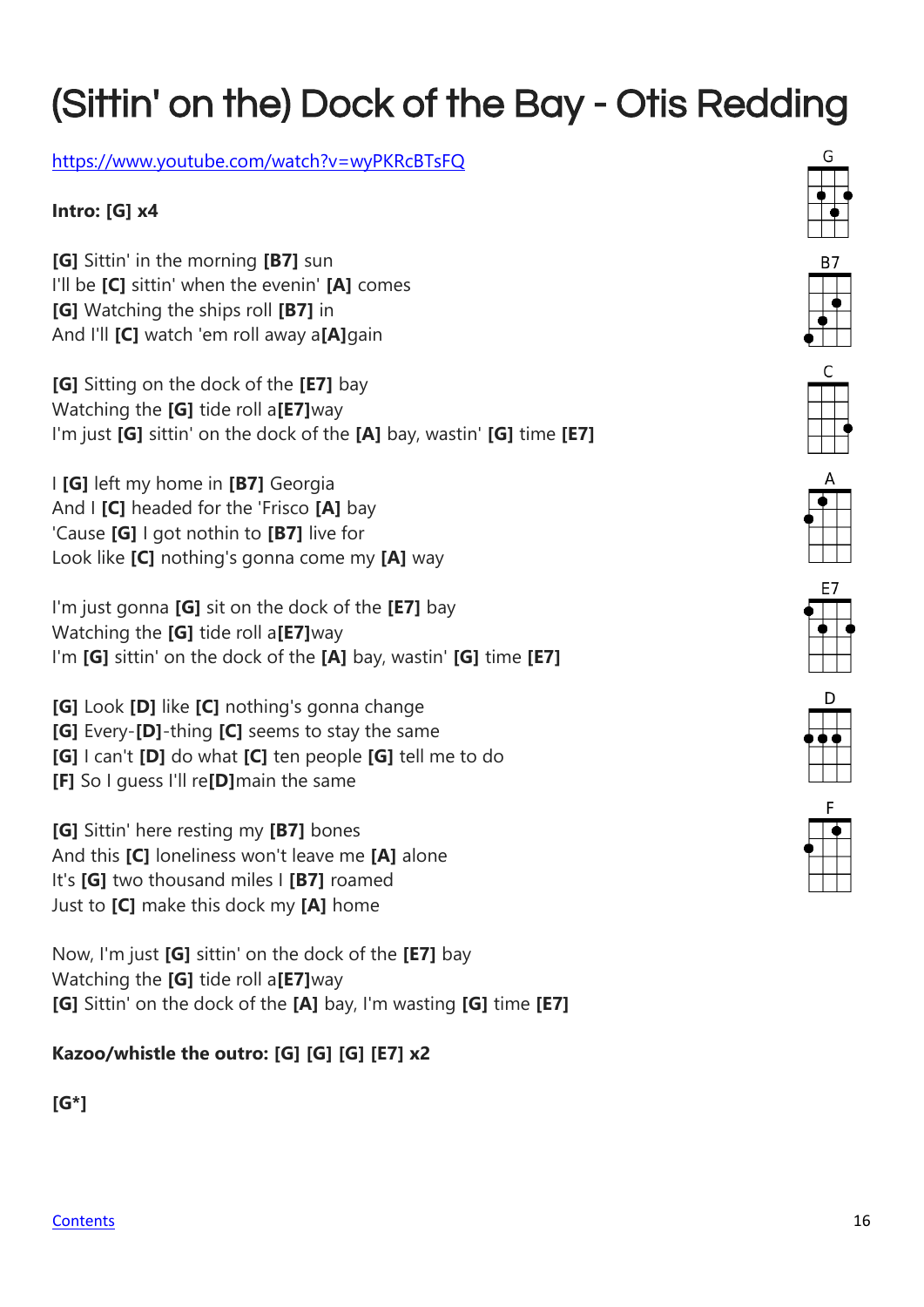## <span id="page-16-0"></span>Don't Speak - No Doubt

Capo on 3 to play along to original<https://www.youtube.com/watch?v=TR3Vdo5etCQ>

### **Intro: [Am] [Am]**

**[Am]** You and me, we **[Em]** used to be tog-**[Dm]**-ether **[G]** Every day tog-**[Em]**-ether **[Dm]** always **[G]**

I **[Am]** really fe-**[Em]**-el, that I'm **[Dm]** losing, my **[G]** best friend I **[Em]** can't believe this **[Am]** could be, **[Dm]** the end **[G]**

It **[Am]** loo-ooks as **[Em]** though, **[Dm] you're,** letting **[G]** go And **[C]** if it's real, well **[G] I** don't want to **[A]** know

**[Dm]** Don't speak, I **[Gm]** know just what you're **[C]** saying **[A]** so please stop Ex-**[Gm]**-plaining, don't **[A]** tell me 'cause it **[Dm]** hurts **[Gm]-[C]**

**[Dm]** Don't speak, **[Gm]** I know what you're **[C]** thinking **[A]** I don't need Your **[Gm]** reasons, don't **[A]** tell me 'cause it **[Dm]** hurts **[Bb]-[C]**

Our **[Am]** memories, **[Em]** they can be in-**[Dm]**-viting But some are **[G]** altogether **[Em]** mighty, **[Dm]** frightening **[G]**

**[Am]** A-a-as we **[Em]** die, **[Dm]** both, you and **[G]** I **[C]** With my head in my **[G]** hands, I sit and **[A]** cry-y-y

**[Dm]** Don't speak, I **[Gm]** know just what you're **[C]** saying **[A]** so please stop Ex-**[Gm]**-plaining, don't **[A]** tell me 'cause it **[Dm]** hurts (no, no-**[Gm]-[C]**-no, no-o-o)

**[Dm]** Don't speak, **[Gm]** I know what you're **[C]** thinking **[A]** I don't need Your **[Gm]** reasons, don't **[A]** tell me 'cause it [**Dm]** hurts **[Bb]-[C]**

**[Dm]** Don't speak, I **[Gm]** know just what you're **[C]** saying **[A]** so please stop Ex-**[Gm]**-plaining, don't **[A]** tell me 'cause it **[Dm]** hurts (no **[Gm]-[C]** no-o-o)

**[Dm]** Don't speak, **[Gm]** I know what you're **[C]** thinking **[A]** I don't need Your **[Gm]** reasons, don't **[A]** tell me 'cause it **[Dm]** hurts **[Gm]-[C] [Dm\*]**















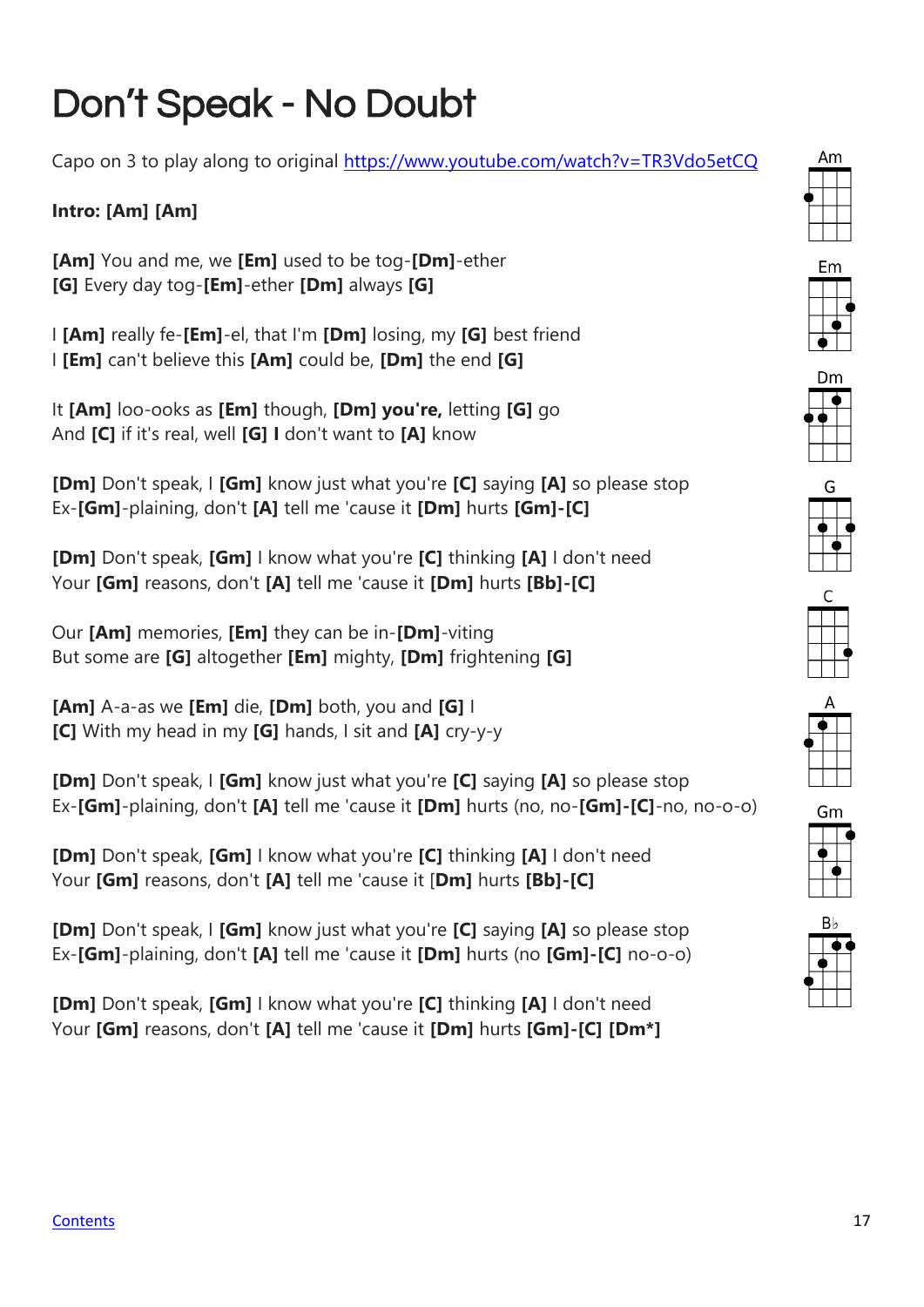### <span id="page-17-0"></span>Don't Dream It's Over - Crowded House

**Capo on 3 to play along to original** <https://www.youtube.com/watch?v=J9gKyRmic20>

- **[C]** There is freedom with-**[Am]**-in there is freedom with-**[F]**-out
- Try to catch the deluge in a paper **[E7] cup**
- **[C]** There's a battle ahead **[Am]** many battles are lost
- **[F]** But you'll never see the end of the road
- While you're **[E7]** travelling with me

**[F]** Hey now hey **[G7]** now don't **[C]** dream it's **[Am]** over

- **[F]** Hey now hey **[G7]** now when the **[C]** world comes **[Am]** in
- **[F]** They come they **[G7]** come
- **[C]** To build a wall be-**[Am]**-tween us. **[F]** We know that they won't win **[F]-[G]**

**[C]** Now I'm towing my car **[Am]** there's a hole in the roof **[F]** My possessions are causing me suspicion But **[E7]** there's no proof

**[C]** In the paper today **[Am]** tales of war and of waste **[F]** But you turn right over to the TV **[E7]** Page

**[F]** Hey now hey **[G7]** now don't **[C]** dream it's **[Am]** over

- **[F]** Hey now hey **[G7]** now when the **[C]** world comes **[Am]** in
- **[F]** They come they **[G7]** come
- **[C]** To build a wall be-**[Am]**-tween us. **[F]** We know that they won't win **[F]**

### **Kazoo:**

**[C] [Am] [F] [E7] [C] [Am] [F] [E7]**

**[C]** Now I'm walking again **[Am]** to the beat of a drum

- **[F]** And I'm counting the steps to the door of your **[E7]** heart
- **[C]** Only the shadows ahead **[Am]** barely clearing the roof
- **[F]** Get to know the feeling of liberation **[E7]** and relief

**[F]** Hey now hey **[G7]** now don't **[C]** dream it's **[Am]** over

- **[F]** Hey now hey **[G7]** now when the **[C]** world comes **[Am]** in
- **[F]** They come they **[G7]** come
- **[C]** To build a wall be-**[Am]**-tween us. **[F]** We know that they won't win **[F]-[G] [C\*]**











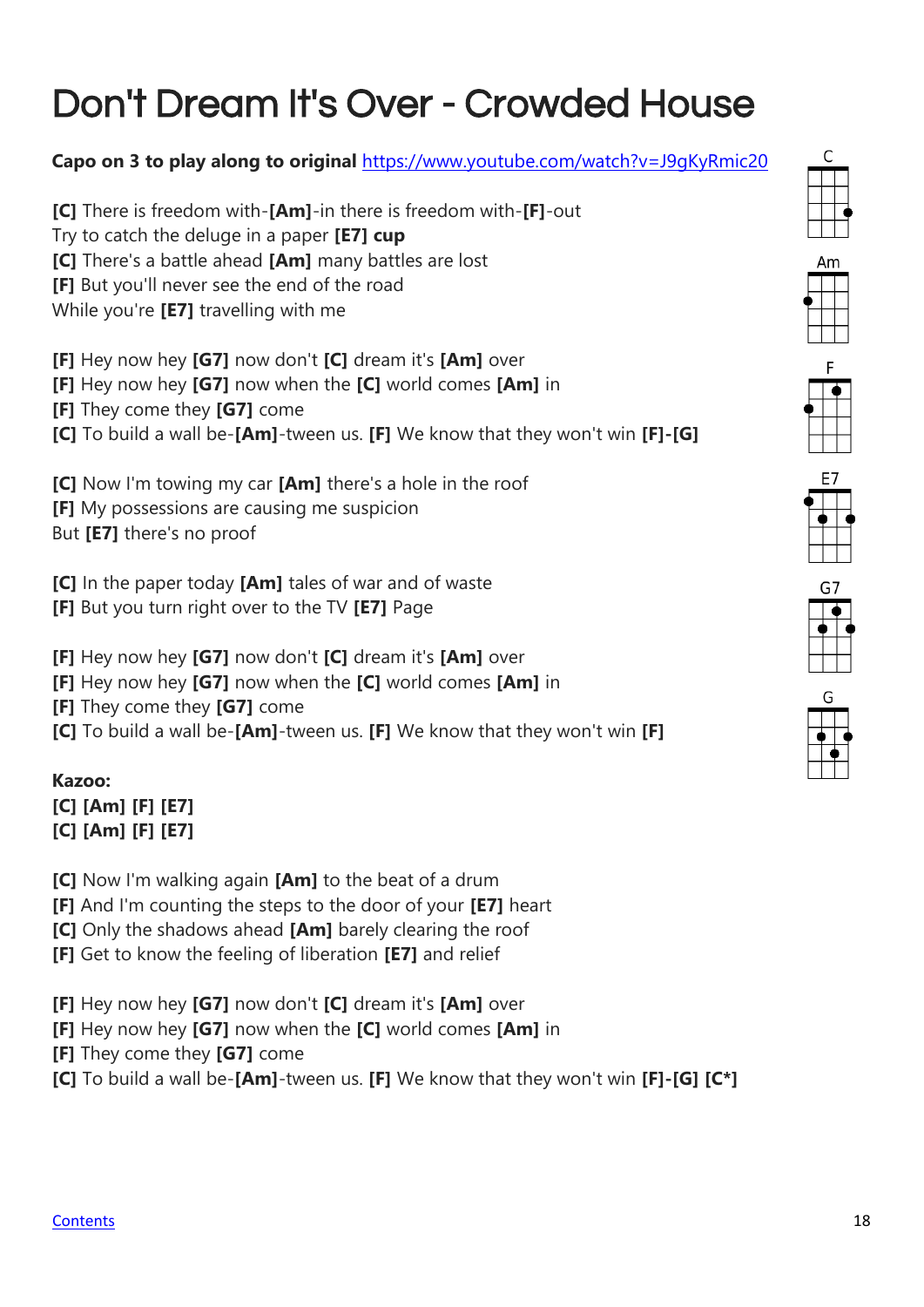### <span id="page-18-0"></span>End Of The Line - Travelling Wilburys

<https://www.youtube.com/watch?v=UMVjToYOjbM>

#### **Count in: 1-2 a123**

**[C]** Well it's all right riding a**[G7]**round in the **[F]** breeze Well it's **[C]** all right if you live the **[G7]** life you **[C]** please **[C]** Well it's all right doing the **[G7]** best you **[F]** can Well it's **[C]** all right as long as you **[G7]** lend a **[C]** hand

**[F]** You can sit around and wait for the **[C]** phone to ring (at the end of the line) **[F]** Waiting for someone to tell you **[C]** everything (at the end of the line) **[F]** Sit around and wonder what to**[C]**morrow will bring (at the end of the line) Maybe a **[G7]** diamond ring

Well it's **[C]** all right even if they **[G7]** say you're **[F]** wrong Well it's **[C]** all right sometimes you **[G7]** gotta be **[C]** strong **[C]** Well it's all right as long as you got **[G7]** somewhere to **[F]** lay Well it's **[C]** all right everyday is **[G7]** judgment **[C]** day

**[F]** Maybe somewhere down the road a**[C]**ways (at the end of the line) **[F]** You'll think of me wonder where I am these **[C]** days (at the end of the line) **[F]** Maybe somewhere down the road when some**[C]**body plays (at the end of the line) **[G7]** Purple haze

Well it's **[C]** all right even when **[G7]** push comes to **[F]** shove Well it's **[C]** all right if you got **[G7]** someone to **[C]** love **[C]** Well it's all right everything'll **[G7]** work out **[F]** fine Well it's **[C]** all right we're going to the **[G7]** end of the **[C]** line

**[F]** Don't have to be ashamed of the car I **[C]** drive (at the end of the line) **[F]** I'm glad to be here happy to be a**[C]**live (at the end of the line) **[F]** It don't matter if you're by my **[C]** side (at the end of the line) I'm **[G7]** satisfied

Well it's **[C]** all right even if you're **[G7]** old and **[F]** gray Well it's **[C]** all right you still got **[G7]** something to **[C]** say **[C]** Well it's all right remember to **[G7]** live and let **[F]** live Well it's **[C]** all right the best you can **[G7]** do is for**[C]**give

**[C]** Well it's all right riding a**[G7]**round in the **[F]** breeze Well it's **[C]** all right if you live the **[G7]** life you **[C]** please **[C]** Well it's all right even if the **[G7]** sun don't **[F]** shine Well it's **[C]** all right we're going to the **[G7]** end of the **[C]** line **[C]**

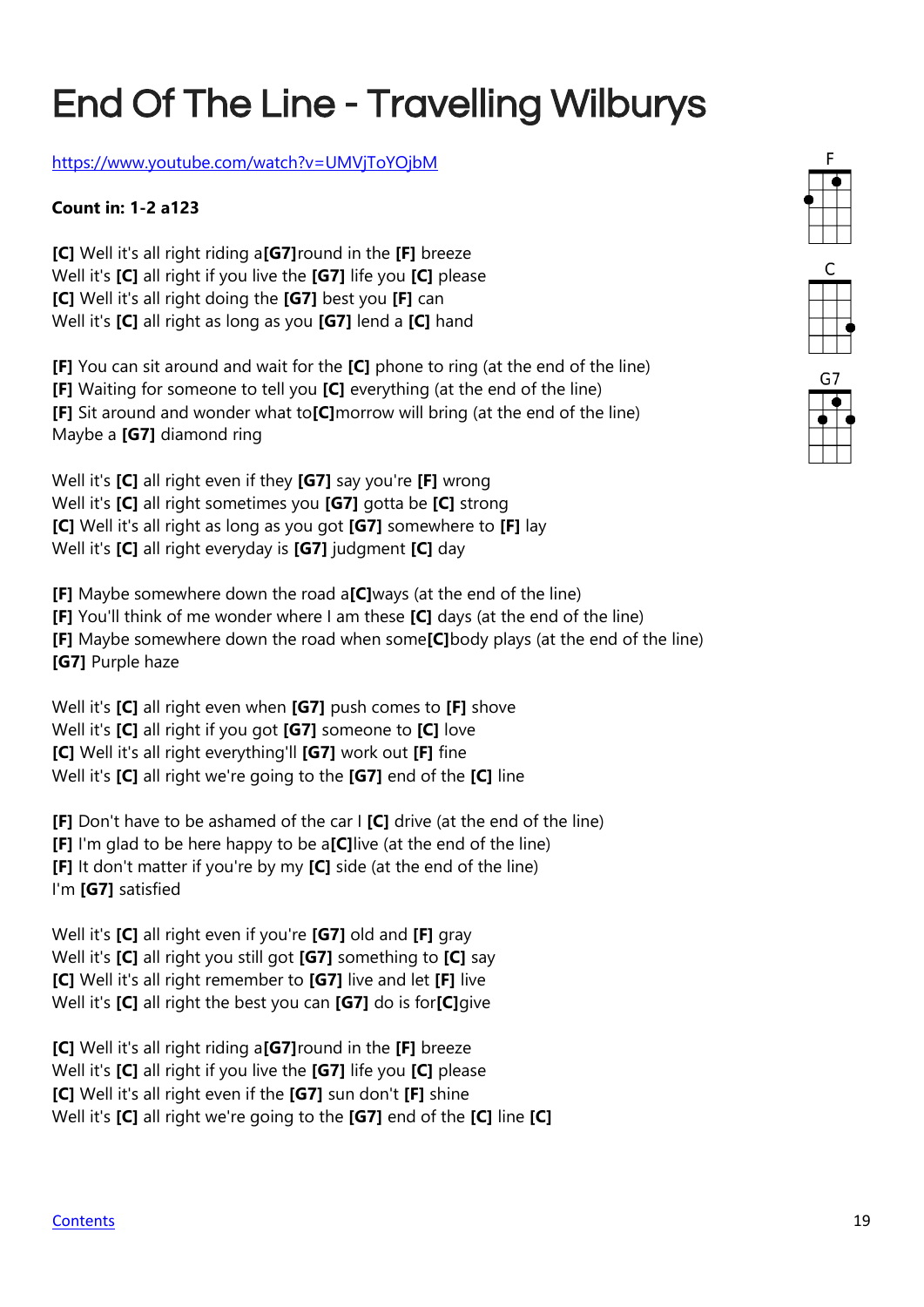### <span id="page-19-0"></span>Eternal Flame - The Bangles

<https://www.youtube.com/watch?v=PSoOFn3wQV4>

### **Intro: [G] [Gsus4] [G] [Gsus4]**

**[G]** Close your **[Em]** eyes**, [C]** give me your **[D]** hand, darling **[G]** Do you **[Em]** feel my heart **[C]** beating. **[D]** Do you under-**[Em]**-stand Do you **[B7]** feel the **[G]** same. **[A]** Am I only **[D]** dream**[Bm]**ing **[C]** Is this burning an eternal **[G]** flame

**[G]** I be**[Em]**lieve **[C]** it's meant to **[D]** be, darling **[G]** I watch you **[Em]** when you are **[C]** sleeping. **[D]** You belong with **[Em]**  me Do you **[B7]** feel the **[G]** same. **[A]** Am I only **[D]** dream**[Bm]**ing **[C]** Or is this burning an eternal **[D]** flame

**[D]** Say my **[F]** name **[G]** sun shines through the **[D]** rain A whole **[F]** life so **[G]** lonely And then you **[C]** come and **[G]** ease the **[Am]** pain **[Am7] [D]** I don't **[Bm]** want to lose this **[F]** feel**[C]**ing **[Dsus2]**

#### **Instrumental sequence: Em / B7 / | Em / A7 / | D / Bm / | Am7 / / / | / / / /**

**[D]** Say my **[F]** name **[G]** sun shines through the **[D]** rain A whole **[F]** life so **[G]** lonely And then you **[C]** come and **[G]** ease the **[Am]** pain **[Am7] [D]** I don't **[Bm]** want to lose this **[F]** feel**[C]**ing **[Dsus2]**

**[G]** Close your **[Em]** eyes, **[C]** give me your **[D]** hand, darling **[G]** Do you **[Em]** feel my heart **[C]** beating. **[D]** Do you under**[Em]**stand Do you **[B7]** feel the **[G]** same. **[A]** Am I only **[D]** dream**[Bm]**ing **[C]** Is this burning an eternal **[G]** flame

**[G]** Close your **[Em]** eyes, **[C]** give me your **[D]** hand, darling **[G]** Do you **[Em]** feel my heart **[C]** beating. **[D]** Do you under**[Em]**stand Do you **[B7]** feel the **[G]** same. **[A]** Am I only **[D]** dream**[Bm]**ing **[Am7]** Is this burning an eternal **[G\*]** flame











| Ľ |
|---|
|   |
| l |
| ľ |



| m7 | Dsus2 |  |  |  |
|----|-------|--|--|--|
|    |       |  |  |  |
|    |       |  |  |  |
|    |       |  |  |  |
|    |       |  |  |  |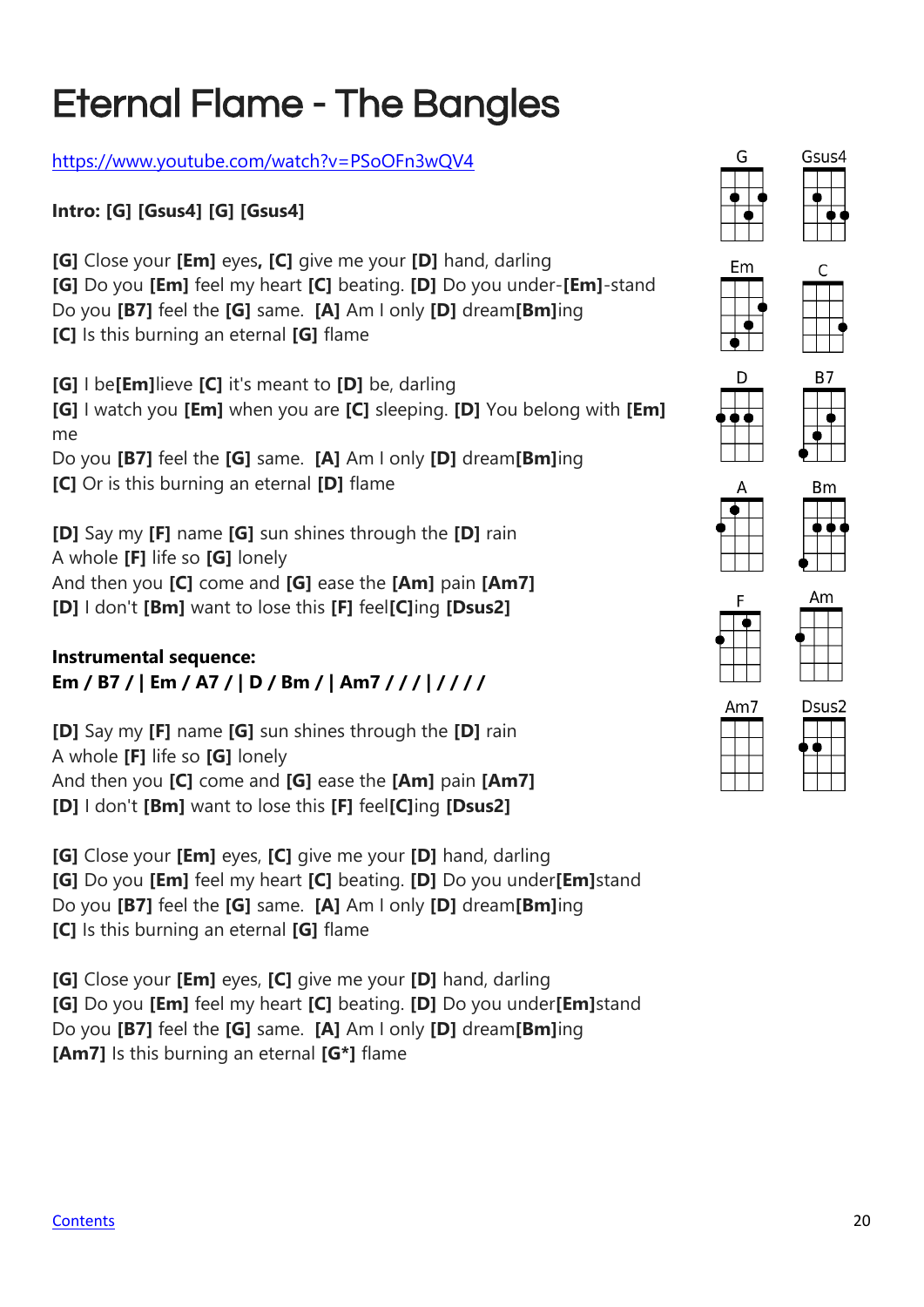### <span id="page-20-0"></span>Everybody's Talkin - Harry Nilsson

**Capo on 4 to play along to original** <https://www.youtube.com/watch?v=55xQu9eIPIA>

#### **Intro: [C] [Cmaj7] [C6] [Cmaj7] x2**

**[C]** Every**[Cmaj7]**body's **[C6]** talking **[Cmaj7]** at me **[C]** I don't **[Cmaj7]** hear a **[C6]** word they're **[Cmaj7]** saying **[Dm7]** Only **[G7]** the **[G7sus2]** echoes of **[G7]** my **[C]** mind **[Cmaj7] [C6] [Cmaj7]**

**[C]** People **[Cmaj7] [C6]** stopping **[Cmaj7]** staring **[C]** I **[Cmaj7]** can't **[C6]** see their **[Cmaj7]** faces **[Dm7]** Only **[G7]** the **[G7sus2]** shadows of **[G7]** their **[C]** eyes **[Cmaj7] [C6] [Cmaj7]**

- **[F]** I'm going where the **[G7]** sun keeps shining
- **[C]** Thru' the **[Cmaj7]** pouring **[C7]** rain
- **[F]** Going where the **[G7]** weather suits my **[C]** clothes **[Cmaj7] [C6] [Cmaj7]**
- **[F]** Backing off of the **[G7]** North East wind
- **[C]** Sailing on **[Cmaj7]** summer **[C7]** breeze
- **[F]** And skipping over the **[G7]** ocean like a **[C]** stone **[Cmaj7] [C6] [Cmaj7]**

#### **Instrumental/kazoo:**

**[C] [Cmaj7] [C6] [Cmaj7] [C] [Cmaj7] [C6] [Cmaj7] [Dm7] [G7] [G7sus2] [G7] [C] [Cmaj7] [C6] [Cmaj7]**

**[F]** I'm going where the **[G7]** sun keeps shining

**[C]** Thru' the **[Cmaj7]** pouring **[C7]** rain

**[F]** Going where the **[G7]** weather suits my **[C]** clothes **[Cmaj7] [C6] [Cmaj7]**

- **[F]** Backing off of the **[G7]** North East wind
- **[C]** Sailing on **[Cmaj7]** summer **[C7]** breeze

**[F]** And skipping over the **[G7]** ocean like a **[C]** stone **[Cmaj7] [C6] [Cmaj7]** 

**[C]** Every**[Cmaj7]**body's **[C6]** talking **[Cmaj7]** at me **[C]** Can't **[Cmaj7]** hear a **[C6]** word they're **[Cmaj7]** saying **[Dm7]** Only **[G7]** the **[G7sus2]** echoes of **[G7]** my **[C]** mind

### **[Cmaj7] [C6] [Cmaj7] [C\*]**













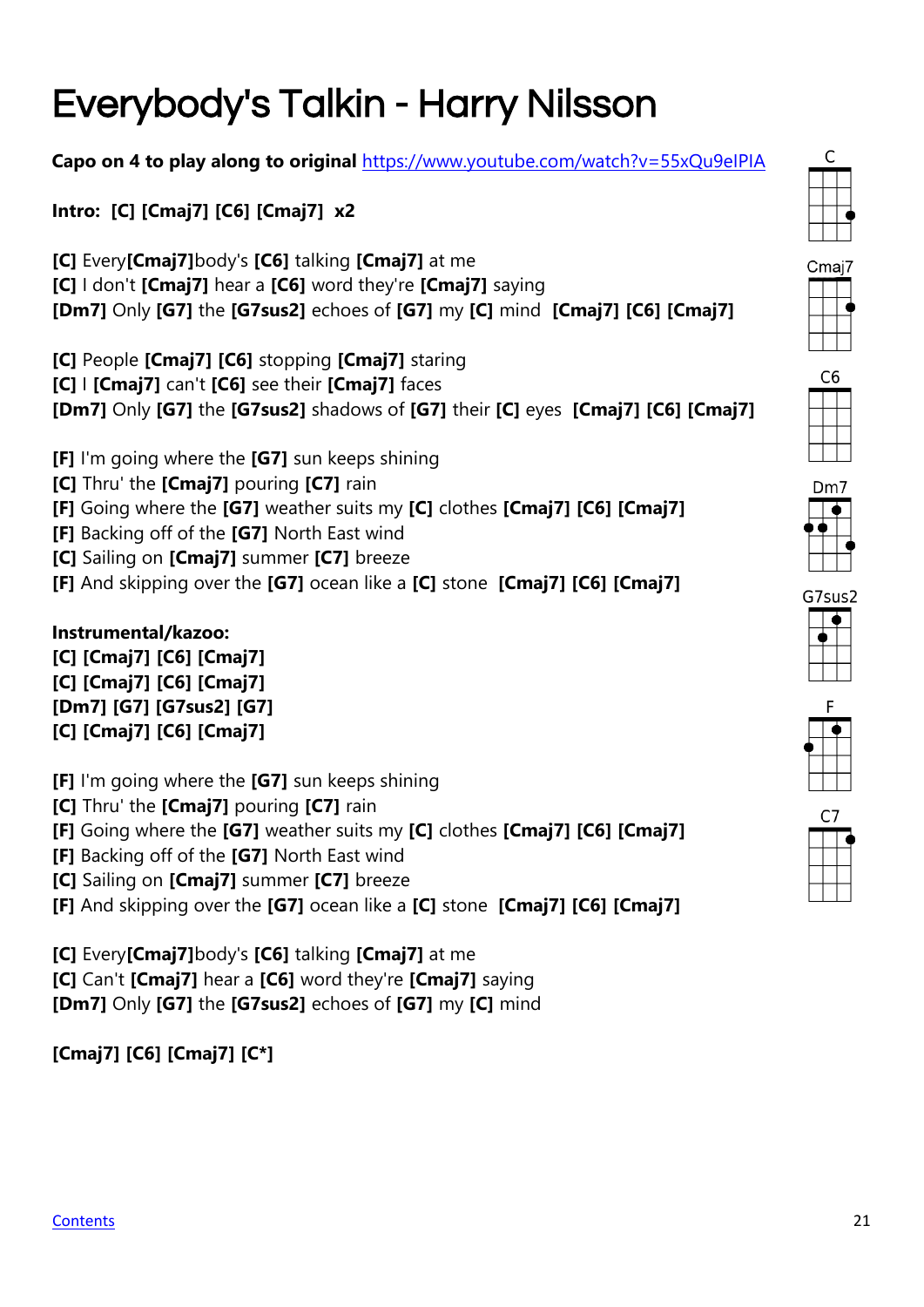### <span id="page-21-0"></span>Everyday - Slade

<https://www.youtube.com/watch?v=xwVQQSmkEAs>

### **Intro: [Em] [G] [C] [G]**

**[G]** Everyday when **[Bm]** I'm away. I'm **[Em]** thinking of **[C]** you **[G]** Everyone can **[Bm]** carry on. Ex-**[Em]**cept for we **[C]** two

**[C7]** And you know that [**G]** our love. **[C7]** And you know that **[G]** I **[C7]** And you know that **[G]** our love won't **[D]** die

And it **[Em]** won't even **[D]** show. And **[C]** no-**[Cmaj7]**-one **[Am]** will **[G]** know **[Em]** One little **[D]** wave. To **[C]** say **[Cmaj7]** you'll **[Am]** be-**[G]**-have It **[Em]** won't even **[D]** show. How **[C]** far **[Cmaj7]** love **[Am]** can **[G]** go

**[G]** Everyday when **[Bm]** I'm away and **[Em]** there's been a **[C]** few **[G]** Every land **[Bm]** I need a hand to **[Em]** help me come **[C]** through

**[C7]** And you know that [**G]** our love. **[C7]** And you know that **[G]** I **[C7]** And you know that **[G]** our love won't **[D]** die

And it **[Em]** won't even **[D]** show. And **[C]** no-**[Cmaj7]**-one **[Am]** will **[G]** know **[Em]** One little **[D]** wave. To **[C]** say **[Cmaj7]** you'll **[Am]** be-**[G]**-have It **[Em]** won't even **[D]** show. How **[C]** far **[Cmaj7]** love **[Am]** can **[G]** go

### **[G] [Bm] [Em] [C] [G] [D] [Em] [C]**

**[C7]** And you know that [**G]** our love. **[C7]** And you know that **[G]** I **[C7]** And you know that **[G]** our love won't **[D]** die

And it **[Em]** won't even **[D]** show And **[C]** no-**[Cmaj7]**-one **[Am]** will **[G]** know **[Em]** One little **[D]** wave To **[C]** say **[Cmaj7]** you'll **[Am]** be-**[G]**-have It **[Em]** won't even **[D]** show How **[C]** far **[Cmaj7]** love **[Am]** can **[G\*]** go













| ma |  |  |
|----|--|--|
|    |  |  |
|    |  |  |
|    |  |  |
|    |  |  |
|    |  |  |

| ı |  |  |
|---|--|--|
|   |  |  |
|   |  |  |
|   |  |  |
|   |  |  |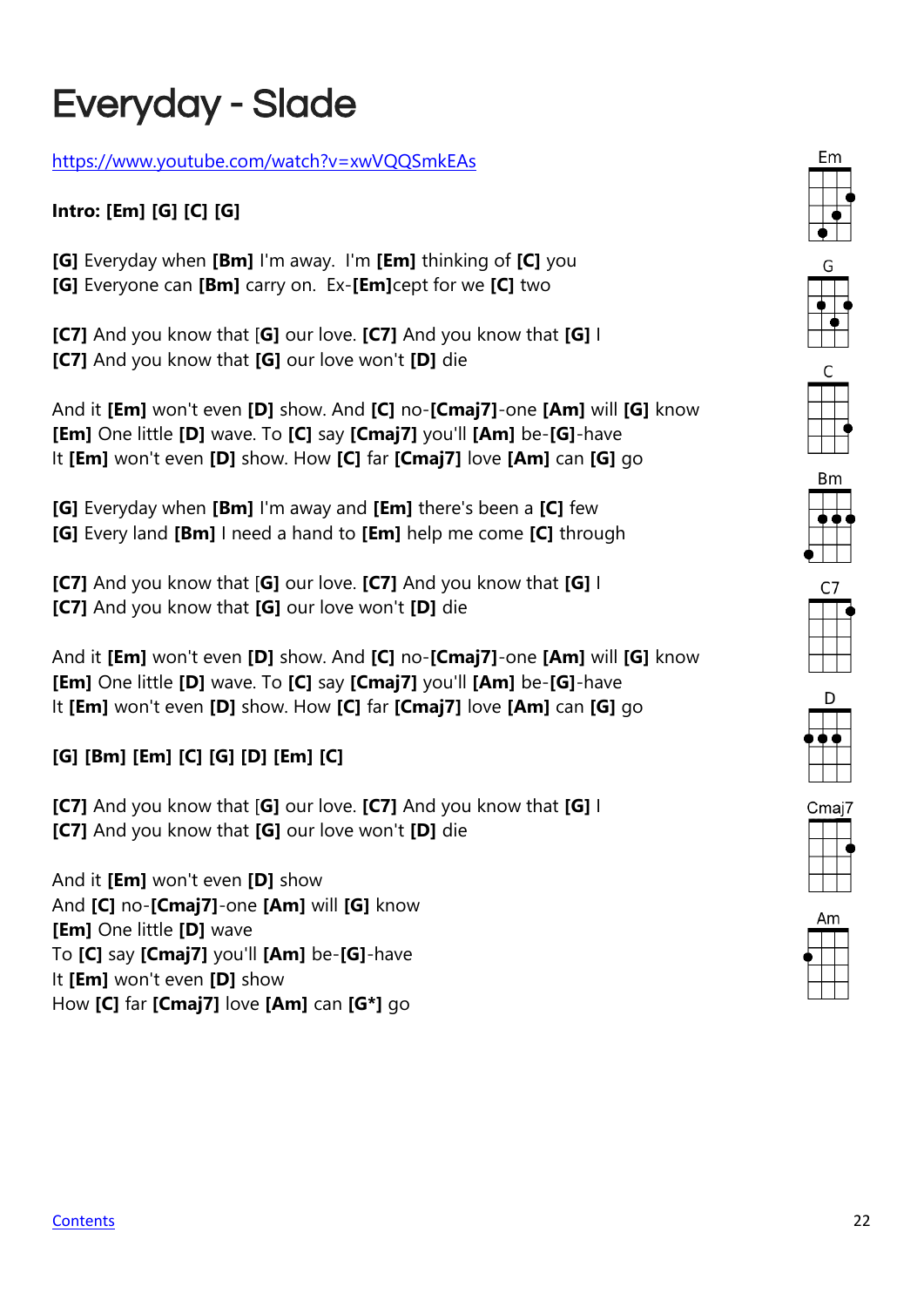### <span id="page-22-0"></span>Forty Shades Of Green - Johnny Cash

#### <https://www.youtube.com/watch?v=Qjxtq6JhWHo>

Where the **[C]** breeze is sweet as **[G]** Shalimar And there's **[D7]** forty shades of **[G]** green

I **[G]** close my eyes and picture, the **[C]** emerald of the sea From the **[C]** fishing boats at **[G]** Dingle, To the **[A7]** shores of Duna' **[D7]** dee I **[G]** miss the river Shannon, and the **[C]** folks at Skibbereen The **[C]** moorlands and the **[G]** meadows, With their **[D7]** forty shades of **[G]** green

But **[C]** most of all I **[D7]** miss a girl, in **[G]** Tipperary Town And **[C]** most of all I **[D7]** miss her lips, as **[G]** soft as eider-**[D7]**down A-**[G]**gain I want to see and do, the **[C]** things we've done and seen Where the **[C]** breeze is sweet as **[G]** Shalimar And there's **[D7]** forty shades of **[G]** green Where the **[C]** breeze is sweet as **[G]** Shalimar And there's **[D7]** forty shades of **[G]** green

I **[G]** wish that I could spend an hour, at **[C]** Dublin's churning surf I'd love to watch the **[G]** farmers, drain the **[A7]** bogs and spade the **[D7]** turf To **[G]** see again the thatching, of the **[C]** straw the women glean I'd **[C]** walk from Cork to **[G]** Larne, to see the **[D7]** forty shades of **[G]** green

But **[C]** most of all I **[D7]** miss a girl in **[G]** Tipperary Town And **[C]** most of all I **[D7]** miss her lips, as **[G]** soft as eider-**[D7]**down **[G]** Again I want to see and do, the **[C]** things we've done and seen Where the **[C]** breeze is sweet as **[G]** Shalimar And there's **[D7]** forty shades of **[G]** green Where the **[C]** breeze is sweet as **[G]** Shalimar And there's **[D7]** forty shades of **[G]**\* green

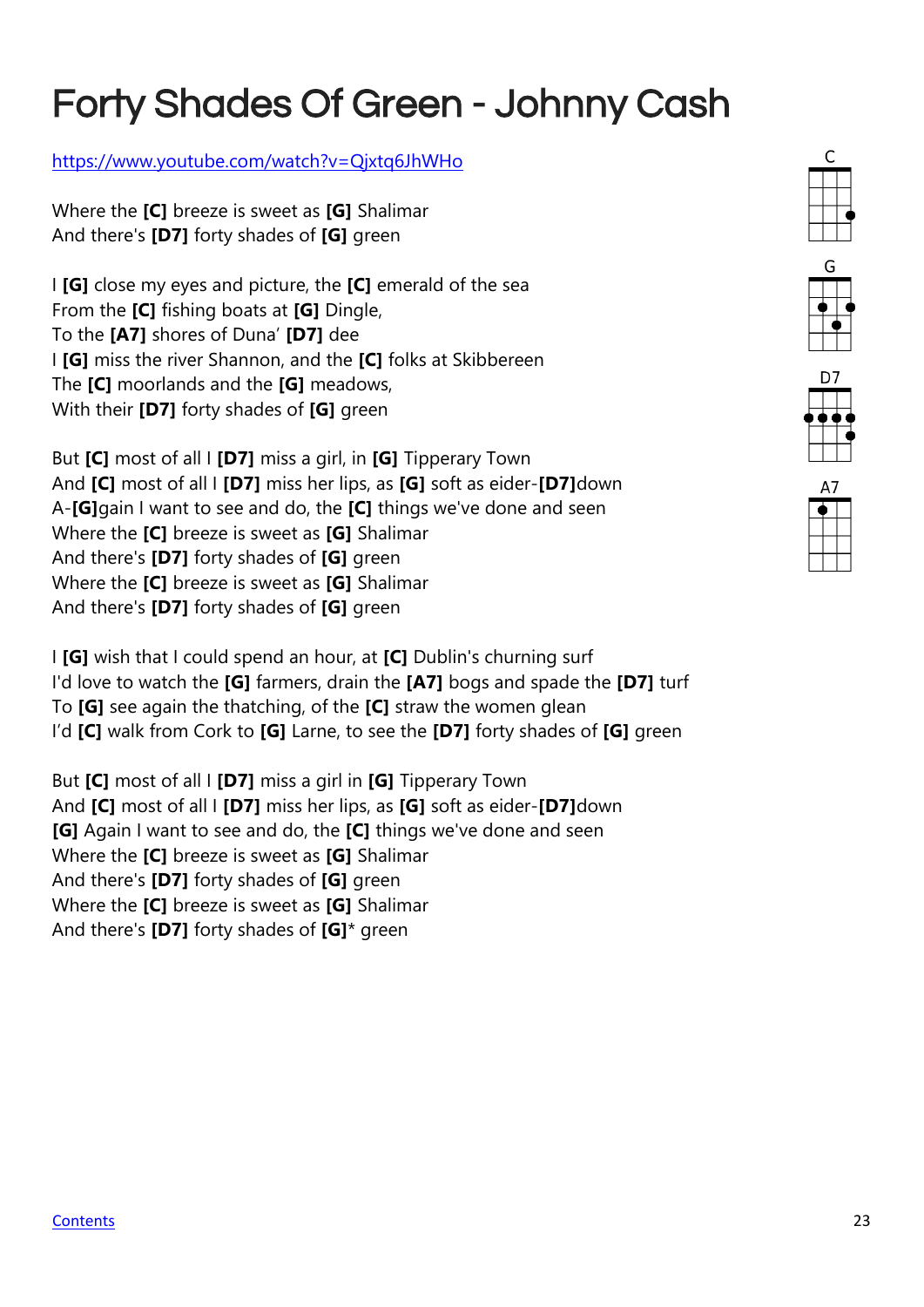# <span id="page-23-0"></span>Friday I'm in Love - The Cure

Capo on 7 to play along to original [https://www.youtube.com/watch?v=G89r\\_G1NLkI](https://www.youtube.com/watch?v=G89r_G1NLkI)

### **Intro/kazoo: [G] [C] [G] [D] [Em] [C] [G] [D] x2**

**[G]** I don't care if **[C]** Monday's blue, **[G]** Tuesday's grey and **[D]** Wednesday too **[Em]** Thursday I don't **[C]** care about you, it's **[G]** Friday I'm in **[D]** love

**[G]** Monday you can **[C]** fall apart **[G]** Tuesday Wednesday **[D]** break my heart **[Em]** Thursday doesn't **[C]** even start it's **[G]** Friday I'm in **[D]** love

**[C]** Saturday **[D]** wait, and **[Em]** Sunday always **[C]** comes too late But **[G]** Friday never **[D]** hesitate

**[G]** I don't care if **[C]** Monday's black **[G]** Tuesday Wednesday **[D]** heart attack **[Em]** Thursday never **[C]** looking back it's **[G]** Friday I'm in **[D]** love

### **Kazoo: [G] [C] [G] [D] [Em] [C] [G] [D]**

**[G]** Monday you can **[C]** hold your head, **[G]** Tuesday Wednesday **[D]** stay in bed Or **[Em]** Thursday watch the **[C]** walls instead it's **[G] Friday I'm in [D]** love

**[C]** Saturday **[D]** wait, **[Em]** Sunday always **[C]** comes too late But **[G]** Friday never **[D]** hesitate

**[Em]** Dressed up to the **[F]** eyes, it's a wonderful sur-**[G]**-prise To see your **[D]** shoes and your spirits **[Em]** rise Throwing out your **[F]** frown, and just smiling at the **[G]** sound Sleek as a **[D]** shriek spinning round and **[Em]** round Always take a big **[F]** bite, it's such a gorgeous **[G]** sight To see you **[D]** eat in the middle of the **[Em]** night You can never get e-**[F]**-nough, enough of this **[G]** stuff it's Friday **[D]** I'm in love

**[G]** I don't care if **[C]** Monday's blue, **[G]** Tuesday's grey and **[D]** Wednesday too **[Em]** Thursday I don't **[C]** care about you, it's **[G]** Friday I'm in **[D]** love **[G]** Monday you can **[C]** fall apart **[G]** Tuesday Wednesday **[D]** break my heart **[Em]** Thursday doesn't **[C]** even start it's **[G]** Friday I'm in **[D]** love

### **Outro/kazoo: [G] [C] [G] [D] [Em] [C] [G] [D] x2**



G



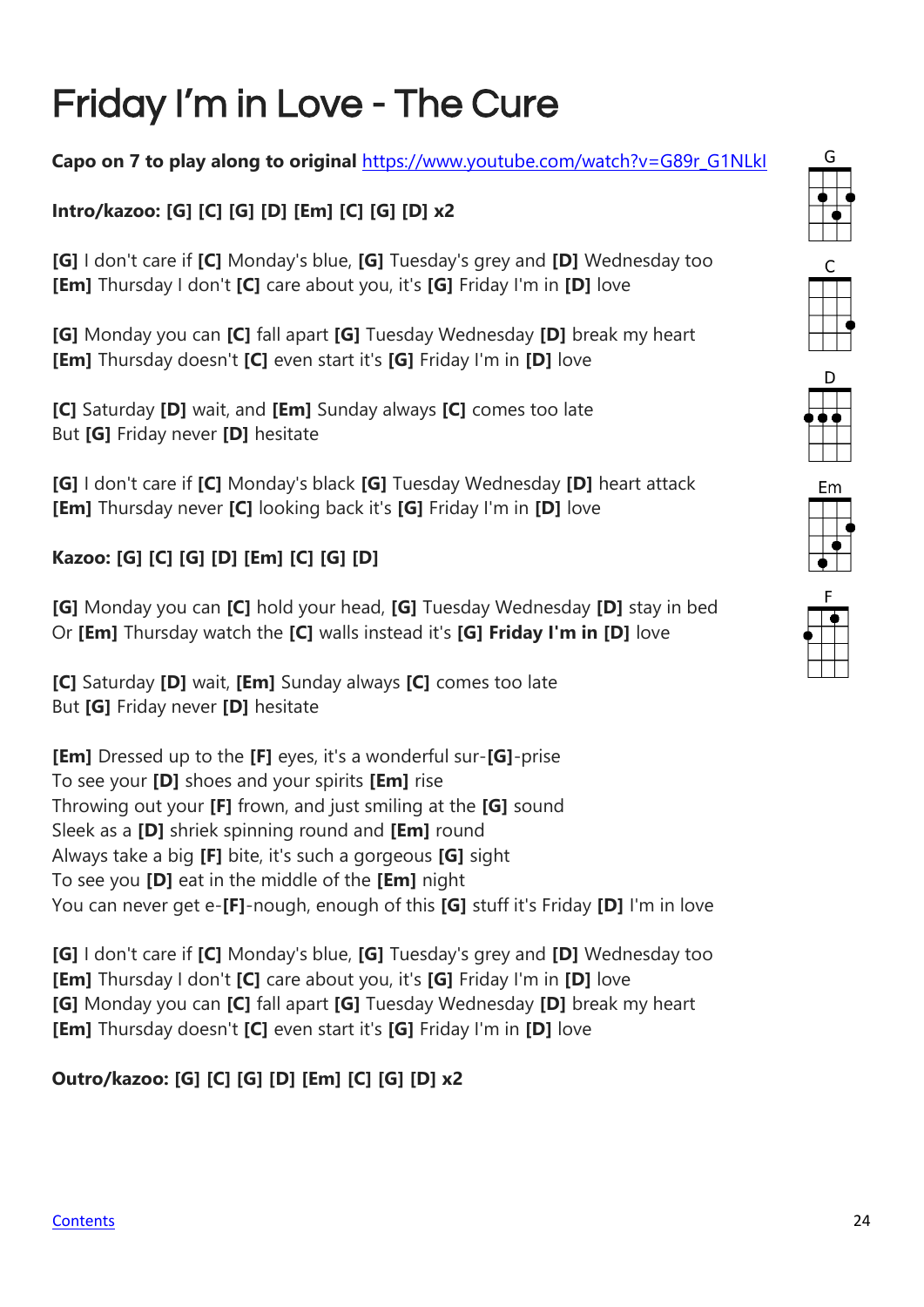# <span id="page-24-0"></span>Gypsies, Tramps & Thieves – Cher

[https://www.youtube.com/watch?v=TOSZwEwl\\_1Q](https://www.youtube.com/watch?v=TOSZwEwl_1Q)

#### **Intro: [Amadd9] [Am] x4**

I was **[Am]** born in the wagon of a **[C]** travelling show My **[Dm]** mama used to dance for the **[F]** money they'd throw **[C]** Papa'd do what**[Em]**ever he **[Amadd9]** could **[Am] [Amadd9] [Am] [Dm]** Preach a little gospel **[F]. [G]** Sell a couple bottles of Dr **[C]** Good

**[Fmaj7]** Gyp**[Cmaj7]**sies, **[Fmaj7]** tramps and **[Cmaj7]** thieves We'd **[Fmaj7]** hear it from the **[Cmaj7]** people of the **[Fmaj7]** town They'd **[Cmaj7]** call us **[Fmaj7]** Gyp**[Cmaj7]**sies, **[Fmaj7]** tramps and **[Cmaj7]** thieves **[Am]** But every night all the **[G]** men would come ar**[Fmaj7\*]**ound And lay their money **[Amadd9]** down **[Am] [Amadd9] [Am]**

#### **[Amadd9] [Am] x2**

**[Am]** Picked up a boy just **[C]** south of Mobile **[Dm]** Gave him a ride, fed him **[F]** with a hot meal **[C]** I was sixteen, he was **[Em]** twenty**[Amadd9]**one **[Am] [Amadd9] [Am] [Dm]** Rode with us to Memphis **[F].**  And **[G]** Papa would have shot him if he knew what he'd **[C]** done

**[Fmaj7]** Gyp**[Cmaj7]**sies, **[Fmaj7]** tramps and **[Cmaj7]** thieves We'd **[Fmaj7]** hear it from the **[Cmaj7]** people of the **[Fmaj7]** town They'd **[Cmaj7]** call us **[Fmaj7]** Gyp**[Cmaj7]**sies, **[Fmaj7]** tramps and **[Cmaj7]** thieves **[Am]** But every night all the **[G]** men would come ar**[Fmaj7\*]**ound And lay their money **[Dm]** down **[C] [Dm] [C]**

**[Dm]** Never had **[C]** schoolin' but he **[Dm]** taught me **[C]** well With his **[Dm]** smooth **[C]** Southern **[Dm]** style **[C] [Dm]** Three months **[C]** later I'm a **[Dm]** gal in **[C]** trouble And I **[Dm]** haven't seen **[C]** him, **[Dm]** for a **[C]** whiiiile, **[Fmaj7]** oh You know I haven't seen him **[Cmaj7]** for a while **[Fmaj7]**

She was **[Am]** born in the wagon of a **[C]** traveling show Her **[Dm]** mama used to dance for the **[F]** money they'd throw **[C]** Gradpa'd do what**[Em]**ever he **[Amadd9]** could **[Am] [Amadd9] [Am] [Dm]** Preach a little gospel **[F]. [G]** Sell a couple bottles of Dr **[C]** Good

**[Fmaj7]** Gyp**[Cmaj7]**sies, **[Fmaj7]** tramps and **[Cmaj7]** thieves We'd **[Fmaj7]** hear it from the **[Cmaj7]** people of the **[Fmaj7]** town They'd **[Cmaj7]** call us **[Fmaj7]** Gyp**[Cmaj7]**sies, **[Fmaj7]** tramps and **[Cmaj7]** thieves **[Am]** But every night all the **[G]** men would come ar**[Fmaj7\*]**ound And lay their money **[Amadd9]** down **[Am] [Amadd9] [Am]**

#### **[Amadd9] [Am] [Amadd9\*]**

# Amadd9













| ma |  |  |  |
|----|--|--|--|
|    |  |  |  |
|    |  |  |  |
|    |  |  |  |
|    |  |  |  |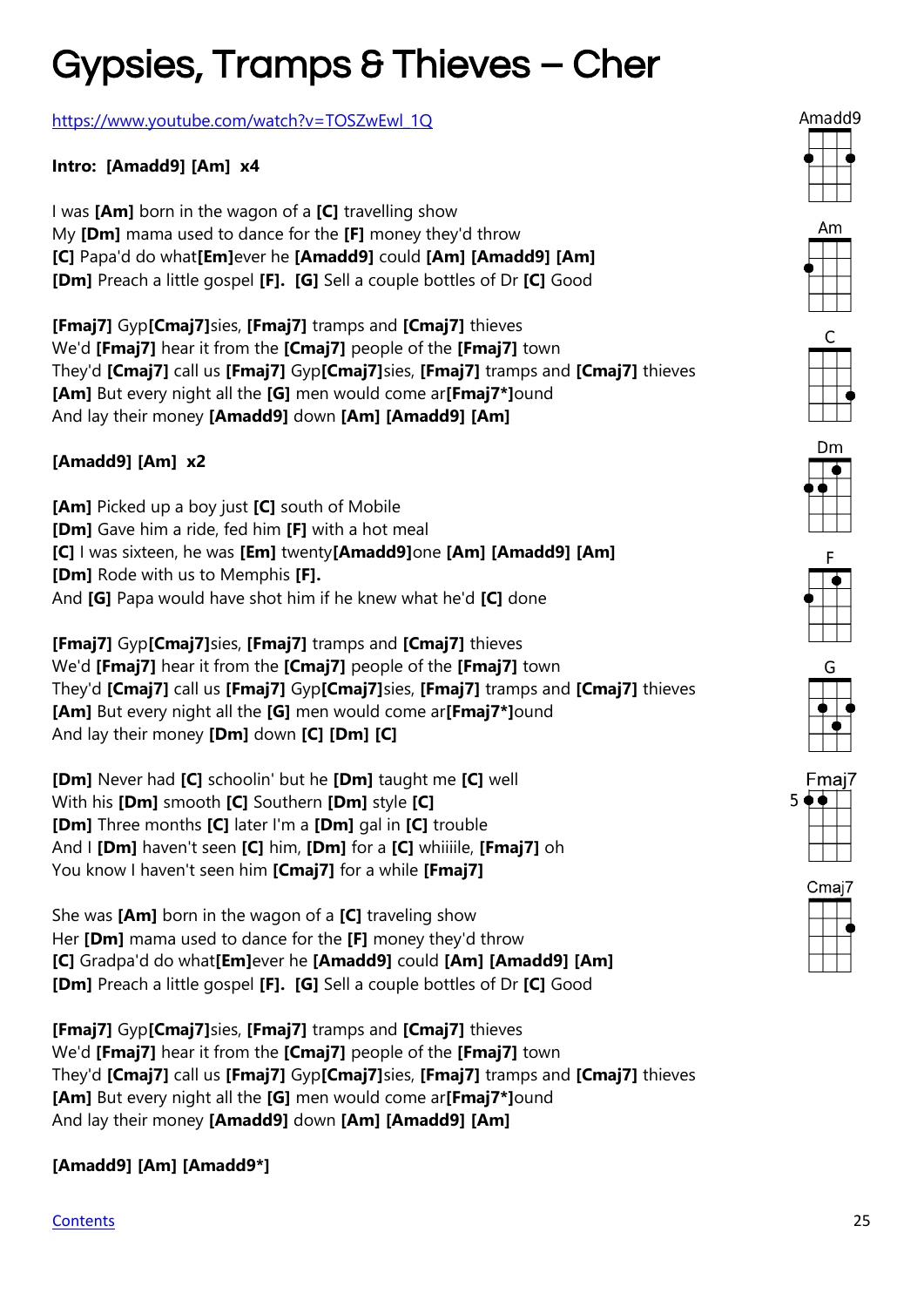### <span id="page-25-0"></span>Harvest Moon - Neil Young

<https://www.youtube.com/watch?v=n2MtEsrcTTs>

### **Intro: [D] [D6] [Dmaj7] [D] [D6] [Dmaj7] [D] [D6] [Dmaj7] [D] [D6] [Dmaj7]**

**[Em7]** Come a little bit closer Hear what I have to **[D]** say **[D] [Dmaj7] [A] [D] [D] [Dmaj7] [A] [D] [Em7]** Just like children sleepin' We could dream this night a**[D]**way **[D] [Dmaj7] [A] [D] [D] [Dmaj7] [A] [D]**

**[G]** But there's a full moon risin' Let's go dancin' in the **[D]** light **[D] [D6] [Dmaj7] [D] [D6] [Dmaj7] [G]** We know where the music's playin' Let's go out and feel the **[D]** night **[D] [D6] [Dmaj7] [D] [D6] [Dmaj7]**

**[A7sus4]** Because I'm still in love with **[A7]** you I want to see you dance a**[A7sus4]** gain Because I'm still in love with **[A7]** you……on this harvest **[D]** moon

### **[D] [D6] [Dmaj7] [D] [D6] [Dmaj7] [D] [D6] [Dmaj7] [D] [D6] [Dmaj7]**

**[Em7]** When we were strangers I watched you from a**[D]** far **[D] [Dmaj7] [A] [D] [D] [Dmaj7] [A] [D] [Em7]** When we were lovers I loved you with all my **[D]** heart **[D] [Dmaj7] [A] [D] [D] [Dmaj7] [A] [D]**

**[G]** But now it's gettin' late And the moon is climbin' **[D]** high **[D] [D6] [Dmaj7] [D] [D6] [Dmaj7] [G]** I want to celebrate See it shinin' in your **[D]** eye **[D] [D6] [Dmaj7] [D] [D6] [Dmaj7]**

**[A7sus4]** Because I'm still in love with **[A7]** you I want to see you dance a**[A7sus4]**gain Because I'm still in love with **[A7]** you……on this harvest **[D]** moon

**[D] [D6] [Dmaj7] [D] [D6] [Dmaj7] [G]** / / / **[G]** / / / **[G]** / / / **[G]** / / / **[D] [D6] [Dmaj7] [D] [D6] [Dmaj7] [G]** / / / **[G]** / / / **[G]** / / / **[G]** / / / **[D] [D6] [Dmaj7] [D] [D6] [Dmaj7]**

**[A7sus4]** Because I'm still in love with **[A7]** you I want to see you dance a**[A7sus4]**gain Because I'm still in love with **[A7]** you……on this harvest **[D]** moon **[D] [D6] [Dmaj7] [D] [D6] [Dmaj7] [D] [D6] [Dmaj7] [D] [D6] [Dmaj7] [D]**\*









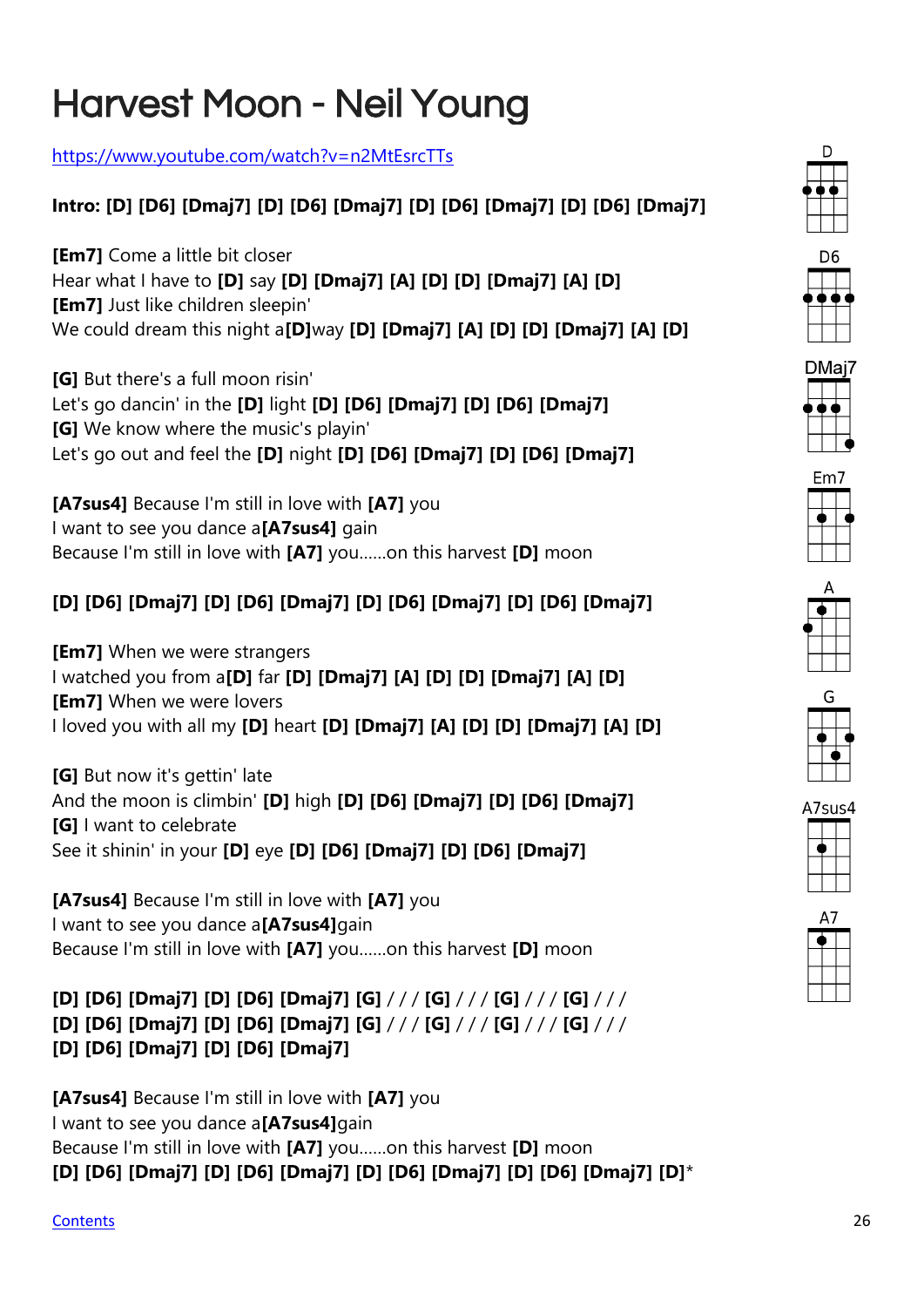### <span id="page-26-0"></span>Hey Hey My My - Neil Young & Crazyhorse

<https://www.youtube.com/watch?v=331kyZ9OXMc>

**[Am] [G] [F] [Am] [G] [F]** 

**[Am]** Hey, **[G]** Hey, My, **[F]** My **[Am]** Rock & **[G]** Roll can never **[F]** die **[C]** There's more to the **[Am]** picture, **[G]** than what meets the **[F]** eye. **[Am]** Hey, **[G]** Hey, My, **[F]** My

**[Am] [G] [F] [Am] [G] [F]** 

**[Am]** Out of the **[G]** blue, and into the **[F]** black **[Am]** They give you **[G]** This, but you pay for **[F]** that. **[C]** And once your **[Am]** Gone, **[G]** You can't come **[F]** back, **[Am]** You're outta the **[G]** blue and into the **[F]** black

**[Am] [G] [F] [Am] [G] [F]** 

**[Am]** The king is **[G]** gone, but he's not **[F]** forgotten. **[Am]** This is the **[G]** story of The Johnny **[F]** Rotten **[C]** It's better to **[Am]** burn out**, [G]** than to fade away **[Am]** The King Is **[G]** gone, but he's not **[F]** forgotten

**[Am] [G] [F] [Am] [G] [F]** 

**[Am]** Hey, **[G]** Hey, My, **[F]** My **[Am]** Rock & **[G]** Roll can never **[F]** die **[C]** There's more to the **[Am]** picture, **[G]** than what meets the **[F]** eye. **[Am]** Hey, **[G]** Hey, My, **[F]** My

**[Am] [G] [F] [Am] [G] [F] [Am}**





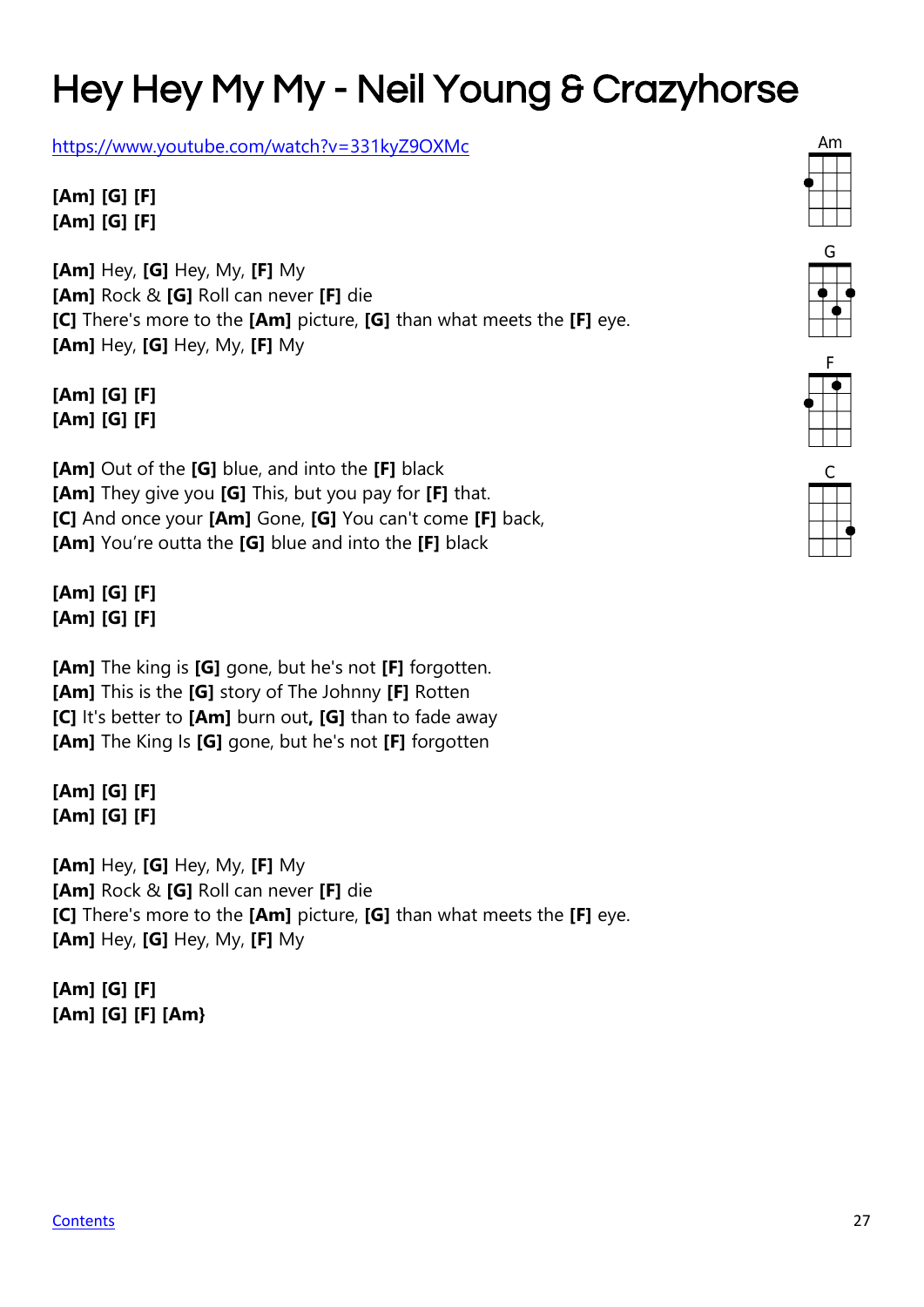### <span id="page-27-0"></span>House of Gold - Twenty One Pilots

<https://www.youtube.com/watch?v=mDyxykpYeu8>

### **Intro: [C]**

She **[C]** asked me, Son, when I grow old. Will you buy me a house of gold And when your father turns to stone. Will you take care of me

She **[C]** asked me, Son, when **[F]** I grow old. Will **[Am]** you buy me a **[G]** house of gold And **[C]** when your father **[F]** turns to stone. Will **[C]** you take **[G]** care of **[C]** me

**[F]** I will **[A7]** make you **[Dm]** Queen of **[Bbm]** everything you **[F]** see I'll put you on the **[C]** map. I'll cure you of **[F]** disease **[C]**

Let's **[C]** say we up and **[F]** left this town. And **[Am]** turned our future **[G]** upside-down We'll **[C]** make pretend that **[F]** you and me. Lived **[C]** ever **[G]** after **[C]** happily

She **[C]** asked me, Son, when **[F]** I grow old. Will **[Am]** you buy me a **[G]** house of gold And **[C]** when your father **[F]** turns to stone. Will **[C]** you take **[G]** care of **[C]** me

**[F]** I will **[A7]** make you **[Dm]** Queen of **[Bbm]** everything you **[F]** see I'll put you on the **[C]** map. I'll cure you of **[F]** disease **[C]**

And **[C]** since we know that **[F]** dreams are dead. And **[Am]** life turns plans up **[G]** on their head **[C]** I will plan to **[F]** be a bum. So **[C]** I just **[G]** might be-**[C]**-come someone

She **[C]** asked me, Son, when **[F]** I grow old. Will **[Am]** you buy me a **[G]** house of gold And **[C]** when your father **[F]** turns to stone. Will **[C]** you take **[G]** care of **[C]** me

**[F\*]** I will **[A7\*]** make you **[Dm\*]** Queen of **[Bbm\*]** everything you **[F\*]** see I'll put you on the **[C\*]** map I'll cure you of **[F\*]** disease













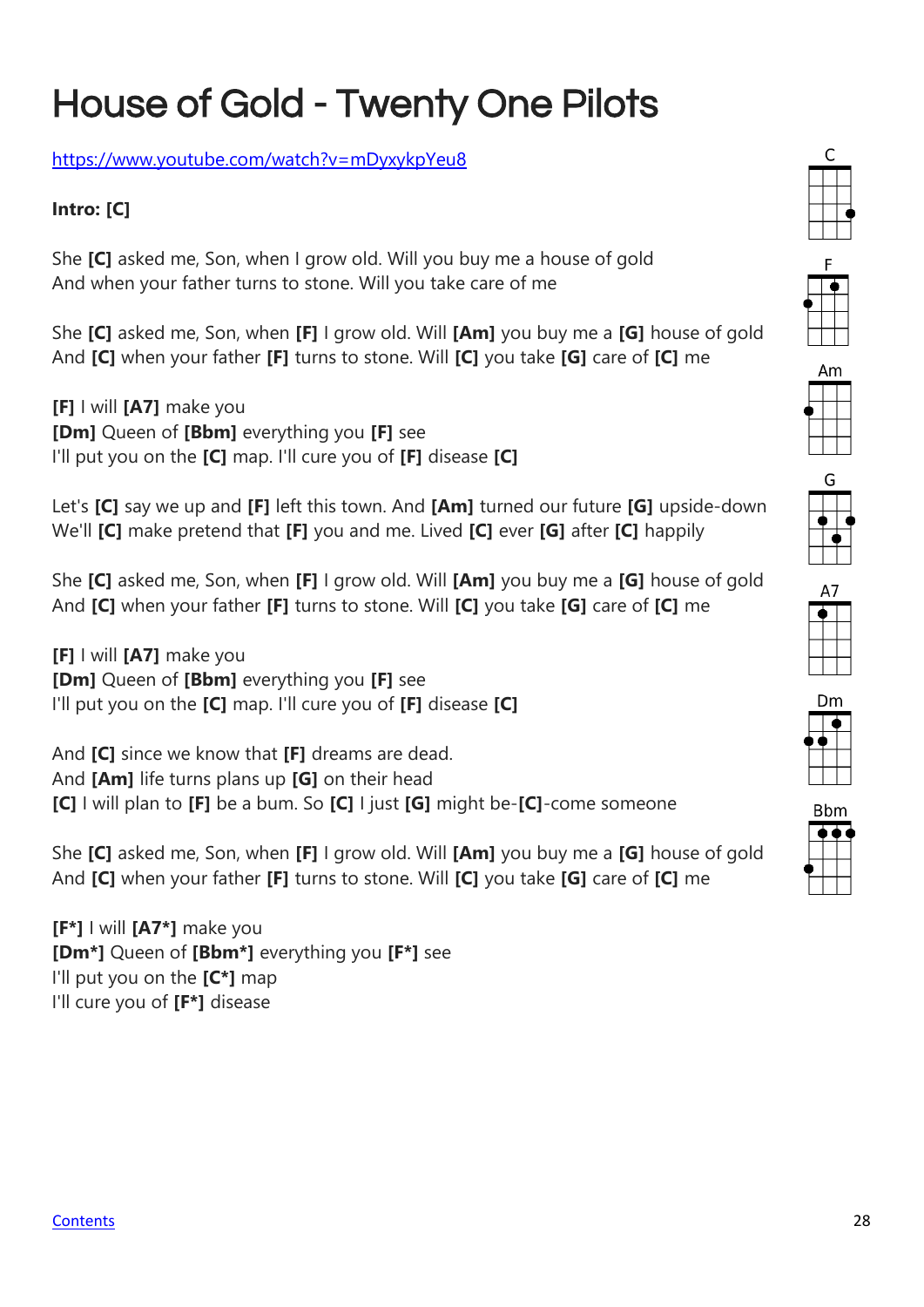### <span id="page-28-0"></span>How Long - Ace

**Capo on 3 to play along to original**  [https://www.youtube.com/watch?v=Vo\\_GMMLULXw](https://www.youtube.com/watch?v=Vo_GMMLULXw)

**Intro: [Fadd9] [G] x4**

**( [G#m7] optional )**

**[Am7]** How long **[Em7]** has this been **[Dm7]** goin' on? **[Dm7]-[Em7] [Am7]** How long **[Em7]** has this been **[Dm7]** goin' on? **[Dm7]-[Em7]**

Well, your **[Fadd9]** friends with their fancy persua**[G]**sion Don't ad**[Fadd9]**mit that it's part of a **[G]** scheme But I **[Fadd9]** can't help but have my susp**[G]**icion 'Cause I **[Fadd9]** ain't quite as dumb as I **[G]** seem

And you **[Fadd9]** said you was never in**[G]**tending To **[Fadd9]** break up our scene in this **[G]** way But there **[Fadd9]** ain't any use in pre**[G]**tending It could **[Fadd9]** happen to us any **[G]** day **([G#m7] optional)**

**[Am7]** How long **[Em7]** has this been **[Dm7]** goin' on? **[Dm7]-[Em7] [Am7]** How long **[Em7]** has this been **[Dm7]** goin' on? **[Dm7]-[Em7]**

**Bridge: [Am] [Gadd9] x4**

Well, your **[Fadd9]** friends with their fancy persua**[G]**sion Don't ad**[Fadd9]**mit that it's part of a **[G]** scheme But I **[Fadd9]** can't help but have my susp**[G]**icion 'Cause I **[Fadd9]** ain't quite as dumb as I **[G]** seem

And you **[Fadd9]** said you was never in**[G]**tending To **[Fadd9]** break up our scene in this **[G]** way But there **[Fadd9]** ain't any use in pre**[G]**tending It could **[Fadd9]** happen to us any **[G]** day **([G#m7] optional)**

**[Am7]** How long **[Em7]** has this been **[Dm7]** goin' on? **[Dm7]-[Em7] [Am7]** How long **[Em7]** has this been **[Dm7]** goin' on? **[Dm7]-[Em7]**

**[Am7\*]**











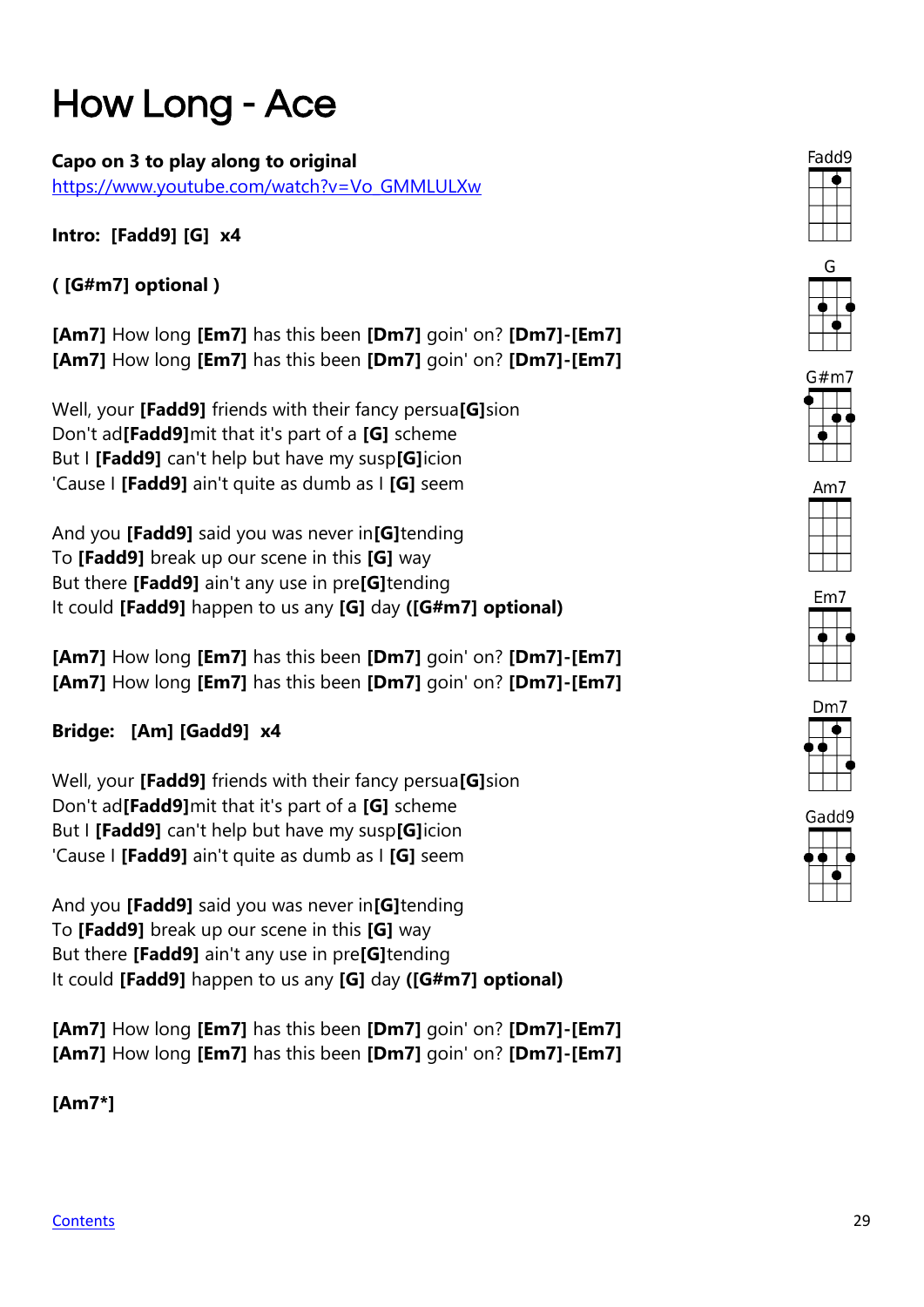### <span id="page-29-0"></span>I Guess That's Why They Call It the Blues Elton John

<https://www.youtube.com/watch?v=h6KYAVn8ons>

**Intro: [C] [Em] [F] x2**

**[G]** Don't wish it away. Don't **[Em]** look at it's like **[F]** it's for**[C]**ever **[F] [C]-[F] [C]-[F] [C]** Between you and **[G]** me I could honestly **[Bm]** say That **[F]** things can only get **[C]** better **[F] [C]-[F] [C]**

**[F]** And **[C]** while I'm a**[G]**way, **[B7]** dust out the demons in**[Em]**side **[Dm]** And it won't be **[C]** long, before you and me **[G]** run To the place in our **[Am]** hearts **[F]** where we **[G]** hide **[C]-[G] [C]-[G] .. [Am]-[G]**

And I **[C]** guess that's why they **[G]** call it the **[F]** blues. Time on my **[C]** hands, could be **[G]** time spent with **[F]** you **[C]** Laughing like **[G]** children, living like **[Am]** lovers **[C]** Rolling like **[F]** thunder, under the **[D]** covers And I **[F]** guess that's why they **[G]** call it the **[C]** blues **[Em] [F]**

**[G]** Just stare into space. **[Em]** Picture my **[F]** face in your **[C]** hands **[F] [C]-[F] [C]-[F] [C]** Live for each se**[G]**cond without hesi**[Bm]**tation And **[F]** never forget I'm your **[C]** man **[F] [C]-[F] [C]-[F] [C]**

Wait on me **[G]** girl, **[B7]** cry in the night if it **[Em]** helps **[Dm]** But more than **[C]** ever I simply love **[G]** you More than I **[Am]** love **[F]** life it**[G]**self **[C]-[G] [C]-[G] .. [Am]-[G]**

And I **[C]** guess that's why they **[G]** call it the **[F]** blues Time on my **[C]** hands, could be **[G]** time spent with **[F]** you **[C]** Laughing like **[G]** children, living like **[Am]** lovers **[C]** Rolling like **[F]** thunder, under the **[D]** covers And I **[F]** guess that's why they **[G]** call it the **[C]** blues **[Em] [F]**

Wait on me **[G]** girl, **[B7]** cry in the night if it **[Em]** helps **[Dm]** But more than **[C]** ever I simply love **[G]** you More than I **[Am]** love **[F]** life it**[G]**self **[C]-[G] [C]-[G] [Am]-[G]**

And I **[C]** guess that's why they **[G]** call it the **[F]** blues Time on my **[C]** hands, could be **[G]** time spent with **[F]** you **[C]** Laughing like **[G]** children, living like **[Am]** lovers **[C]** Rolling like **[F]** thunder, under the **[D]** covers

And I **[F]** guess that's why they **[G]** call it the **[C]** blues **[G] [Am] [Em]** And I **[F]** guess that's why they **[G]** call it the **[C]** blues **[G] [Am] [Em]** And I **[F\*]** guess that's why they **[G\*]** call it the **[C\*]** blues



















#### er <mark>[Contents](#page-1-0)</mark> to the contents of the contents of the contents of the contents of the contents of the contents of the contents of the contents of the contents of the contents of the contents of the contents of the contents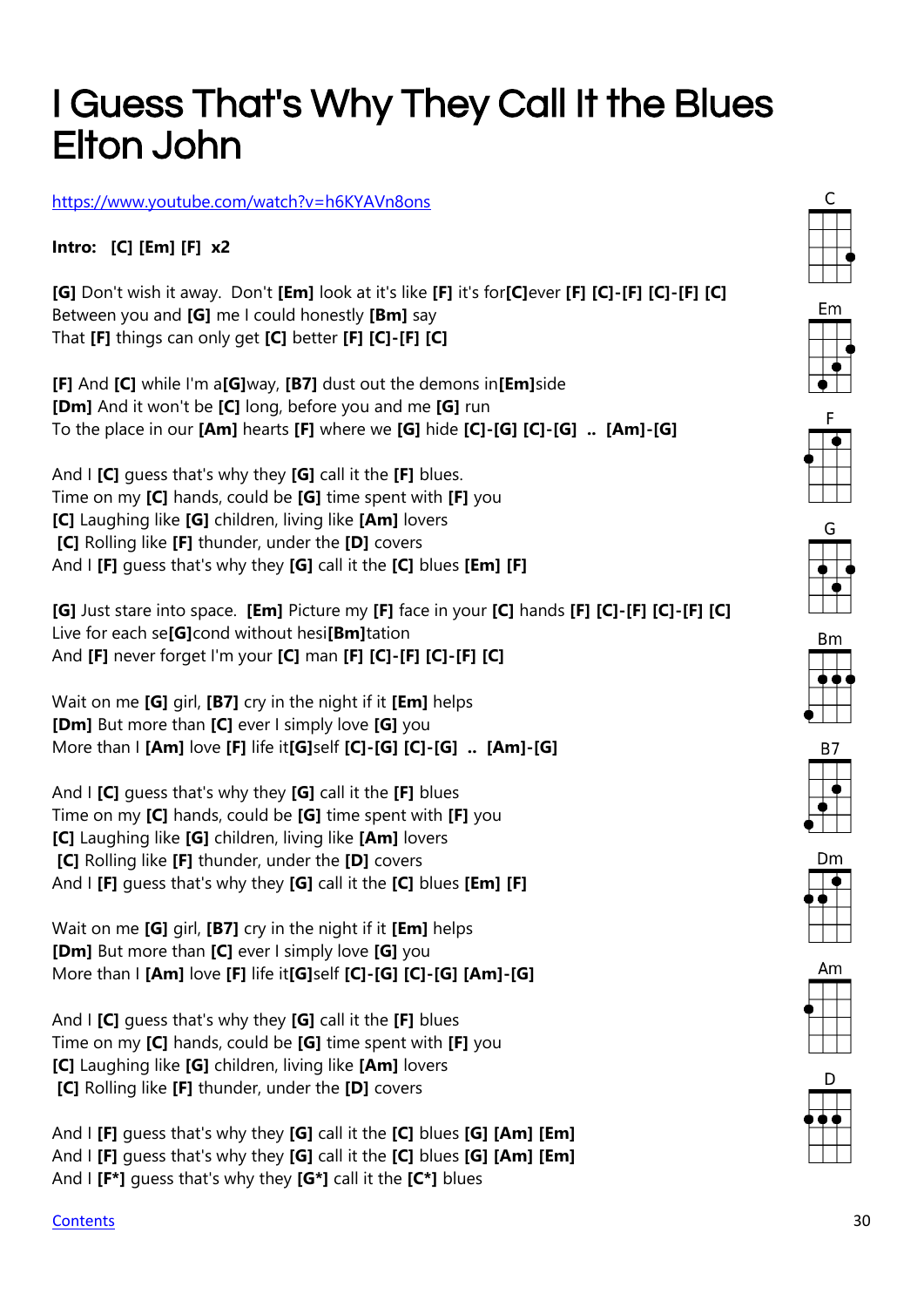# <span id="page-30-0"></span>I Hear You Knocking - Dave Edmunds

**Capo on 2 to play along to original**  <https://www.youtube.com/watch?v=hMjwb13TFCo>

### **Intro: [E7] [G] [D] [A7]**

You **[D]** went away and left me long time ago Now you're knocking on my door

I hear you **[G]** knocking but you can't come **[D]** in I hear you **[G]** knocking, go back where you **[A7]** been

I **[D]** begged you not to go but you said goodbye Now you're telling me all your lies

I hear you **[G]** knocking but you can't come **[D]** in I hear you **[G]** knocking, go back where you **[A7]** been

#### **Instrumental sequence:**

### **D / / / | / / / / | / / / / | / / / / | G / / / | / / / / | D / / / | / / / / | E7 / / / | G / / / | A7 / / / | A+ / / \***

You **[D]** better get back to your used to be 'Cause your kind of love ain't good for me

I hear you **[G]** knocking but you can't come **[D]** in I hear you **[G]** knocking, go back where you **[A7]** been

I **[D]** told you way back in '52 That I would never go with you

I hear you **[G]** knocking but you can't come **[D]** in I hear you **[E7]** knocking, **[G]** go back where you **[A7]** been **[A+]**

### **Instrumental Outro:**

**D / / / | / / / / | / / / / | / / / / | G / / / | / / / / | D / / / | / / / / | E7 / / / | G / / / | A7 / / / | A+ / / \***







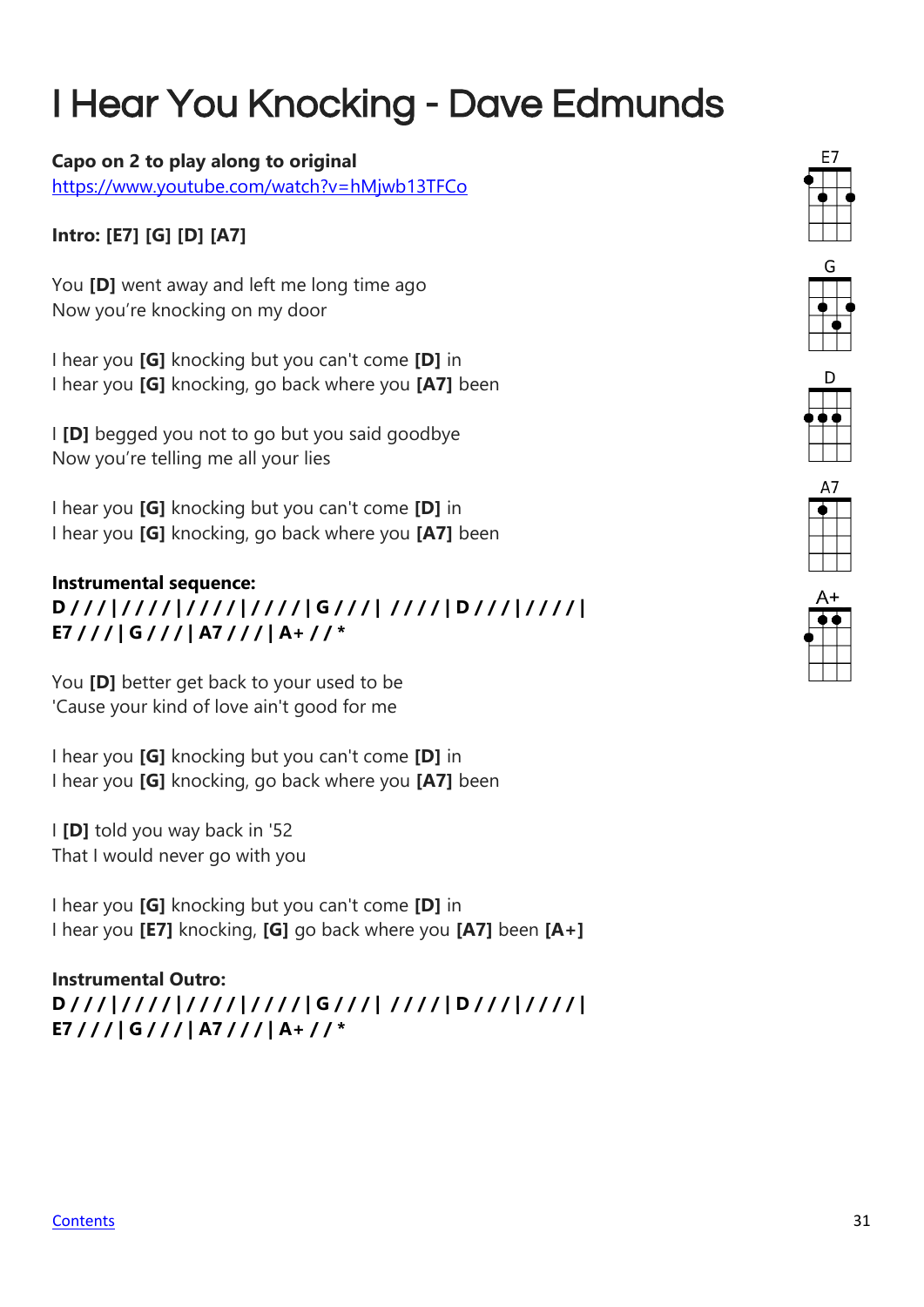### <span id="page-31-0"></span>I Heard It Through the Grapevine Marvin Gaye

**Capo on 1 to play along to original [https://www.youtube.com/watch?v=jPnZZTVp\\_2A](https://www.youtube.com/watch?v=jPnZZTVp_2A)** 

**Intro: [Dm] [G] [Dm] [G] x5**

Ooh, I **[Dm]** bet you're wonderin' **[G]** how I **[Dm]** knew 'Bout your **[A7]** plans to make me **[G7]** blue With some other **[Dm]** guy you **[G]** knew be**[Dm]**fore Between two of us **[A7]** guys, you know I loved you **[G7]** more It took me by sur**[Bm]**prise, I must **[G7]** say When I **[D7]** found out yester**[G7]**day. Don't you know that …

I **[Dm]** heard it through the **[G7]** grape**[Dm]**vine Not much **[G7]** longer, would you be mine Oh, I **[Dm]** heard it through the **[G7]** grape**[Dm]**vine Oh, I'm **[G7]** just about to lose my mind, **[D]** honey, **[F]** ho**[G]**ney, **[Dm]** yeah **(backing singers:** I **[Dm]** heard it through the grapevine Not much longer would you **[G]** be my **[Dm]** baby **[G] [Dm] [G])**

I know a **[Dm]** man ain't sup**[G]**posed to **[Dm]** cry But these **[A7]** tears, I can't hold in**[G7]**side Losing **[Dm]** you, would end my **[G]** life, you **[Dm]** see 'Cos you **[A7]** mean that much to **[G7]** me You could have **[Bm]** told me your**[G7]**self That you **[D7]** loved someone **[G7]** else. Instead …

I **[Dm]** heard it through the **[G7]** grape**[Dm]**vine Not much **[G7]** longer, would you be mine Oh, I **[Dm]** heard it through the **[G7]** grape**[Dm]**vine Oh, I'm **[G7]** just about to lose my mind, **[D]** honey, **[F]** ho**[G]**ney, **[Dm]** yeah **(backing singers:** I **[Dm]** heard it through the grapevine Not much longer would you **[G]** be my **[Dm]** baby **[G] [Dm] [G])**

**[Dm] [G] [Dm] [G] x2**

**Continued on next page …**















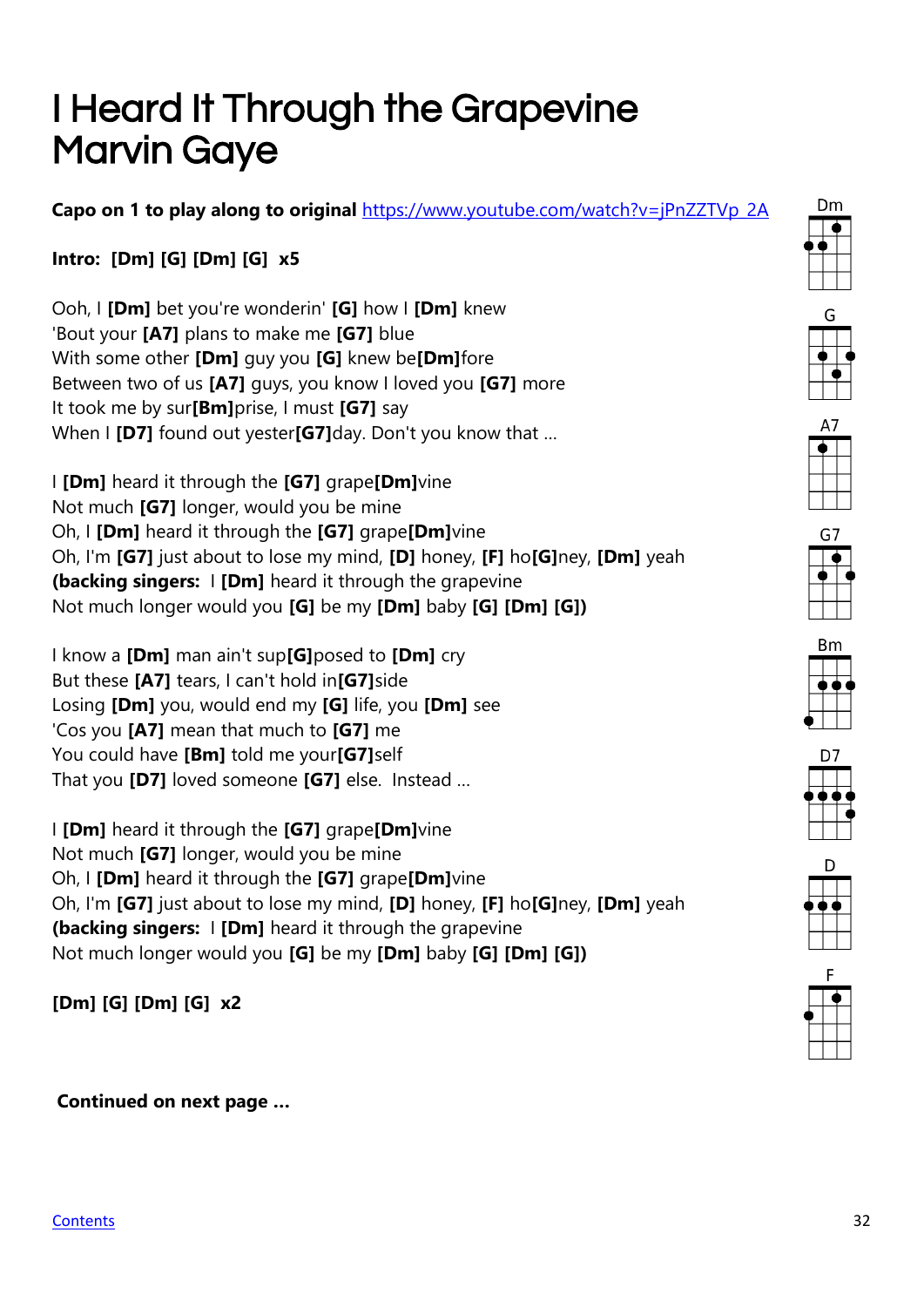**[Dm]** People say believe half of **[G]** what you **[Dm]** see Some and **[A7]** none of what you **[G7]** hear But I can't **[Dm]** help, but **[G] be [Dm]** confused If it's **[A7]** true, please tell me **[G7]** dear Do you **[Bm]** plan to let me **[G7]** go For the other **[D7]** guy you loved be**[G7]**fore. Don't you know …

I **[Dm]** heard it through the **[G7]** grape**[Dm]**vine Not much **[G7]** longer, would you be mine Oh, I **[Dm]** heard it through the **[G7]** grape**[Dm]**vine Oh, I'm **[G7]** just about to lose my mind, **[D]** honey, **[F]** ho**[G]**ney, **[Dm]** yeah **(backing singers:** I **[Dm]** heard it through the grapevine Not much longer would you **[G]** be my **[Dm]** baby **[G] [Dm] [G])**

I **[Dm]** heard it through the grapevine Not much longer would you **[G]** be my **[Dm]** baby **[G] [Dm] [G] )**

**[Dm] [G] [Dm] [G] [Dm] [G] [Dm\*]** 

#### <u>[Contents](#page-1-0)</u> 33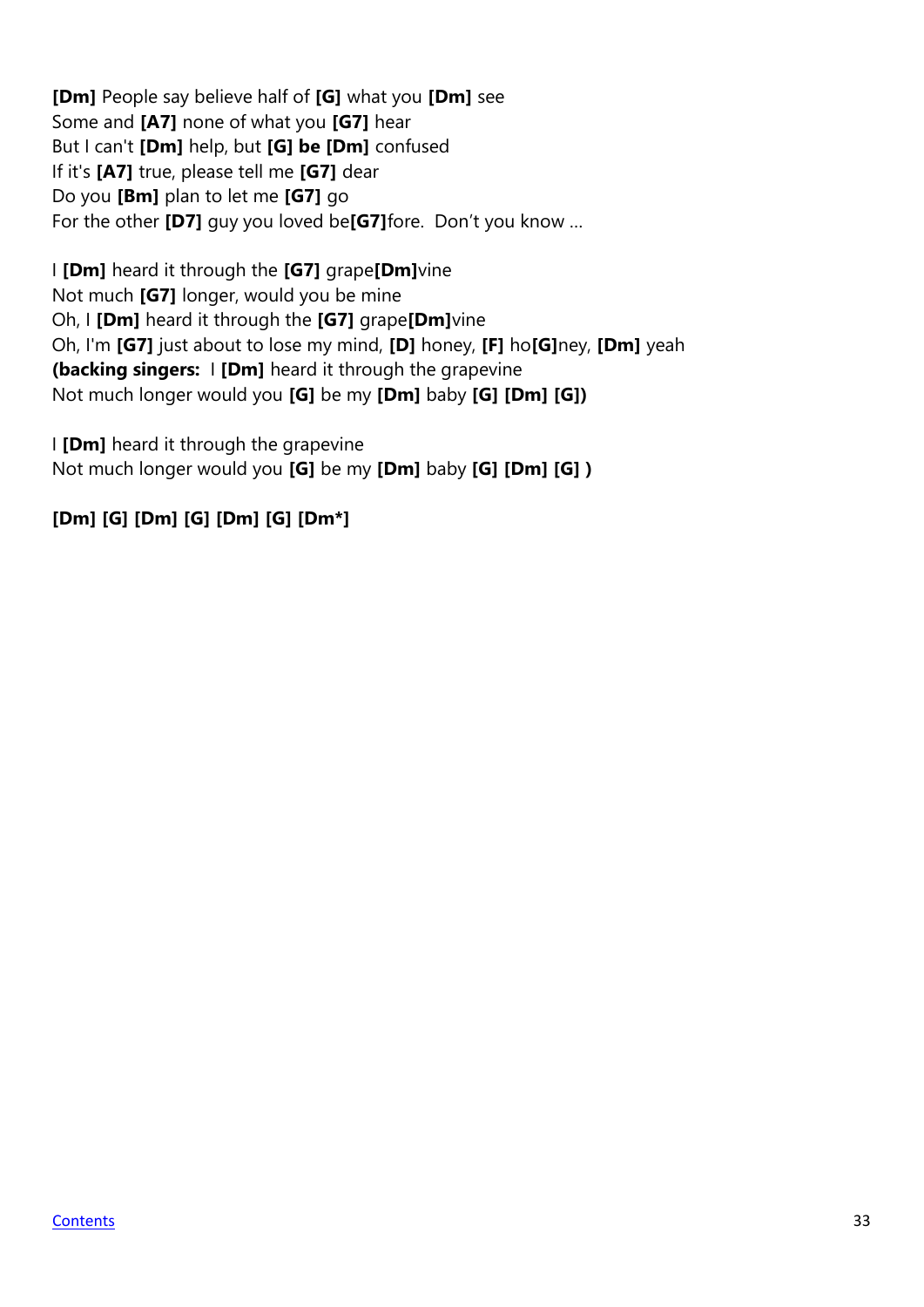## <span id="page-33-0"></span>I Still Miss Someone - Johnny Cash

<https://www.youtube.com/watch?v=wY5ghBprlfc>

### **[C] [D] [G]**

At my door the **[C]** leaves are **[D]** falling A **[C]** cold wild **[D]** wind has **[G]** come Sweethearts walk **[C]** by to**[D]**gether And **[C]** I still **[D]** miss some**[G]**one

I go out **[C]** on a **[D]** party And **[C]** look for a **[D]** little **[G]** fun But I find a **[C]** darkened **[D]** corner Because **[C]** I still **[D]** miss some**[G]**one

Oh, no I **[C]** never got **[D]** over those **[G]** blues eyes I **[C]** see them **[D]** every**[G]**where I **[C]** miss those **[D]** arms that **[G]** held me When **[C]** all the **[D]** love was **[G]** there

I wonder **[C]** if she's **[D]** sorry For **[C]** leavin' what **[D]** we'd be**[G]**gun There's someone **[C]** for me **[D]** somewhere And **[C]** I still **[D]** miss some**[G]**one

I go out **[C]** on a **[D]** party And **[C]** look for a **[D]** little **[G]** fun But I find a **[C]** darkened **[D]** corner Because **[C]** I still **[D]** miss some**[G]**one

Oh, no I **[C]** never got **[D]** over those **[G]** blues eyes I **[C]** see them **[D]** every**[G]**where I **[C]** miss those **[D]** arms that **[G]** held me When **[C]** all the **[D]** love was **[G]** there

I wonder **[C]** if she's **[D]** sorry For **[C]** leavin' what **[D]** we'd be**[G]**gun There's someone **[C]** for me **[D]** somewhere And **[C]** I still **[D]** miss some**[G]**one **(slowly) [C] [D] [G]**

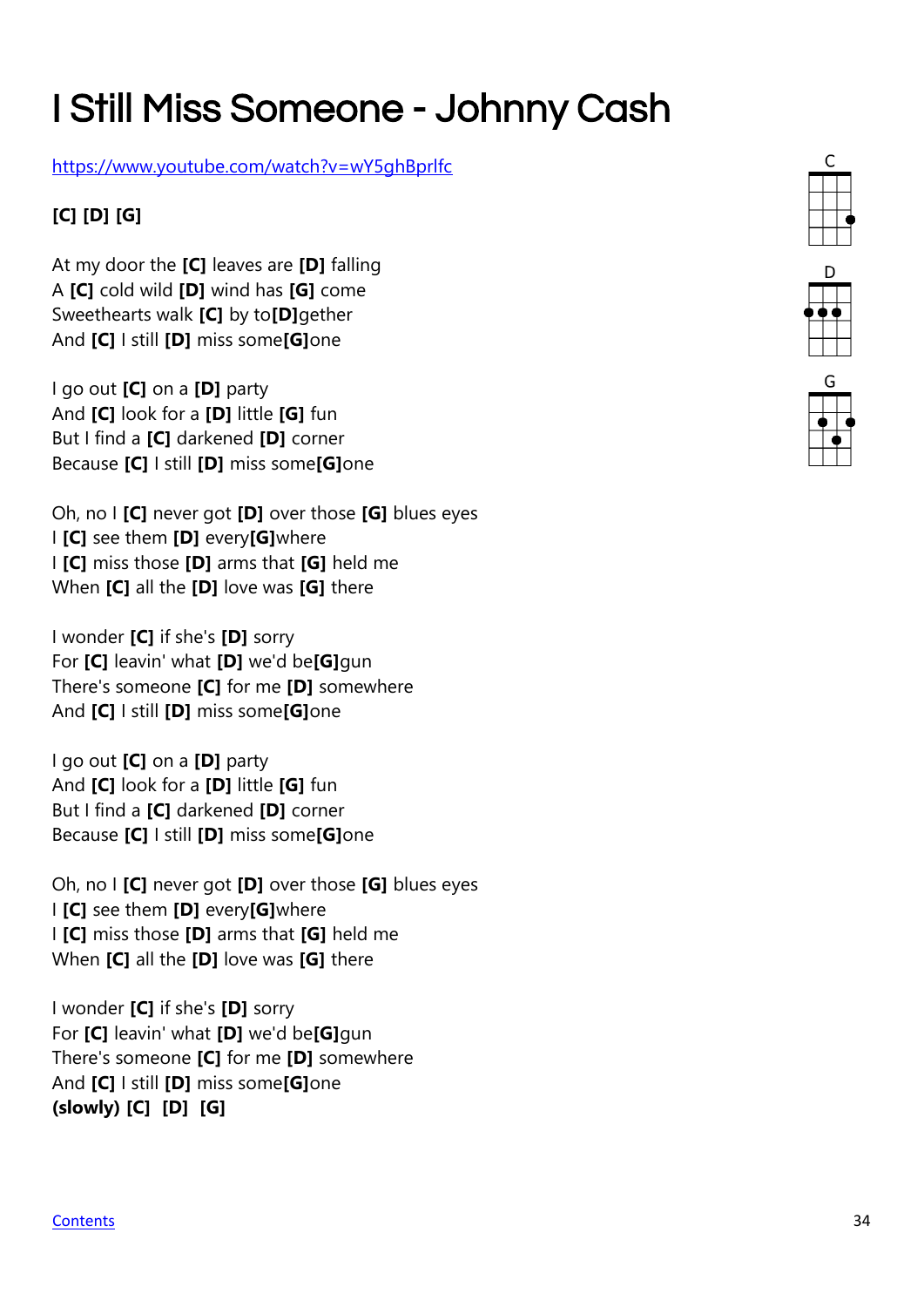### <span id="page-34-0"></span>I Wish I Could Shimmy Like My Sister Kate Armand Piron

<https://www.youtube.com/watch?v=cvlDNmv7-VQ>

### **Intro: [C6] [C#dim7] [G6] [E7] [A9] [D7alt] [G]**

**[D7]** If I could shimmy like my sister Kate. **[G]** Shake it like a bowl of jelly on a plate **[D7]** My mama wanted to know last night. **[G]** How sister Kate could do it oh so nice **[D7]** Now, all the boys in the neighbourhood. **[G]** Knew Kate could shimmy ass mighty good

I **[C6]** may be **[C#dim7]** late but I'll be **[G6]** up to **[E7]** date If I could **[A9]** shimmy like my **[D7alt]** sister **[G]** Kate Oh **[E7]** yeah, **[A9]** shake it like my **[D7alt]** sister **[G]** Kate

**[D7]** I went to a dance with my sister Kate **[G]** Everybody there thought she danced so great **[D7]** I realised a thing or two. **[G]** When I got wise to something new **[D7]** When I looked at Kate, she was in a trance. **[G]** And then I knew it was in her dance

**[C6]** All the **[C#dim7]** boys are **[G6]** going **[E7]** wild Over **[A9]** sister **[D7alt]** Katie's **[G]** style **[E7] [A9] [D7alt] [G]**

**Instrumental Verse with Kazoo [D7] [G] [D7] [G] [D7] [G] [C6] [C#dim7] [G6] [E7] [A9] [D7alt] [G] [E7] [A9] [D7alt] [G]**

**[D7]** Now if I could shimmy like my sister Kate. **[G]** Never stay home, stay out late **[D7]** I get myself about as high as a kite. **[G]** You know I do it for you every night **[D7]** Now all the boys in the neighbourhood. **[G]** Knew Kate could shimmy ass mighty good

I **[C6]** may be **[C#dim7]** late but I'll be **[G6]** up to **[E7]** date When I can **[A9]** shimmy like my **[D7alt]** sister **[G]** Kate I **[E7] mean, [A9]** shake it like my **[D7alt]** sister **[G]** Kate **[E7] (slower) [A9]** Shimmy like my **[D7alt]** sister **[G]** Kate















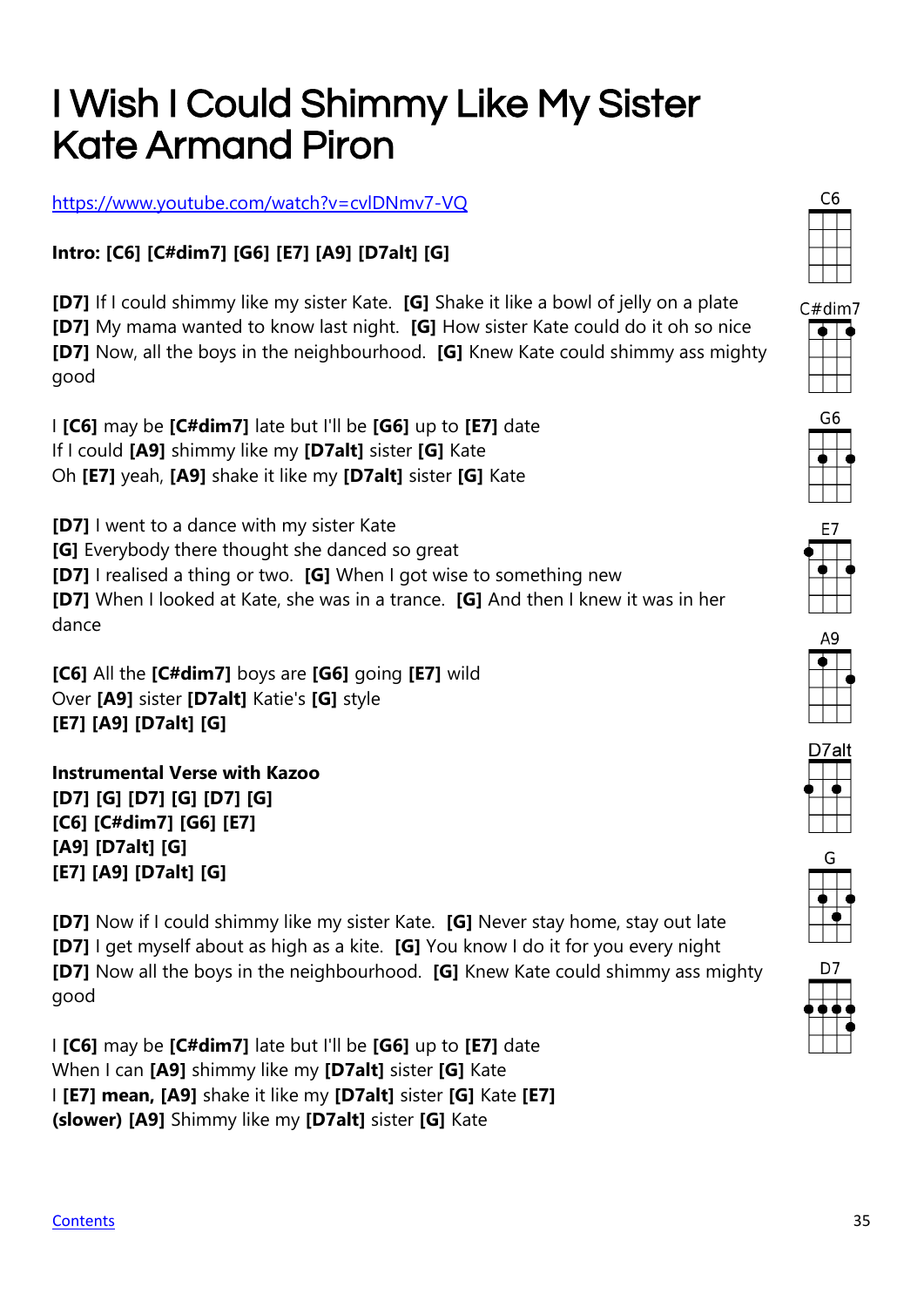### <span id="page-35-0"></span>I'll Be Your Baby Tonight Robert Palmer & UB40

<https://www.youtube.com/watch?v=HBcq5EzBcmQ>

#### **Intro: [C]**

Close your **[C]** eyes, close the door You don't have to **[D]** worry any-[**D7]**-more **[F]** I'll, be **[G]** your, baby to-**[C]**-night **[G7]**

Shut the **[C]** light, shut the shade You don't **[D]** have, to be a-**[D7]**-fraid **[F]** I'll, be **[G]** your, baby to-**[C]**-night **[C7]**

Well, that **[F]** mockingbird's gonna sail away **[C]** We're gonna forget it That **[D]** big old moon is gonna shine like a spoon But **[G7]** we're gonna let it, you won't regret it

Kick your **[C]** shoes off, do not fear Bring that **[D]** bottle over **[D7]** here **[F]** I'll, be **[G]** your, baby to-**[C]**-night **[G7]**

**[C]** Be my baby, be my baby. **[D]** Be my baby, be my baby **[F]** I'll, be **[G]** your, baby to-**[C]**-night **[C7]**

Well, that **[F]** mockingbird's gonna sail away **[C]** We're gonna forget it That **[D]** big old moon is gonna shine like a spoon But **[G7]** we're gonna let it, you won't regret it

Kick your **[C]** shoes off, do not fear Bring that **[D]** bottle over **[D7]** here **[F]** I'll, be **[G]** your, baby to-**[C]-night [G7]**

**[C]** Be my baby, be my baby. **[D]** Be my baby, be my baby **[F]** I'll, be **[G]** your, baby to-**[C]**-night **[G7] [F]** I'll, be **[G]** your, baby to-**[C]**-night **[G7] [F]** I'll, be **[G]** your, baby to-**[C]**-night **[C\*]**



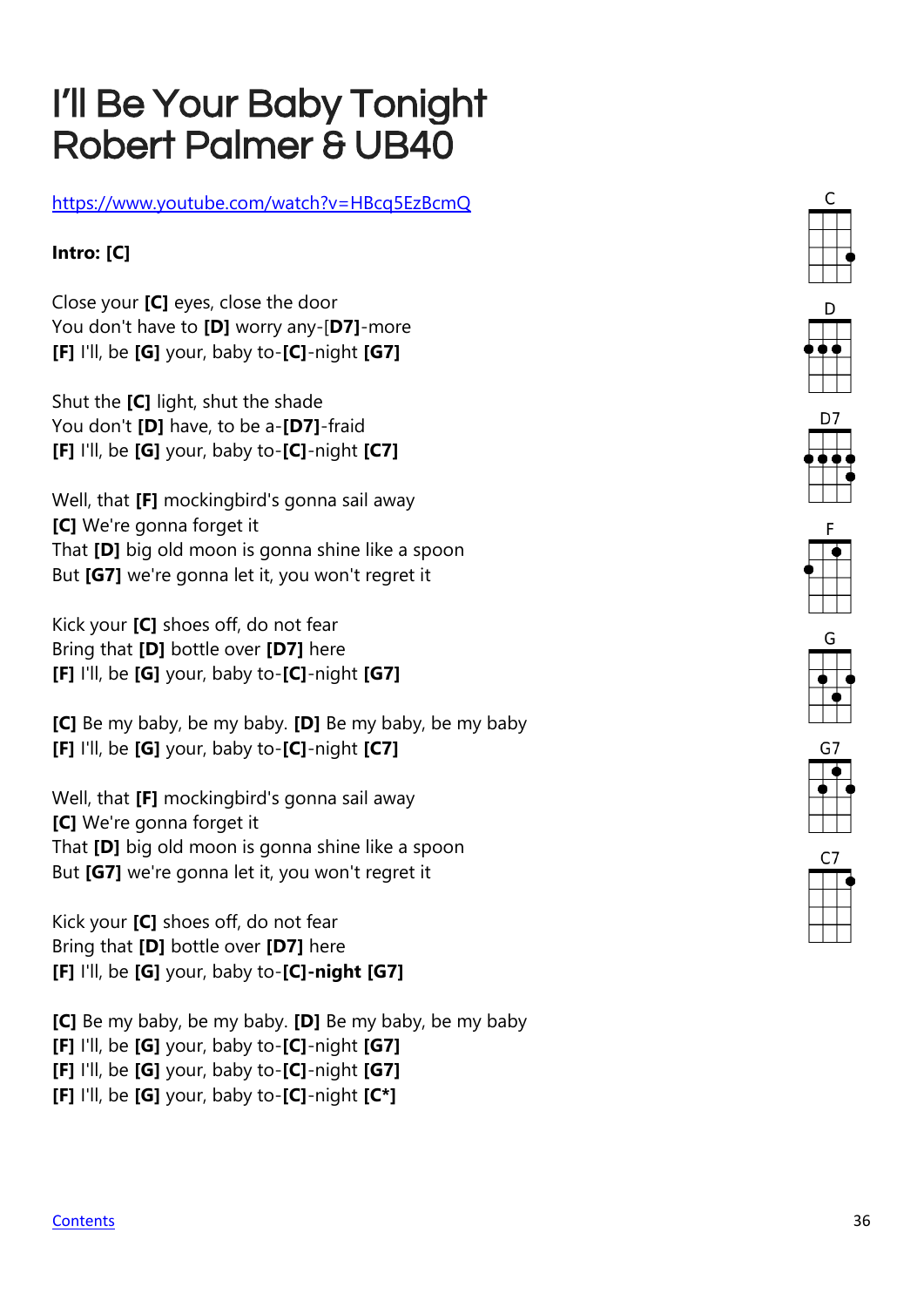# I'm On My Way - The Proclaimers

<https://www.youtube.com/watch?v=VEzLTSF6XaU>

## **Intro: [G]**

**[G]** I'm on my way from misery to happiness today, Uh-huh (Uh huh) Uh huh (Uh huh) **[D7]** I'm on my way from misery to happiness today, Uh-huh (Uh huh) Uh huh (Uh huh)

- **[G]** I'm on my way to **[C]** what I want from this world
- **[G]** And years from now **[C]** you'll make it to the next world
- **[G]** And everything **[C]** that you receive up yonder
- **[G]** Is what you gave **[D7]** to me the day I wandered
- **[G]** I took a right, I took a right turning yesterday, Uh-huh (Uh huh) Uh huh (Uh huh)
- **[D7]** I took a right, I took a right turning yesterday
- **[G]** I took the road that **[C]** brought me to your home town
- **[G]** I took the bus **[C]** to streets that I could walk down
- **[G]** I walked the streets **[C]** to find the one I'd looked for
- **[G]** I climbed the stair that **[D7]** led me to your front door
- **[C]** And now that **[D]** I don't want for **[G]** anything
- **[C]** I'll have Al **[D]** Jolson sing "I'm **[G]** sittin' on top of the **[D7]** world"

**[G]** I'll do my best, I'll do my best to do the best I can, Uh-huh (Uh huh) Uh huh (Uh huh)

- **[D7]** Yeah, I'll do my best, I'll do my best to do the best I can
- **[G]** To keep my feet from **[C]** jumping from the ground dear
- **[G]** To keep my heart from **[C]** jumping through my mouth dear
- **[G]** To keep the past **[C]** the past and not the present
- **[G]** To try and learn when **[D7]** you teach me a lesson
- **[C]** And now that **[D]** I don't want for **[G]** anything
- **[C]** I'll have Al **[D]** Jolson sing "I'm **[G]** sittin' on top of the **[D7]** world"

**[G]** I'm on my way from misery to happiness today, Uh-huh (Uh huh) Uh huh (Uh huh) **[D7]** I'm on my way from misery to happiness today

- **[G]** I'm on my way to **[C]** what I want from this world
- **[G]** And years from now **[C]** you'll make it to the next world
- **[G]** And everything **[C]** that you receive up yonder
- **[G]** Is what you gave **[D7\*]** to me the day I wandered

**[G]** I'm on my way. **[G]** I'm on my way. **[G]** I'm on my way. **[G]** I'm on my way **[G\*]**





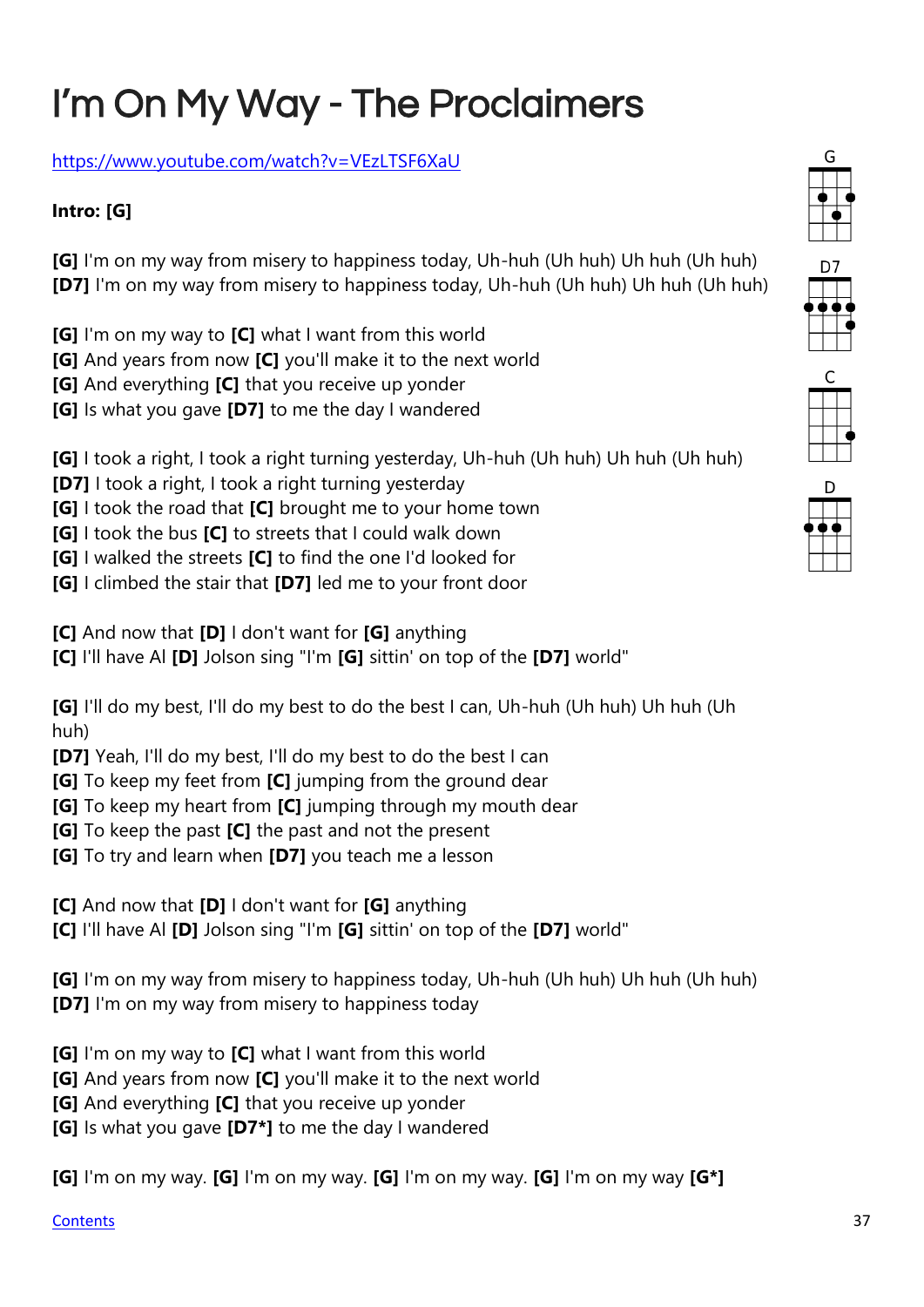# I'm Like a Bird - Nelly Furtado

**Capo on 3 to play along to original** [https://www.youtube.com/watch?v=ZBQkuO-](https://www.youtube.com/watch?v=ZBQkuO-0yO8)[0yO8](https://www.youtube.com/watch?v=ZBQkuO-0yO8)

You're **[G]** beautiful, that's for **[Em]** sure. You'll **[G]** never ever **[D]** fade You're **[G]** lovely, but it's not for **[Em]** sure. That **[G]** I won't ever **[D]** change And though my love is **[C]** rare-ar-ar-**[D]**-are. Though my love is **[C]** true-u-u-**[D\*]**-ue

**[G]** I'm like a bird, I'll only fly **[D]** away I don't know where my **[Am]** soul is, I don't know where my **[C]** home is (and baby all I need for you to know is) **[G]** I'm like a bird, I'll only fly **[D]** away I don't know where my **[Am]** soul is, I don't know where my **[C]** home is (all I need for you to know is)

**[G]** Your faith in me, brings me to **[Em]** tears. **[G]** Even after all these **[D]** years And it **[G]** pains me so much to **[Em]** tell. That **[G]** you don't know me that **[D]** well And though my love is **[C]** rare-ar-ar-**[D]**-are. Though my love is **[C]** true-u-u-**[D]**-ue

**[G]** I'm like a bird, I'll only fly **[D]** away I don't know where my **[Am]** soul is, I don't know where my **[C]** home is (and baby all I need for you to know is)

**[G]** I'm like a bird, I'll only fly **[D]** away I don't know where my **[Am]** soul is, I don't know where my **[C]** home is (and baby all I need for you to know is)

It's **[Cmaj7]** not that I wanna say goodbye. **[Em]** It's just that every time you try To **[Cmaj7]** tell me (me) that you lo-**[D]**-o-ve me. **[Cmaj7]** Each and every single day I **[Em]** know I'm going to have to eventually **[C]** give you **[D]** away-yeh-yeah **[D]**

And though my love is **[C]** rare **[D]**. And though my love is **[C]** true **[D]** Hey I'm just **[C]** scared **[D]**. That we may fall **[C]** through **[D]** yeah **[D]**

**[G]** I'm like a bird, I'll only fly **[D]** away I don't know where my **[Am]** soul is, I don't know where my **[C]** home is (and baby all I need for you to know is)

**[G]** I'm like a bird, I'll only fly **[D]** away I don't know where my **[Am]** soul is, I don't know where my **[C]** home is **[G\*]**





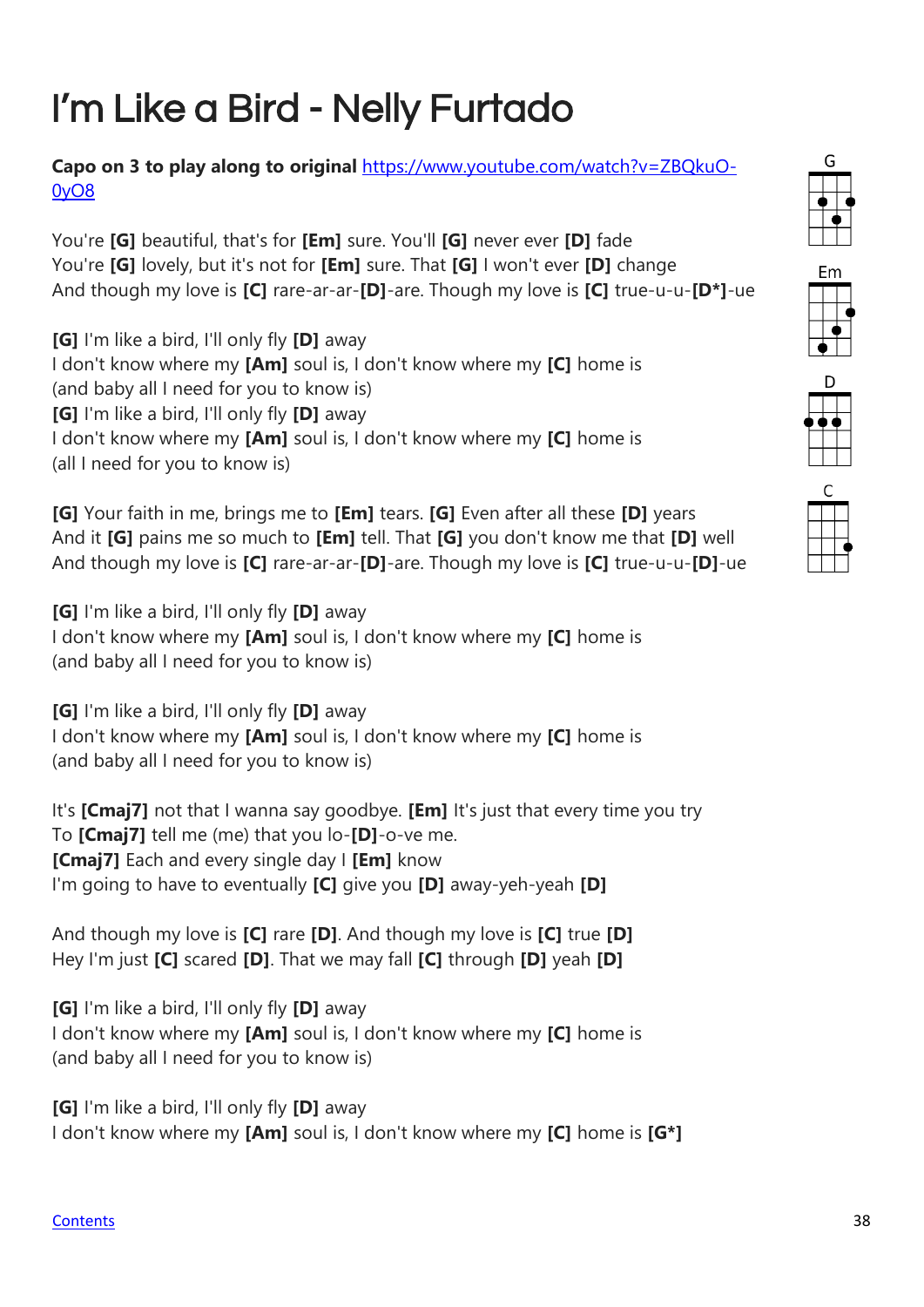## Israelites - Desmond Dekker & The Aces

### **Capo on 1 to play along to original** <https://www.youtube.com/watch?v=B9YB-wwmV60>

**[A\*]** Get up in the morning slaving for bread sir. **[A\*]** So that every mouth can be fed **[D]** Poor **[E7]** me **[A]** Israelites **[F]/////[G]/////**

**[A]** Get up in the morning slaving for bread sir. So that every **[A7]** mouth can be fed **[D]** Poor **[E7]** me **[A]** Israelites **[C]///////**

**[A]** My wife and my kids they pack up and a leave me Darling she said I was **[A7]** yours to be seen **[D]** Poor **[E7]** me **[A]** Israelites **[C]///////**

**[A]** Shirt dem a-tear up trousers are go. I don't want to end up like **[A7]** Bonnie and Clyde **[D]** Poor **[E7]** me **[A]** Israelites **[C]///////**

**[A]** After a storm there must be a calm. Catch me in your palm you **[A7]** sound your alarm **[D]** Poor **[E7]** me **[A]** Israelites **[C]///////**

**[A] [C]/////// [A] [D]/////// [A] [C]/////// [A] [E7]///////**

**[A]** Get up in the morning slaving for bread sir. So that every **[A7]** mouth can be fed **[D]** Poor **[E7]** me **[A]** Israelites **[C]///////**

**[A]** My wife and my kids they pack up and a leave me Darling she said I was **[A7]** yours to be seen **[D]** Poor **[E7]** me **[A]** Israelites **[C]///////**

**[A]** Shirt dem a-tear up trousers are go. I don't want to end up like **[A7]** Bonnie and Clyde **[D]** Poor **[E7]** me **[A]** Israelites **[C]///////**

**[A]** After a storm there must be a calm. Catch me in your palm you **[A7]** sound your alarm **[D]** Poor **[E7]** me **[A]** Israelites (yee-hee-hee). **[D]** Poor **[E7]** me **[A]** Israelites (yee-hee-hee) **[D]** Poor **[E7]** me **[A]** Israelites

**[F]/////[G]///// [A\*]**













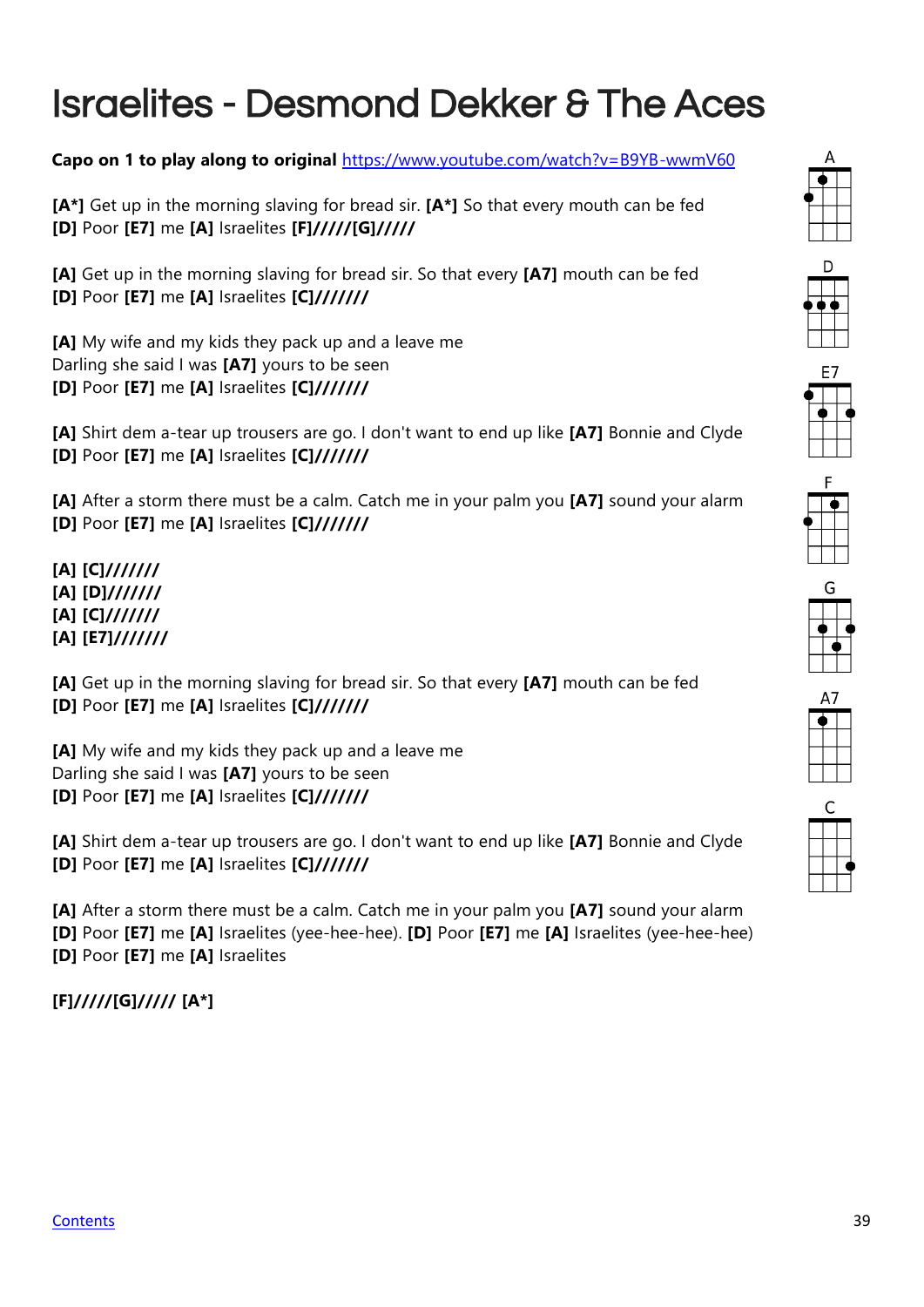## It Must Be Love - Labi Siffre

<https://www.youtube.com/watch?v=4Nw0zzA9ceQ>

### **Intro : [Am] [Amadd9] [Am] [Amadd9]**

**[Am]** I never **[Amadd9]** thought I'd miss you **[Am]** Half as **[Amadd9]** much as I **[G]** do **[Cadd9] [G] [Cadd9] [Am]** And I never **[Amadd9]** thought I'd feel this **[Am]** way The way I **[Amadd9]** feel about **[G]** you **[Cadd9] [G] [Cadd9]** 

**[Em7]** As soon as I **[A9]** wake up any **[Dm]** night any **[E7]** day **[Am]** I know that it's **[Am+7]** you I need to **[Am7]** take the blues a**[Am6]**way

**[G]** It must be **[Gmaj7]** love **[Em7]** love **[C]** love **[D] [G]**  It must be **[Gmaj7]** love **[Em7]** love **[C]** love **[D] [Am\*]** Nothing more **[Gmaj7\*]** nothing less **[C\*]** love is the best **(pause 1,2,3,4)** 

### **[Am] [Amadd9] [Am] [Amadd9]**

**[Am]** How can it **[Amadd9]** be that we can **[Am]** Say so **[Amadd9]** much without **[G]** words **[Cadd9] [G] [Cadd9] [Am]** Bless you and **[Amadd9]** bless me baby **[Am]** bless the **[Amadd9]** bees and the **[G]** birds **[Cadd9] [G] [Cadd9]** 

**[Em7]** I've got to be **[A9]** near you every **[Dm]** night every **[E7]** day **[Am]** I couldn't be **[Am+7]** happy baby in **[Am7]** any other **[Am6]** way

**[G]** It must be **[Gmaj7]** love **[Em7]** love **[C]** love **[D] [G]**  It must be **[Gmaj7]** love **[Em7]** love **[C]** love **[D] [Am\*]** Nothing more **[Gmaj7\*]** nothing less **[C\*]** love is the best **(pause 1,2,3,4)** 

#### **[Am] [Amadd9] [Am] [Amadd9]**

### **Instrumental: [G] [Cadd9] [G] [Cadd9] [Am] [Amadd9] [Am] [Amadd9] [G] [Cadd9] [G] [Cadd9]**

**[Em7]** As soon as I **[A9]** wake up any **[Dm]** night any **[E7]** day **[Am]** I know that it's **[Am+7]** you I need to **[Am7]** take the blues a**[Am6]**way

**[G]** It must be **[Gmaj7]** love **[Em7]** love **[C]** love **[D] [G]**  It must be **[Gmaj7]** love **[Em7]** love **[C]** love **[D] [Am\*]** Nothing more **[Gmaj7\*]** nothing less **[C\*]** love is the best **(pause 1,2,3,4) [Am] [Amadd9] [Am] [Amadd9]** 

## **Outro: [G] [Cadd9] [G] [Cadd9] [Am] [Amadd9] [Am] [Amadd9] [G] [Cadd9] [G] [Cadd9] [Am\*]**





Amadd9



 $Fm7$ 





Am+7

|  | Am7  |  |
|--|------|--|
|  |      |  |
|  |      |  |
|  |      |  |
|  |      |  |
|  | Gmaj |  |

| Am6 |  | Gm |  |
|-----|--|----|--|
|     |  |    |  |
|     |  |    |  |
|     |  |    |  |
|     |  |    |  |

[Contents](#page-1-0) 40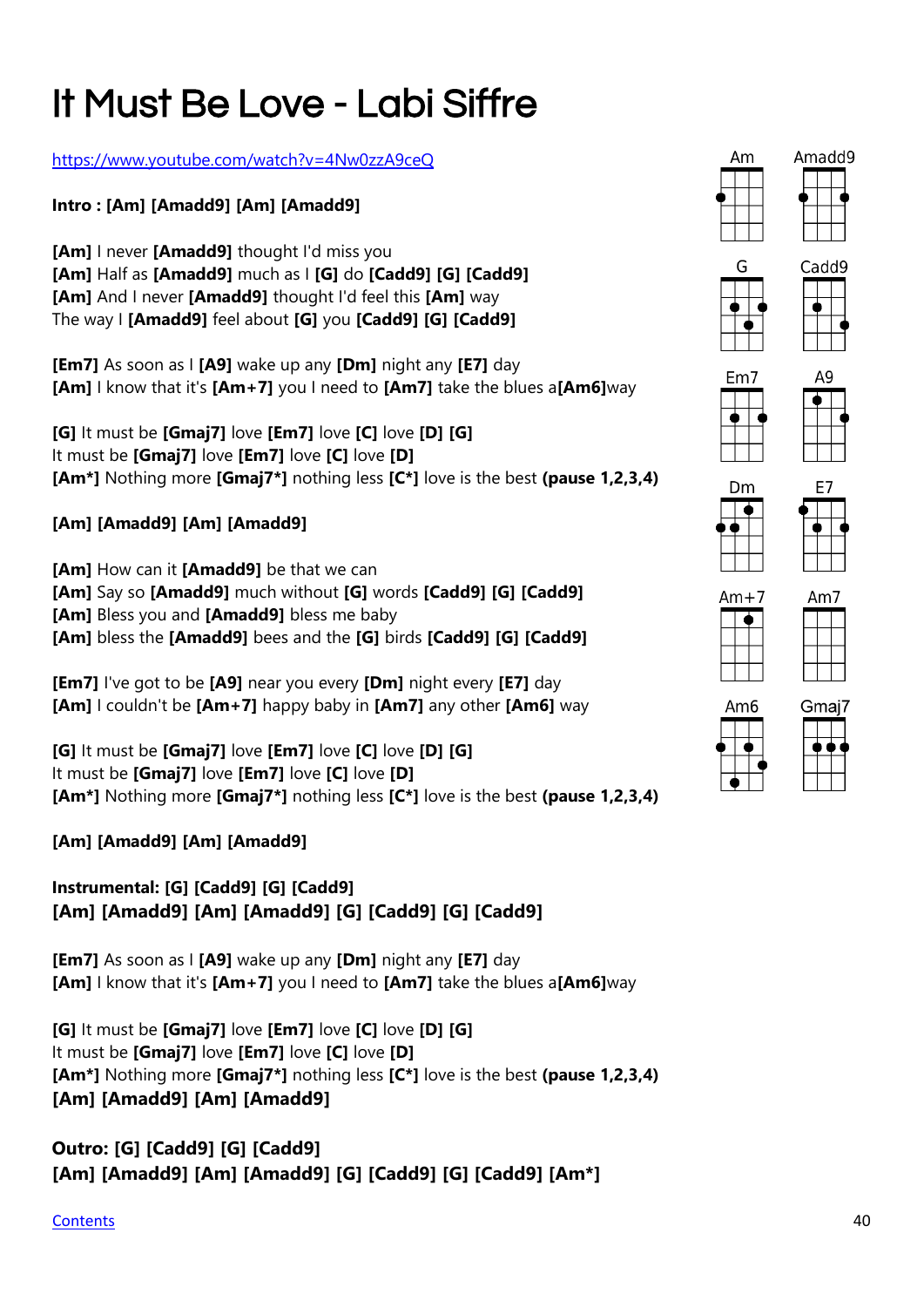## It Never Rains In Southern California Albert Hammond

### **Capo on 2 to play along to original**

<https://www.youtube.com/watch?v=Gmq4WIjQxp0>

**Intro: [Am7] [D] [G] [Am7] [D] [G] [G\*]**

Got on **[Am7]** board a westbound **[D]** seven forty-**[G]**-seven Didn't **[Am7]** think before **[D]** deciding what to **[G]** do Oh, that **[Am7]** talk of oppor**[D]**tunities, **[G]** TV breaks and **[Em]** movies Rang **[Am7]** true **[D]** sure rang **[G]** true **[G\*]**

Seems it **[Am7]** never rains in **[D]** southern Cali**[G]**fornia Seems I've **[Am7]** often heard that **[D]** kind of talk **[G]** before It never **[Am7]** rains in Cali**[D]**fornia. But **[G]** girl, don't they **[Em]** warn ya It **[Am7]** pours **[D]** man, it **[G]** pours **[G\*]**

I'm out of **[Am7]** work, I'm out of my **[D]** head **Out of self resp-[G]**ect, I'm out of bread I'm under-**[Am7]**-loved, I'm under-fed **[D]** I wanna go **[G]** home It never **[Am7]** rains in Cali**[D]**fornia. But **[G]** girl, don't they **[Em]** warn ya It **[Am7]** pours **[D]** man, it **[G]** pours **[G\*]**

Will you **[Am7]** tell the folks back **[D]** home I nearly **[G]** made it Had **[Am7]** offers but don't **[D]** know which one to **[G]** take Please don't **[Am7]** tell 'em how you **[D]** found me Don't **[G]** tell 'em how you **[Em]** found me Gimme a **[Am7]** break, **[D]** give me a **[G]** break **[G\*]**

Seems it **[Am7]** never rains in **[D]** southern Cali**[G]**fornia Seems I've **[Am7]** often heard that **[D]** kind of talk **[G]** before It never **[Am7]** rains in Cali**[D]**fornia. But **[G]** girl, don't they **[Em]** warn ya It **[Am7]** pours **[D]** man, it **[G]** pours **[G\*]**

**Outro: [Am7] [D] [G] [Am7] [D] [G] [G\*]**





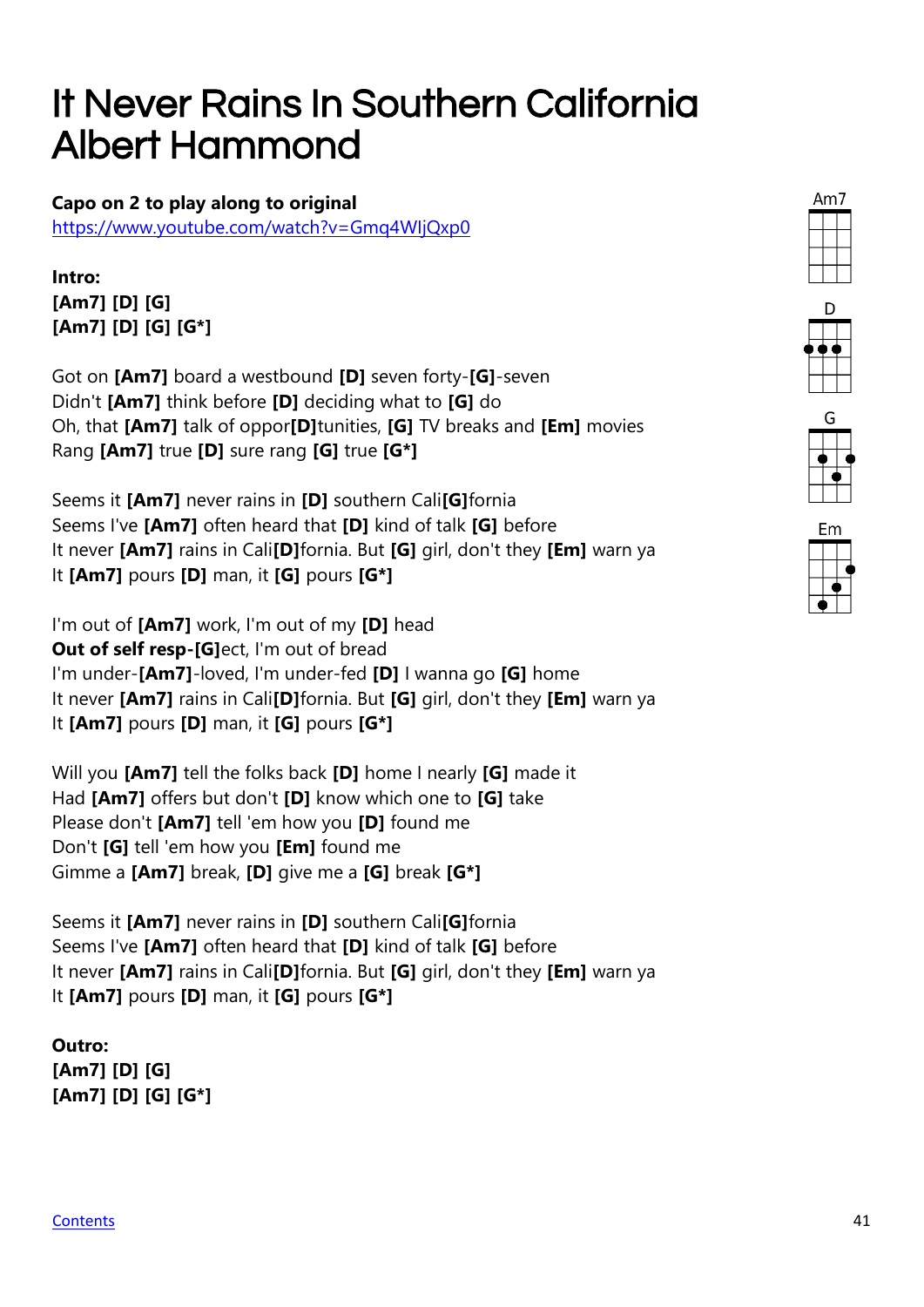## Jollity Farm - Bonzo Dog Doo Dah Band

<https://www.youtube.com/watch?v=VwksszrDYNw>

**Instrumental Intro: [G]** There's a farm called Misery but **[G]** of that, we'll have none **[D7]** Because we know of one that's **[G]** always lots of fun (Ha! Ha!) And **[G]** this one's name is Jollity, be**[G]**lieve me folks, it's great For **[A7]** everything sings out to us, as we go through the **[D7]** gate **[G]** All the little pigs, they grunt and howl The **[D7]** cats meow. The **[G]** dogs bow-wow **[C]** Every**[Gdim]**body **[G]** makes a **[E7]** row **[Am]** down on **[D7]** Jollity **[G]** Farm

**[G]** There's a farm called Misery but **[G]** of that, we'll have none **[D7]** Because we know of one that's **[G]** always lots of fun (Ha! Ha!) And **[G]** this one's name is Jollity, be**[G]**lieve me folks, it's great For **[A7]** everything sings out to us, as we go through the **[D7]** gate

**[G]** All the little pigs, they grunt and howl The **[D7]** cats meow. The **[G]** dogs bow-wow **[C]** Every**[Gdim]**body **[G]** makes a **[E7]** row **[Am]** down on **[D7]** Jollity **[G]** Farm

## **[C] [G] [C] [G] [D7] [D7] {stop}**

**[G]** All the little pigs they grunt and howl: **[NC] Grunt! Howl! Grunt! Howl!** The **[D7]** cats meow: **[NC] Me-ow! Me-ow!** The **[G]** dogs bow wow: **[NC] Ruff! Ruff! Ruff! Ruff! [C]** Every-**[Gdim]**body **[G]** makes a **[E7]** row **[Am]** down on **[D7]** Jollity **[G]** Farm

**[G]** All the little birds go Tweet Tweet Tweet The **[D7]** lambs all bleat:, **[NC] Baaaah!** And **[G]** shake their feet: **[NC] Rattle! [C]** Every-**[Gdim]**thing's a **[G]** perfect **[E7]** treat **[Am]** Down on **[D7]** Jollity **[G]** Farm

**[C]** Regular as habit the **[G]** cocks begin to crow **(Cock-a-doodle-doo) [C]** And the old buck rabbit sings **[D7]** "Stuff it up your jumper!" **[NC]** Vo-doh-dee-oh!

**[G]** All the little ducks go Quack Quack Quack The **[D7]** cows all moo: **[NC] Moo!** The **[G]** bull does too: **[NC] Whonk! [C]** Every**[Gdim]**one says **[G]** how do you **[E7]** do **[A7]**  Down on **[D7]** Jollity **[G]** Farm

## **[C] [G] [C] [G] [D7] [G] {stop}**













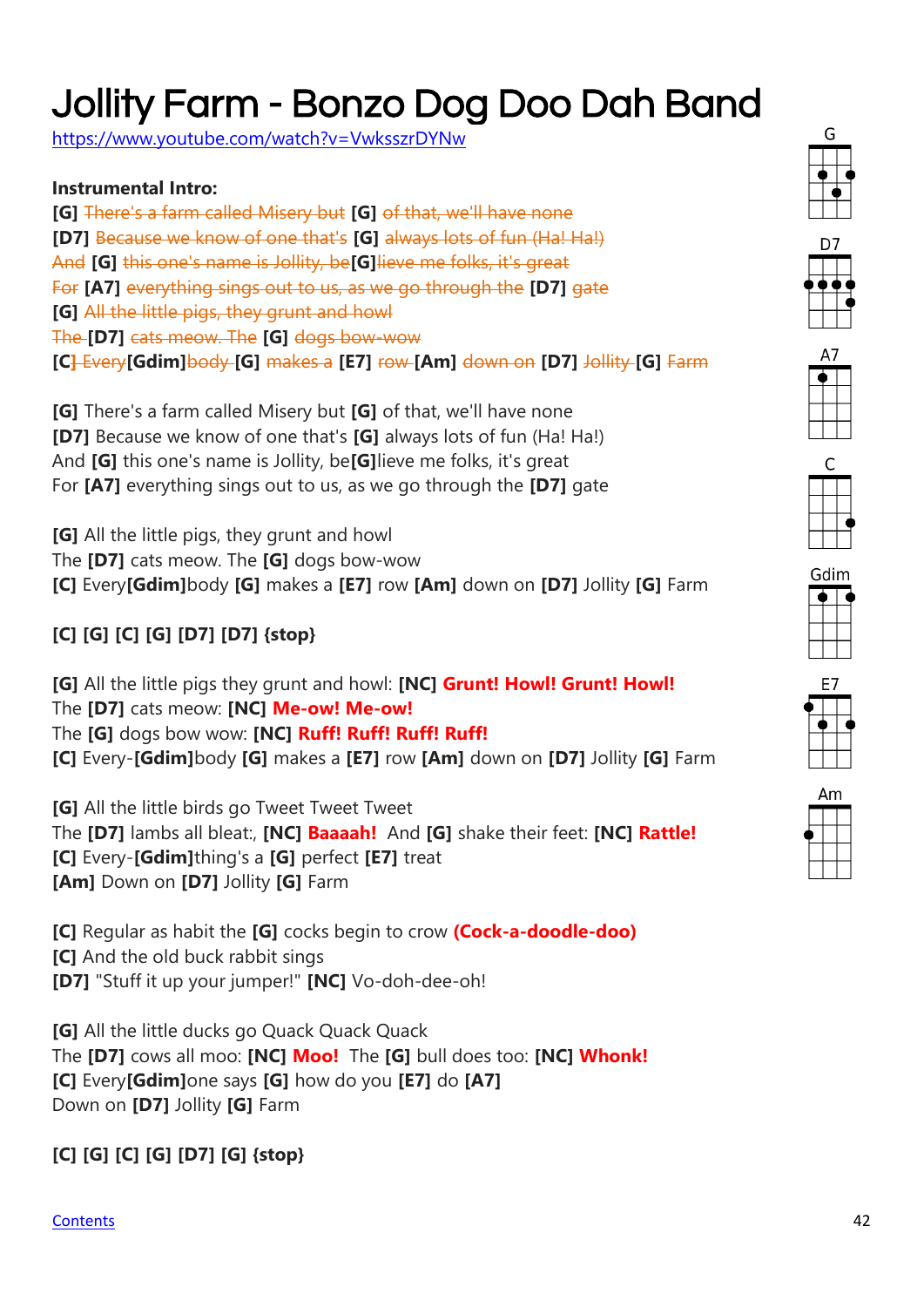## Killing Me Softly With His Song Roberta Flack

### **Capo on 8 to play along to original**

<https://www.youtube.com/watch?v=Dx1XtKbEtfE>

## **Chorus:**

*[Am] Strumming my pain with his [Dm] fingers [G7] Singing my life with his [C] words [Am] Killing me softly with [D] his song Killing me [G] softly with [F] his song Telling my [C] whole life with [F] his words Killing me [Bbmaj7] softly with his [A] song*

**[Dm]** I heard he **[G7]** sang a good song. **[C]** I heard he **[F]** had a style **[Dm]** And so I **[G7]** came to see him and **[Am]** listen for a while **[Dm]** And there he **[G7]** was this young boy. **[C]** A stranger **[E7]** to my eyes

### **Chorus**

**[Dm]** I felt all **[G7]** flushed with fever. **[C]** Embarrassed **[F]** by the crowd **[Dm]** I felt he **[G7]** found my letters and **[Am]** read each one out loud **[Dm]** I prayed that **[G7]** he would finish. **[C]** But he just **[E7]** kept right on

## **Chorus**

**[Dm]** He sang as **[G7]** if he knew me. **[C]** In all my **[F]** dark despair **[Dm]** And then he **[G7]** looked right through me as **[Am]** if I wasn't there **[Dm]** And he just **[G7]** kept on singing. **[C]** Singing **[E7]** clear and strong

**[Am]** Strumming my pain with his **[Dm]** fingers. **[G7]** Singing my life with his **[C]** words **[Am]** Killing me softly with **[D]** his song Killing me **[G]** softly with **[F]** his song Telling my **[C]** whole life with **[F]** his words. Killing me **[Bbmaj7]** softly with his **[A\*]** song





D





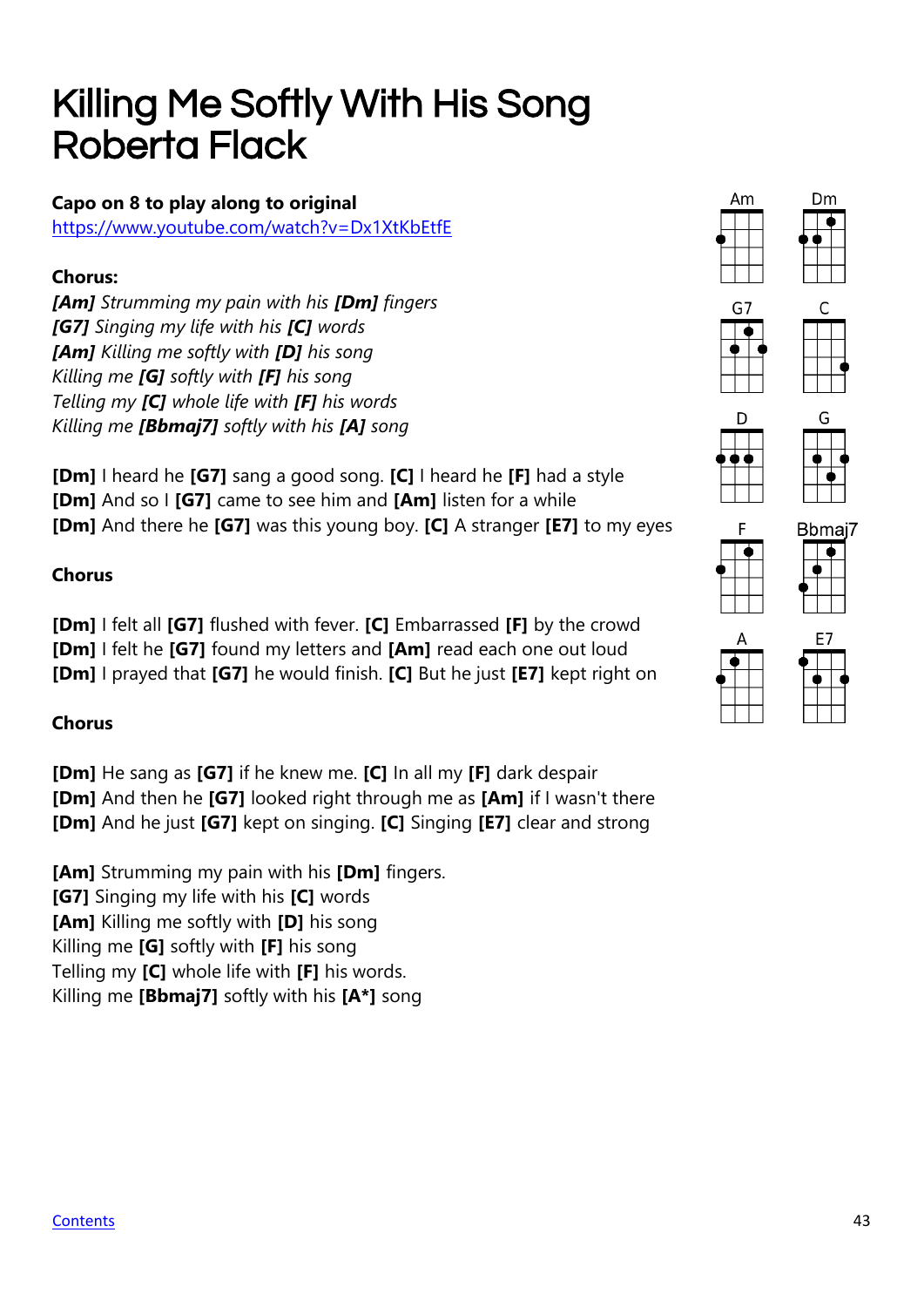## Kiss From A Rose - Seal

<https://www.youtube.com/watch?v=AMD2TwRvuoU>

Ba-da-**[Gm]**-da, ba-da-**[F]**-da-da-da-**[G]**-da, ba-da-da **x2**

**[G]** There used to be a greying **[Eb]** tower **[F]** alone on the **[G]** sea You became the **[Eb]** light on the **[F]** dark side of **[G]** me Love remains a **[F]** drug that's the **[C]** high and not the **[G]** pill **[G]** But did you know that when it **[Gm]** snows My **[Eb]** eyes become **[F]** large and the **[Eb]** light that you **[F]** shine can be **[G]** seen

Ba**[G]**by, I compare you to a **[Eb]** kiss from a **[F]** rose on the **[G]** grey Ooh, the more I get of you, the **[Eb]** stranger it **[F]** feels, yeah **[G]** And now that your **[Eb]** rose is in **[F]** bloom. A **[Eb]** light hits the **[F]** gloom on the **[G]** grey

Ba-da-**[Gm]**-da, ba-da-**[F]**-da-da-da-**[G\*]**-da, ba-da-da

**[G]** There is so much a man can **[Eb]** tell you, so **[F]** much he can **[G]** say You remain my **[Eb]** power, my **[F]** pleasure, my **[G\*]** pain Baby, to **[Eb]** me you're like a growing ad**[F]**diction that I can't **[G]** deny Won't you tell me, is that **[Eb]** healthy babe **[F]** But did you **[G]** know that when it **[Gm]** snows My **[Eb]** eyes become **[F]** large and the **[Eb]** light that you **[F]** shine can't be **[G]** seen

Ba**[G]**by, I compare you to a **[Eb]** kiss from a **[F]** rose on the **[G]** grey Ooh, the more I get of you, the **[Eb]** stranger it **[F]** feels, yeah **[G]** And now that your **[Eb]** rose is in **[F]** bloom. A **[Eb]** light hits the **[F]** gloom on the **[G]** grey

### **Instrumental: [Gm] [F] [G] [Eb] [F] [Eb] [F]**

**[F]** I've been **[C]** kissed by a **[Bb]** rose on the **[F]** grey **[F]** I've been **[C]** kissed by a **[Bb]** rose on the **[F]** grey **[F]** I've been **[C]** kissed by a **[Bb]** rose on the **[F]** grey **[F]** I've been **[C]** kissed by a **[Bb]** rose on the **[F]** grey

**[G]** There is so much a man can **[Eb]** tell you, so **[F]** much he can **[G]** say You remain my **[Eb]** power, my **[F]** pleasure, my **[G\*]** pain Baby, to **[Eb]** me you're like a growing ad**[F]**diction that I can't **[G]** deny Won't you tell me, is that **[Eb]** healthy babe **[F]** But did you **[G]** know that when it **[Gm]** snows My **[Eb]** eyes become **[F]** large and the **[Eb]** light that you **[F]** shine can't be **[G]** seen

Ba**[G]**by, I compare you to a **[Eb]** kiss from a **[F]** rose on the **[G]** grey Ooh, the more I get of you, the **[Eb]** stranger it **[F]** feels, yeah **[G]** And now that your **[Eb]** rose is in **[F]** bloom. A **[Eb]** light hits the **[F]** gloom on the **[G\*]** grey









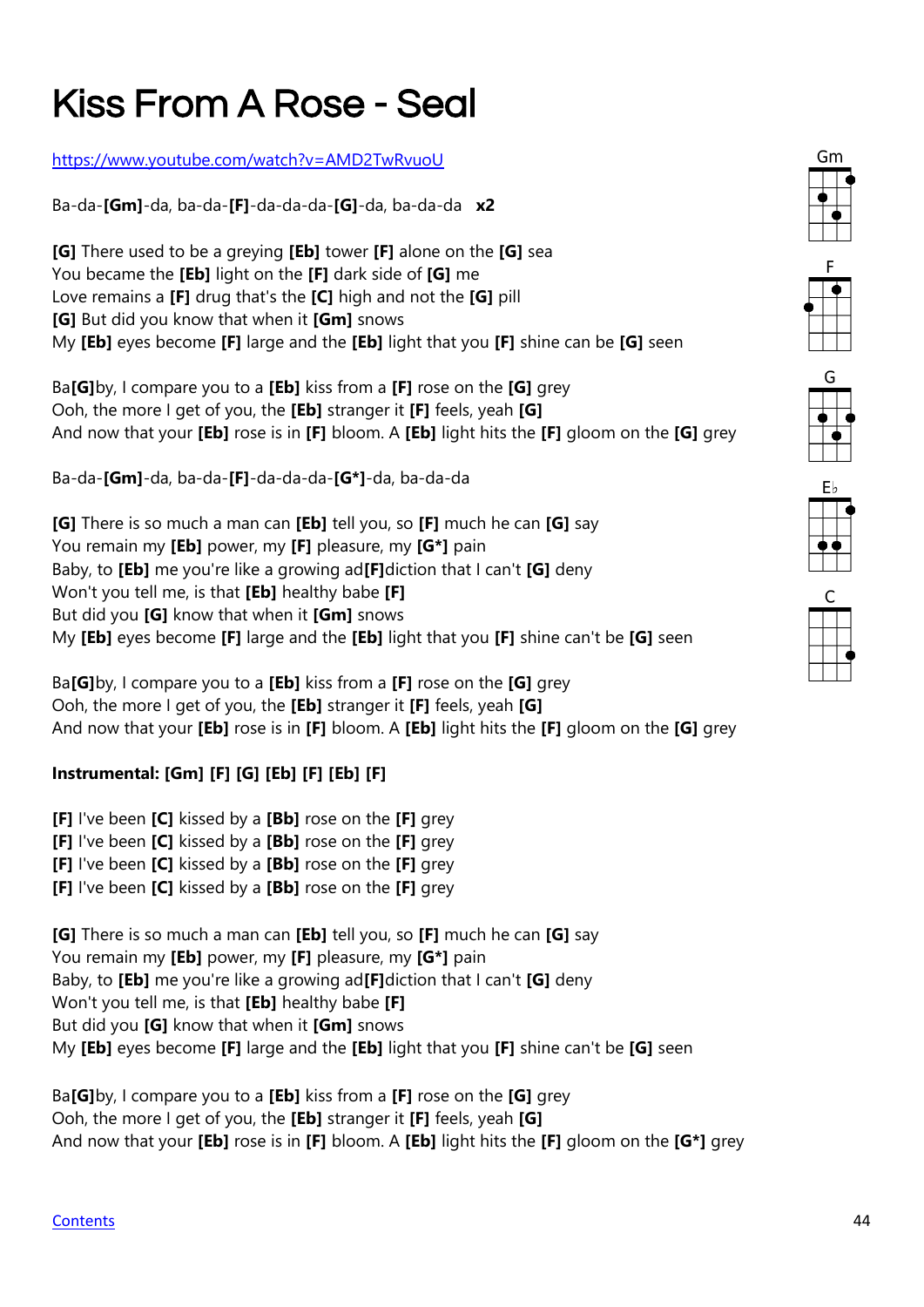## Kiss Me - Sixpence None the Richer

**Capo on 3 to play along to original**  <https://www.youtube.com/watch?v=hII0JXUJNDo>

## **Intro: [C] [Cmaj7] [C7] [Cmaj7] x2**

**[C]** Kiss me, **[Cmaj7]** out of the bearded barley **[C7]** Nightly, **[Cmaj7]** beside the green, green **[C]** Grass Swing, swing, **[Cmaj7]** swing the spinning step **[C7]** You wear those shoes and I will **[F]** wear that dress

Oh oh **[Dm]** kiss **[G]** me, **[C]** beneath the **[Am]** milky twilight **[Dm]** Lead **[G]** me, **[C]** out on the **[C7]** moonlit flo**[Dm]**or Lift your **[G]** open hand **[C]** Strike up the **[Cmaj7]** band and make the **[Am7]** fireflies dance **[C]** Silver moon **[Fmaj7]** sparkling **[Gsus4] [G]** So kiss **[C]** me **[Cmaj7] [C7] [Cmaj7] [\*]**

**[C]** Kiss me, **[Cmaj7]** down by the broken tree house **[C7]** Swing me, **[Cmaj7]** upon its hanging **[C]** tire Bring, bring, **[Cmaj7]** bring your flowered hat **[C7]** We'll take the trail marked on your **[F]** father's map

Oh oh **[Dm]** kiss **[G]** me, **[C]** beneath the **[Am]** milky twilight **[Dm]** Lead **[G]** me, **[C]** out on the **[C7]** moonlit flo**[Dm]**or Lift your **[G]** open hand **[C]** Strike up the **[Cmaj7]** band and make the **[Am7]** fireflies dance **[C]** Silver moon **[Fmaj7]** sparkling **[Gsus4] [G]** So kiss **[C]** me **[Cmaj7] [C7] [Cmaj7] [\*]**

#### **Instrumental/kazoo: [Dm] [G] [C] [Am]**

**[Dm] [G] [C] [C7]**

**[Dm]** kiss **[G]** me. **[C]** beneath the **[Am]** milky twilight **[Dm]** Lead **[G]** me, **[C]** out on the **[C7]** moonlit flo**[Dm]**or Lift your **[G]** open hand **[C]** Strike up the **[Cmaj7]** band and make the **[Am7]** fireflies dance **[C]** Silver moon **[Fmaj7]** sparkling **[Gsus4] [G]**

**So kiss [C] me [Cmaj7] [C7] [Cmaj7] x4 [C\*]**







Am7



|  | Fmaj7 |  | Gsus4 |  |
|--|-------|--|-------|--|
|  |       |  |       |  |
|  |       |  |       |  |
|  |       |  |       |  |
|  |       |  |       |  |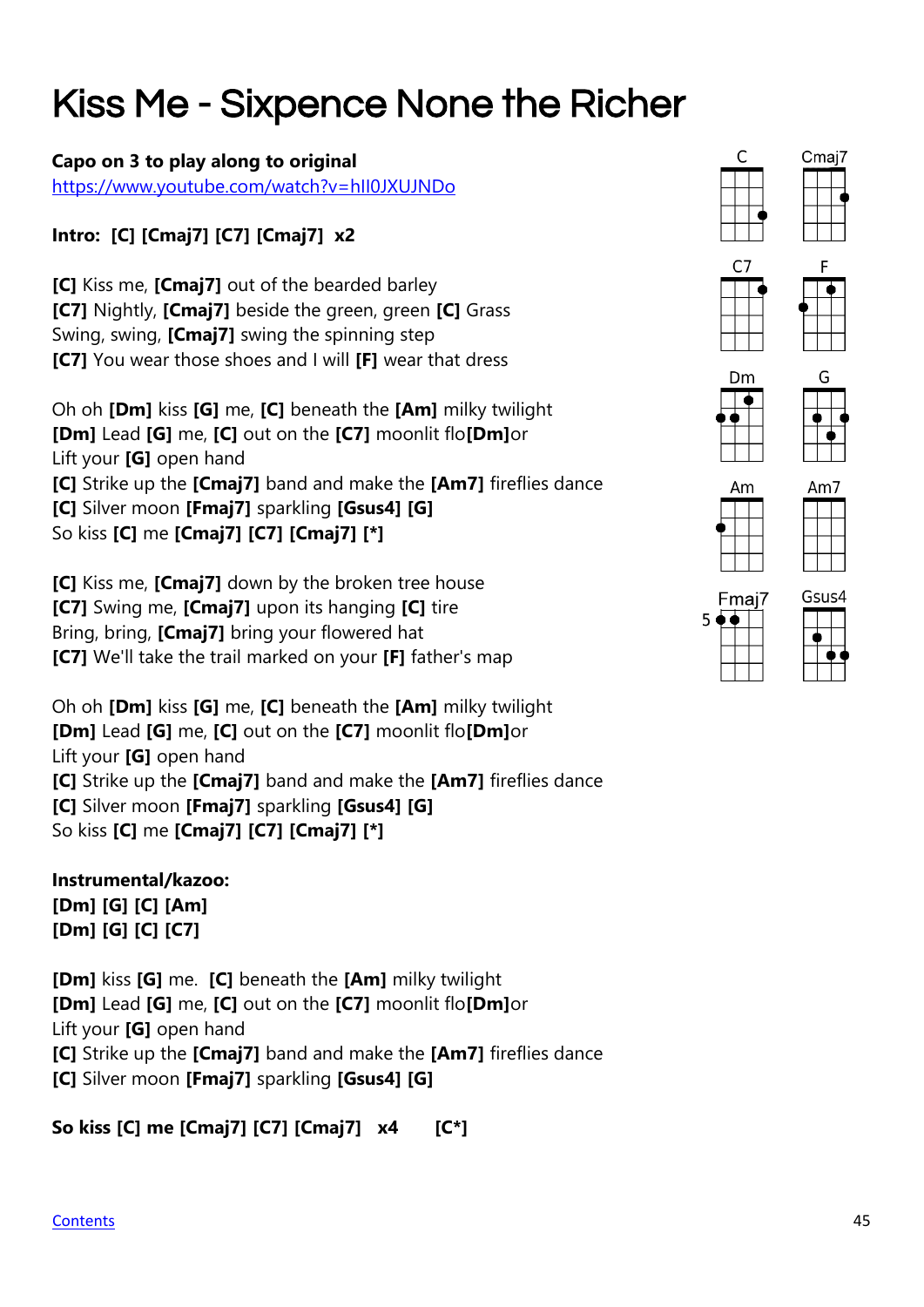## Letter From America - The Proclaimers

<https://www.youtube.com/watch?v=yy9GmieAEaQ>

### **Intro rhythm: C / G / | Am / G / x2**

#### **Chorus:**

When you **[C]** go will you send back a **[Dm]** letter **[G]** from A**[C]**merica Take a **[C]** look up the rail track from **[Dm]** Miami **[G]** to **[C]** Canada

**[F]** Well broke off from my work, the other day **[Am]** Spent the evening thinking about, all the blood that flowed away **[F]** Across the ocean, to the second chance **[Am]** I wonder how it go on when It **[Em]** reached the **[F]** promised **[Dm]** land **[Dm7] [G]**

#### **Chorus**

**[F]** I've looked at the ocean, tried hard to imagine **[Am]** The way you felt the day you sailed from Wester Ross to Nova Scotia **[F]** We should have held you, we should have told you **[Am]** But you know our sense of timing We **[Em]** always **[F]** wait too **[Dm]** lo**[Dm7]**ng **[G]**

#### **Chorus**

#### **Repeat the next 2 lines 3 times:**

**[C]** Lochaber no **[G]** more, **[Am]** Sutherland no **[G]** more **[C]** Lewis no **[G]** more, **[Am]** Skye no **[G]** more

**[F]** I wonder my blood, will you ever return **[Am]** To help us kick the life back to a dying mutual friend **[F]** Do we not love her, I think we all tell you about **[Am]** Do we have to roam the world To **[Em]** prove how **[F]** much it **[Dm]** hu**[Dm7]**rts **[G]**

#### **Chorus**

**Repeat the next 2 lines 3 times: [C]** Bathgate no **[G]** more, **[Am]** Linwood no **[G]** more **[C]** Methil no **[G]** more, **[Am]** Irvine no **[G]** more

**[C]** Bathgate no **[G]** more, **[Am]** Linwood no **[G]** more **[C]** Methil no **[G]** more ... (slower) **[C\*]** Loch**[Cmaj7\*]**aber **[Am7\*]** no **[G\*]** more













| ma |  |
|----|--|
|    |  |
|    |  |
|    |  |
|    |  |

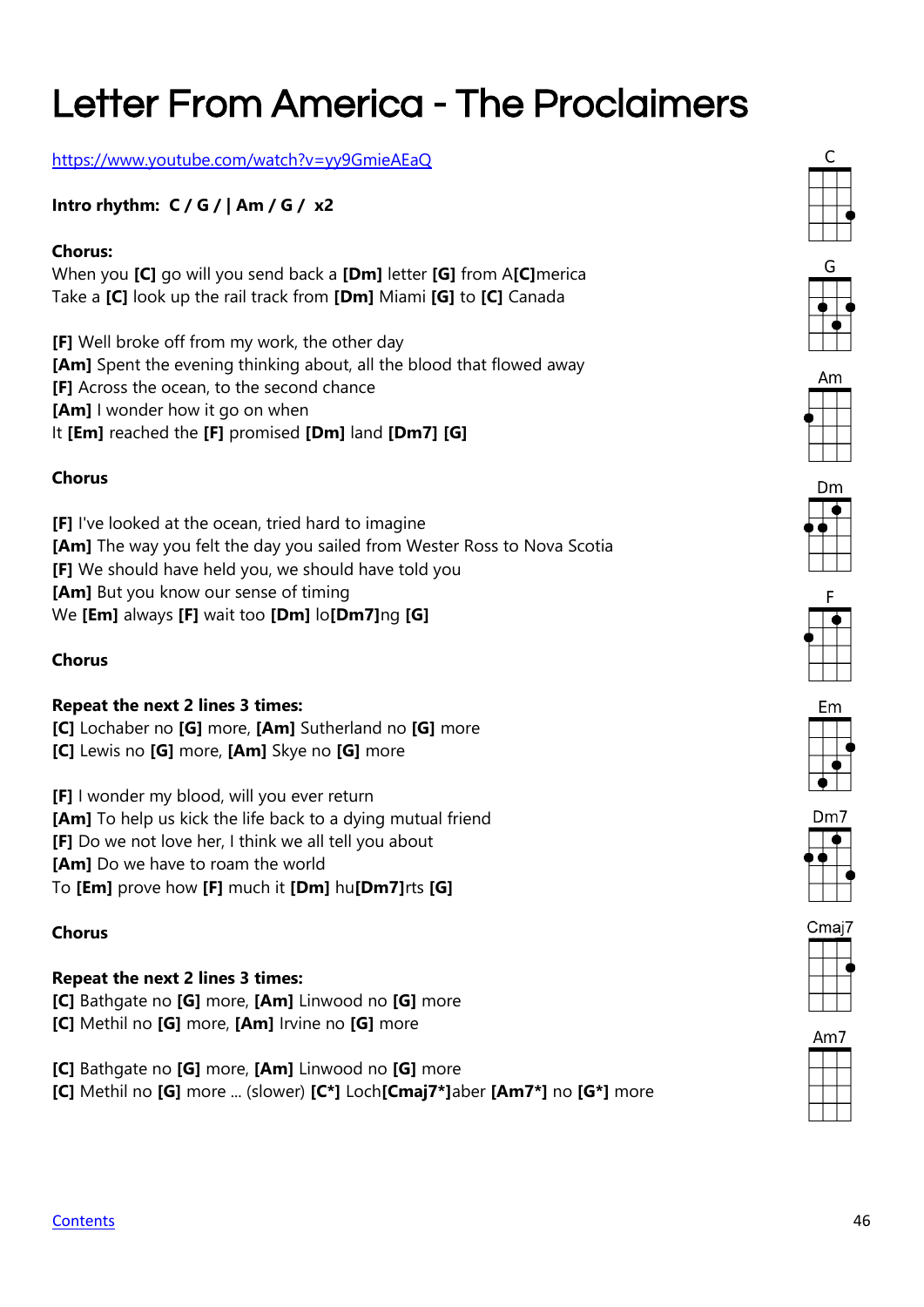# Light My Fire – The Doors

### <https://www.youtube.com/watch?v=tEXlWgMOtqc>

## **Intro rhythm: G / D / | F / Bb / | Eb / Ab / | A / / / | A / / / | A / / / | A\***

You **[Am]** know that it would be un**[F#m]**true. You **[Am]** know that I would be a **[F#m]** liar **[Am]** If I was to say to **[F#m]** you. **[Am]** Girl, we couldn't get much **[F#m]** higher

**[G]** Come on baby **[A]** light my **[D]** fire **[Bm]. [G]** Come on baby **[A]** light my **[D]** fire **[B] [G]** Try to set the **[D]** night on **[E7]** fire

The **[Am]** time to hesitate is **[F#m]** through. No **[Am]** time to wallow in the **[F#m]** mire **[Am]** Try now we can only **[F#m]** lose. **[Am]** And our love become a funeral **[F#m]** pyre

**[G]** Come on baby **[A]** light my **[D]** fire **[Bm]. [G]** Come on baby **[A]** light my **[D]** fire **[B] [G]** Try to set the **[D]** night on **[E7]** fire

### **Kazoo solo: Am / Bm / x4 G / D / | F / Bb / | Eb / Ab / | A / / / | A / / / | A / / / | A / / /**

The **[Am]** time to hesitate is **[F#m]** through. No **[Am]** time to wallow in the **[F#m]** mire **[Am]** Try now we can only **[F#m]** lose. **[Am]** And our love become a funeral **[F#m]** pyre

**[G]** Come on baby **[A]** light my **[D]** fire **[Bm]. [G]** Come on baby **[A]** light my **[D]** fire **[B] [G]** Try to set the **[D]** night on **[E7]** fire

You **[Am]** know that it would be un**[F#m]**true. You **[Am]** know that I would be a **[F#m]** liar **[Am]** If I was to say to **[F#m]** you. **[Am]** Girl, we couldn't get much **[F#m]** higher

**[G]** Come on baby **[A]** light my **[D]** fire **[Dsus4]-[D] [G]** Come on baby **[A]** light my **[D]** fire **[Dsus4]-[D] [F]** Try to set the **[C]** night on **[D]** fire**. [F] Try to set the [C] night on [D] fire (louder) [F]** Try to set the **[C]** night on **[D]** fire **(EVEN LOUDER) [F]** Try to set the **[C]** night on **[D\*] FIIIIIRRRRRRE**

**G / D / | F / Bb / | Eb / Ab / | A / / / | A / / / | A / / / | A\*** 







 $F#m$ 

R

|  | Вm |  |
|--|----|--|
|  |    |  |
|  |    |  |
|  |    |  |
|  |    |  |

| ς<br>ч |  |  |  |  |
|--------|--|--|--|--|
|        |  |  |  |  |
|        |  |  |  |  |
|        |  |  |  |  |
|        |  |  |  |  |

| u | s4 |  |
|---|----|--|
|   |    |  |
|   |    |  |
|   |    |  |
|   |    |  |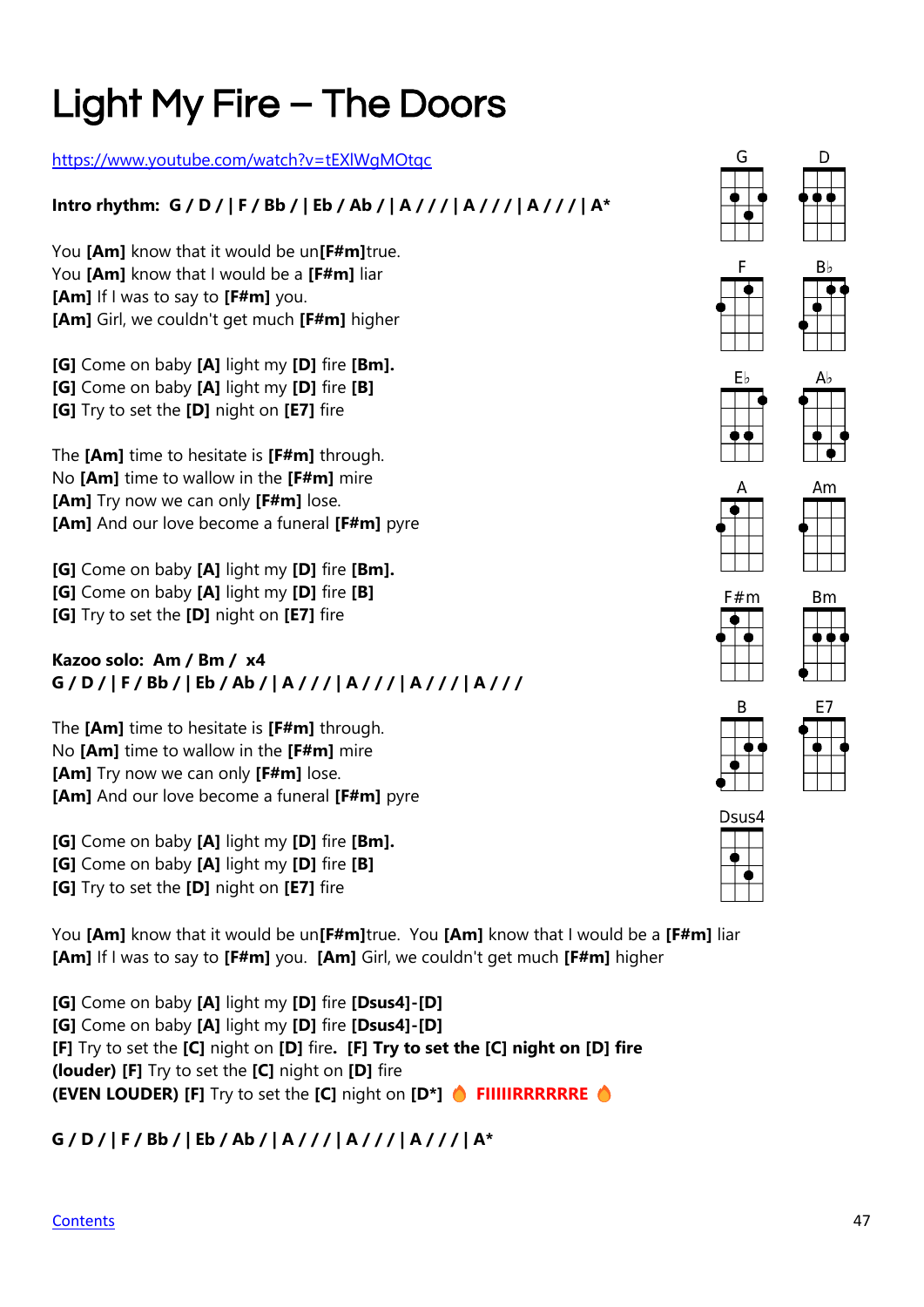## Losing My Religion – REM

<https://www.youtube.com/watch?v=xwtdhWltSIg>

**Count-in 1-2-3-4-1-2, then intro riff:**

**Intro (played at the same time as the tab):**

**F / / / | F / / / | Am / / / | Am / / / F / / / | F / / / | Am / / / | G / / / A 57-50 | 3-3-3-3 | 3-3-57-53 | 0-0-0-0**

**E** 

**A 0-0-57-50 | 3-3-3-3 | 3-3-57-53 | 0-0-0-0 | E**  $\vert$  3-3-3-3

Oh **[Am]** life is bigger - **[Em]** it's bigger than you And you are **[Am]** not me. The lengths that I will **[Em]** go to The distance in your **[Am]** eyes **[Am] [Em]** Oh no I've said too **[Dm]** much - I set it **[G]** up

That's me in the **[Am]** corner. That's me in the **[Em]** spotlight Losing my re**[Am]**ligion. Trying to **[Em]** keep up with you And I **[Am]** don't know if I can do it **[Em]** Oh no, I've said too **[Dm]** much. I haven't said e**[G]**nough

I thought that I heard you **[F]** laughing I thought that I **[G]** heard you **[Am]** sing I **[F]** think I thought I **[Dm]** saw **[G]** you **[Am]** try **[G]**

Every **[Am]** whisper Every waking **[Em]** hour I'm choosing my con**[Am]**fessions Trying to **[Em]** keep an eye on you Like a **[Am]** hurt, lost and blinded fool, fool **[Em]** Oh no, I've said too **[Dm]** much - I set it **[G]** up

Consider **[Am]** this, consider this **[Em]** hint of the century Consider **[Am]** this, the slip, that **[Em]** brought me to my knees pale **[Am]** What if all these fantasies come **[Em]** flaming aground Now I've **[Dm]** said, too **[G]** much

I thought that I heard you **[F]** laughing I thought that I **[G]** heard you **[Am]** sing I **[F]** think I thought I **[Dm]** saw **[G]** you **[Am]** try **[G]**

### **Continued on next page …**

[Contents](#page-1-0) 48











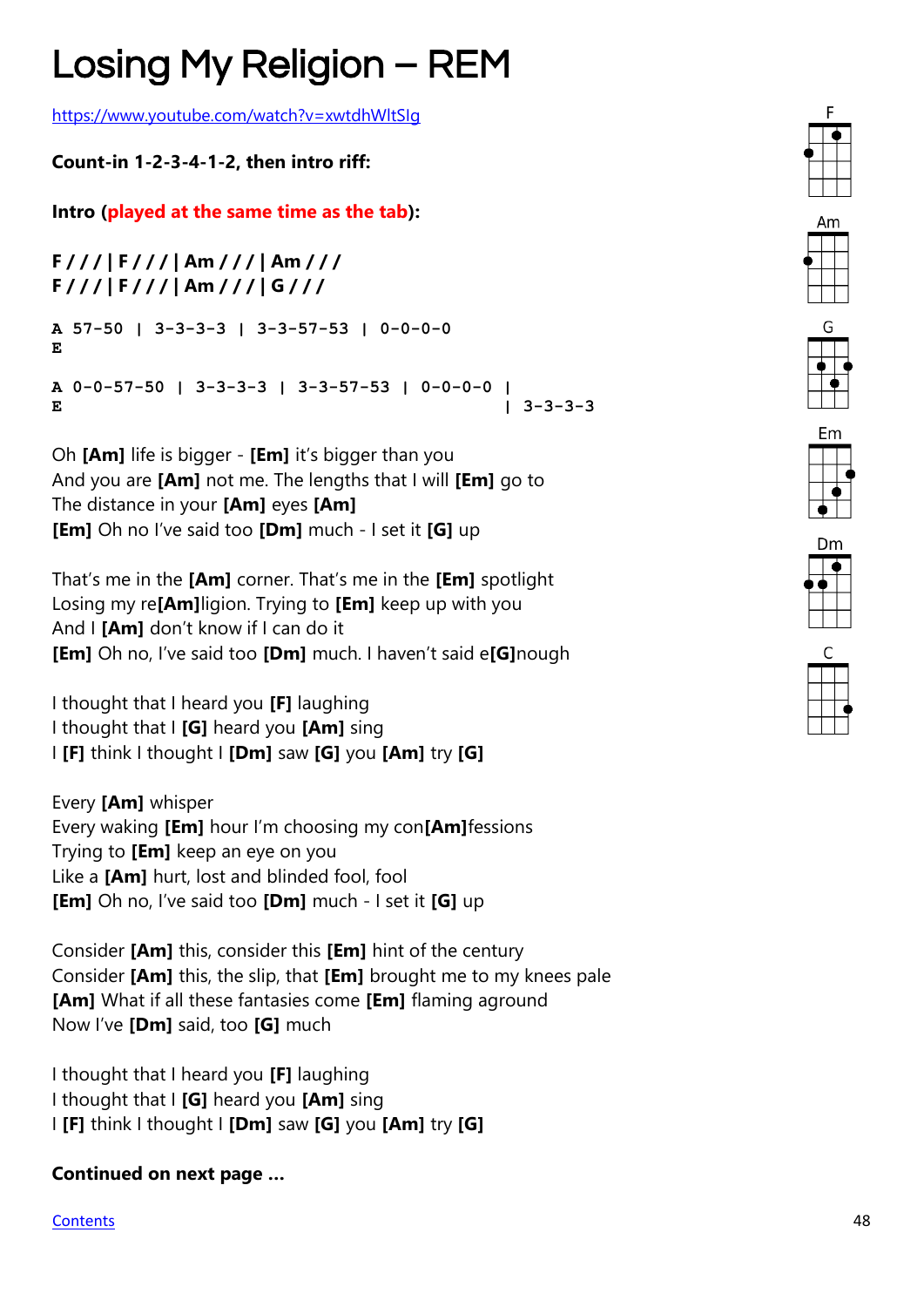## **[Am\*] [G\*] [F\*] [G\*]**

But **[C\*]** that was just a **[Dm\*]** dream. **[C\*]** That was just a **[Dm\*]** dream

That's me in the **[Am]** corner. That's me in the **[Em]** spotlight Losing my re**[Am]**ligion. Trying to **[Em]** keep up with you And I **[Am]** don't know if I can do it **[Em]** Oh no, I've said too **[Dm]** much. I haven't said e**[G]**nough

I thought that I heard you **[F]** laughing I thought that I **[G]** heard you **[Am]** sing I **[F]** think I thought I **[Dm]** saw **[G]** you **[Am]** try But **[F]** that was just a dream **[Am]** Try! Cry! Why try? **[F]** That was just a dream, just a **[Am]** dream, just a **[G]** dream … **[Am\*]** dream

#### **Outro riff: A-string 77 77 777 ... repeat x7 + 753053030**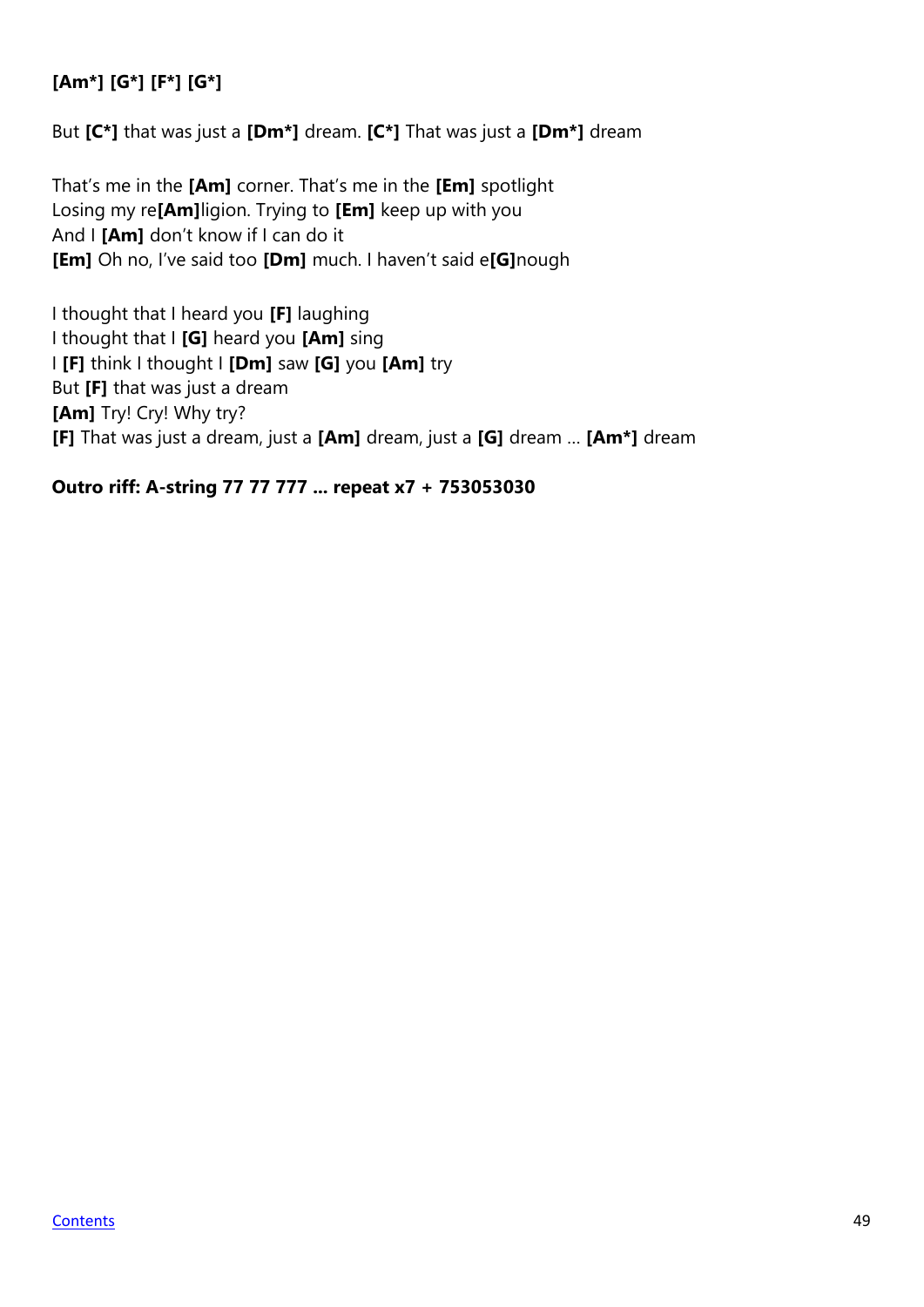# Maggie May - Rod Stewart

<https://www.youtube.com/watch?v=pj2EQRLm7Vc>

## **Intro: [C]/// [Dm]/// [F]/// [C]/// x2**

**[G]** Wake up Maggie I **[F]** think I've got something to **[C]** say to you It's **[G]** late September and I **[F]** really should be **[C]** back at school I **[F]** know I keep you a**[C]**mused, but I **[F]** feel I'm being **[G]** used Oh **[Dm]** Maggie I couldn't have **[Em]** tried any **[Dm]** more You **[Dm]** led me away from **[G]** home just to **[Dm]** save you from being a**[G]**lone You **[Dm]** stole my heart and **[G]** that's what really **[C]** hurts

The **[G]** morning sun when it's **[F]** in your face really **[C]** shows your age But **[G]** that don't worry me **[F]** none in my eyes you're **[C]** everything I **[F]** laugh at all of your **[C]** jokes, my **[F]** love you didn't need to **[G]** coax Oh **[Dm]** Maggie I couldn't have **[Em]** tried any **[Dm]** more You **[Dm]** led me away from **[G]** home just to **[Dm]** save you from being a**[G]**lone You **[Dm]** stole my soul and that's a **[G]** pain I can do **[C]** without

**[G]** All I needed was a **[F]** friend to lend a **[C]** guiding hand But you **[G]** turned into a lover and **[F]** mother what a lover you wore **[C]** me out **[F]** All you did was wreck my **[C]** bed and in the **[F]** morning kick me in the **[G]** head Oh **[Dm]** Maggie I couldn't have **[Em]** tried any **[Dm]** more You **[Dm]** led me away from **[G]** home 'cause you **[Dm]** didn't want to be a**[G]**lone You **[Dm]** stole my heart I couldn't **[G]** leave you if I **[C]** tried

## **Instrumental: [Dm]/// [G]/// [C]/// [F]/// [Dm]/// [F]/ [G]/ [C]/////**

I **[G]** suppose I could coll**[F]**ect my books and get on **[C]** back to school Or **[G]** steal my daddy's **[F]** cue and make a living out of **[C]** playing pool Or **[F]** find myself a Rock and Roll **[C]** band that **[F]** needs a helping **[G]** hand Oh **[Dm]** Maggie I wish I'd **[Em]** never seen your **[Dm]** face You made a **[Dm]** first class fool out of **[G]** me, but I'm as **[Dm]** blind as a fool can **[G]** be

You **[Dm]** stole my heart but I **[G]** love you any**[C]**way

## **Instrumental: [Dm]/// [G]/// [C]/// [F]/// [Dm]/// [F]/ [G]/ [C]/////**

**[C]** Maggie I **[Dm]** wish I'd **[F]** never seen your **[C]** face **[C]**/// **[Dm]**/// **[F]**/// **[C]**/// **[C]** I'll get back **[Dm]** home one **[F]** of these **[C]** days **[C]**/// **[Dm]**/// **[F]**/// **[C]**/// **Slower: [C]** Maggie I **[Dm]** wish I'd **[F]** never seen your **[C]** face







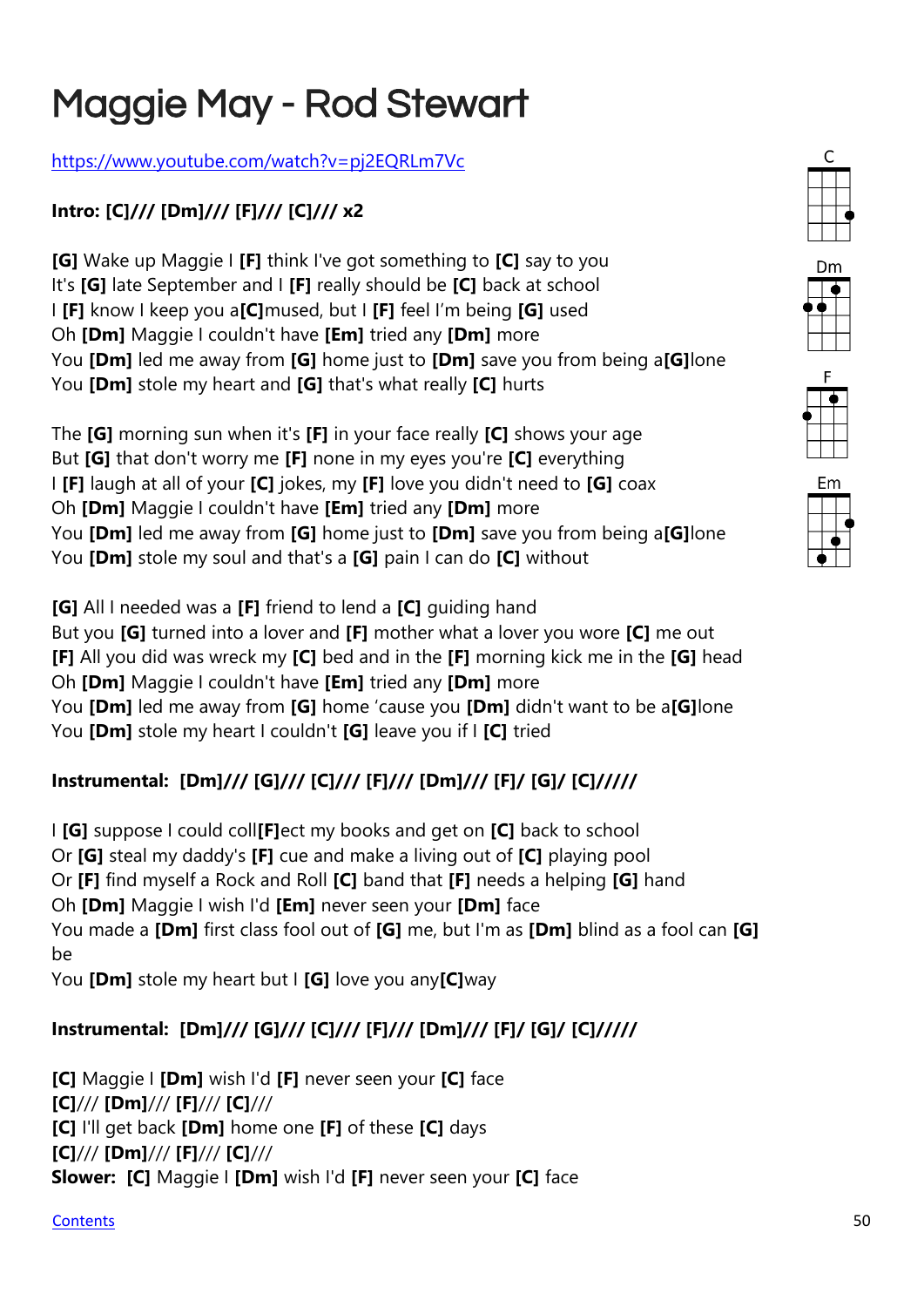# Maggie May - Traditional (Liverpool)

<https://www.youtube.com/watch?v=2Uifj3K7GtY>

## **Intro: [D] [G] [D] [A]**

### **(repeat as many times as you like!)**

Now **[D]** gather round me sailor boys and **[G]** listen to me plea, **[D]** And when you hear me tale you'll **[A]** pity me For I was **[D]** a goddamned fool in **[G]** the port of Liverpool **[D]** The first time that **[A]** I came home from **[D]** sea I **[G]** was paid off at the Home, from a voyage to **[D]** Sierra Leone: Two pounds ten and sixpence **[A]** was me pay. With a **[D]** pocket full of tin I was **[G]** soon taken in By a **[A]** girl with the name of Maggie **[D]** May

#### **Chorus:**

*Oh, [G] Maggie Maggie May they have [D] taken her away And she'll never walk down Lime Street any [A] more. [D] She robbed so many sailors and [G] captains of the whalers That [D] dirty robbing [A] no good Maggie [D] May*

**[G]** Oh well do I remember when **[D]** I first met Maggie May, She was cruising up and down Old Canning **[A]** Place, She'd a **[D]** figure so divine, like a **[G]** frigate of the line, And **[A]** me being a sailor I gave **[D]** chase. Next **[G]** morning I awoke, I was **[D]** flat and stoney broke No jacket, trousers, waistcoat could I **[A]** find. When I **[D]** asked her where they were, she **[G]** said "Oh my dear sir, They're **[A]** down in Kelly's, locker number **[D]** nine!"

### **Chorus**

**[G]** To the pawnshop I did go but no **[D]** clothes there did I find, And the policeman came and took that girl **[A]** away, The **[D]** judge he guilty found her **[G]** of robbing a homeward bounder, And **[A]** paid her passage back to Botany **[D]** Bay

#### **Chorus**



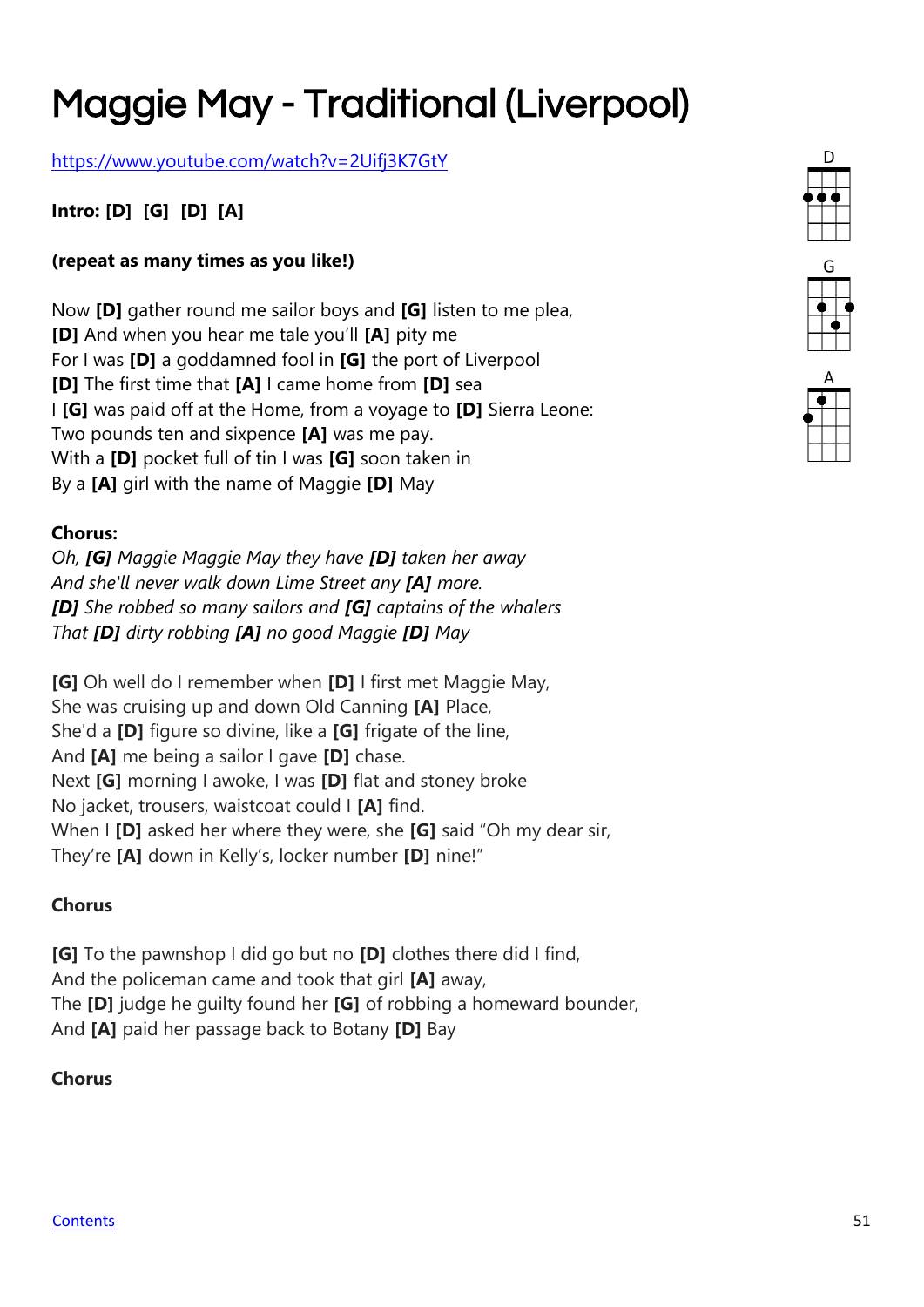## Malt & Barley Blues - McGuinness Flint

### <https://www.youtube.com/watch?v=B2dHaxlmHEk>

## **Intro: [C] [G] [C] (x3)**

**[C]** Don't delay, leave **[G]** today, get out now **[G7]** while you **[C]** can. **[C]** Don't be daft, leave **[G]** your half... to the hard **[G7]** drinking **[C]** man. And if **[G]** they start knocking, it's just the **[C]** booze talk**[F]**ing **[D7]**... **[G]** they've got the Malt and Barley **[C]** Blues.

### **Interlude: [C] [G] [C] (x2)**

**[C]** Take your chance **[G]** while you can... we're behind you **[G7]** all the **[C]** way. **[C]** Some are proud, **[G]** some are loud... they don't heed to **[G7]** what they **[C]** say.

#### **Chorus:**

*It's just the [G] booze talking... it's [C] just the booze talk[F]ing [D7]... [G] They've got the Malt [C] and Barley Blues.*

#### **Bridge:**

**[F]** Someone **[C]** tries to patron**[D7]**ise you when **[G7]** you don't know why. **[C]** But you can **[Am]** stand up, **[Dm7]** and look **[G7]** them right **[C]** bet**[C7]**ween the eyes.

#### **Chorus:**

It's just the **[G]** booze talking... it's **[C]** just the booze talk**[F]**ing **[D7]**... **[G]** They've got the Malt **[C]** and Barley Blues.

### **Interlude: [C] [G] [C] (x2)**

#### **Chorus:**

It's just the **[G]** booze talking... it's **[C]** just the booze talk**[F]**ing **[D7]**... **[G]** They've got the Malt **[C]** and Barley Blues.

#### **Outro:**

It's just the **[G]** booze talking... it's **[C]** just the booze talk**[F]**ing **[D7]**... **[G]** They've got the Malt **[C]** and Barley Blues.













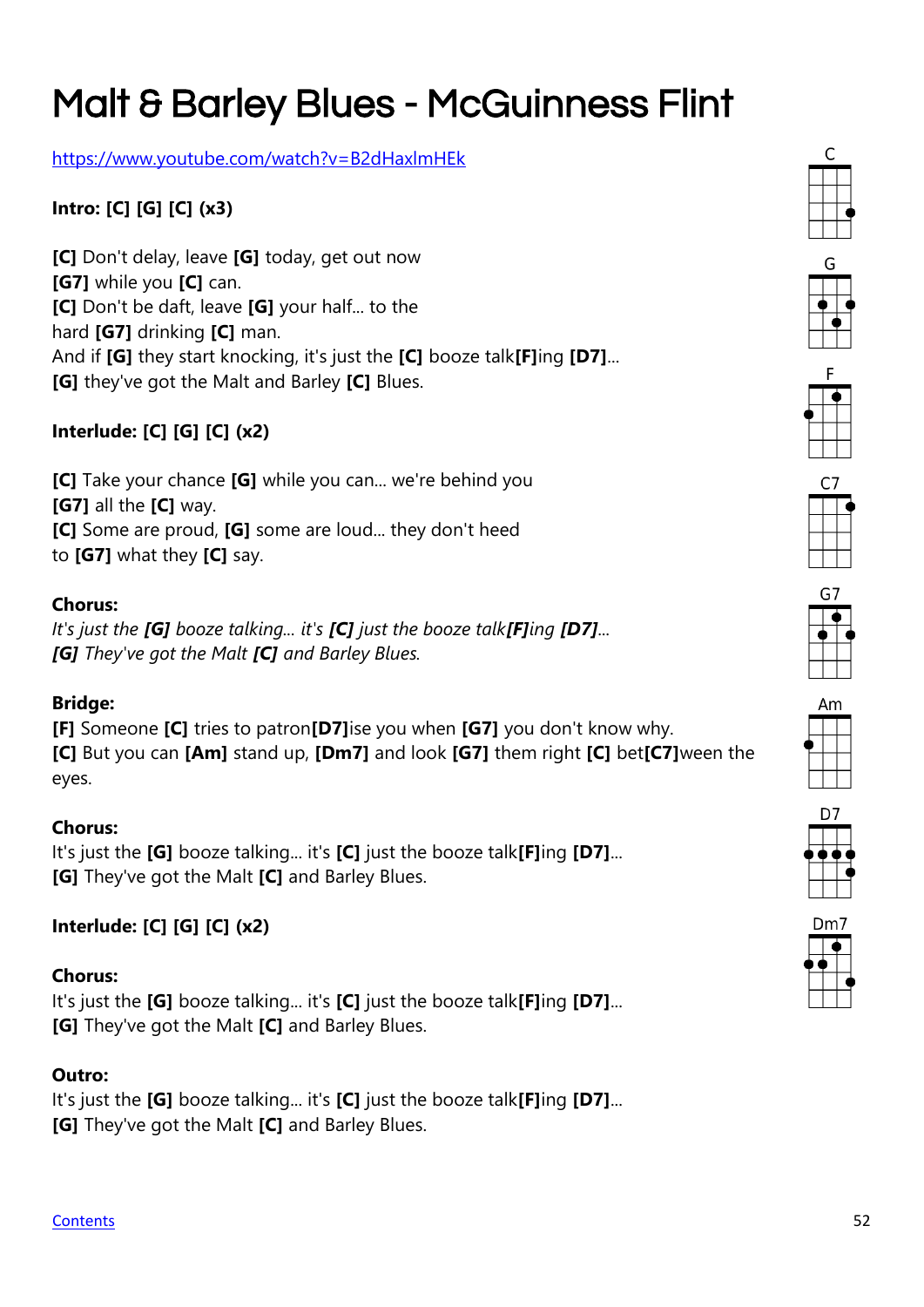## Peaceful Easy Feeling - Eagles

## <https://www.youtube.com/watch?v=KPctA0hT9c8>

**[C]** I like the **[F]** way your sparkling **[C]** earrings **[F]** lay

**[C]** Against your **[F]** skin so **[G]** brown

**[C]** And I want to **[F]** sleep with you in **[C]** the desert to-**[F]**night

**[C]** With a million **[F]** stars all **[G]** around

I got a **[F]** peaceful easy **[C]** feeling **[F]** And I know you won't let me **[G]** down 'Cause **[C]** I'm al**[F]**ready **[C]** standing **[F]** on the **[C]** ground

**[C]** And I found **[F]** out a long **[C]** time **[F]** ago **[C]** What a woman can **[F]** do to your **[G]** soul **[C]** Ah, but **[F]** I can't take you **[C]** any **[F]** way **[C]** You don't already **[F]** know how to **[G]** go

### **Instrumental – Chorus**

**[C]** I get the **[F]** feeling that I **[C]** know **[F]** you **[C]** As a **[F]** lover and a **[G]** friend **[C]** But this **[F]** voice keeps whispering **[C]** in my other **[F]** ear Saying **[C]** I will never **[F]** see you **[G]** again

**[C]** I got a **[F]** peaceful easy **[C]** feeling **[F]** And I know you won't let me **[G]** down

'Cause I'm **[C]** al**[F]**ready **[C]** standing **[F]** 'Cause I'm **[C]** al**[F]**ready **[C]** standing **[F]** 'Cause I'm **[C]** al**[F]**ready **[C]** standing **[F]** on the **[C]** ground

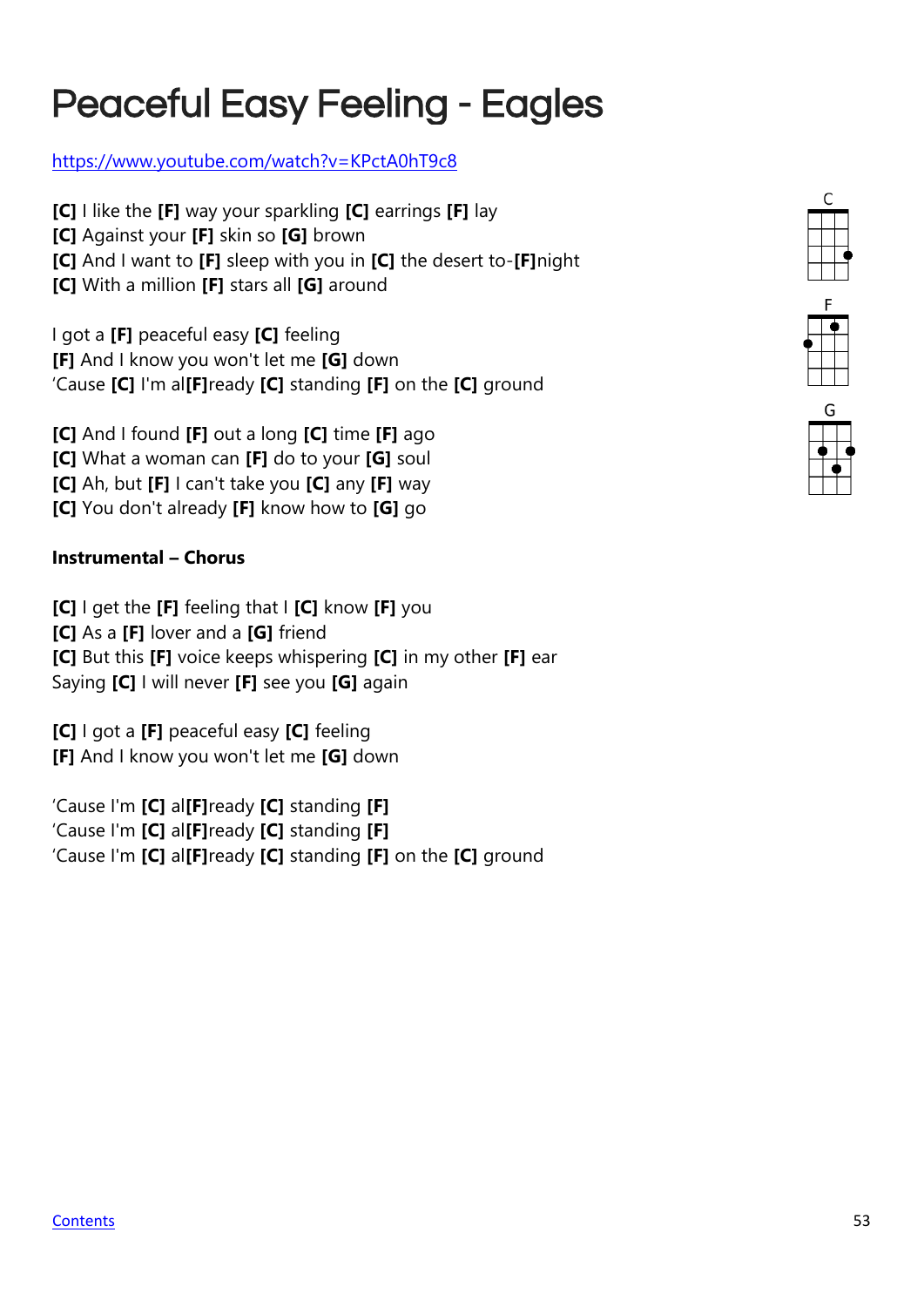## Penny Arcade - Roy Orbison

<https://www.youtube.com/watch?v=61JATHOvorQ>

## **Intro: [G] [C] [G] [C]**

**[C]** A light shone in the night somewhere a**[F]**head **[D7]** Blue turned into green, then it was **[G]** red. And, **[C]** stirring the night, loud music **[F]** played The **[D7]** light I saw in the night was a penny ar**[G]**-**[F]**-**[Em]** -**[G]**cade.

**[C]** "Step up and play", each maching seemed to say as I walked round and round the penny ar**[G]**cade. **[G7]** "Just ring the bell on the big bagatelle and you'll make all the coloured lights cas**[C]**cade".

And music **[F]** played in the penny ar**[C]**cade. Yes, it **[F]** played and it played, **[G]** played all the time **[C]** "Roll up and **[F]** spend your last **[C]** dime!"

At first I thought it a dream that I was **[F]** in. Lost , **[D7]** lost in a sea of glass and **[G]** tin. But no, **[C]** so dipping my hand in the back of my **[F]** jeans, I **[D7]** grabbed a handful of coins to feed the **[G]** mach**[F]**i**[Em] [C]**nes.

**[C]** "Step up and play", each maching seemed to say as I walked round and round the penny ar**[G]**cade. **[G7]** "Just ring the bell on the big bagatelle and you'll make all the coloured lights cas**[C]**cade".

And music **[F]** played in the penny ar**[C]**cade. Yes, it **[F]** played and it played, **[G]** played all the time **[C]** "Roll up and **[F]** spend your last **[C]** dime!"

**[C]** Roll up and **[F]** spend your last, **x2 [C]** roll up and **[F]** spend your last **[C]** dime!"









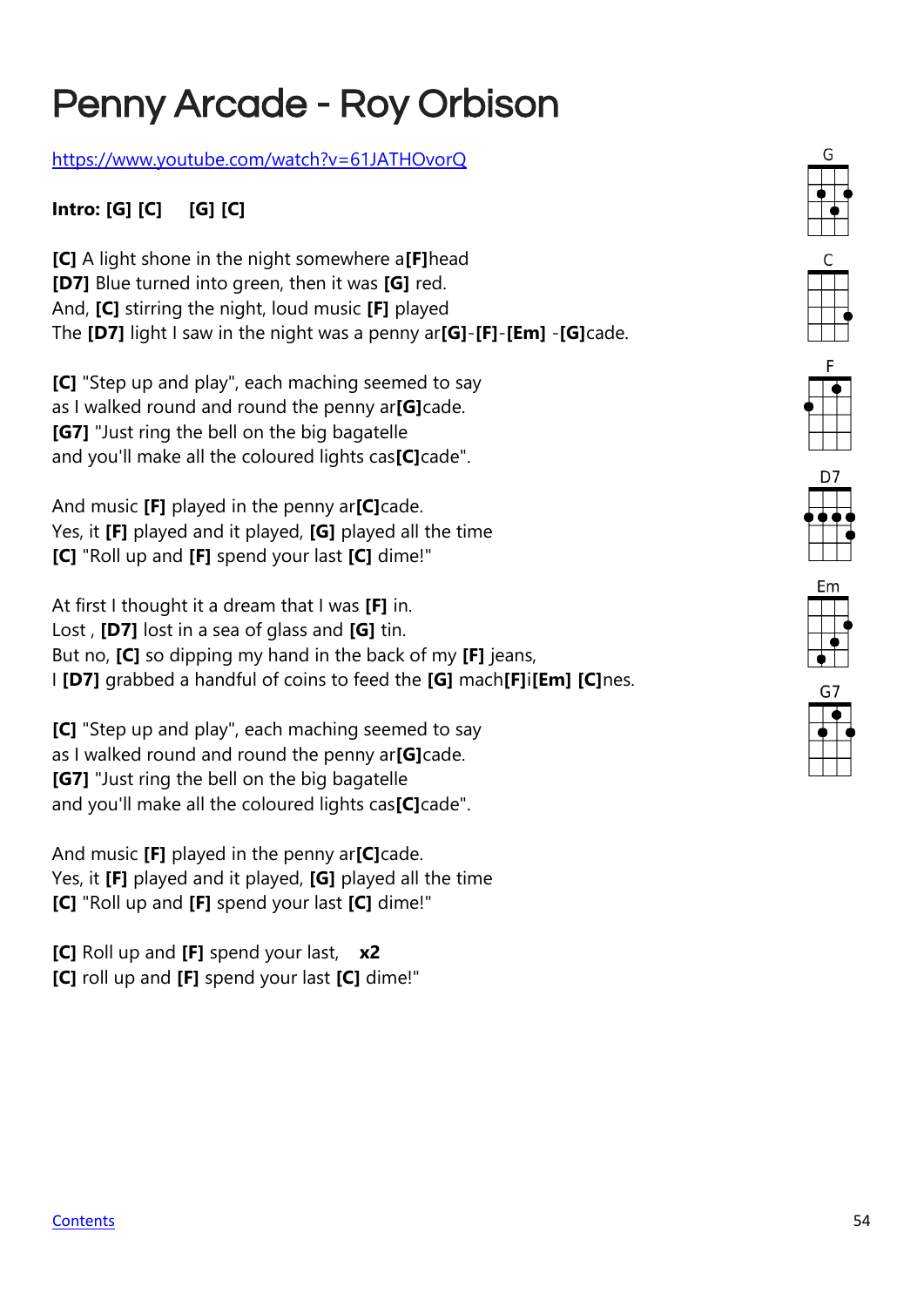## River Deep Mountain High Ike & Tina Turner

**Capo on 3 to play along to original <https://www.youtube.com/watch?v=pWK7v0gIHLo>** 

**Intro: [G] [D] [C] [G\*]**

When I was a little **[C]** girl I had a rag doll. Only doll I've ever **[G]** owned Now, I love you just the **[C]** way I loved that rag doll. But only now my love has **[G]** grown

And it gets **[D]** stronger, in every **[G]** way. And it gets **[D]** deeper, let me **[G]** say And it gets **[D]** higher, day by **[G]** day

And **[F]** do I love you, my, oh, my. Yeah, **[G]** river deep, mountain high **[F]** If I lost you, would I cry. Oh, **[G]** how I love you baby ... baby, baby, baby

### **[G] [D] [C] [G\*]**

When you were a young boy, **[C]** did you have a puppy That always followed you ar**[G]**ound Well, I'm gonna be as **[C]** faithful as that puppy. No, I'll never let you **[G]** down

Cause it goes **[D]** on, like a river **[G]** flows And it gets **[D]** bigger baby, and heaven **[G]** knows And it gets **[D]** sweeter baby, as it **[G]** grows

And **[F]** do I love you, my, oh, my. Yeah, **[G]** river deep, mountain high **[F]** If I lost you, would I cry. Oh, **[G]** how I love you baby ... baby, baby, baby **[G\*]**

#### **[G7] [G7]**

- **[G7]** I love you baby like a flower loves the spring
- **[G7]** And I love you baby just like a robin loves to sing
- **[C7]** And I love you baby like a schoolboy loves his pie
- **[G7]** And I love you baby, river deep, mountain high

#### **[G] x4**

And **[F]** do I love you, my, oh, my. Yeah, **[G]** river deep, mountain high **[F]** If I lost you, would I cry. Oh, **[G]** how I love you baby ... baby, baby, baby

**[G] [D] [C] [G\*]**









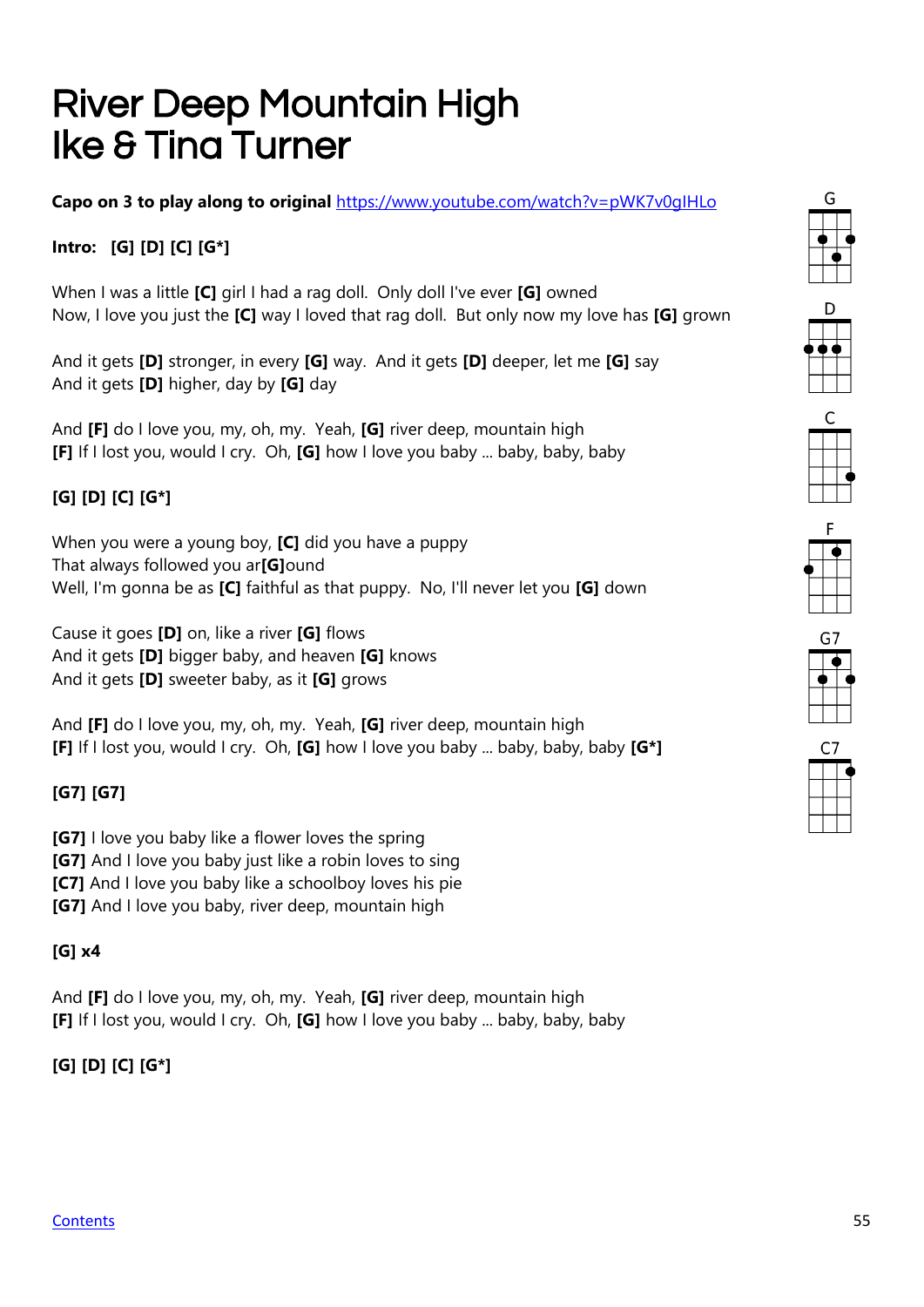## Rose Garden - Lynn Anderson

<https://www.youtube.com/watch?v=KXHsWBKKNbI>

## **[C]\***

**[NC]** I beg your **[Dm]** pardon **[G]** I never promised you a **[C]** rose garden Along with the **[Dm]** sunshine **[G]** there's gotta be a little **[C]** rain sometime When you **[F]** take you gotta give so live and let live or let **[Dm]** go oh oh oh **[F]** oh I beg your **[G]** pardon I never promised you a **[C]** rose garden

I could **[C]** promise you things like big diamond rings But you don't find roses growin' on stalks of **[Dm]** clover So you better think it **[G]** over Well, if **[C]** sweet talking you could make it come true I would give you the world right now on a silver **[Dm]** platter But what would it **[G]** matter

So **[Dm]** smile for a while and **[G]** let's be jolly **[Gm]** love shouldn't be so **[A7]** melancholy **[Dm]** Come along and share the good times while we **[Fm]** ca-a-a-**[G]**an **[NC]** I beg your **[Dm]** pardon **[G]** I never promised you a **[C]** rose garden Along with the **[Dm]** sunshine **[G]** there's gotta be a little **[C]** rain sometime

## **[F] [A] [Dm] [F]**

I beg your **[G]** pardon I never promised you a **[C]** rose garden

I could **[C]** sing you a tune and promise you the moon But if that's what it takes to hold you I'd just as soon **[Dm]** let you go But there's one thing I **[G]** want you to know You'd better **[C]** look before you leap still waters run deep And there won't always be someone there to **[Dm]** pull you out And you know what I'm **[G]** talking about

### **Fade over last 3 lines of verse**

So **[Dm]** smile for a while and **[G]** let's be jolly **[Gm]** love shouldn't be so **[A7]** melancholy **[Dm]** Come along and share the good times while we **[Fm]** ca-a-a-**[G]**an **[NC]** I beg your **[Dm]** pardon **[G]** I never promised you a **[C]** rose garden Along with the **[Dm]** sunshine **[G]** there's gotta be a little **[C]** rain sometime I beg your **[Dm]** pardon **[G]** I never promised you a **[C]** rose garden















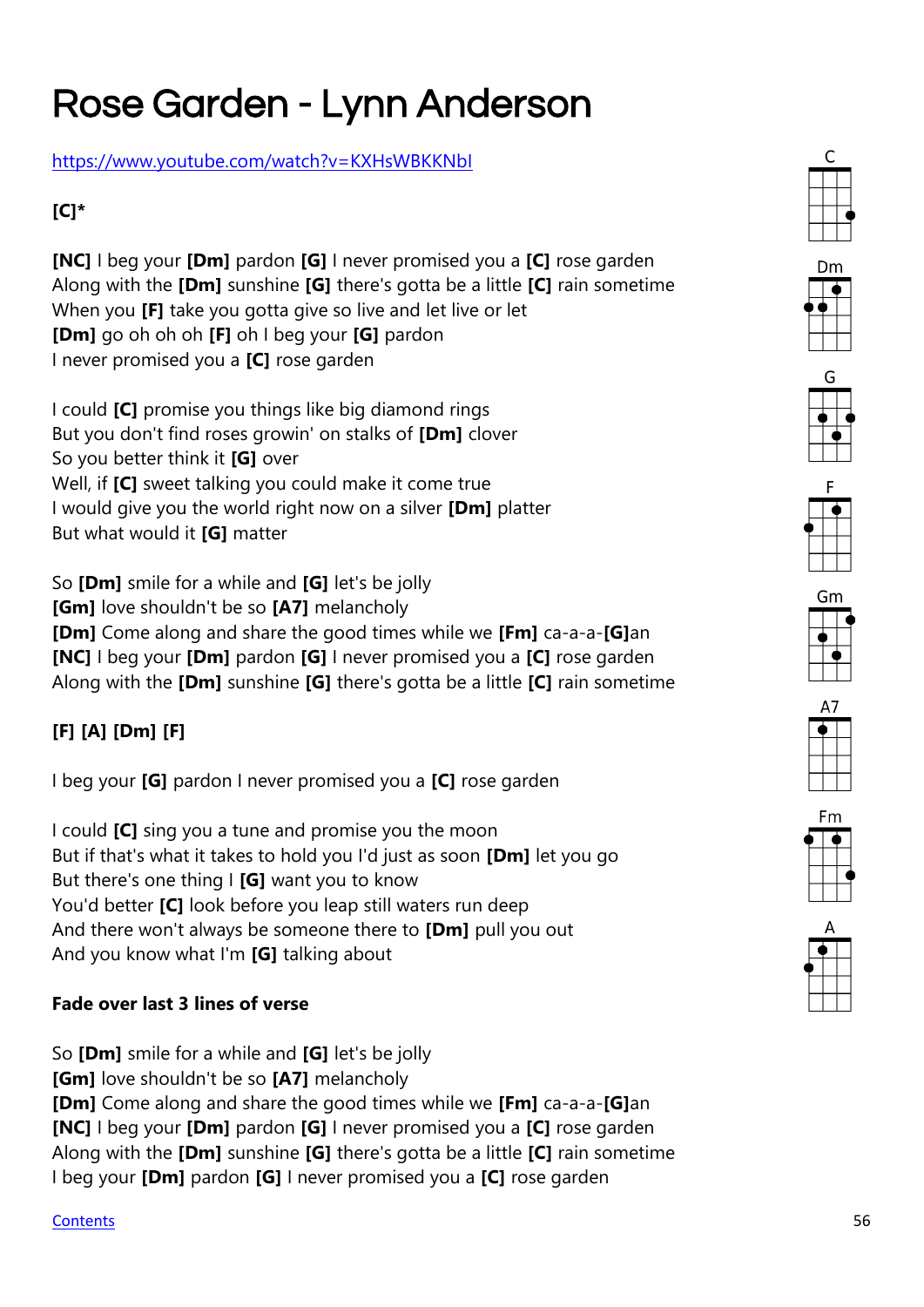## Runaway - Del Shannon

<https://www.youtube.com/watch?v=wSWMJxbxj7c>

**[Am]** As I walk along I **[G]** wonder what went wrong With **[F]** our love a love that felt so **[E7]** strong **[Am]** And as I still walk on I **[G]** think of The things we've done to**[F]**gether While our hearts were **[E7]** young

**[A]** I'm a walkin' in the rain **[F#m]** Tears are fallin' and I feel the pain **[A]** Wishin' you were here by me **[F#m]** to end this misery And I **[A]** wonder I wa wa wa wa **[F#m]** wonder **[A]** Why why why why **[F#m]** why she ran away And I **[D]** wonder where she will **[E7]** stay My little **[A]** runaway **[D]** run run run run **[A]** runaway **[E7]**

#### **Instrumental:**

**[Am]** As I walk along I **[G]** wonder what went wrong With **[F]** our love a love that felt so **[E7]** strong **[Am]** And as I still walk on I **[G]** think of The things we've done to**[F]**gether While our hearts were **[E7]** young

**[A]** I'm a walkin' in the rain **[F#m]** Tears are fallin' and I feel the pain **[A]** Wishin' you were here by me **[F#m]** to end this misery And I **[A]** wonder I wa wa wa wa **[F#m]** wonder **[A]** Why why why why **[F#m]** why she ran away And I **[D]** wonder where she will **[E7]** stay My little **[A]** runaway **[D]** run run run run **[A]** runaway

**[D]** Run run run run **[A]** runaway **[D]** Run run run run **[A]** runaway



Am





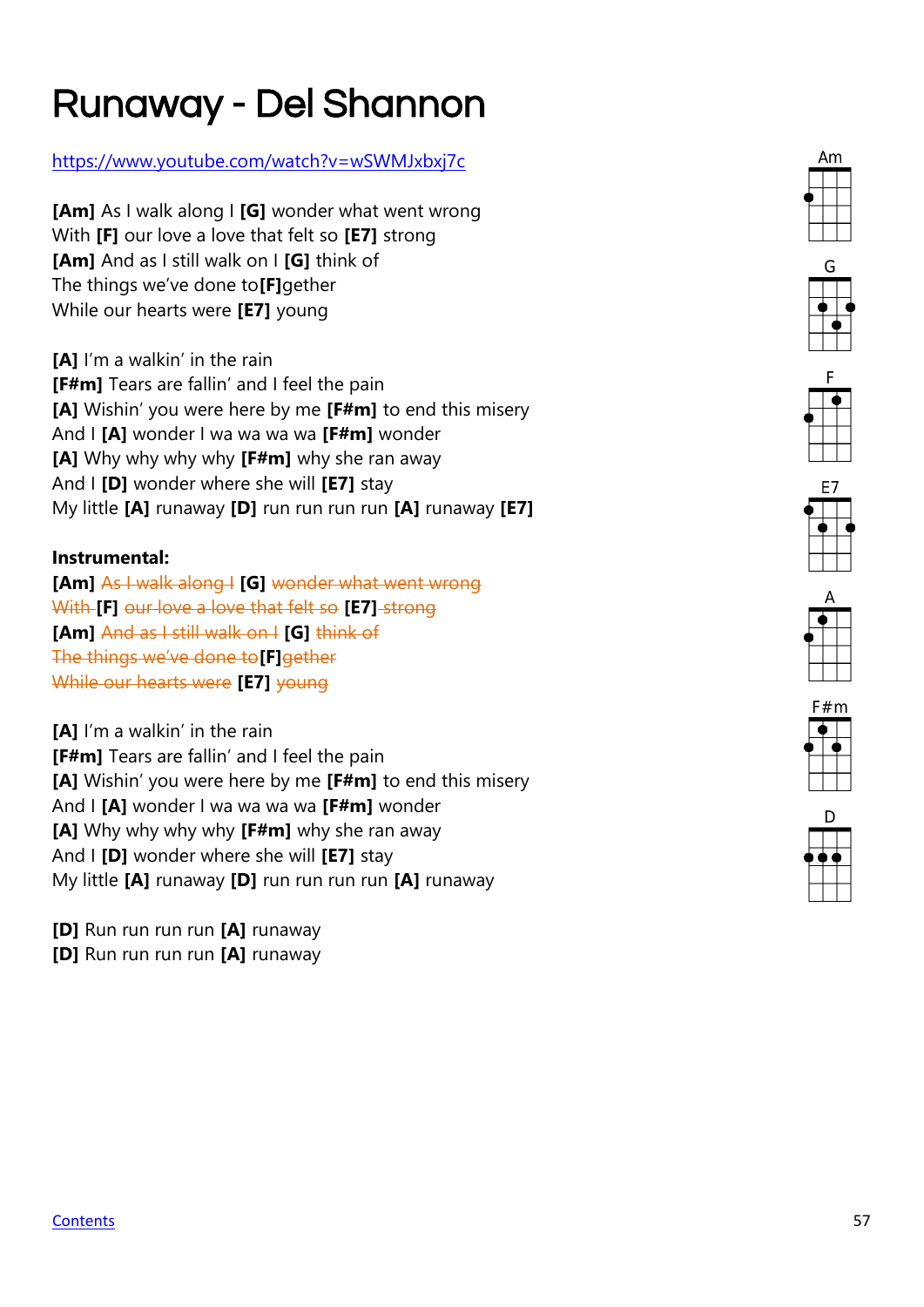## Somewhere Only We Know – Keane

**Capo on 2 to play along to original**  [https://www.youtube.com/watch?v=2kNj7Buy\\_CE](https://www.youtube.com/watch?v=2kNj7Buy_CE)

### **Intro: [G] [Gmaj7] [Am] [Dsus4] [D] x2**

**[G]** I walked across **[Gmaj7]** an empty land **[Am]** I knew the pathway like the **[Dsus4]** back of my **[D]** hand **[G]** I felt the earth **[Gmaj7]** beneath my feet **[Am]** Sat by the river and it **[Dsus4]** made me comp**[D]**lete

#### **Chorus:**

**[Em]** Oh simple thing, **[Bm]** where have you gone **[C]** I'm getting old and I need **[Dsus4]** something to re**[D]**ly on **[Em]** So tell me when **[Bm]** you're gonna let me in **[C]** I'm getting tired and I need **[Dsus4]** somewhere to be**[D]**gin

**[G]** I came across **[Gmaj7]** a fallen tree **[Am]** I felt the branches of it **[Dsus4]** looking at **[D]** me **[G]** Is this the place **[Gmaj7]** we used to love **[Am]** Is this the place that I've been **[Dsus4]** dreaming **[D]** of

### **Chorus**

**[Am7]** So if you have a **[G]** minute, why don't **[D]** we go **[Am7]** Talk about it **[G]** somewhere only **[D]** we know **[Am7]** This could be the **[G]** end of every**[D]**thing **[Am7]** So why don't we go, **[D]** somewhere only **[G]** we know **[C\*] [D6\*]** Somewhere only we know **[C\*] [D6\*]**

#### **Chorus**

- **[Am7]** So if you have a **[G]** minute, why don't **[D]** we go
- **[Am7]** Talk about it **[G]** somewhere only **[D]** we know
- **[Am7]** This could be the **[G]** end of every**[D]**thing

**[Am7]** So why don't we go, so why don't **[D]** we go

## **Instrumental rhythm: Am7 / / / | Am7 / / / | G / / / | D / / / x2**

**[Am7]** This could be the **[G]** end of every**[D]**thing **[Am7]** So why don't we go **[D]** Somewhere only **[G]** we know **[C\*] [D6\*]** Somewhere only we know **[C\*] [D6\*]** Somewhere only **[Am7\*]** we know **[G\*]**













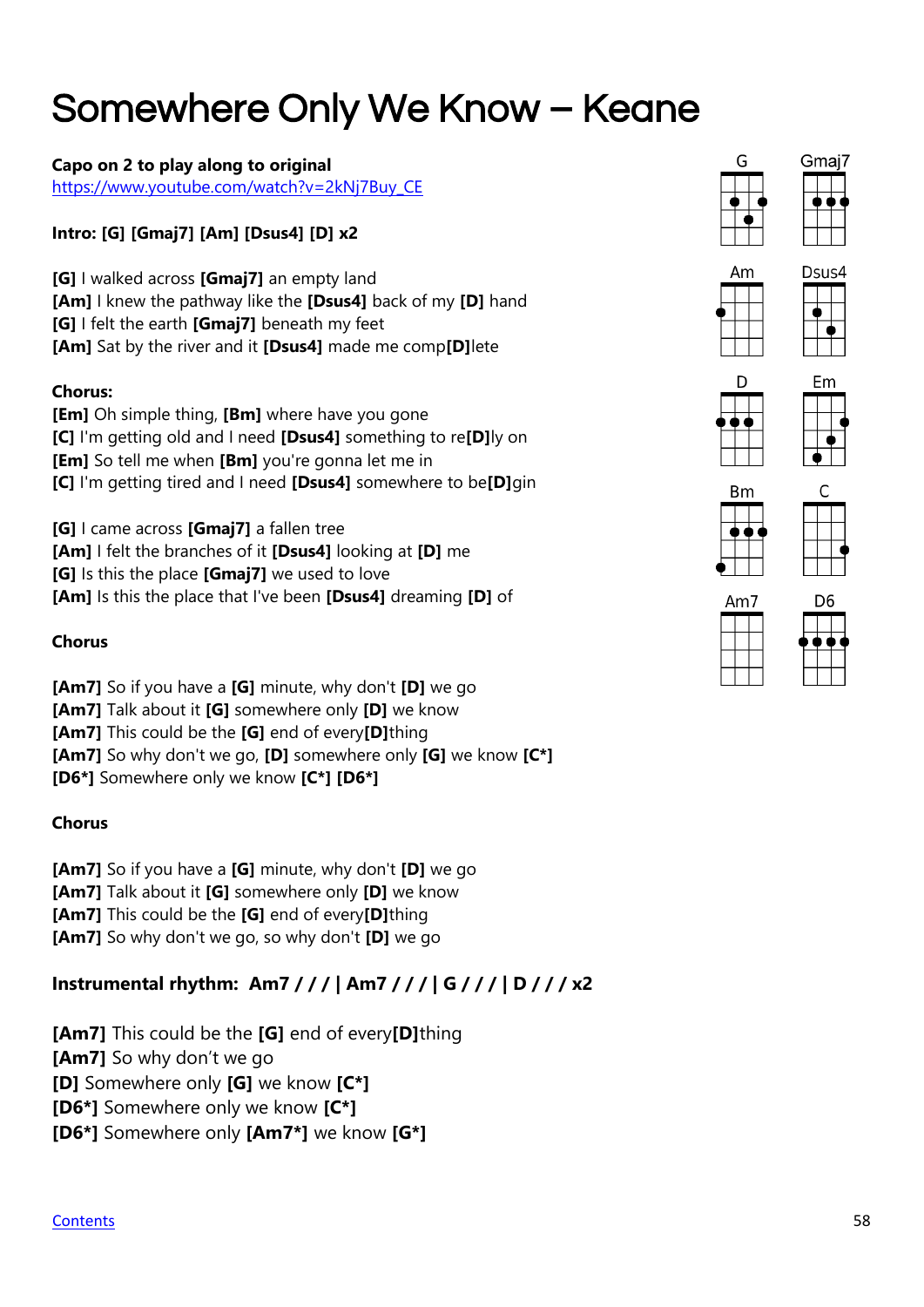## Summer In The City - The Lovin' Spoonful

<https://www.youtube.com/watch?v=rts7Qdew3HE>**Original starts with Cm**

#### **Intro: Dm / F / | G / Bb A x2**

**[Dm]** Hot town, **[F]** summer in the city. **[G]** Back of my neck getting **[Bb]** dirty and **[A]** gritty **[Dm]** Been down, **[F]** isn't it a pity. **[G]** Doesn't seem to be a **[Bb]** shadow in the city **[A]** All around, **[A7]** people looking half dead. **[Dm]** Walking on the sidewalk, **[D7]** hotter than a match head

**[G]** But at night it's a **[C]** different world. **[G]** Go out and **[C]** find a girl **[G]** Come-on come-on and **[C]** dance all night. **[G]** Despite the heat it'll **[C]** be alright And **[Em]** babe, don't you **[A]** know it's a pity. The **[Em]** days can't **[A]** be like the nights In the **[Em]** summer, in the **[A]** city. In the **[Em]** summer, in the **[A]** city

**[Dm]** Cool town, **[F]** evening in the city. **[G]** Dressing so fine and **[Bb]** looking so **[A]** pretty **[Dm]** Cool cat, **[F]** looking for a kitty. **[G]** Gonna look in every **[Bb]** corner of the city **[A]** Till I'm **[A7]** wheezing like a bus stop. **[Dm]** Running up the stairs, **[D7]** gonna meet you on the rooftop

**[G]** But at night it's a **[C]** different world. **[G]** Go out and **[C]** find a girl **[G]** Come-on come-on and **[C]** dance all night. **[G]** Despite the heat it'll **[C]** be alright And **[Em]** babe, don't you **[A]** know it's a pity. The **[Em]** days can't **[A]** be like the nights In the **[Em]** summer, in the **[A]** city. In the **[Em]** summer, in the **[A]** city

**[Dm]** Hot town, **[F]** summer in the city. **[G]** Back of my neck getting **[Bb]** dirty and **[A]** gritty **[Dm]** Been down, **[F]** isn't it a pity. **[G]** Doesn't seem to be a **[Bb]** shadow in the city **[A]** All around, **[A7]** people looking half dead. **[Dm]** Walking on the sidewalk, **[D7]** hotter than a match head

**[G]** But at night it's a **[C]** different world. **[G]** Go out and **[C]** find a girl **[G]** Come-on come-on and **[C]** dance all night. **[G]** Despite the heat it'll **[C]** be alright And **[Em]** babe, don't you **[A]** know it's a pity. The **[Em]** days can't **[A]** be like the nights In the **[Em]** summer, in the **[A]** city. In the **[Em]** summer, in the **[A]** city

**Dm / F / | G / Bb A x2 [Dm\*]**

















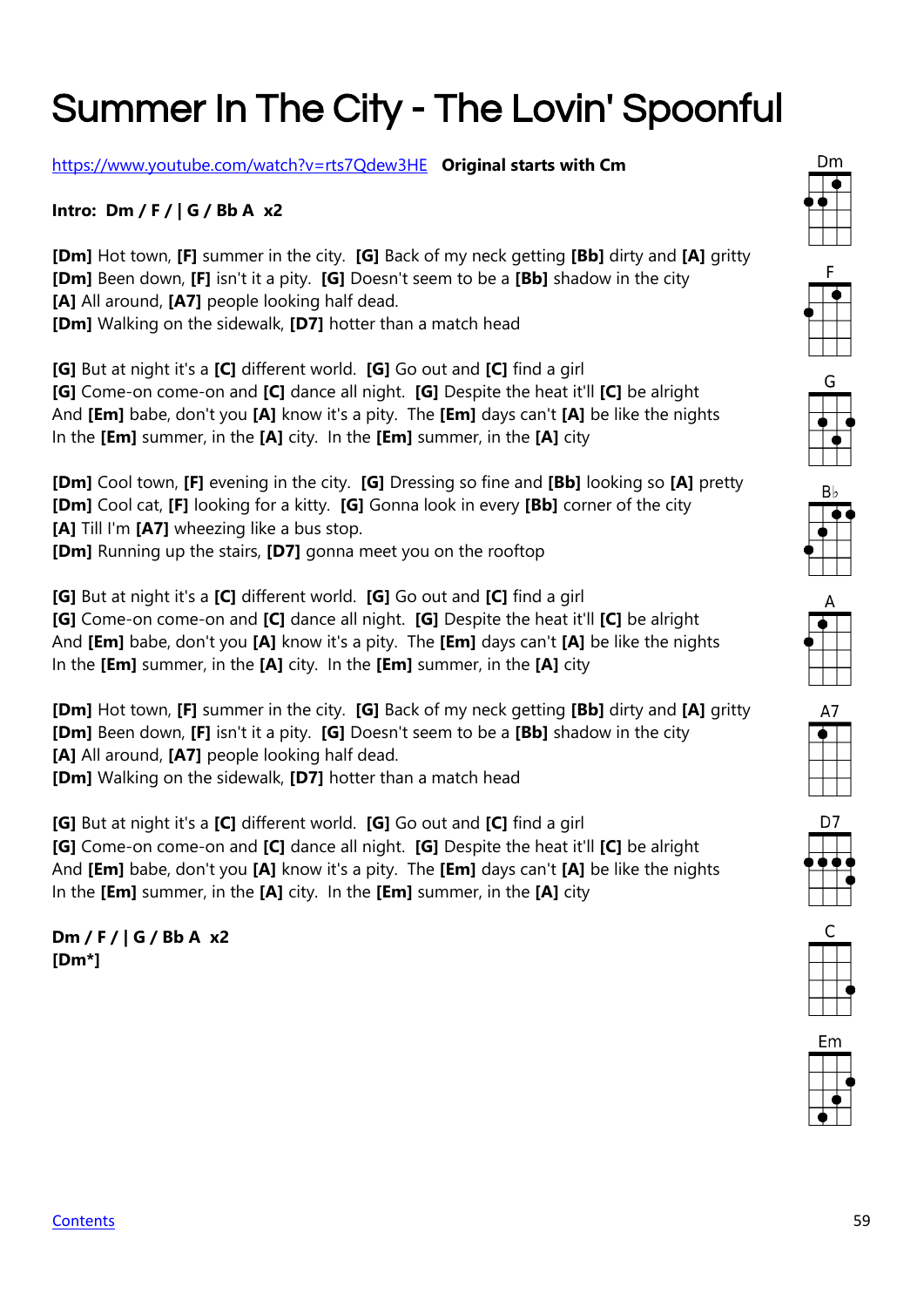## Sunday Morning - Velvet Underground

<https://www.youtube.com/watch?v=zZXZ2wWmARY>

**Intro: [G] [C] [G] [C] (most phrases start on beat 3, as shown for the Gs I verse 1)**

**[G12]** Sunday **[C]** morning… **[G12]** brings the **[C]** dawn in **[G1]** It's **[Gmaj7]** just a **[Em]** restless feeling… **[A7]** by my **[D]** side **[G12]** Early **[C]** dawning… **[G12]** Sunday **[C]** morning **[G1]** It's **[Gmaj7]** just the **[Em]** wasted years so **[A7]** close be**[D]**hind

**[G1]** Watch out, the **[C]** world's behind you **[G1]** There's always some**[C]**one around you Who will **[Am]** call… **[Am]** it's nothin' at **[F]** all **[D]**

**[G]** Sunday **[C]** morning… **[G]** and I'm **[C]** falling

**[G]** I've **[Gmaj7]** got a **[Em]** feeling I don't **[A7]** want to **[D]** know

**[G]** Early **[C]** dawning… **[G]** Sunday **[C]** morning

**[G]** It's **[Gmaj7]** all the **[Em]** streets you crossed not so **[A7]** long **[D]**ago

**[G]** Watch out, the **[C]** world's behind you **[G]** There's always some**[C]**one around you Who will **[Am]** call... **[Am]** it's nothin' at **[F]** all **[D]**

## **[G] [C] [G] [C] [G→ Gmaj7] [Em] [A7] [D]**

**[G]** Watch out, the **[C]** world's behind you **[G]** There's always some**[C]**one around you Who will **[Am]** call... **[Am]** it's nothin' at **[F]** all **[D]**

**[G]** Sunday **[C]** morning… **[G]** Sunday **[C]** morning… **[G]** Sunday **[C]** morning… **[G] [C] [G↓] (fade out)**





C



 $\Delta$ 7



| $\mathsf{F}$ |  | m |
|--------------|--|---|
|              |  |   |
|              |  |   |
|              |  |   |
|              |  |   |

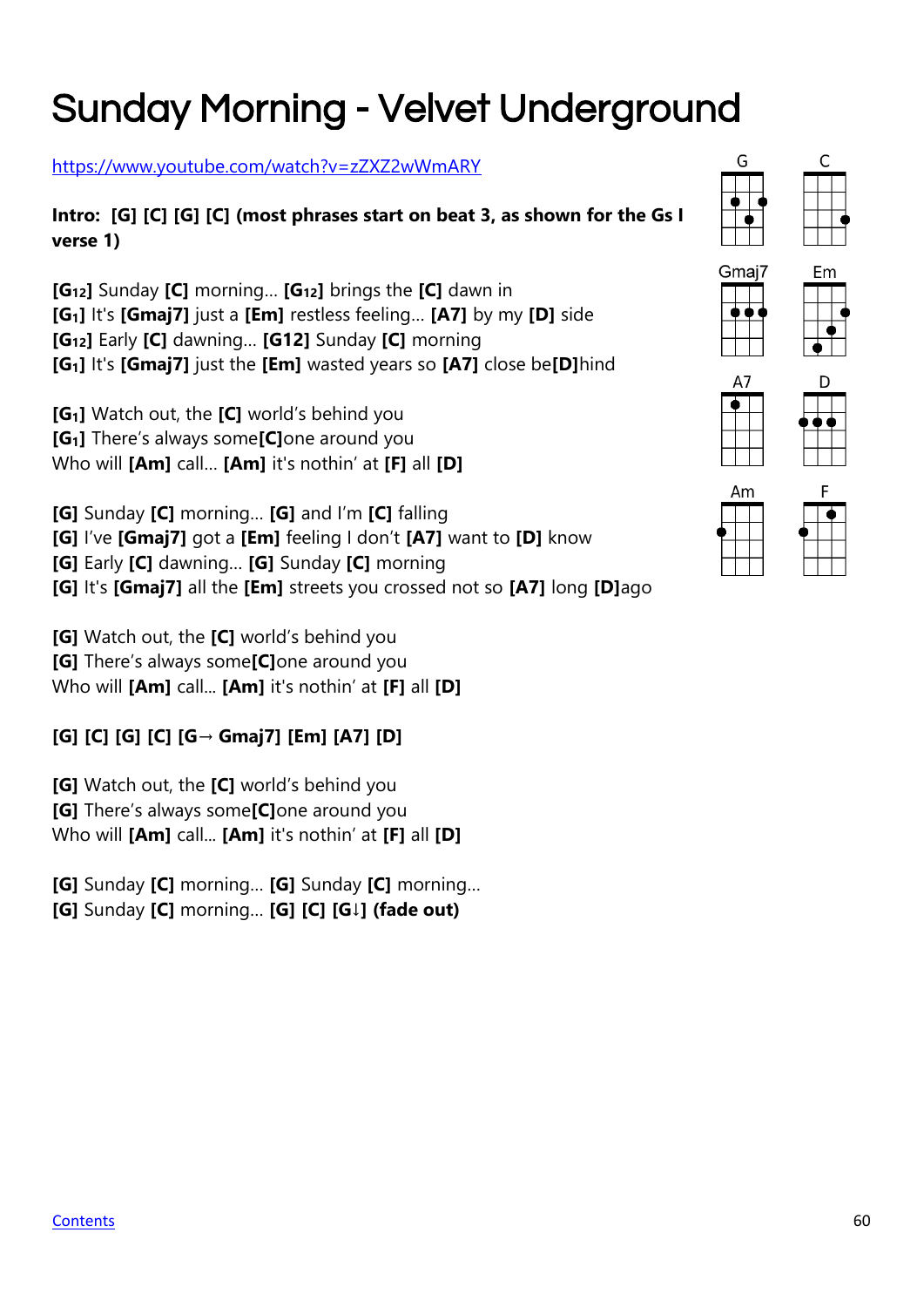## Thank You - Dido

**Capo on 4 to play along to original**  <https://www.youtube.com/watch?v=1TO48Cnl66w>

**Intro: [Em] [C] x2**

**[Em]** My tea's gone **[C]** cold, I'm wondering **[D]** why I got **[G]** Out of **[D]** bed at **[Em]** all The morning **[C]** rain cloud's up my **[D]** window, and **[G]** I can't **[D]** see at **[Em]** all And even **[C]** if I could, it'd **[D]** all be gray, but your **[G]** Picture **[D]** on my **[Em]** wall It rem**[C]**inds me that it's **[Em]** not so bad, it's **[C]** not so bad

## **[Em] [C] x2**

**[Em]** I drank too **[C]** much last night, got **[D]** bills to pay, my **[G]** Head just **[D]** feels in **[Em]** pain I missed the **[C]** bus and there'll be **[D]** hell today, I'm **[G]** late for **[D]** work **[Em]** again And even **[C]** if I'm there they'll **[D]** all imply that I **[G]** might not **[D]** last the **[Em]** day And then you **[C]** call me and it's **[Em]** not so bad, it's **[C]** not so bad

And **[G]** I want to **[C]** thank you. For giving me the **[G]** best day of my **[C]** life And **[G]** oh, just to **[C]** be with you. Is having the **[Bm]** best day of my **[Am\*]** life

And **[G]** I want to **[C]** thank you. For giving me the **[G]** best day of my **[C]** life And **[G]** oh, just to **[C]** be with you. Is having the **[Bm]** best day of my **[Am\*]** life

**[G]** Push the door, I'm home at **[C]** last and I'm soaking through and **[G]** through Then you handed me a **[C]** towel and all I see is **[G]** you And even if my house falls **[C]** down now I wouldn't have a **[D]** clue because you're **[C]** near me, and ...

And **[G]** I want to **[C]** thank you. For giving me the **[G]** best day of my **[C]** life And **[G]** oh, just to **[C]** be with you. Is having the **[Bm]** best day of my **[Am]** life

And **[G]** I want to **[C]** thank you. For giving me the **[G]** best day of my **[C]** life And **[G]** oh, just to **[C]** be with you. Is having the **[Bm]** best day of my **[Am\*]** life



Em







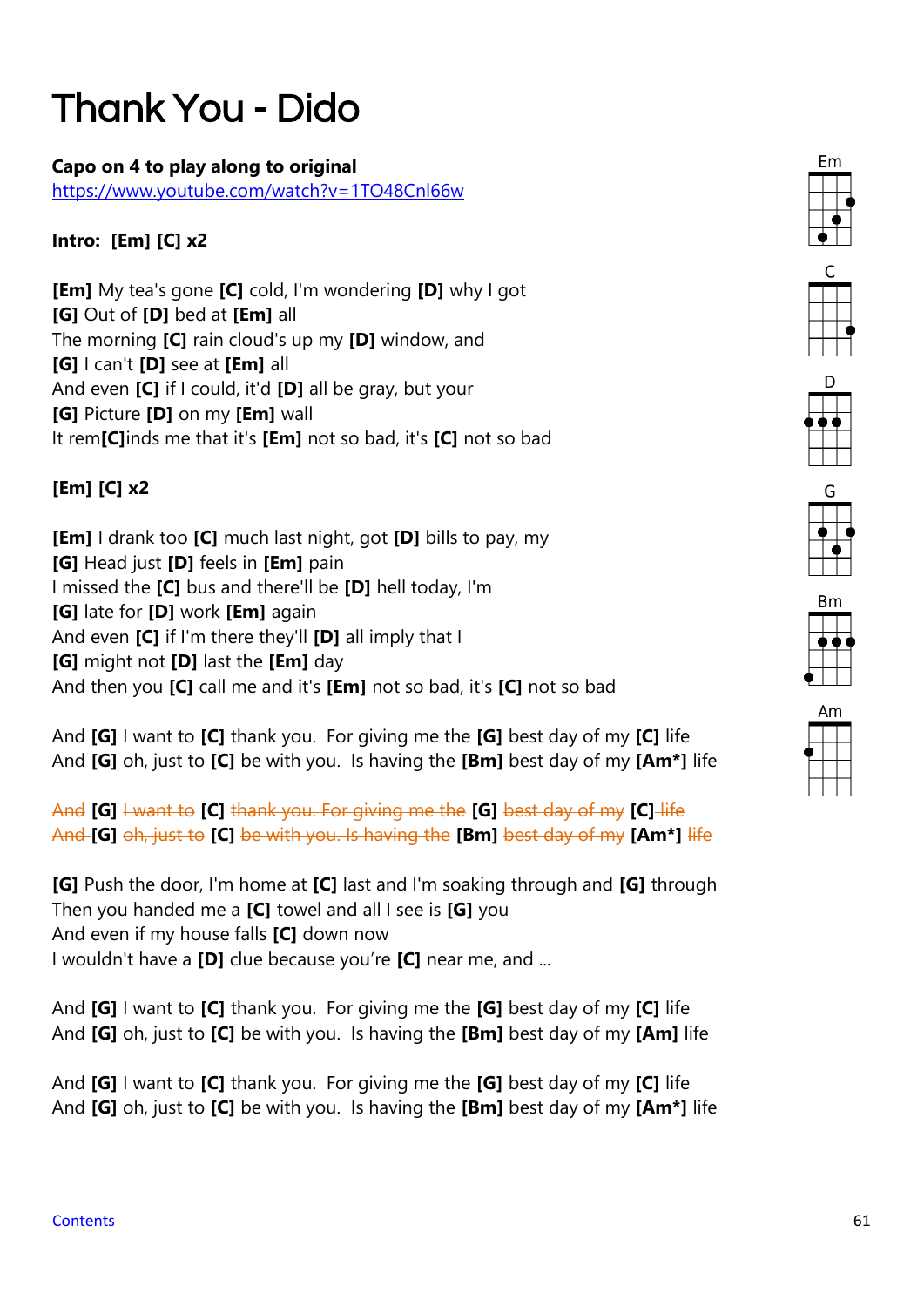## The Free Electric Band - Albert Hammond

<https://www.youtube.com/watch?v=EnF1CGsiqsI>

My **[C]** father is a doctor, **[G]** he's a family man My **[C]** mother works for **[G]** charity whenever she can They're **[C]** both good clean **[G]** Americans who abide by the law They **[C]** both stick up for liberty **[G]** and they both support the war.

My **[C7]** happiness **[F]** was paid for **[G]** when they **[C]** laid their money down For **[C7]** summers **[F]** in a summer**[G]**camp **[C]** and winters in the town My **[G]** future in **[F]** the sys**[C]**tem was talked **[G]** about and planned But I **[C]** gave it up **[F]** for music **[G]** and the **[C]** Free Electric Band.

I **[C]** went to school in handwashed **[G]** shirts with neatly oiled hair And the **[C]** school was big and **[G]** newly built and filled with light and air And the **[C]** teacher taught us **[G]** values that we had to learn to keep And they **[C]** clipped the ear **[G]** of many idle kid who went to sleep. Till my **[C]** father **[F]** organised **[G]** for me a **[C]** college in the east But I **[C]** went to **[F]** California **[G]** for the sun**[C]**shine and the beach My **[C]** parents and **[F]** my lectu**[G]**rers could **[C]** never understand **[NC]** Why I gave it up for music and the **[C]** Free **[G]** electric band.

### **Bridge:**

Well **[F]** they used to **[C]** sit and **[G]** speculate **[C]** upon their son's career A **[F]** lawyer or **[C]** a doctor **[G]** or a **[C]** civil engineer Just give me **[F]** bread and **[C]** water, put **[G]** a guitar in my hand 'Cos **[C]** all I **[F]** need is music **[G]** and the **[C]** Free Electric Band.

My **[C]** father sent me **[G]** money and I spent it very fast On a **[C]** girl I met in Berk**[G]**ley in a social science class Yes and **[C]** we learned about **[G]** her body but her mind we did not know **[C]** Until deep routed attit**[G]**udes and morals began to show She **[C]** wanted to **[F]** get **[G]** married even **[C]** though she never said And I **[C]** knew her **[F]** well **[G]** enough by now **[C]** to see inside her head She'd **[C]** settle **[F]** for suburb**[G]**ia and a little **[C]** patch of land **[NC]** So I gave her up for music and the **[C]** Free **[G]** Electric Band.

## **Outro:**

**[C]** Oooh the **[G]** Free Electric Band. shal**[C]**adah badup dup dee **[G]** dee dee with Free Electric Band. shal**[C]**adah badup dup dee **[G]** dee dee with Free Electric Band. **(Repeat and fade)**



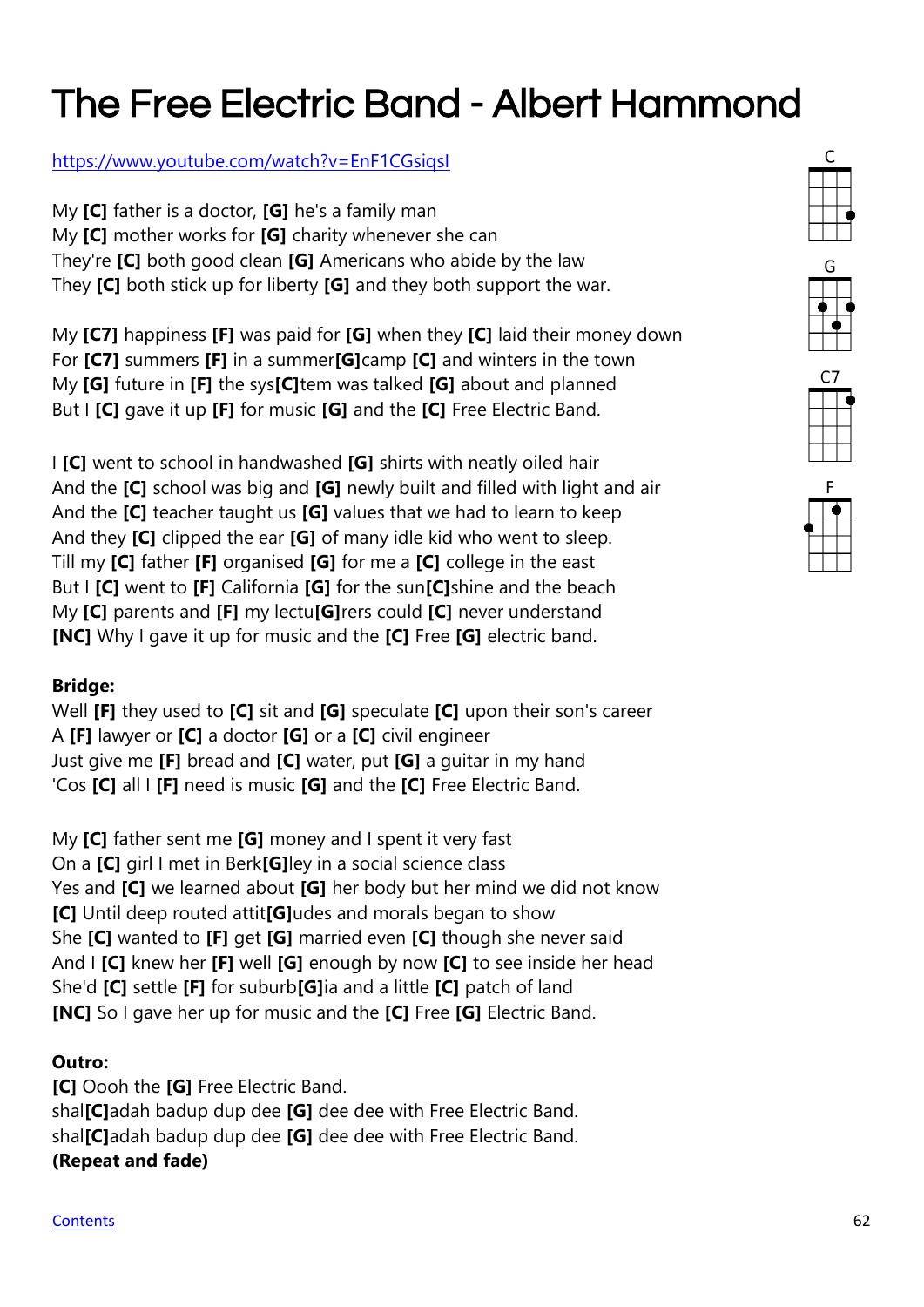## The Village Green Preservation Society The Kinks

<https://www.youtube.com/watch?v=lc7dmu4G8oc>

**Intro: [C] [G] [F] [G] riff 1 [C] [C] [G] [F] [G] riff 1** 

**[C]** We are the **[G]** Village Green **[F]** Preservation **[G]** Society **riff 1 [C]** God save **[G]** Donald Duck, **[F]** vaudeville and **[C]** variety **riff 1 [C]** We are the **[G]** Desperate Dan **[F]** Appreciation **[G]** Society **riff 1 [C]** God save **[G]** strawberry jam and **[F]** all the different **[C]** varieties **riff 1**

### **Chorus:**

**[C]** Preserving the **[G]** old ways from **[F]** being **[C]** abused **riff 1 [C]** Protecting the **[G]** new ways for **[F]** me and for **[G]** you **[F]** What more can we **[C]** do?

**[C]** We are the **[G]** Draught Beer **[F]** Preservation **[G]** society **riff 1 [C]** God save **[G]** Mrs Mopp and **[F]** good old Mother **[C]** Riley **riff 1**

**[C]** We are the **[G]** Custard Pie **[F]** Appreciation **[G]** Consortium **riff 1**

**[C]** God save the **[G]** George Cross and **[F]** all those who were **[C]** awarded them

**[C]** Oo-**[G]**-wo-**[F]**-oo **[G] riff 1 [C]** Oo-**[G]**-wo-**[F]**-oo **[G]**

**[D]** We are the **[A]** Sherlock Holmes **[G]** English Speaking **[A]** Vernacular **riff 2**

**[D]** Help save **[A]** Fu Manchu, **[G]** Moriarty and **[D]** Dracula **riff 2**

**[D]** We are the **[A]** Office Block **[G]** Persecution **[A]** Affinity **riff 2**

**[D]** God save **[A]** little shops, **[G]** china cups and **[D]** virginity **riff 2**

**[D]** We are the **[A]** Skyscraper **[G]** Condemnation **[A]** Affilliate **riff 2**

**[D]** God save **[A]** Tudor houses, **[G]** antique tables and **[D]** billiards **riff 2**

#### **Chorus:**

**[D]** Preserving the **[A]** old ways **[G]** from being **[D]** abused **riff 2**

- **[D]** Protecting the **[A]** new ways **[G]** for me and for **[A]** you
- **[G]** What more can we **[D]** do?
- **[D]** We are the **[A]** Village Green **[G]** Preservation **[D]** Society **riff 2**
- **[D]** God save **[A]** Donald Duck, **[G]** vaudeville and **[D]** variety **riff 2**
- **[D]** We are the **[A]** Village Green **[G]** Preservation **[D]** Society **riff 2**

**[D]** God save **[A]** Donald Duck, **[G]** vaudeville and **[D]** variety **riff 2**

**[D]** God save the **[A]** Village Green **[G] [D] [D] [A] [G] [D]**

RIFF 2: -------0---0- $-0-0h2---2---$ ------------

RIFF 1:

-------------A -----0h3-0h3- $E = 3 - 3 - - - - - - - - -$ 



r



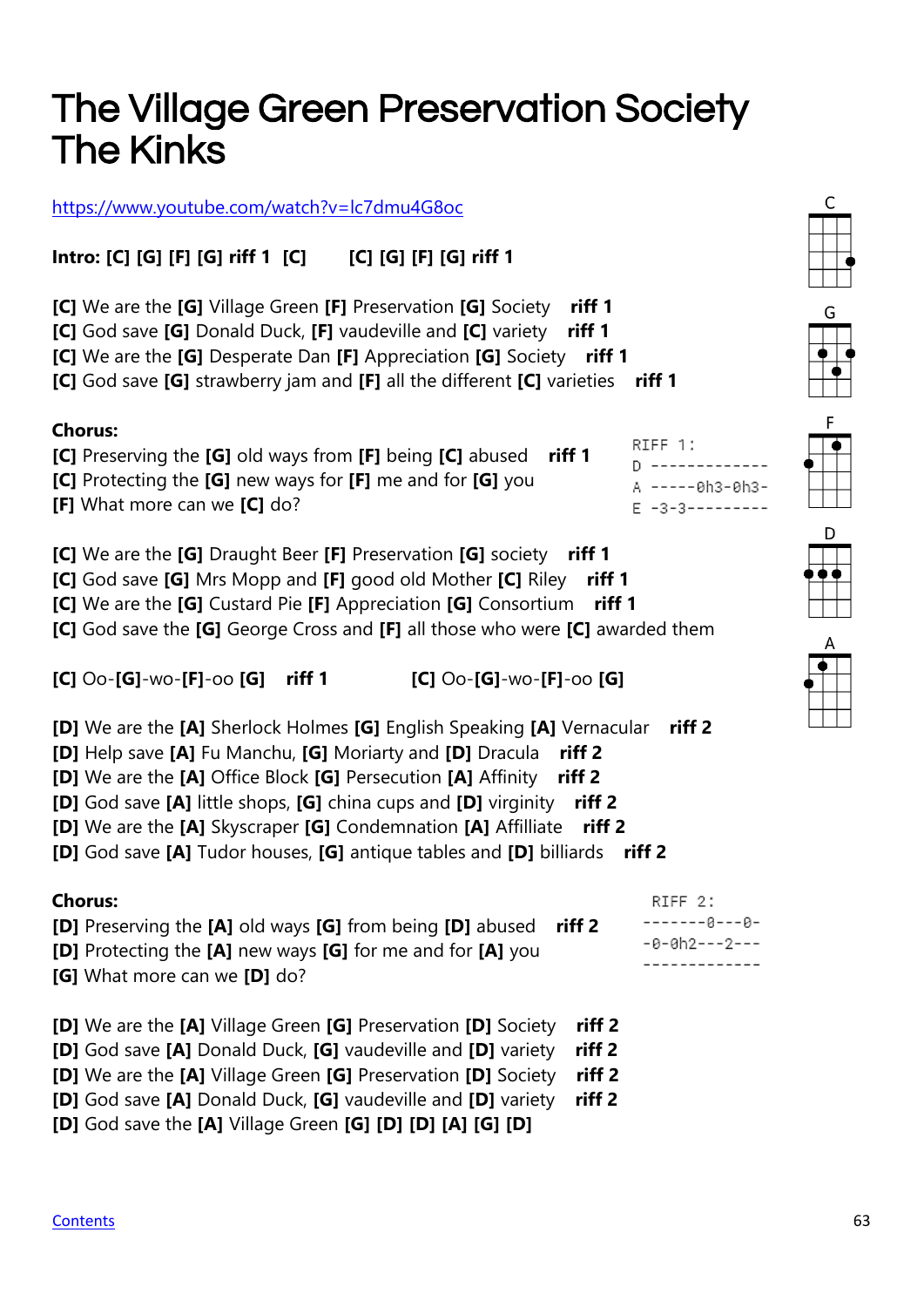## The Way You Make Me Feel Michael Jackson

**Capo on 7 to play along to original** [https://www.youtube.com/watch?v=HzZ\\_urpj4As](https://www.youtube.com/watch?v=HzZ_urpj4As)

### **Intro: [A] [G] x4**

**[A]** Hey pretty **[G]** baby with the **[A]** high heels **[G]** on **[A]** You give me **[G]** fever like I've **[A]** never, **[G]** ever known **[A]** You're just a **[G]** product of **[A]** loveli-**[G]**-ness **[A]** I like the **[G]** groove of your **[A]** walk, your **[G]** talk, your dress

**[D]** I feel your **[C]** fever from **[D]** miles a-**[C]**-round

**[D]** I'll pick you **[C]** up in my **[D]** car and we'll **[E7]** paint the town

**[A]** Just kiss me **[G]** baby and **[A]** tell me **[G]** twice

**[A]** That you're the **[G]** one for **[A\*]** me

The way you make me **[A]** feel (the way you **[G]** make me **[A]** feel) You really **[G]** turn me **[A]** on (you really **[G]** turn me **[A]** on) You knock me **[G]** off of my **[A]** feet (you knock me **[G]** off of my **[A]** feet) My lonely **[G]** days are **[A]** gone (my lonely **[G]** days are **[A]** gone) **[G]**

**[A]** I like the **[G]** feelin' you're **[A]** givin' **[G]** me

**[A]** Just hold me **[G]** baby and **[A]** I'm in **[G]** ecstasy

**[A]** Oh I'll be **[G]** workin' from **[A]** nine to **[G]** five

**[A]** To buy you **[G]** things to **[A]** keep you **[G]** by my side

**[D]** I never **[C]** felt so in **[D]** love be-**[C]**-fore

**[D]** Just promise **[C]** baby, you'll **[D] love me for-[E7]**-evermore

**[A]** I swear I'm **[G]** keepin' you **[A]** satis-**[G]**-fied

**[A]** 'Cause you're the **[G]** one for **[A\*]** me

The way you make me **[A]** feel (the way you **[G]** make me **[A]** feel) You really **[G]** turn me **[A]** on (you really **[G]** turn me **[A]** on) You knock me **[G]** off of my **[A]** feet (you knock me **[G]** off of my **[A]** feet) My lonely **[G]** days are **[A]** gone (my lonely **[G]** days are **[A\*]** gone)

The way you make me **[A]** feel (the way you **[G]** make me **[A]** feel) You really **[G]** turn me **[A]** on (you really **[G]** turn me **[A]** on) You knock me **[G]** off of my **[A]** feet (you knock me **[G]** off of my **[A]** feet) My lonely **[G]** days are **[A]** gone (my lonely **[G]** days are **[A]** gone), oo!



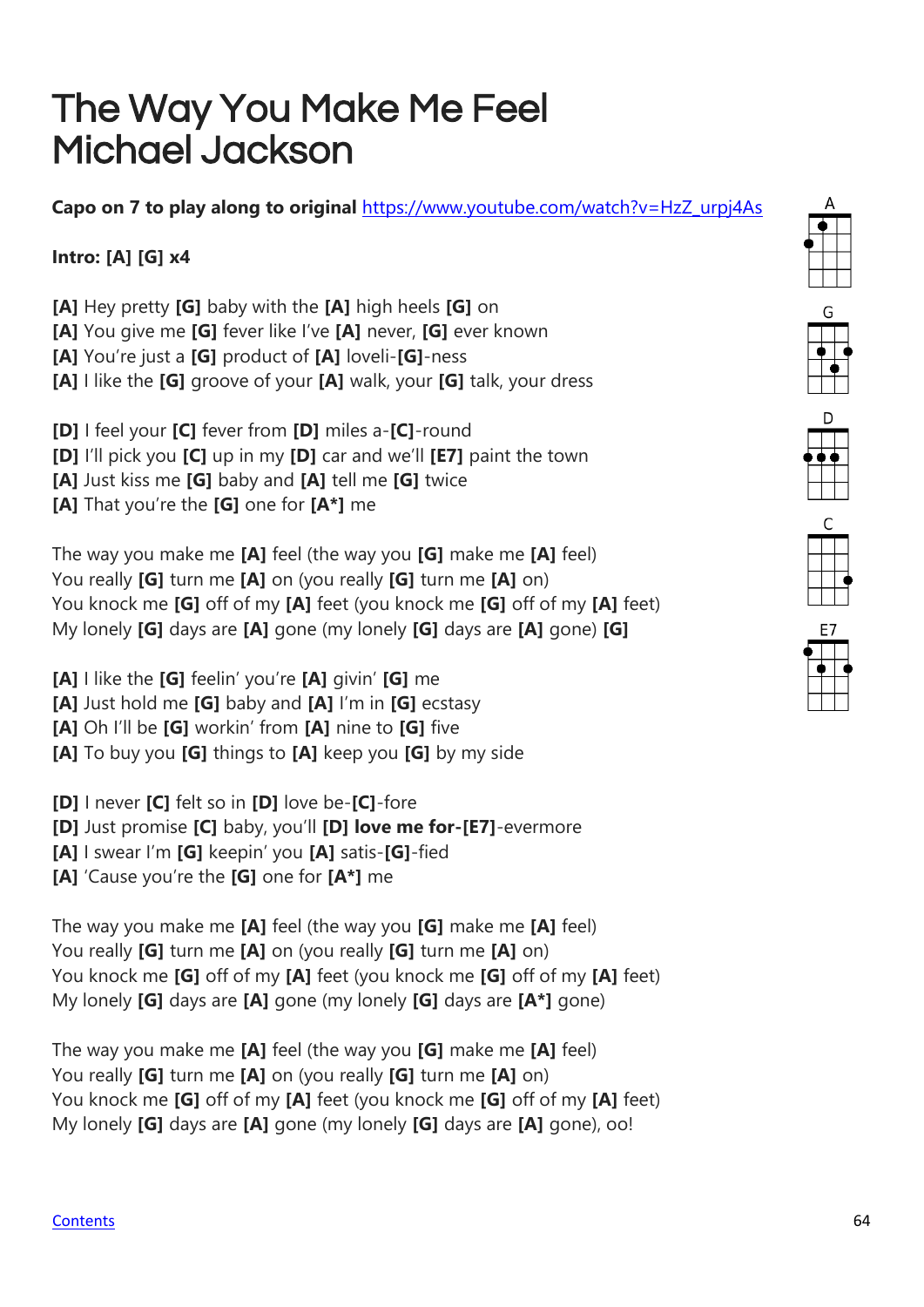## Titanium - David Guetta feat Sia

**Capo on 3 to play along to original** <https://www.youtube.com/watch?v=JRfuAukYTKg>

## **Intro: [C] [G] [Am] [Am] x2**

**[C]** You shout it **[G]** out, but **[Am]** I can't hear a **[F]** word you say **[C]** I'm talking **[Em]** loud, not saying **[Am]** much **[F] [C]** I'm criti**[G]**cized, but **[Am]** all your bullets **[F]** ricochet **[C]** you shoot me **[Em]** down, but I get **[Am]** up **[F]**

**[F]** I'm bullet**[G]**proof, nothing to **[Em]** lose, fire a**[Am]**way, fire a**[F]**way Rico**[G]**chet, you take your **[Em]** aim, fire a**[Am]**way, fire a**[F]**way You shoot me **[G]** down, but I won't **[Em]** fall, I am ti**[Am]**tan**[G]**i**[F]**um You shoot me **[G]** down, but I won't **[Em]** fall, I am ti**[Am]**tan**[G]**i**[F]**um

## **[F] [G] [Em] [Am] x2**

**[C]** Cut me **[G]** down, but it's **[Am]** you who'll have fur**[F]**ther to fall

**[C]** Ghost **[G]** town and haunted **[Am]** love **[F]**

**[C]** Raise your **[G]** voice, **[Am]** sticks and stones may **[F]** break my bones

**[C]** I'm talking **[G]** loud, not saying **[Am]** much **[F]**

**[F]** I'm bullet**[G]**proof, nothing to **[Em]** lose, fire a**[Am]**way, fire a**[F]**way Rico**[G]**chet, you take your **[Em]** aim, fire a**[Am]**way, fire a**[F]**way You shoot me **[G]** down, but I won't **[Em]** fall, I am ti**[Am]**tan**[G]**i**[F]**um You shoot me **[G]** down, but I won't **[Em]** fall, I am ti**[Am]**tan**[G]**i**[F]**um

## **[F] [G] [Em] I am ti-[Am]-tan-[G]-i-[F]-um x2**

**[F\*]** Stone hard, **[G\*]** machine gun **[Em\*]** firing at the **[Am\*]** ones who run **[F\*]** Stone hard, **[G\*]** as bulletproof **[Am]** gla-a-a-a-a-a-a-ss

You shoot me **[G]** down, but I won't **[Em]** fall, I am ti**[Am]**tan**[G]**i**[F]**um You shoot me **[G]** down, but I won't **[Em]** fall, I am ti**[Am]**tan**[G]**i**[F]**um You shoot me **[G]** down, but I won't **[Em]** fall, I am ti**[Am]**tan**[G]**i**[F]**um You shoot me **[G]** down, but I won't **[Em]** fall, I am ti**[Am]**tan**[G]**i**[F]**um

## **[F] [G] [Em] [Am]**

**[F] [G] [Em]** I am ti**[Am]**tan**[G]**i**[F\*]**um









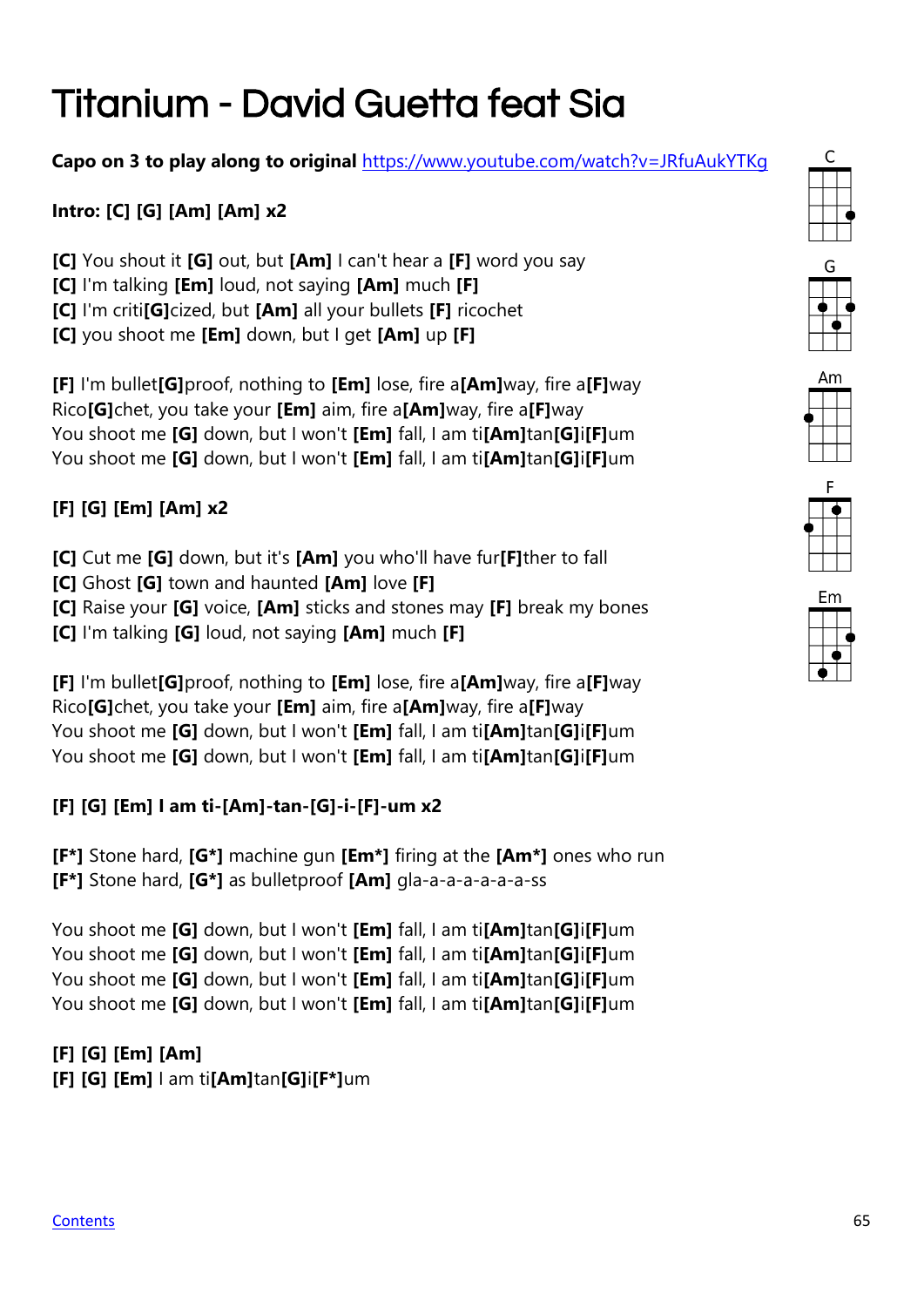## Tonight You Belong To Me Billy Rose & Lee David

**Eddie Vedder:** <https://www.youtube.com/watch?v=cUhnQzjXHHY>

### **Intro: [G]**

**[G**] I know (I know) you **[G7]** belong To **[C]** somebody **[Cm]** new But **[G]** tonight you be**[D]**long to **[G]** me

Al**[G]**though (although) we're a**[G7]**part You're **[C]** part of my **[Cm]** heart But **[G]** tonight you be**[D]**long to **[G]** me

When you're **[Cm]** down by the stream How sweet it would seem Once **[G]** more just to **[E7]** dream In the **[A7]** moonlight **[D7]**

My honey, I **[G]** know With the **[G7]** dawn That **[C]** you will be **[Cm]** gone But **[G]** tonight you be**[D]**long to **[G]** me

When you're **[Cm]** down by the stream How sweet it would seem Once **[G]** more just to **[E7]** dream In the **[A7]** moonlight **[D7]**

**[G**] I know (I know) you **[G7]** belong To **[C]** somebody **[Cm]** new But **[G]** tonight you be**[D]**long to **[G]** me

**(slowly)** But **[G\*]** tonight you be**[D\*]**long to **[G\*]** me















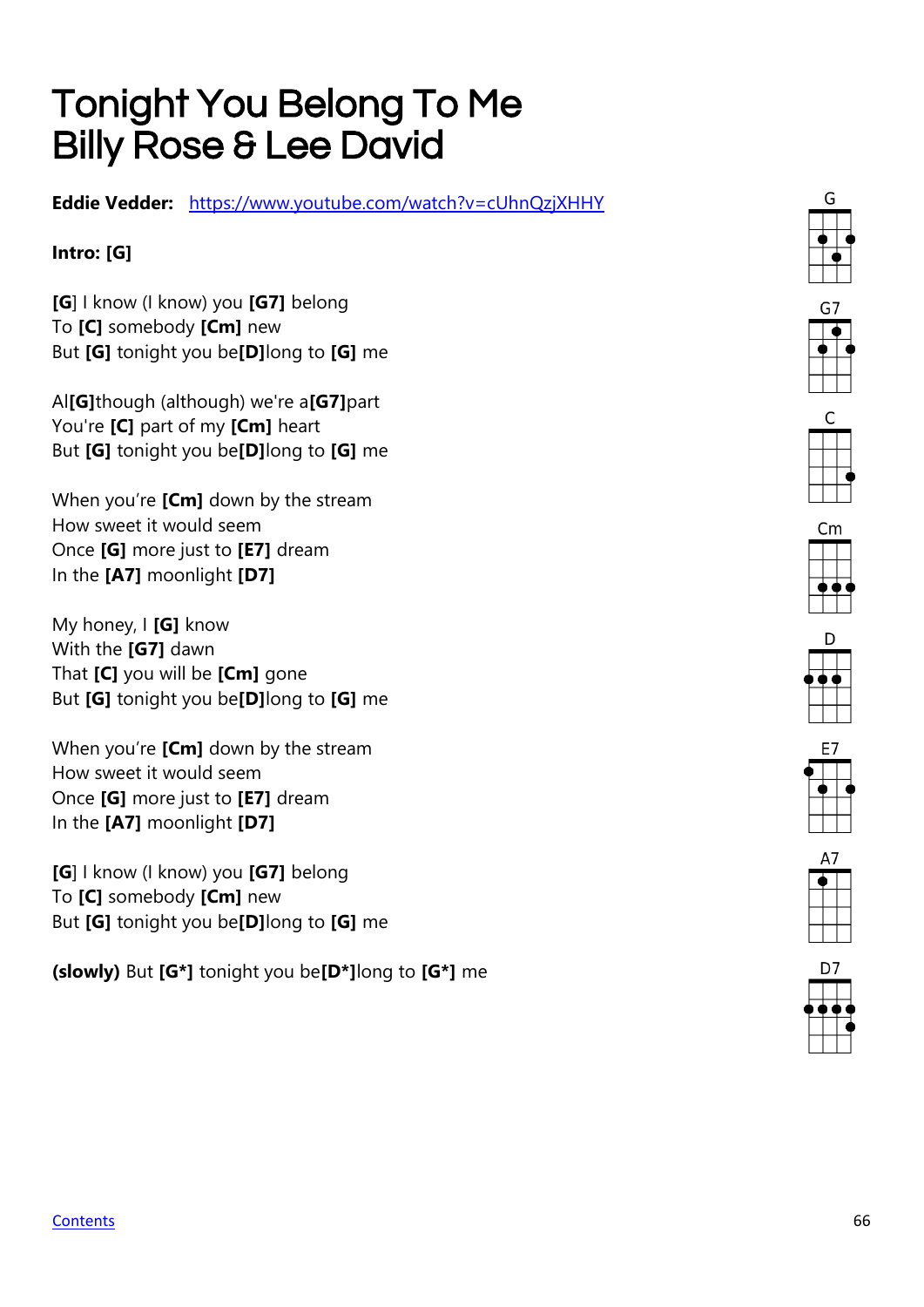# Torn - Natalie Imbruglia

<https://www.youtube.com/watch?v=VV1XWJN3nJo>

**[F]** I thought I saw a man brought to life. **[Am]** He was warm, he came around like he was **[Bb]** Dignified, he showed me what it was to cry **[F]** Well you couldn't be that man I adored **[Am]** You don't seem to know, don't seem to care What your **[Bb]** heart is for, well I don't know him anymore

There's **[Dm]** nothin' where, he used to lie, **[C]** the conversation has run dry **[Am]** That's what's going on, **[C7]** nothing's fine. I'm **[F]** torn

I'm all out of **[C]** faith. This is how I **[Dm]** feel I'm cold and I'm a**[Bb]**shamed, lying naked on the **[F]** floor Illusion never cha**[C]**nged, into something **[Dm]** real I'm wide awake and **[Bb]** I can see the perfect sky is **[F]** torn You're a little **[C]** late, I'm already **[Dm]** torn **[Bb]**

**[F]** So I guess the fortune teller's right **[Am]** I should have seen just what was there, and not some **[Bb]** Holy light, but you crawled beneath my veins and now **[Dm]** I don't care, I have no luck **[C]** I don't miss it all that much **[Am]** There's just so many things **[C7]** that I can't touch. I'm **[F]** torn

I'm all out of **[C]** faith. This is how I **[Dm]** feel I'm cold and I'm a**[Bb]**shamed, lying naked on the **[F]** floor Illusion never cha**[C]**nged, into something **[Dm]** real I'm wide awake and **[Bb]** I can see the perfect sky is **[F]** torn You're a little **[C]** late, I'm already **[Dm]** torn **[Bb] [Dm]** Torn **[Bb] [Dm]** Oooooooh ooh **[F]** ooh **[C]** ooh

There's **[Dm\*]** nothin' where, he used to lie, **[C\*]** my inspiration has run dry **[Am\*]** That's what's going on**, [C7\*]** nothing's right. I'm **[F]** torn

I'm all out of **[C]** faith. This is how I **[Dm]** feel I'm cold and I'm a**[Bb]**shamed, lying naked on the **[F]** floor Illusion never cha**[C]**nged, into something **[Dm]** real I'm wide awake and **[Bb]** I can see the perfect sky is **[F]** torn I'm a little **[C]** spaced. This is how I **[Dm]** feel I'm cold and I'm a**[Bb]**shamed, bound and broken on the **[F]** floor You're a little **[C]** late. I'm already **[Dm]** torn, **[Bb] [Dm]** torn **[C] [F] [C] [Dm] [Bb] x3 [F\*]**

<u>[Contents](#page-1-0)</u> 67









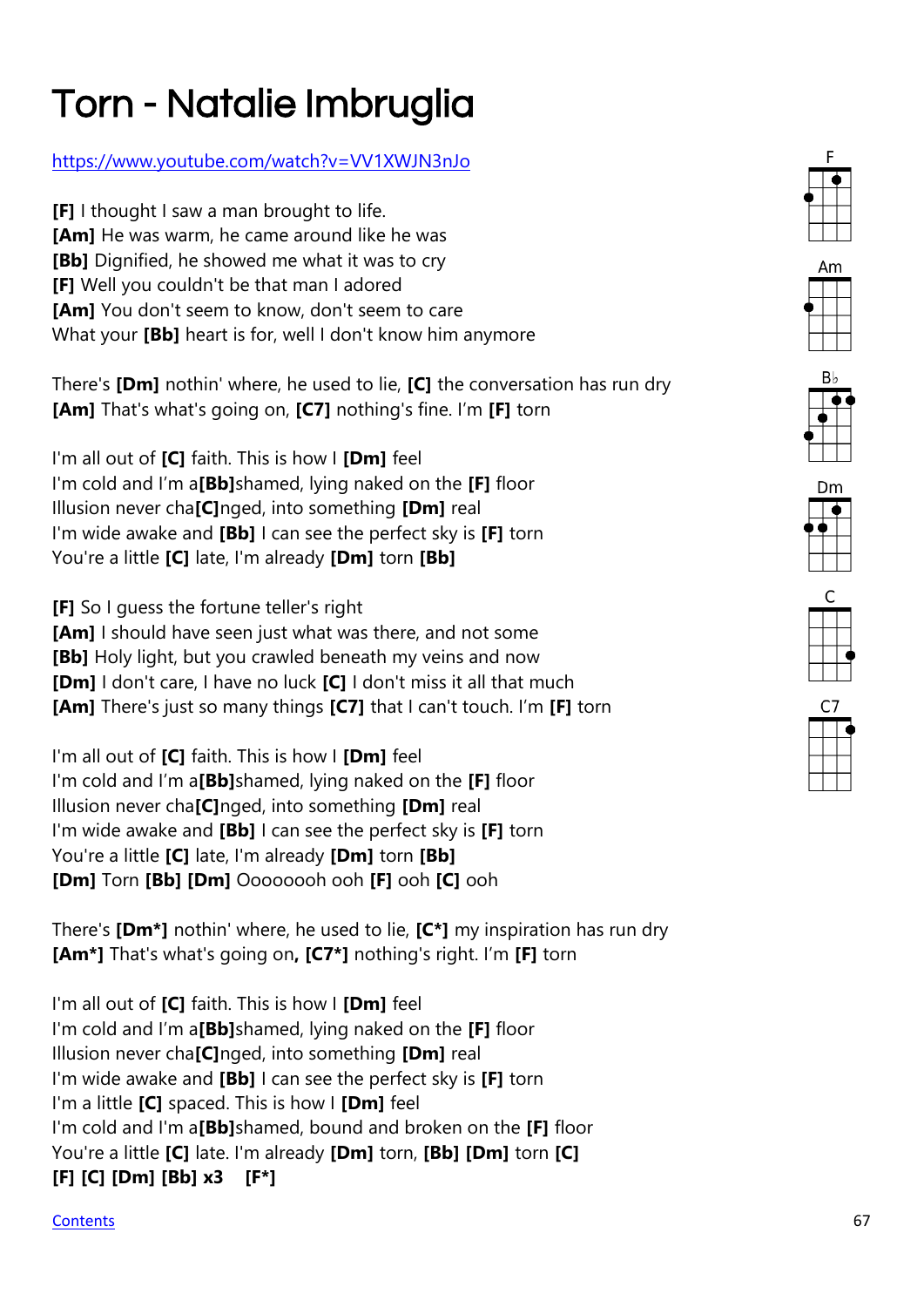## True - Spandau Ballet

<https://www.youtube.com/watch?v=AR8D2yqgQ1U>

### **Intro: [G] [Em7] [Cadd9] [Bm7] x3 [C] [Fadd9\*]**

**[G]** So true **[Bm7]** funny how it seems **[C]** Always in time, but **[Eb]** never in line for **[G]** dreams Head over **[Bm7]** heels when toe to **[C]** toe This is the **[Em]** sound of my **[C]** soul. This is the **[G]** sound

**[C]** I bought a ticket to the **[G]** world. **[C]** But now I've come back **[G]** again **[C]** Why do I find it hard to **[G]** write the next line Oh, **[C\*]** I want the **[C\*]** truth to be **[Fadd9\*]** said

**[G]** Huh huh huh **[Em7]** hu-uh huh. I **[Cadd9]** know this **[Bm7]** much is true **[G]** Huh huh huh **[Em7]** hu-uh huh. I **[Cadd9]** know this **[Bm7]** much is **[C]** true **[Fadd9\*]**

**[G]** With a thrill in my **[Bm7]** head and a pill on **[C]** my tongue Dissolve the **[Eb]** nerves that have just **[G]** begun Listening to **[Bm7]** Marvin (all night **[C] long)** This is the **[Em\*]** sound of my **[C\*]** soul. This is the **[G]** sound

**[C]** Always slipping from my **[G]** hands. **[C]** Sand's a time I've been **[G]** told **[C]** Take your seaside arms and **[G]** write the next line Oh, **[C\*]** I want the **[C\*]** truth to be **[Fadd9\*]** known

**[G]** Huh huh huh **[Em7]** hu-uh huh. I **[Cadd9]** know this **[Bm7]** much is true **[G]** Huh huh huh **[Em7]** hu-uh huh. I **[Cadd9]** know this **[Bm7]** much is **[C]** true **[Fadd9\*]**

#### **Kazoo Solo: [Eb] [Ab] x7 [G] [Em7]**

**[C]** I bought a ticket to the **[G]** world. **[C\*]** But now I've come back again **[G\*]-[Am7\*]-[G\*] [C]** Why do I find it hard to **[G]** write the next line. Oh, **[C]** I want the truth to be **[Fadd9\*]** said

**[G]** Huh huh huh **[Em7]** hu-uh huh. I **[Cadd9]** know this **[Bm7]** much is true **[G]** Huh huh huh **[Em7]** hu-uh huh. I **[Cadd9]** know this **[Bm7]** much is **[C]** true **[Bm]-[Em] [C] [Bm]- [Em]** This **[C]** much is true **[Fadd9\*]**

**[G]** This much is true **[Em7]** this much is true **[Cadd9]** I **[Bm7]** know, I know, I know this much is **[G]** true

**[G]** This much is true **[Em7]** this much is true **[Cadd9] [Bm7] [G]** This much is true **[Em7]** this much is true. I **[Cadd9]** know this **[Bm7]** much is true **[G] [Em7] [Cadd9] [Bm7] [G\*]**



Cadd9









Em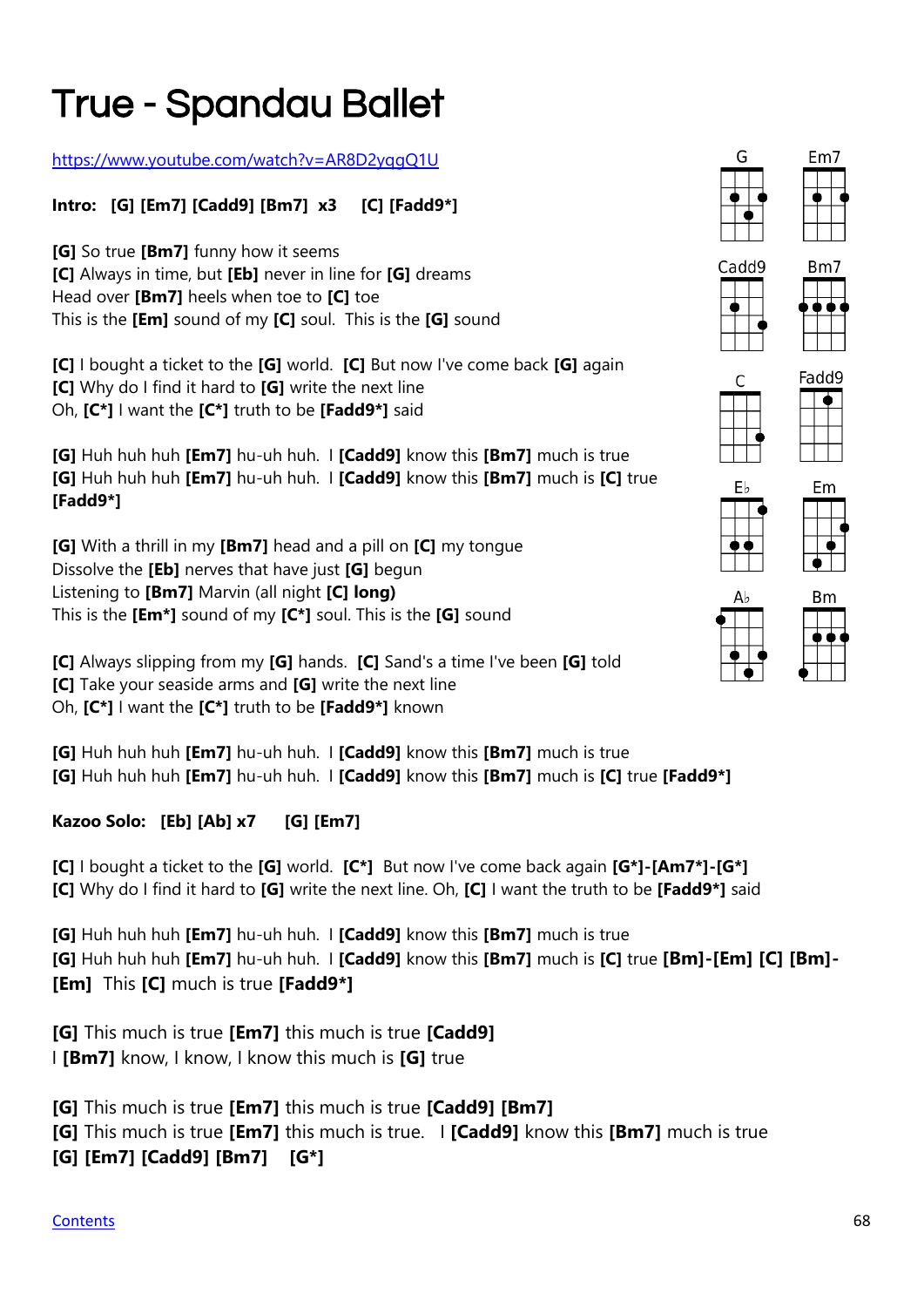## Up The Junction – Squeeze

**Capo on 1 to play along to original**  <https://www.youtube.com/watch?v=RQciegmLPAo>

## **Intro: [D] [G] x2 [D\*]**

**[D]** I never thought it would **[G]** happen. With me and the girl from **[D]** Clapham Out on the windy **[Bm]** common. That night I ain't **[D]** forgotten Where she dealt out the **[G]** rations. With some or other **[D]** passions I said you are a **[Bm]** lady. Perhaps she said **[D]** I may be

**[D]** We moved into a **[G]** basement. With talks of our **[D]** engagement We stayed in by the **[Bm] telly.** Although the room was **[D]** smelly We spent our time just **[G]** kissin'. The Railway Arms we're **[D]** missin' But love had got us **[Bm]** hooked up. And all the time it **[D]** took off

**[D]** I got a job with **[G]** Stanley. He said I'd come in **[D]** handy And he started me on **[Bm]** Monday. So I had a bath on **[D]** Sunday I worked eleven **[G]** hours. And bought the girl some **[D]** flowers She said she'd seen a **[Bm]** doctor. And nothing now could **[D]** stop her

**[Bm]** I worked all through the **[F#m]** winter. The weather brass and **[Em]** bitter I put away a **[Am]** tenner. Each week to make her **[Cm]** better And when the time was **[Gm]** ready. We had to sell the **[Fm]** telly Late evenings by the **[Eb]** fire. And little kicks **[G]** inside her

**[C]** This morning at four **[F]** fifty. I took her rather **[C]** nifty Down to an incub**[Am]**ator. Where thirty minutes **[C]** later She gave birth to a **[F]** daughter. Within a year a **[C]** walker She looked just like her **[Am]** mother. If there could be **[C]** another **[C]-[G]-[D]**

**[D]** And now she's two years **[G]** older. Her mother's with a **[D]** soldier She left me with my **[Bm]** drinkin'. Became a proper **[D]** stingin' The devil came and **[G]** took me. From bar to street to **[D]** bookie No more nights by the **[Bm]** telly. No more nights nappies **[D]** smelling

**[D]** Alone here in the **[G]** kitchen. I feel there's somethin' **[D]** missin' I beg for some for**[Bm]**giveness. But beggin's not my **[D]** business And she won't write a **[G]** letter. Although I always **[D]** tell her And so it's my **[Bm]** assumption. I'm really up the **[D]** junction

**[D] [G] x2 [D\*]**







Em







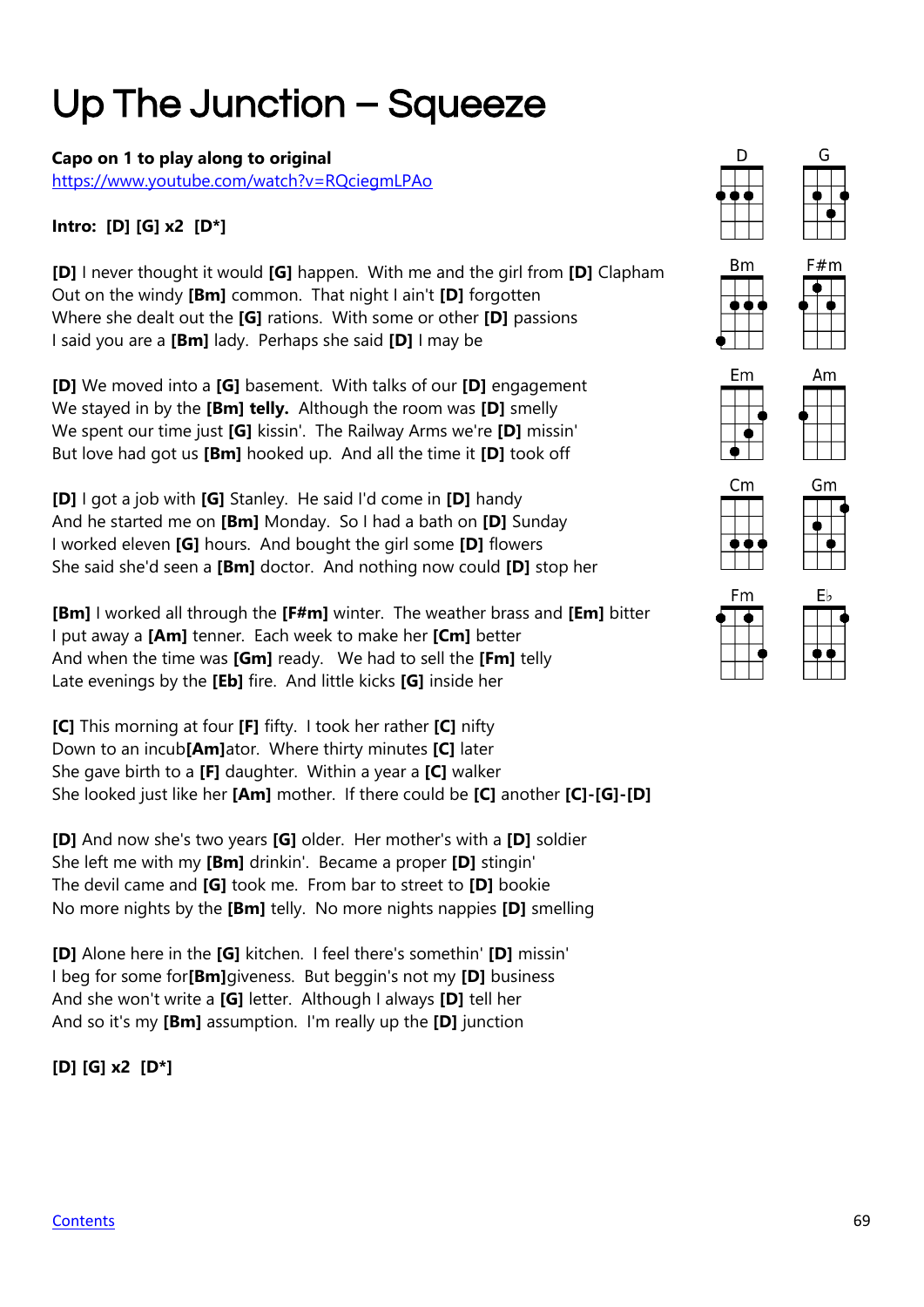## White Horses - Jackie Lee

[https://www.youtube.com/watch?v=w\\_FrJ7hzSXI](https://www.youtube.com/watch?v=w_FrJ7hzSXI)

```
Intro notes:
---------0------
----1-3---3-1-
-0--------------
----------------
```
**[F] x2**

**[F]** On white horses let me ride away **[Bb]** To my world of dreams so far away **[F]** Let me run ... **[C]** to the sun

**[F]** To a world my heart can understand **[Bb]** It's a gentle warm and wonderland **[F]** Far away ... **[D]** stars away

**[Bb]** Where the clouds are made of candyfloss. **[F]** As the day is born **[Gm]** When the stars are gone. We'll **[C7]** race to meet the dawn

**[F]** So when I can only see the grey **[Bb]** Of a sad and very lonely day **[F]** that's when I ... **[D]** softly sigh **[Bb]** On white horses **[Am]** snowy white horses **[Gm]** Let me **[C]** ride a-**[F]**-way

## **[F] [Bb] [F] [D]**

**[Bb]** Where the clouds are made of candyfloss. **[F]** As the day is born **[Gm]** When the stars are gone. We'll **[C7]** race to meet the dawn

**[F]** So when I can only see the grey **[Bb]** Of a sad and very lonely day **[F]** that's when I ... **[D]** softly sigh

**[Bb]** On white horses **[Am]** snowy white horses **[Gm]** Let me **[C]** ride a-**[F]**-way ... a-**[Eb]**-way A-**[F]**-way, a-**[Eb]**-way, a-**[F\*]**-way











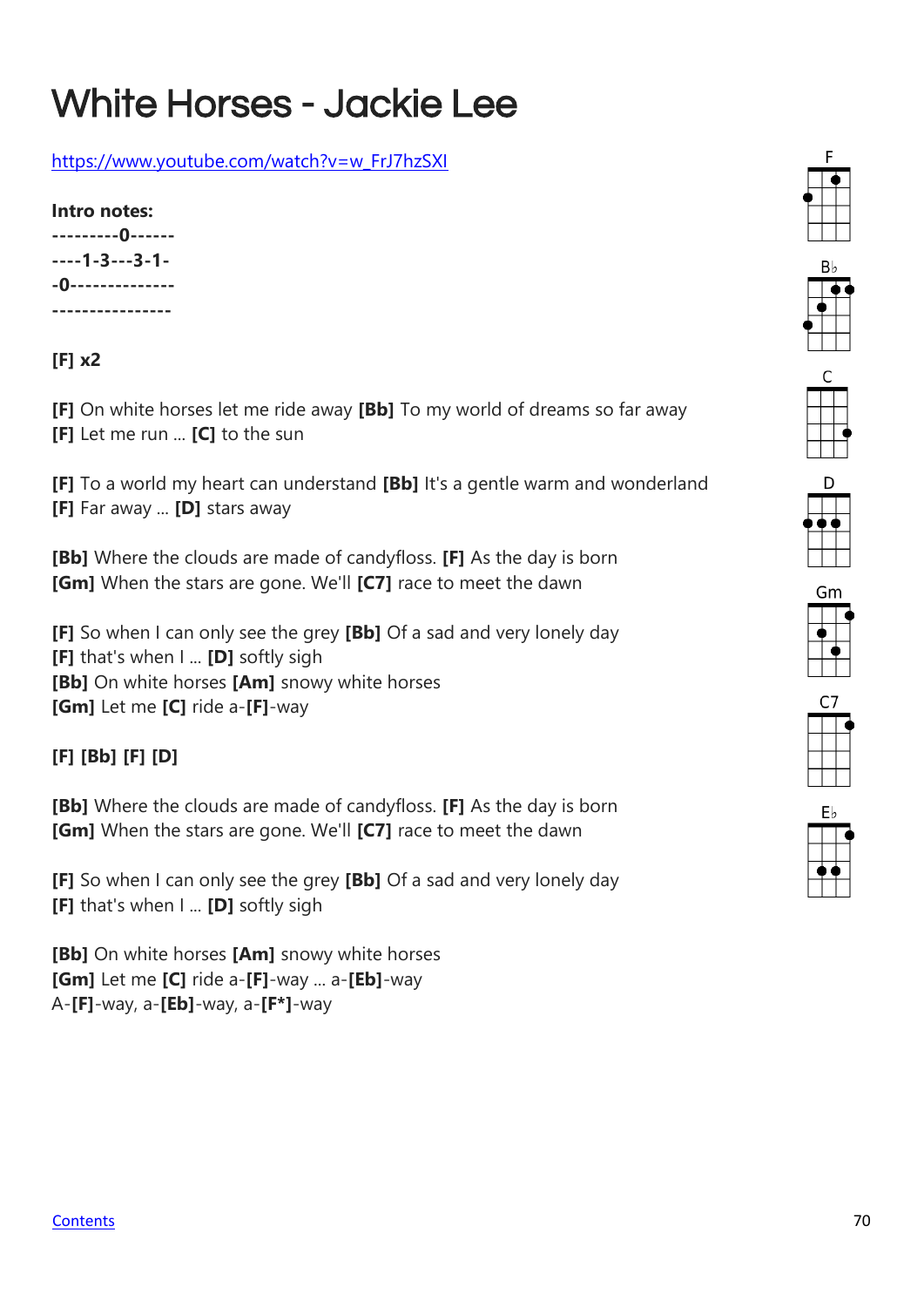## Whole Again - Atomic Kitten

## <https://www.youtube.com/watch?v=1V0xQkk9kbc>

**[F]** If you see me walking down the street Staring at the **[Dm]** sky and dragging my two feet You just pass me **[Bb]** by. It still makes me **[C]** cry You can make me **[F]** whole again **[C]**

**[F]** And if you see me with another man Laughing and **[Dm]** joking, making the best of this I can I won't put you **[Bb]** down. Baby I still want you **[C]** around Cause you can make me **[F]** whole again **[C]**

### **Chorus:**

*[F] Looking back on when we first met I Cannot [C] escape and I cannot forget Baby you're the [Bb] one. You still turn me [C] on You can make me [F] whole again [C]*

**[F]** Time is laying heavy on my heart Seems I've got too **[Dm]** much of it since we've been apart My friends make me **[Bb]** smile if only for a **[C]** while But you can make me **[F]** whole again **[C]**

### **Chorus**

#### **Spoken Verse:**

[Bb] For now I have to wait But baby if you change your **[C]** mind, Don't be too late Cause I just can't **[Bb]** go on. It's already been too **[C]** long But you could make me **[F]** whole again **[C]**

#### **Chorus x**

#### **Chorus:**

*[F] Looking back on when we first met I Cannot [C] escape and I cannot forget Baby you're the [Bb] one. You still turn me [C] on You can make me [F] whole again*

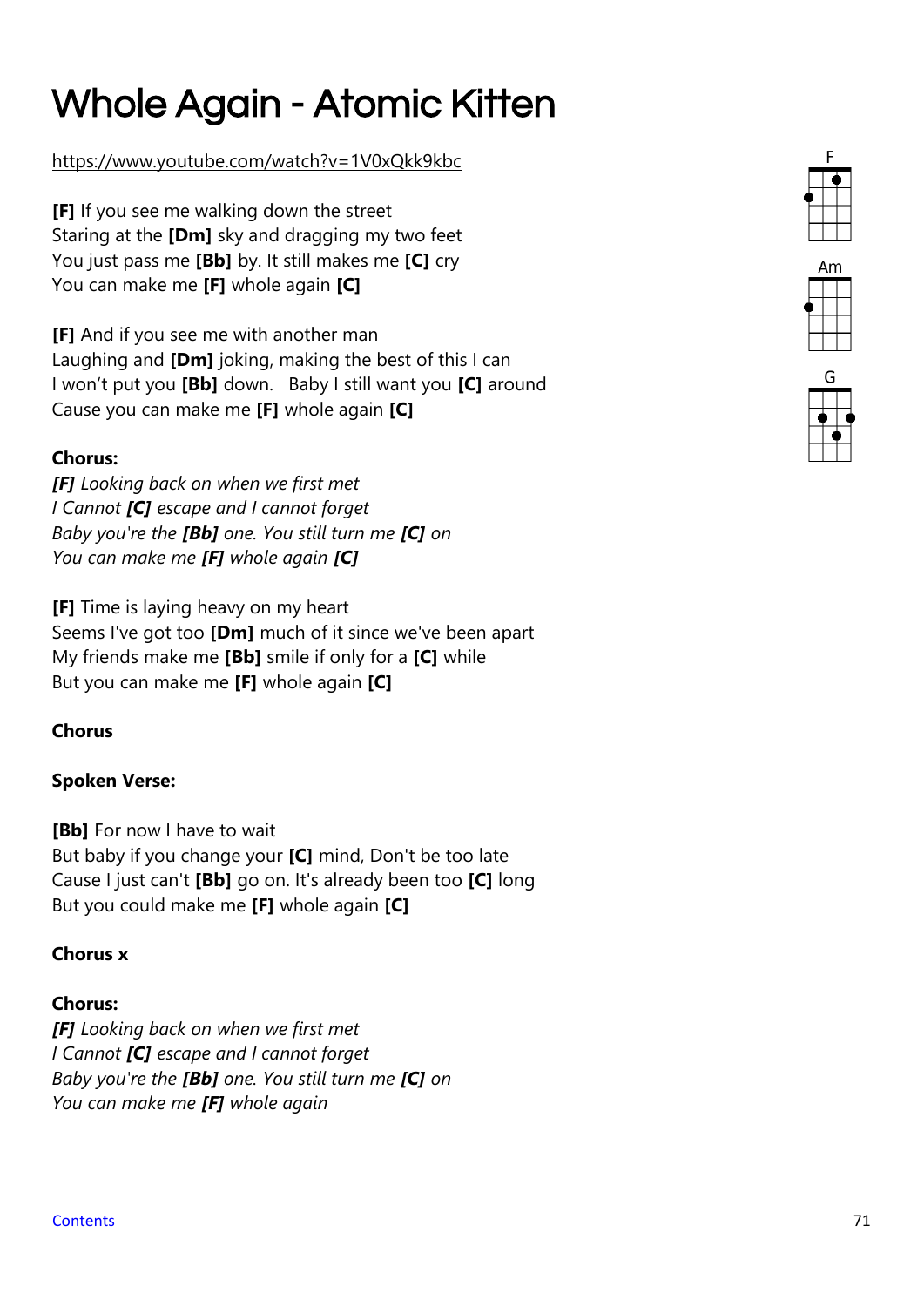## Wonderwall - Oasis

**Capo on 2 to play along to original <https://www.youtube.com/watch?v=6hzrDeceEKc>** 

**Intro: [Em] [G] [D] [A7sus4] x4**

**[Em]** Today is **[G]** gonna be the day, that they're **[D]** gonna throw it back to **[A7sus4]** you **[Em]** By now you **[G]** should've somehow rea**[D]**lised what you gotta **[A7sus4]** do **[Em]** I don't believe that **[G]** anybody **[D]** Feels the way I **[A7sus4]** do about you **[C]** now **[D] [A7sus4]**

**[Em]** Backbeat the **[G]** word is on the street that the **[D]** fire in your heart is **[A7sus4]** out **[Em]** I'm sure you've **[G]** heard it all before but you **[D]** never really had a **[A7sus4]** doubt **[Em]** I don't believe that **[G]** anybody **[D]** Feels the way I **[A7sus4]** do about you **[Em]** now **[G] [D] [A7sus4]**

And **[C]** all the roads we **[D]** have to walk along are **[Em]** winding And **[C]** all the lights that **[D]** lead us there are **[Em]** blinding **[C]** There are many **[D]** things that I would **[G]** Like to **[D]** say to **[Em]** you but I **[D]** don't know **[A7sus4]** how **[A7]**

Because **[C]** maybe. **[Em] [G]** You're **[Em]** gonna be the one who **[C]** saves me **[Em] [G]** And **[Em]** after **[C]** all. **[Em] [G]** You're my **[Em]** wonder**[C]**wall **[Em] [G] [Em\*]**

**[Em]** Today was **[G]** gonna be the day, but they'll **[D]** never throw it back to **[A7sus4]** you **[Em]** By now you **[G]** should've somehow rea**[D]**lized what you're not to **[A7sus4]** do **[Em]** I don't believe that **[G]** anybody **[D]** Feels the way I **[A7sus4]** do about you **[Em]** now **[G] [D] [A7sus4]**

And **[C]** all the roads that **[D]** lead you there are **[Em]** winding And **[C]** all the lights that **[D]** light the way are **[Em]** blinding **[C]** There are many **[D]** things that I would **[G]** Like to **[D]** say to **[Em]** you but I **[D]** don't know **[A7sus4]** how **[A7]**

I said **[C]** maybe. **[Em] [G]** You're **[Em]** gonna be the one who **[C]** saves me **[Em] [G]** And **[Em]** after **[C]** all. **[Em] [G]** You're my **[Em]** wonder**[C]**wall **[Em] [G] [Em]**

I said **[C]** maybe (I said **[Em]** maybe) **[G]** You're **[Em]** gonna be the one that **[C]** saves me (that **[Em]** saves me) **[G]** You're **[Em]** gonna be the one that **[C]** saves me (that **[Em]** saves me) **[G]** You're **[Em]** gonna be the one that **[C]** saves me (that **[Em]** saves me) **[G] [Em\*]**









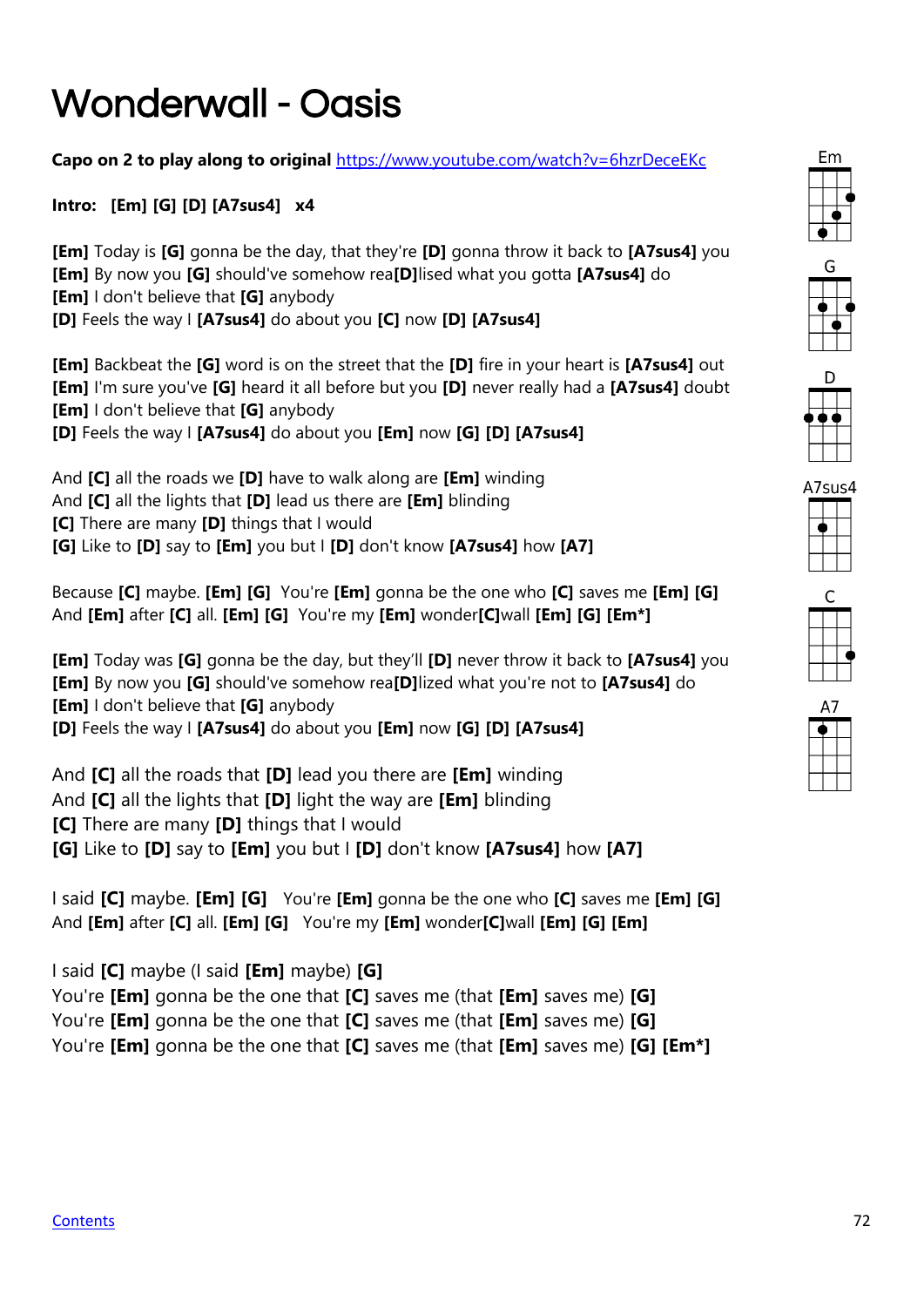# Yellow - Coldplay

**Capo on 4 to play along to original**  <https://www.youtube.com/watch?v=yKNxeF4KMsY>

### **Intro rhythm (also repeats between choruses): G / / / | G / / / | G / / / | G / / / | D / / / | D / / / | D / / / | D / / / | C / / / | C / / / | C / / / | C / / / | G / / / | G / / / | G / / / | G / / /**

Look at the stars. Look how they shine for **[D]** you And everything you **[C]** do. Yeah, they were all yellow **[G]** I came along. I wrote a song for **[D]** you And all the things you **[C]** do. And it was called "Yellow" **[G]** So then I took my **[D]** turn Oh what a thing to have **[C]** done. And it was all yellow **[G]**

**[C]** Your skin **[Em]** oh yeah your **[D]** skin and bones **[C]** Turn in **[Em]** to something **[D]** beautiful **[C]** You seem to know **[Em]** you know I **[D]** love you so **[C\*]**

**[C]** You know I love you so

## **G / / / | G / / / | G / / / | G / / / | D / / / | D / / / | D / / / | D / / / | C / / / | C / / / | C / / / | C / / / | G / / / | G / / / | G / / / | G / / /**

I swam across. I jumped across for **[D]** you Oh what a thing to **[C]** do. Cos you were all yellow **[G]** I drew a line. I drew a line for **[D]** you Oh what a thing to **[C]** do. And it was all yellow **[G]**

**[C]** Your skin **[Em]** oh yeah your **[D]** skin and bones **[C]** Turn in **[Em]** to something **[D]** beautiful **[C]** Cos you know **[Em]** for you I'd **[D]** bleed myself **[C\*]** dry **[C]** For you I'd bleed myself **[G]** dry

### **G / / / | G / / / | G / / / | G / / / | D / / / | D / / / | D / / / | D / / / | C / / / | C / / / | C / / / | C / / / | G / / / | G / / / | G / / / | G / / /**

It's true. Look how they shine for **[D]** you. Look how they shine for **[C]** you Look how they shine for **[G].** Look how they shine for **[D]** you Look how they shine for **[C]** you. Look how they shine **[G\*]**

Look at the stars. Look how they shine for **[Dm\*]** you And all the things that you **[C\*]** do



G



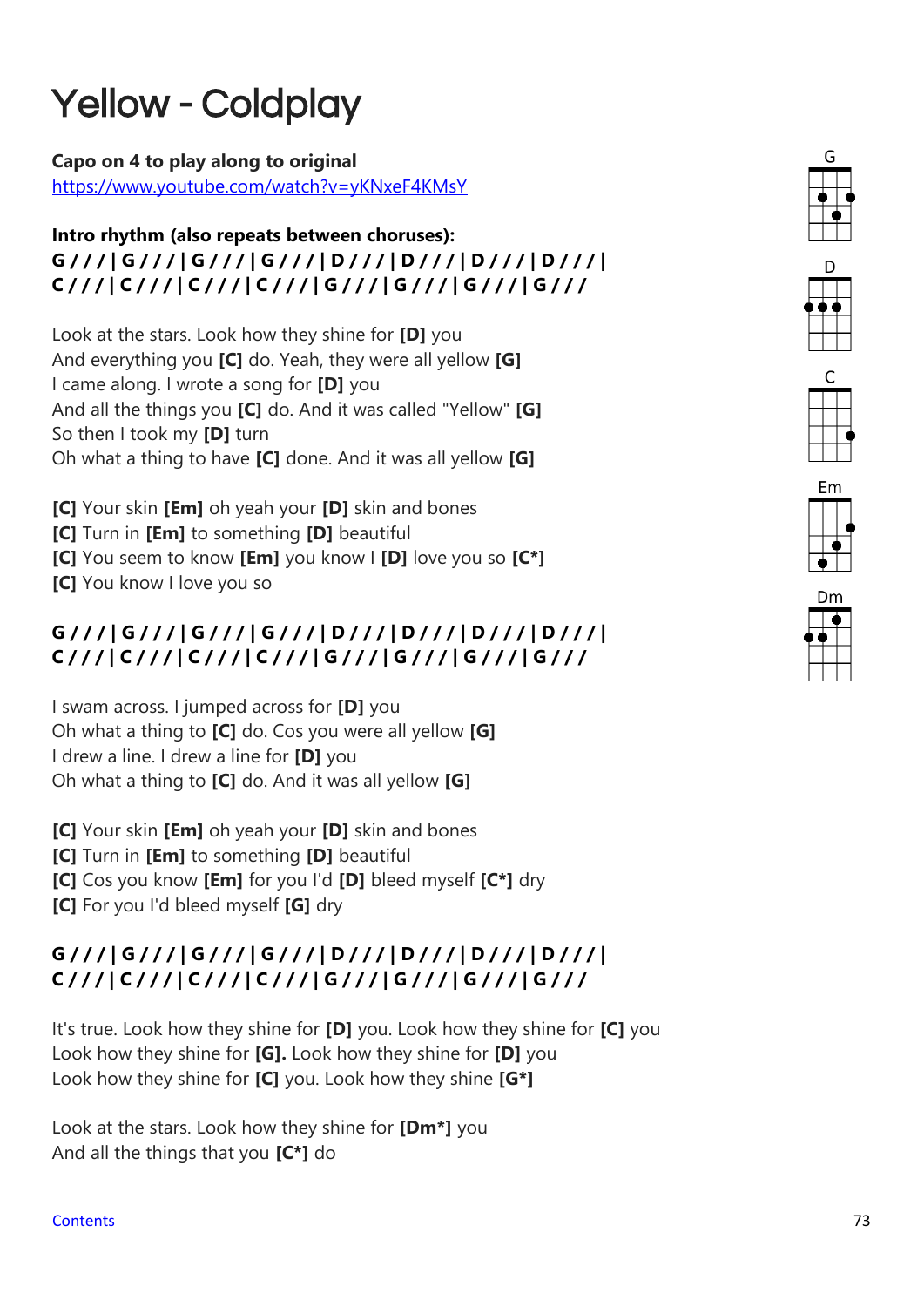## You Make My Dreams Daryl Hall & John Oates

**Capo on 5 to play along to original** <https://www.youtube.com/watch?v=EErSKhC0CZs>

**Intro: [C] [C\*]**

What I **[C]** want, you've got. But it might be hard to handle Like the flame that burns the candle The **[Dm]** candle **[Em]** feeds the **[F]** flame, yeah yeah What I **[C]** got - full stock of thoughts and dreams that scatter And you pull them all together. And **[Dm]** how I **[Em]** can't **[F]** explain, oh yeah

Well well **[Dm]** you (ooh ooh ooh ooh) **[G]** You make my dreams come **[C]** true (you you) you (you you you) you you **[Dm]** Well **[Em]** well well **[F]** you (ooh ooh ooh ooh) Oh **[G]** yeah you make my dreams come **[C]** true (Ooh oooh ooh ooh) hell yeah **[F\*]-[C\*]**

On a **[C]** night when bad dreams become a screamer. When they're messin' with a dreamer

I can **[Dm]** laugh it **[Em]** in the **[F]** face

Twist and **[C]** shout my way out. And wrap yourself around me 'Cause I ain't the way you found me. And I'll **[Dm]** never **[Em]** be the **[F]** same, oh yeah

Well 'cause **[Dm]** you (ooh ooh ooh ooh) hmm hmm **[G]** You make my dreams come **[C]** true (you you you you), oh yeah **[Dm]** Well **[Em]** well well **[F]** you (ooh ooh ooh ooh) ooh **[G]** You make my dreams come **[C]** true (you you you you), oh yeah

Listen to this. **[Bb\*]-[Bb\*] .. [F\*]-[F\*] [C] [Bb\*]-[Bb\*] .. [F\*]-[F\*] [C] [Bb\*]-[Bb\*] .. [F\*]-[F\*]**

I'm down on my [Dm] daydream. All that **[F]** sleepwalk should be over by now. I **[G\*]**  know.

Aaah **[Dm]** you, hell yeah **[F]** 

You make my **[G]** dreams come **[C]** true (you you you you) oh yeah (you you) I've been **[Dm]** waiting for **[Em]** waiting for **[F]** you girl (ooh ooh ooh ooh) Oh yeah **[G]** you make my dreams come **[C]** true (you you you you) I've been **[Dm]** waiting for **[Em]** waiting for **[F]** you girl (ooh ooh ooh ooh) Oh yeah **[G]** you make my dreams come **[C\*]** true









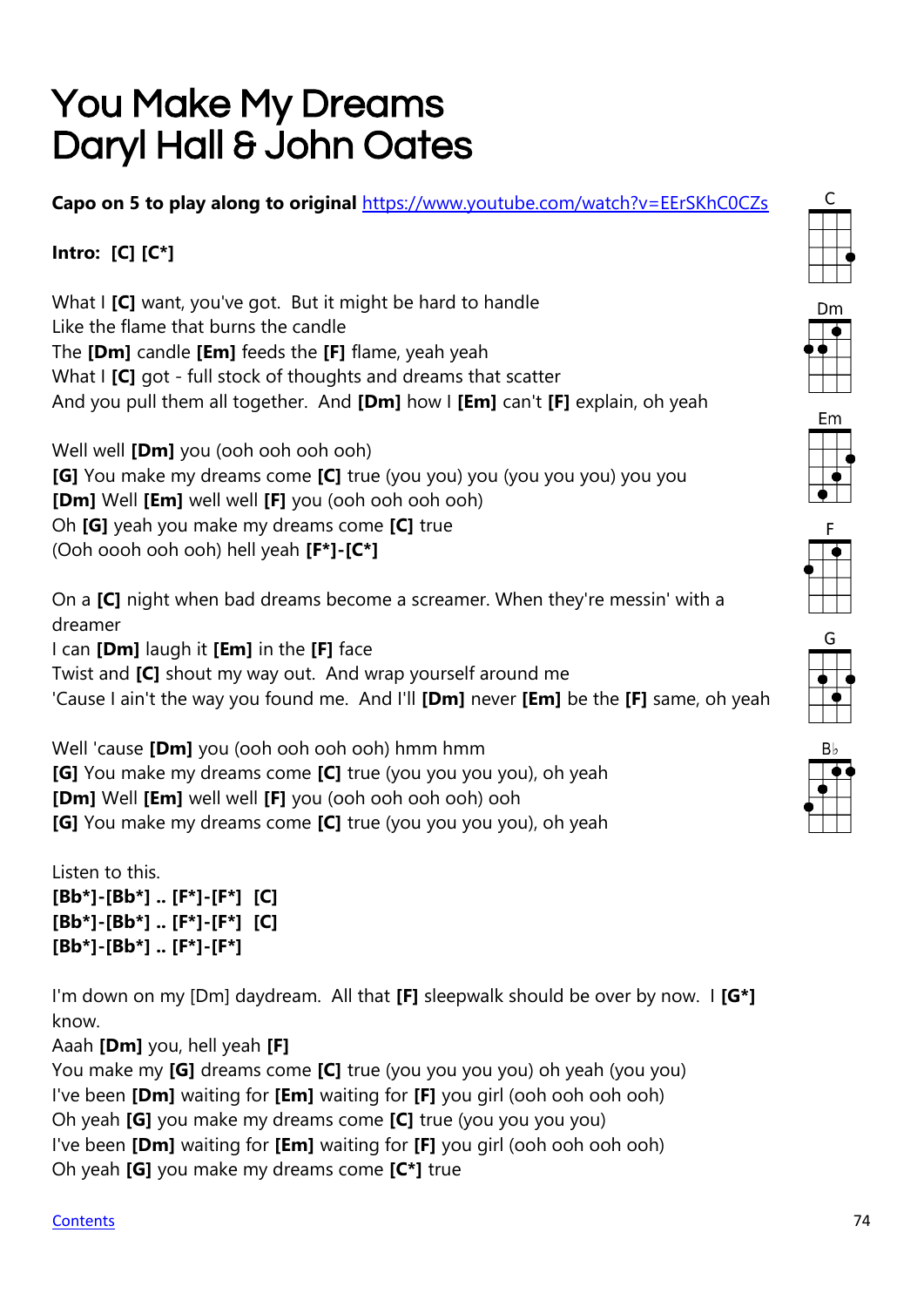# Your Song - Elton John

**Capo on 3 to play along to original**  <https://www.youtube.com/watch?v=SOUVuviI3pM>

#### **Intro: [C] [Fmaj7] [G] [F]**

**[C]** It's a little bit **[Fmaj7]** funny **[G]** this feeling in**[Em]**side **[Am]** I'm not one of **[C+]** those who can **[C]** easily **[D7]** hide **[C]** I don't have much **[G]** money but **[E7]** boy if I **[Am]** did **[C]** I'd buy a big **[Dm]** house where **[F]** we both could **[G]** live **[Gsus4]-[G]**

**[C]** If I was a **[Fmaj7]** sculptor huh **[G]** but then again **[Em]** no Or a **[Am]** man who makes **[C+]** potions in a **[C]** travelling **[D7]** show **[C]** I know it's not **[G]** much but it's the **[E7]** best I can **[Am]** do **[C]** My gift is my **[Dm]** song and **[F]** this one's for **[C]** you

**[G]** And you can tell **[Am]** everybody **[Dm]** this is your **[F]** song **[G]** It may be **[Am]** quite simple but **[Dm]** now that it's **[F]** done **[Am]** I hope you don't mind **[C+]** I hope you don't mind **[C]** That I put down in **[D7]** words How **[C]** wonderful **[Dm]** life is while **[F]** you're in the **[G]** world **[Gsus4]-[G]**

#### **[C] [Fmaj7] [G] [F]**

**[C]** I sat on the **[Fmaj7]** roof **[G]** and kicked off the **[Em]** moss Well a **[Am]** few of the **[C+]** verses well they've **[C]** got me quite **[D7]** cross **[C]** But the sun's been **[G]** quite kind **[E7]** while I wrote this **[Am]** song **[C]** It's for people like **[Dm]** you **[F]** that keep it turned **[G]** on **[Gsus4]-[G]**

**[C]** So excuse me for**[Fmaj7]**getting **[G]** but these things **[Em]** I do You **[Am**] see I've for**[C+]**gotten if they're **[C]** green or they're **[D7]** blue **[C]** Anyway the **[G]** thing is **[E7]** what I really **[Am]** mean **[C]** Yours are the **[Dm]** sweetest eyes **[F]** I've ever seen **[C]**

**[G]** And you can tell **[Am]** everybody **[Dm]** this is your **[F]** song **[G]** It may be **[Am]** quite simple but **[Dm]** now that it's **[F]** done **[Am]** I hope you don't mind **[C+]** I hope you don't mind **[C]** That I put down in **[D7]** words How **[C]** wonderful **[Dm]** life is while **[F]** you're in the **[G]** world **[Gsus4]-[G]**

#### **[C] [Fmaj7] [G] [F]**

**[Am]** I hope you don't mind **[C+]** I hope you don't mind **[C]** That I put down in **[D7]** words How **[C]** wonderful **[Dm]** life is while **[F]** you're in the **[C]** world … **[Fmaj7] [G] [F] [C\*]**













E7